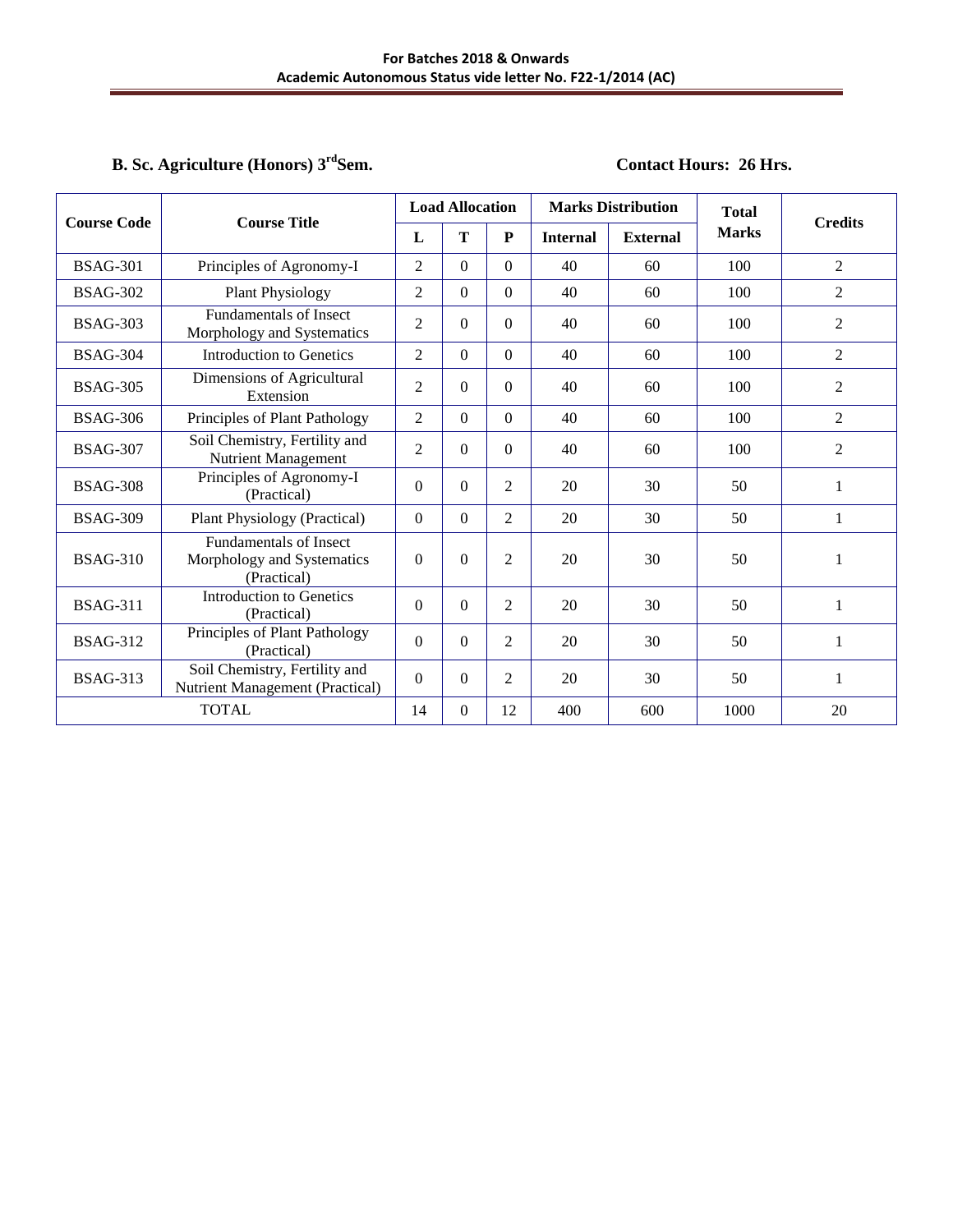## **B. Sc. Agriculture (Honors) 4thSem. Contact Hours: 29 Hrs.**

| <b>Course Code</b> | <b>Course Title</b>                                                                    |                | <b>Load Allocation</b> |                  |                 | <b>Marks Distribution</b> | <b>Total</b>    | <b>Credits</b>  |
|--------------------|----------------------------------------------------------------------------------------|----------------|------------------------|------------------|-----------------|---------------------------|-----------------|-----------------|
|                    |                                                                                        | L              | T                      | P                | <b>Internal</b> | <b>External</b>           | <b>Marks</b>    |                 |
| <b>BSAG-401</b>    | Principles of Agronomy II (Rabi<br>Crops)                                              | $\overline{2}$ | $\overline{0}$         | $\overline{0}$   | 40              | 60                        | 100             | $\overline{2}$  |
| <b>BSAG-402</b>    | <b>Organic Farming</b>                                                                 | 1              | $\Omega$               | $\theta$         | 40              | 60                        | 100             | 1               |
| <b>BSAG-403</b>    | Farm Management & Agriculture<br>Finance                                               | $\overline{2}$ | $\boldsymbol{0}$       | $\boldsymbol{0}$ | 40              | 60                        | 100             | $\overline{2}$  |
| <b>BSAG-404</b>    | <b>Insect Ecology and Integrated</b><br>PestManagement                                 | $\overline{2}$ | $\boldsymbol{0}$       | $\boldsymbol{0}$ | 40              | 60                        | 100             | $\overline{2}$  |
| <b>BSAG-405</b>    | <b>Extension Methodology and</b><br>Communication Skills for Transfer<br>of technology | $\overline{2}$ | $\overline{0}$         | $\boldsymbol{0}$ | 40              | 60                        | 100             | $\overline{2}$  |
| <b>BSAG-406</b>    | Principles of Seed Technology                                                          | $\overline{2}$ | $\overline{0}$         | $\theta$         | 40              | $\overline{60}$           | 100             | $\overline{2}$  |
| <b>BSAG-407</b>    | <b>Manures and Fertilizers</b>                                                         | $\overline{c}$ | $\mathbf{0}$           | $\boldsymbol{0}$ | 40              | 60                        | 100             | $\overline{2}$  |
| <b>BSAG-408</b>    | Farm Power & Machinery                                                                 | $\overline{2}$ | $\overline{0}$         | $\overline{0}$   | $\overline{40}$ | $\overline{60}$           | 100             | $\overline{2}$  |
| <b>BSAG-409</b>    | <b>Basic Statistics</b>                                                                | $\overline{2}$ | $\Omega$               | $\theta$         | 40              | 60                        | 100             | $\overline{2}$  |
| <b>BSAG-410</b>    | Principles of Agronomy II (Rabi<br>Crops) (Practical)                                  | $\mathbf{0}$   | $\overline{0}$         | $\overline{2}$   | 20              | 30                        | 50              | $\mathbf{1}$    |
| <b>BSAG-411</b>    | <b>Organic Farming (Practical)</b>                                                     | $\overline{0}$ | $\overline{0}$         | $\overline{2}$   | $\overline{20}$ | $\overline{30}$           | $\overline{50}$ | $\mathbf{1}$    |
| <b>BSAG-412</b>    | Farm Management and<br><b>Agriculture Finance (Practical)</b>                          | $\overline{0}$ | $\overline{0}$         | $\overline{c}$   | 20              | 30                        | 50              | $\mathbf{1}$    |
| <b>BSAG-413</b>    | <b>Insect Ecology and Integrated Pest</b><br>Management (Practical)                    | $\overline{0}$ | $\overline{0}$         | $\overline{c}$   | 20              | 30                        | 50              | 1               |
| <b>BSAG-414</b>    | Principles of Seed Technology<br>(Practical)                                           | $\overline{0}$ | $\overline{0}$         | $\overline{2}$   | 20              | 30                        | 50              | $\mathbf{1}$    |
| <b>BSAG-415</b>    | Farm Power & Machinery<br>(Practical)                                                  | $\overline{0}$ | $\overline{0}$         | $\overline{2}$   | 20              | 30                        | 50              | $\mathbf{1}$    |
|                    | <b>TOTAL</b>                                                                           | 17             | $\overline{0}$         | $\overline{12}$  | 480             | 720                       | 1200            | $\overline{23}$ |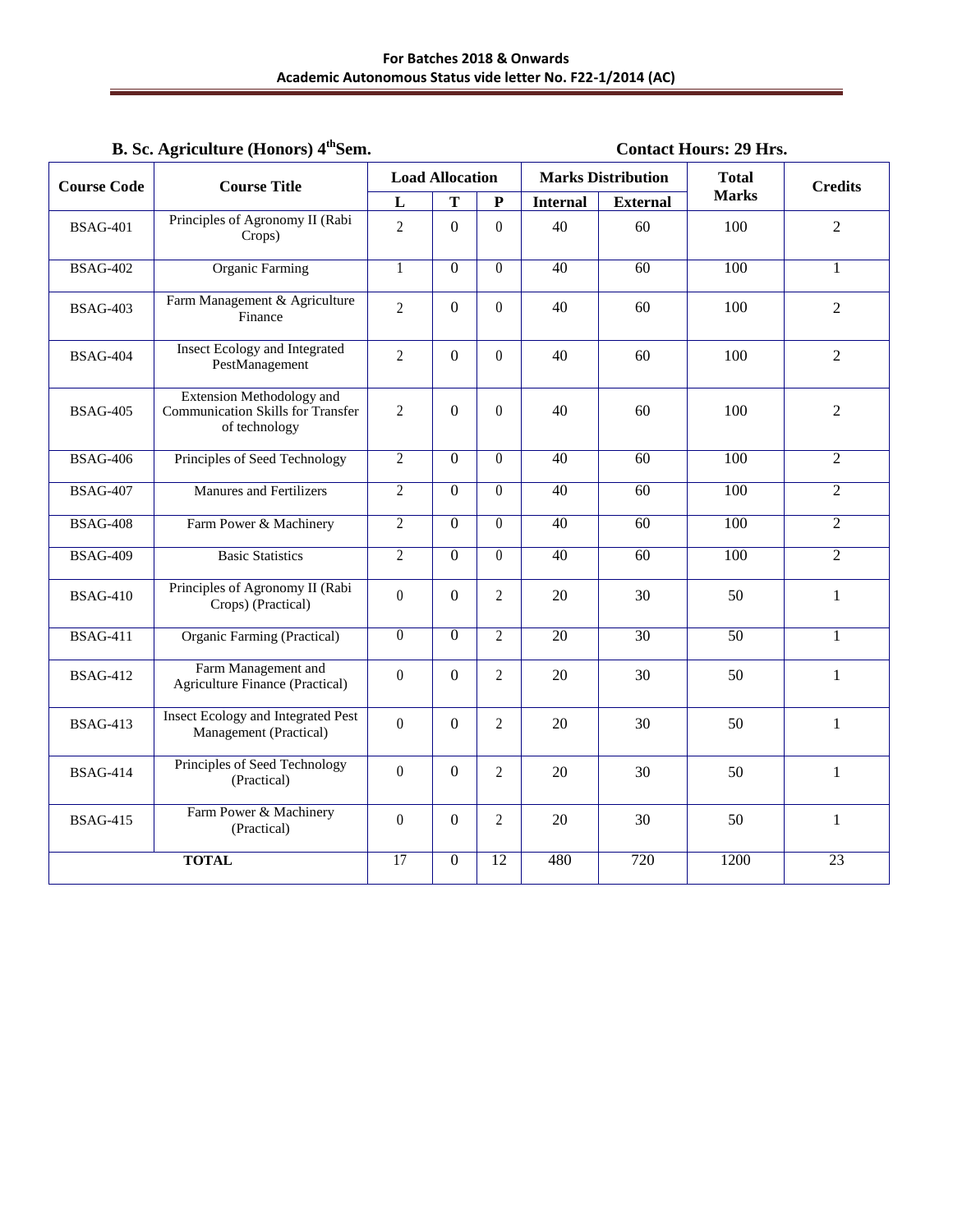## **B. Sc. Agriculture (Honors) 5th Sem. Contact Hours: 29 Hrs.**

| <b>Course</b>   | <b>Course Title</b>                                                          |                  | <b>Load Allocation</b> |                  |                 | <b>Marks Distribution</b> | <b>Total</b> | <b>Credits</b> |
|-----------------|------------------------------------------------------------------------------|------------------|------------------------|------------------|-----------------|---------------------------|--------------|----------------|
| Code            |                                                                              | L                | T                      | $\mathbf P$      | <b>Internal</b> | <b>External</b>           | <b>Marks</b> |                |
| <b>BSAG-501</b> | Fundamental of Soil and Water<br>Engineering                                 | $\overline{2}$   | $\Omega$               | $\theta$         | 40              | 60                        | 100          | $\overline{2}$ |
| <b>BSAG-502</b> | <b>Plant Tissue Culture and Genetic</b><br>Transformation                    | $\overline{2}$   | $\Omega$               | $\theta$         | 40              | 60                        | 100          | $\overline{2}$ |
| <b>BSAG-503</b> | Chemistry of Agrochemicals                                                   | $\overline{2}$   | $\boldsymbol{0}$       | $\boldsymbol{0}$ | 40              | 60                        | 100          | $\overline{2}$ |
| <b>BSAG-504</b> | Agriculture Marketing Trade and<br>Prices                                    | $\overline{2}$   | $\overline{0}$         | $\overline{0}$   | 40              | 60                        | 100          | $\overline{2}$ |
| <b>BSAG-505</b> | <b>Insect Pest of Crops and Stored</b><br>Grains                             | 3                | $\boldsymbol{0}$       | $\overline{0}$   | 40              | 60                        | 100          | 3              |
| <b>BSAG-506</b> | <b>Introductory Forestry</b>                                                 | 1                | $\Omega$               | $\Omega$         | 40              | 60                        | 100          | $\mathbf{1}$   |
| <b>BSAG-507</b> | <b>Introduction of Plant Breeding</b>                                        | $\overline{2}$   | $\boldsymbol{0}$       | $\theta$         | 40              | 60                        | 100          | $\overline{2}$ |
| <b>BSAG-508</b> | Livestock Production and<br>Management                                       | $\overline{2}$   | $\overline{0}$         | $\overline{0}$   | 40              | 60                        | 100          | $\overline{2}$ |
| <b>BSAG-509</b> | Fundamental of Soil and Water<br>Engineering (Practical)                     | $\boldsymbol{0}$ | $\boldsymbol{0}$       | $\overline{2}$   | 20              | 30                        | 50           | $\mathbf{1}$   |
| <b>BSAG-510</b> | <b>Plant Tissue Culture and Genetic</b><br><b>Transformation</b> (Practical) | $\boldsymbol{0}$ | $\boldsymbol{0}$       | $\overline{c}$   | 20              | 30                        | 50           | $\mathbf{1}$   |
| <b>BSAG-511</b> | Insect Pest of Crops and Stored<br>Grains (Practical)                        | $\overline{0}$   | $\boldsymbol{0}$       | 2                | 20              | 30                        | 50           | $\mathbf{1}$   |
| <b>BSAG-512</b> | <b>Introductory Forestry (Practical)</b>                                     | $\Omega$         | $\overline{0}$         | $\overline{2}$   | 20              | 30                        | 50           | $\mathbf{1}$   |
| <b>BSAG-513</b> | <b>Introduction of Plant Breeding</b><br>(Practical)                         | $\overline{0}$   | $\overline{0}$         | $\overline{2}$   | 20              | 30                        | 50           | $\mathbf{1}$   |
| <b>BSAG-514</b> | Livestock Production and<br>Management (Practical)                           | $\Omega$         | $\theta$               | $\overline{c}$   | 20              | 30                        | 50           | $\mathbf{1}$   |
| <b>BSAG-515</b> | Practical Crops Production (Kharif<br>Crops)                                 | $\overline{0}$   | $\boldsymbol{0}$       | $\overline{c}$   | 20              | 30                        | 50           | $\mathbf{1}$   |
| <b>BSAG-516</b> | <b>Educational Tour</b>                                                      | $\boldsymbol{0}$ | $\boldsymbol{0}$       | $\overline{c}$   | $00\,$          | 00                        | 00           | $N.C.*$        |
|                 | <b>TOTAL</b>                                                                 | 16               | $\boldsymbol{0}$       | 16               | 460             | 690                       | 1150         | 23             |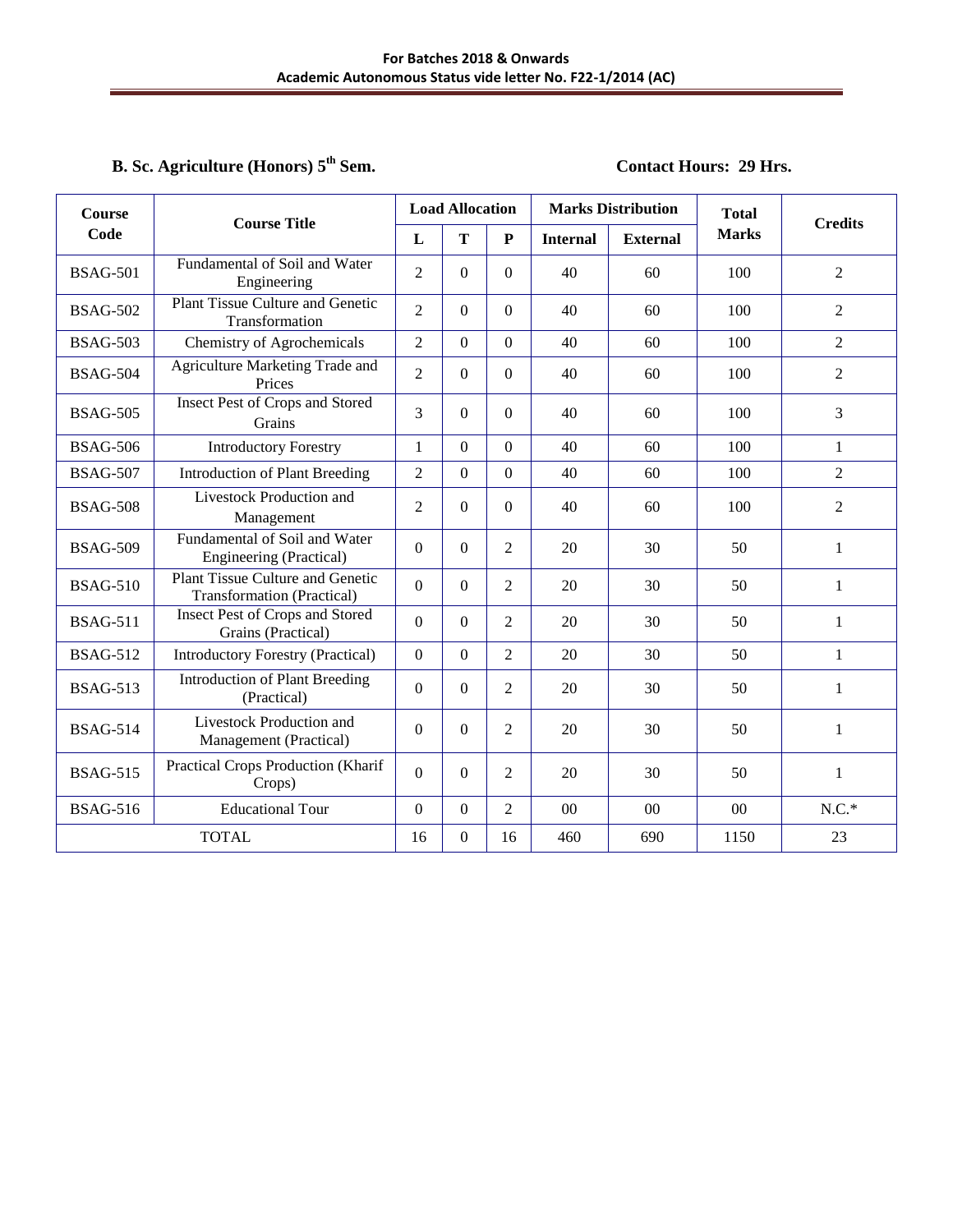# **B. Sc. Agriculture (Honors) 6<sup>th</sup>Sem. Contact Hours: 24 Hrs.**

| <b>Course Code</b> | <b>Course Title</b>                                                 |                  | <b>Load Allocation</b> |                |                 | <b>Marks Distribution</b> | <b>Total</b> | <b>Credits</b>  |
|--------------------|---------------------------------------------------------------------|------------------|------------------------|----------------|-----------------|---------------------------|--------------|-----------------|
|                    |                                                                     | $\mathbf L$      | T                      | ${\bf P}$      | <b>Internal</b> | <b>External</b>           | <b>Marks</b> |                 |
| <b>BSAG-601</b>    | Crop Residue Management                                             | $\overline{2}$   | $\Omega$               | $\Omega$       | 40              | 60                        | 100          | 2               |
| <b>BSAG-602</b>    | <b>Diseases of Horticultural Crops</b><br>and their Management      | $\overline{2}$   | $\mathbf{0}$           | $\mathbf{0}$   | 40              | 60                        | 100          | $\overline{c}$  |
| <b>BSAG-603</b>    | Flower Cultivation and Landscape<br>Gardening                       | 2                | $\mathbf{0}$           | $\theta$       | 40              | 60                        | 100          | 2               |
| <b>BSAG-604</b>    | <b>Breeding of Field and</b><br>Horticultural Crops                 | $\overline{2}$   | $\mathbf{0}$           | $\theta$       | 40              | 60                        | 100          | 2               |
| <b>BSAG-605</b>    | <b>Environmental Science and</b><br>Disaster Management             | $\overline{2}$   | $\mathbf{0}$           | $\mathbf{0}$   | 40              | 60                        | 100          | 2               |
| <b>BSAG-606</b>    | Fundamentals of Agri-business<br>management                         | $\overline{2}$   | $\mathbf{0}$           | $\mathbf{0}$   | 40              | 60                        | 100          | 2               |
| <b>BSAG-607</b>    | Protected Cultivation and Post-<br>Harvest Technology               | $\overline{2}$   | $\mathbf{0}$           | $\theta$       | 40              | 60                        | 100          | 2               |
| <b>BSAG-608</b>    | Renewable Energy                                                    | $\mathbf{1}$     | $\overline{0}$         | $\Omega$       | 40              | 60                        | 100          | $\mathbf{1}$    |
| <b>BSAG-609</b>    | Post-Harvest Management of<br>Fruits and Vegetables                 | $\mathfrak{2}$   | $\overline{0}$         | $\theta$       | 40              | 60                        | 100          | 2               |
| <b>BSAG-610</b>    | Practical Crop Production-II (Rabi<br>Crops)                        | $\mathbf{0}$     | $\mathbf{0}$           | $\mathbf{1}$   | 30              | 20                        | 50           | 1               |
| <b>BSAG-611</b>    | Diseases of Horticultural Crops<br>and their Management (Practical) | $\theta$         | $\mathbf{0}$           | $\mathbf{1}$   | 30              | 20                        | 50           | $\mathbf{1}$    |
| <b>BSAG-612</b>    | Flower Cultivation and Landscape<br>Gardening                       | $\theta$         | $\overline{0}$         | $\mathbf{1}$   | 30              | 20                        | 50           | $\mathbf{1}$    |
| <b>BSAG-613</b>    | <b>Breeding of Field and</b><br>Horticultural Crops (Practical)     | $\theta$         | $\overline{0}$         | $\mathbf{1}$   | 30              | 20                        | 50           | 1               |
| <b>BSAG-614</b>    | Protected Cultivation and Post-<br>Harvest Technology (Practical)   | $\boldsymbol{0}$ | $\mathbf{0}$           | 1              | 30              | 20                        | 50           | $\mathbf{1}$    |
| <b>BSAG-615</b>    | Renewable Energy (Practical)                                        | $\boldsymbol{0}$ | $\boldsymbol{0}$       | 1              | $30\,$          | $20\,$                    | 50           | $\mathbf{1}$    |
| <b>BSAG-616</b>    | Post-Harvest Management of<br>Fruits and Vegetables (Practical)     | $\boldsymbol{0}$ | $\boldsymbol{0}$       | $\mathbf{1}$   | $30\,$          | $20\,$                    | 50           | $\mathbf{1}$    |
|                    | <b>TOTAL</b>                                                        | $\overline{17}$  | $\overline{0}$         | $\overline{7}$ | 570             | 680                       | 1250         | $\overline{24}$ |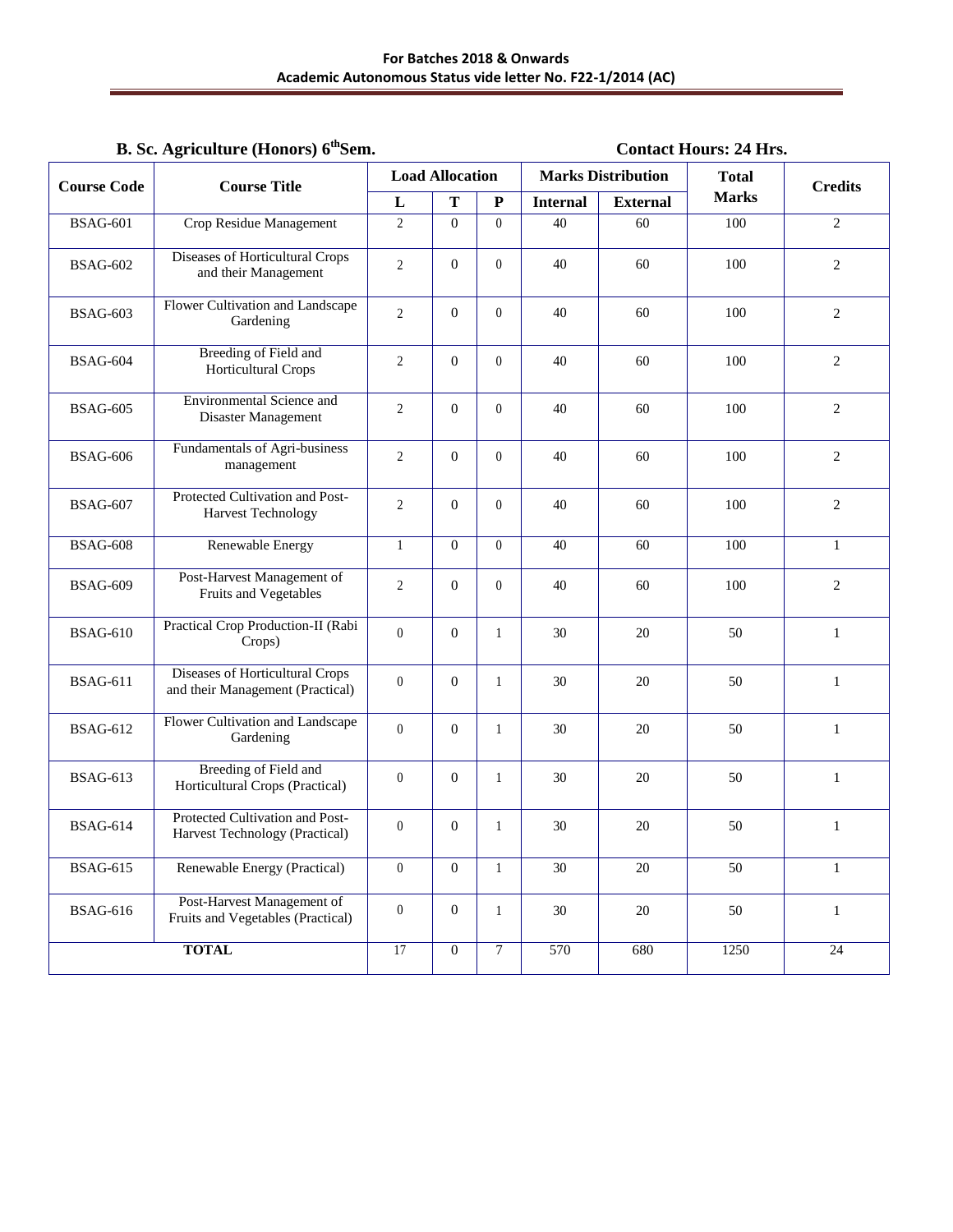# **B. Sc. Agriculture (Honors) 7th Sem.**

## Compulsory Courses for all streams of  $7<sup>th</sup>$  semester Contact Hours: 8 Hrs.

| <b>Course</b>   | <b>Course Title</b>                                       |                | <b>Load Allocation</b> |          |                 | <b>Marks Distribution</b> | <b>Total</b> | <b>Credits</b> |
|-----------------|-----------------------------------------------------------|----------------|------------------------|----------|-----------------|---------------------------|--------------|----------------|
| Code            |                                                           | L              | т                      | P        | <b>Internal</b> | <b>External</b>           | <b>Marks</b> |                |
| <b>BSAG-701</b> | Diseases of Field Crops & their<br>Management             | $\overline{2}$ | $\overline{0}$         | $\Omega$ | 40              | 60                        | 100          | 2              |
| <b>BSAG-702</b> | Introduction to Molecular<br>Biotechnology                | $\overline{2}$ | $\overline{0}$         | $\Omega$ | 40              | 60                        | 100          | 2              |
| <b>BSAG-703</b> | Diseases of Field Crops & their<br>Management (Practical) | $\theta$       | $\theta$               | 2        | 20              | 30                        | 50           |                |
| <b>BSAG-704</b> | Introduction to Molecular<br>Biotechnology (Practical)    | $\theta$       | $\theta$               | 2        | 20              | 30                        | 50           |                |
|                 | <b>TOTAL</b>                                              | 4              | $\theta$               | 4        | 120             | 180                       | 300          | 6              |

**NOTE: Student will select ANY ONE GROUP of Elective Specialized Courses out of the following six groups of elective specialized courses as per his / her choice.**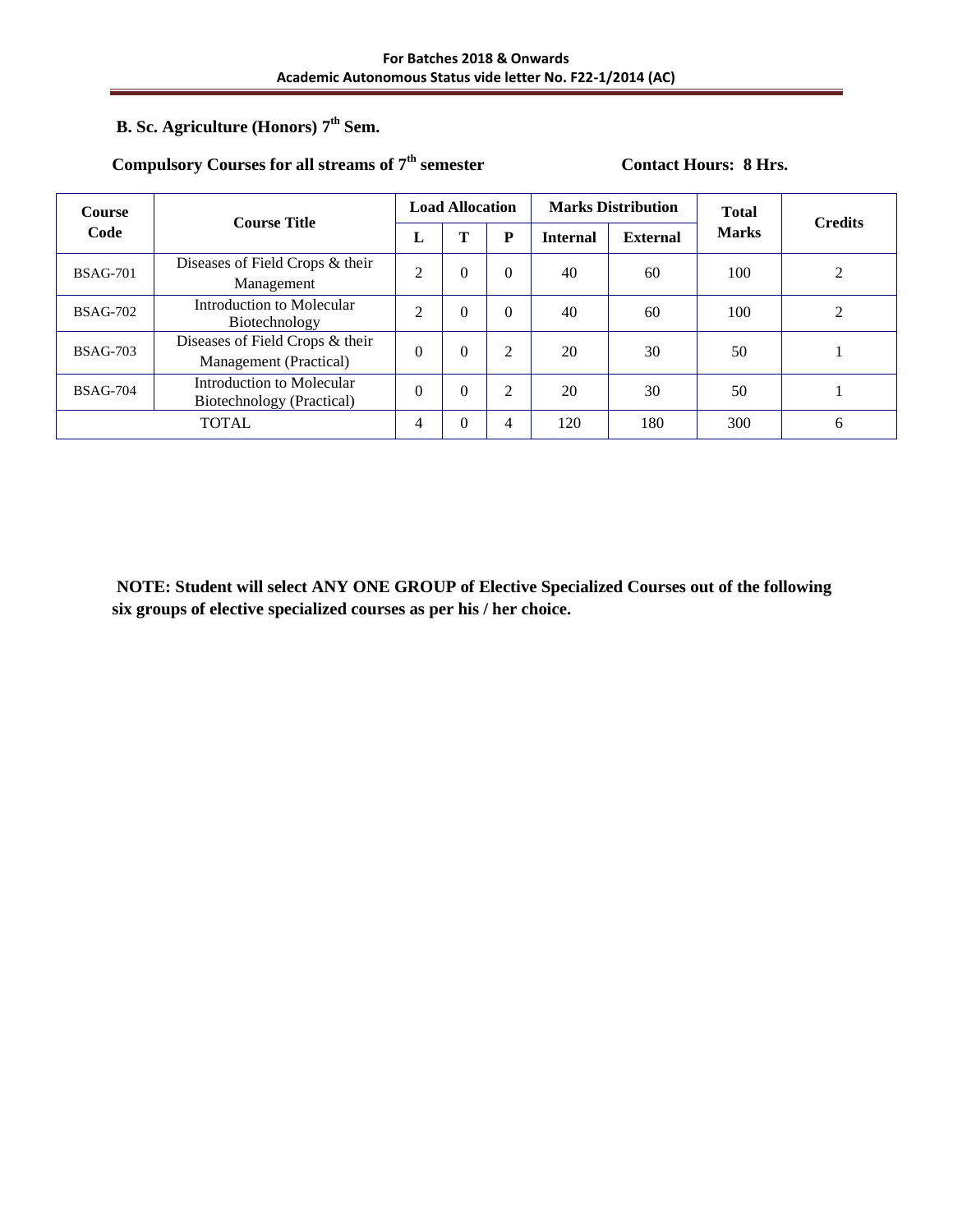## 1. Crop Science (Soil Science, Agronomy and Agro-Forestry) Contact Hours: 30 Hrs.

|                    |                                                                                                    |                | <b>Load Allocation</b> |                |                 | <b>Marks Distribution</b> | <b>Total</b>    | <b>Credits</b> |
|--------------------|----------------------------------------------------------------------------------------------------|----------------|------------------------|----------------|-----------------|---------------------------|-----------------|----------------|
| <b>Course Code</b> | <b>Course Title</b>                                                                                | L              | T                      | ${\bf P}$      | <b>Internal</b> | <b>External</b>           | <b>Marks</b>    |                |
| <b>BSAG-CS 701</b> | Soil Physical and Biological<br>Environment                                                        | $\overline{2}$ | $\Omega$               | $\Omega$       | 40              | 60                        | 100             | 2              |
| <b>BSAG-CS 702</b> | Analytical Techniques in Soils,<br>Plants, Fertilizers and Water                                   | $\overline{2}$ | $\mathbf{0}$           | $\overline{0}$ | 40              | 60                        | 100             | $\overline{2}$ |
| <b>BSAG-CS 703</b> | Weed Management                                                                                    | 2              | $\overline{0}$         | $\overline{0}$ | 40              | 60                        | 100             | 2              |
| BSAG-CS 704        | Farming Systems and Sustainable<br>Agriculture                                                     | $\overline{2}$ | $\overline{0}$         | $\overline{0}$ | 40              | 60                        | 100             | 2              |
| <b>BSAG-CS 705</b> | Production Technology of<br>Spices, Aromatic, Medicinal and<br><b>Plantation Crops</b>             | $\overline{2}$ | $\theta$               | $\theta$       | 40              | 60                        | 100             | $\overline{2}$ |
| <b>BSAG-CS 706</b> | Production Technology of<br><b>Economic Forest Trees</b>                                           | $\overline{c}$ | $\overline{0}$         | $\theta$       | 40              | 60                        | 100             | 2              |
| <b>BSAG-CS 707</b> | Soil Survey, Classification and<br>Mapping (Practical)                                             | $\mathbf{0}$   | $\theta$               | $\overline{c}$ | 20              | 30                        | 50              | $\mathbf{1}$   |
| <b>BSAG-CS 708</b> | Soil Physical and Biological<br><b>Environment</b> (Practical)                                     | $\mathbf{0}$   | $\mathbf{0}$           | $\overline{2}$ | 20              | 30                        | 50              | $\mathbf{1}$   |
| <b>BSAG-CS 709</b> | Analytical Techniques in Soils,<br>Plants, Fertilizers and Water<br>(Practical)                    | $\mathbf{0}$   | $\theta$               | 6              | 60              | 90                        | 150             | $\overline{3}$ |
| <b>BSAG-CS 710</b> | Weed Management (Practical)                                                                        | $\Omega$       | $\theta$               | $\overline{2}$ | 20              | 30                        | 50              | $\mathbf{1}$   |
| <b>BSAG-CS 711</b> | Farming Systems and Sustainable<br>Agriculture (Practical)                                         | $\mathbf{0}$   | $\theta$               | $\overline{2}$ | 20              | $\overline{30}$           | 50              | $\mathbf{1}$   |
| <b>BSAG-CS 712</b> | Production Technology of<br>Spices, Aromatic, Medicinal and<br><b>Plantation Crops (Practical)</b> | $\Omega$       | $\theta$               | $\overline{c}$ | 20              | 30                        | 50              | $\mathbf{1}$   |
| BSAG-CS 713        | Production Technology of<br><b>Economic Forest Trees</b><br>(Practical)                            | $\mathbf{0}$   | $\mathbf{0}$           | $\overline{2}$ | $\overline{20}$ | $\overline{30}$           | $\overline{50}$ | $\mathbf{1}$   |
|                    | <b>TOTAL</b>                                                                                       | 12             | $\mathbf{0}$           | 18             | 420             | 630                       | 1050            | 21             |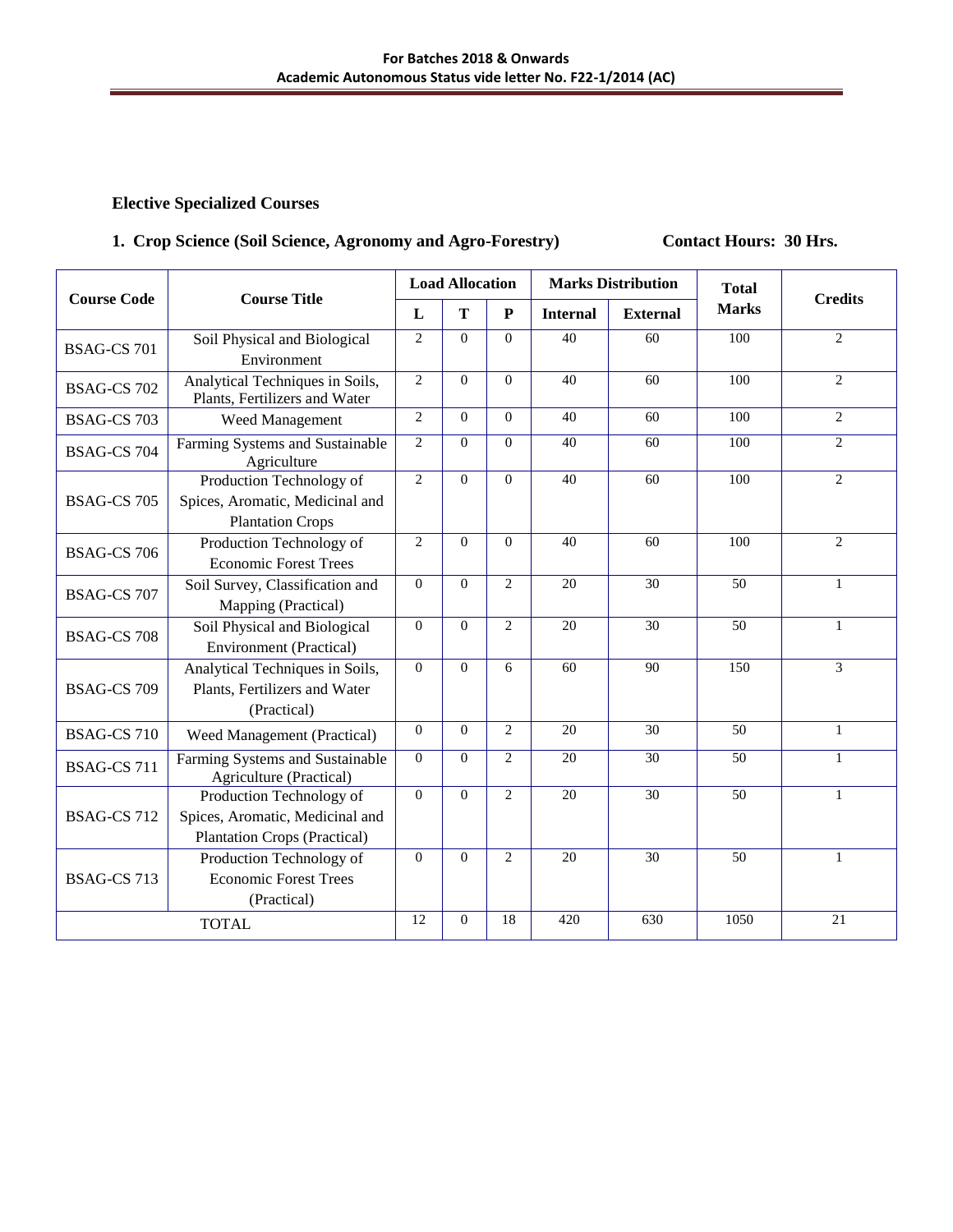## 2. Horticulture (Pomology, Olericulture & Floriculture) **Contact Hours: 28 Hrs.**

|                    | <b>Course Title</b>                                                              |                | <b>Load Allocation</b> |                |                 | <b>Marks Distribution</b> | <b>Total</b>    | <b>Credits</b> |
|--------------------|----------------------------------------------------------------------------------|----------------|------------------------|----------------|-----------------|---------------------------|-----------------|----------------|
| <b>Course Code</b> |                                                                                  | L              | T                      | ${\bf P}$      | <b>Internal</b> | <b>External</b>           | <b>Marks</b>    |                |
| <b>BSAG-HC701</b>  | Nursery Management of<br><b>Horticultural Crops</b>                              | 2              | $\Omega$               | $\Omega$       | 40              | 60                        | 100             | $\overline{2}$ |
| <b>BSAG-HC702</b>  | <b>Commercial Fruit Production</b>                                               | $\overline{2}$ | $\theta$               | $\Omega$       | 40              | 60                        | 100             | 2              |
| BSAG-HC703         | Processing and Value of<br><b>Addition of Horticultural Crops</b>                | $\overline{c}$ | $\theta$               | $\theta$       | 40              | 60                        | 100             | 2              |
| <b>BSAG-HC704</b>  | <b>Commercial Vegetable</b><br>Production                                        | $\overline{2}$ | $\mathbf{0}$           | $\theta$       | 40              | 60                        | 100             | $\overline{2}$ |
| <b>BSAG-HC705</b>  | Vegetable Breeding and seed<br>Production                                        | $\overline{2}$ | $\mathbf{0}$           | $\theta$       | 40              | 60                        | 100             | 2              |
| <b>BSAG-HC706</b>  | Forcing Techniques in vegetable<br>Production                                    | 2              | $\theta$               | $\Omega$       | 40              | 60                        | 100             | 2              |
| <b>BSAG-HC707</b>  | Commercial Floriculture and<br>landscaping                                       | $\overline{2}$ | $\theta$               | $\Omega$       | 40              | 60                        | 100             | $\overline{c}$ |
| <b>BSAG-HC708</b>  | Nursery Management of<br>Horticultural Crops (Practical)                         | $\theta$       | $\theta$               | $\overline{2}$ | 20              | 30                        | 50              | $\mathbf{1}$   |
| <b>BSAG-HC709</b>  | <b>Commercial Fruit Production</b><br>(Practical)                                | $\Omega$       | $\theta$               | $\overline{c}$ | $\overline{20}$ | 30                        | 50              | 1              |
| <b>BSAG-HC710</b>  | Processing and Value of<br><b>Addition of Horticultural Crops</b><br>(Practical) | $\overline{0}$ | $\theta$               | 2              | 20              | 30                        | 50              | $\mathbf{1}$   |
| <b>BSAG-HC711</b>  | <b>Commercial Vegetable</b><br>Production (Practical)                            | $\overline{0}$ | $\overline{0}$         | $\overline{2}$ | 20              | 30                        | 50              | $\mathbf{1}$   |
| <b>BSAG-HC712</b>  | Vegetable Breeding and seed<br>Production (Practical)                            | $\Omega$       | $\theta$               | $\overline{c}$ | 20              | 30                        | 50              | $\mathbf{1}$   |
| BSAG-HC713         | Forcing Techniques in vegetable<br>Production (Practical)                        | $\Omega$       | $\theta$               | $\overline{2}$ | 20              | 30                        | 50              | $\mathbf{1}$   |
| <b>BSAG-HC714</b>  | Commercial Floriculture and<br>landscaping (Practical)                           | $\mathbf{0}$   | $\mathbf{0}$           | $\overline{2}$ | 20              | 30                        | $\overline{50}$ | $\mathbf{1}$   |
|                    | <b>TOTAL</b>                                                                     | 14             | $\theta$               | 14             | 420             | 630                       | 1050            | 21             |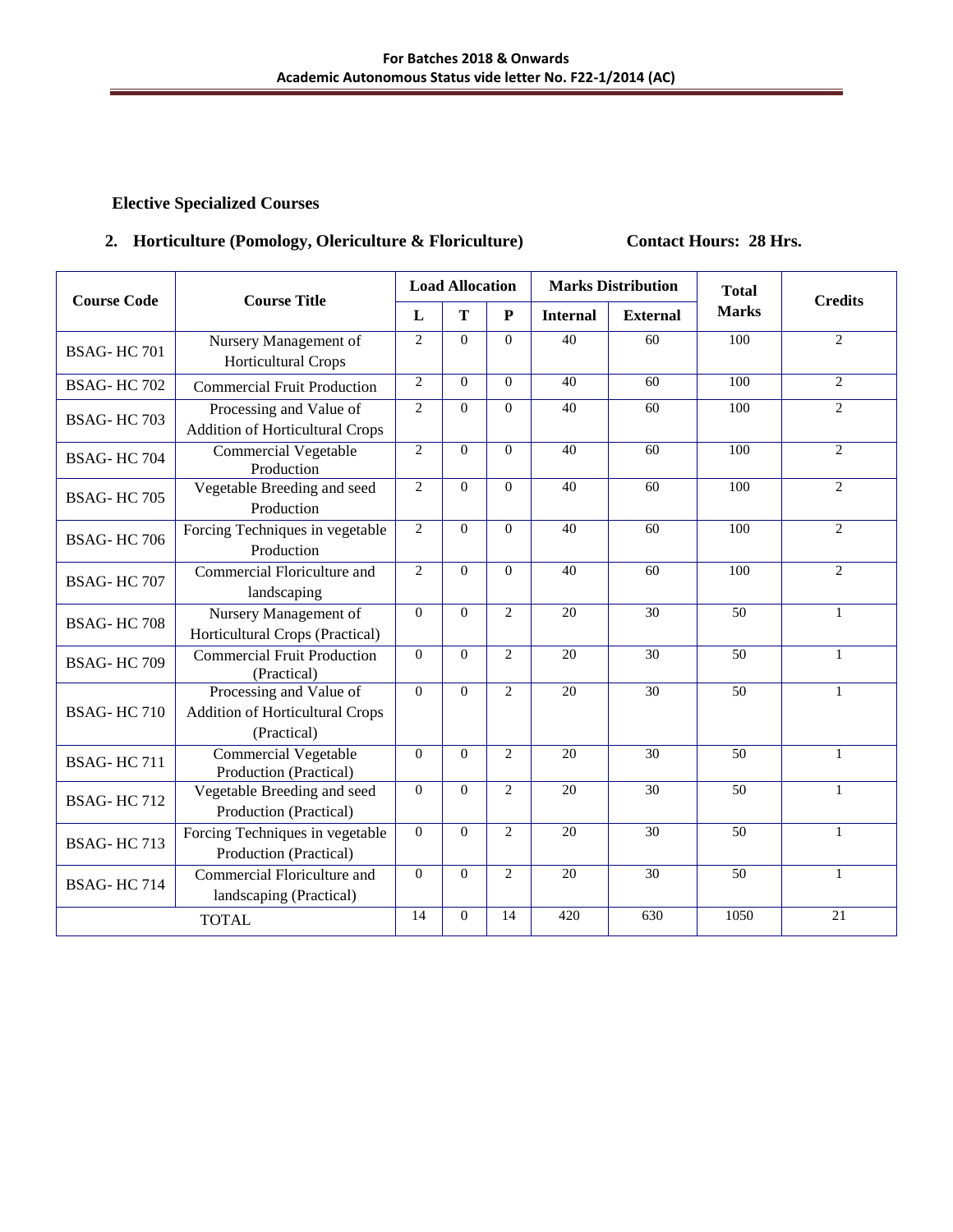## **3. Plant Breeding, Genetics & Biotechnology Contact Hours: 27 Hrs.**

| <b>Course Code</b>  | <b>Course Title</b>                                           |                | <b>Load Allocation</b> |                |                 | <b>Marks Distribution</b> | <b>Total</b> | <b>Credits</b>              |
|---------------------|---------------------------------------------------------------|----------------|------------------------|----------------|-----------------|---------------------------|--------------|-----------------------------|
|                     |                                                               | L              | T                      | ${\bf P}$      | <b>Internal</b> | <b>External</b>           | <b>Marks</b> |                             |
| BSAG-PGB 701        | Genetics of Crop Plants                                       | $\overline{c}$ | $\Omega$               | $\Omega$       | 40              | 60                        | 100          | 2                           |
| BSAG-PGB 702        | <b>Cytogenetic of Crop Plants</b>                             | $\overline{c}$ | $\Omega$               | $\Omega$       | 40              | 60                        | 100          | 2                           |
| BSAG-PGB 703        | Theory and Practice of Plant<br><b>Breeding</b>               | 3              | $\Omega$               | $\Omega$       | 60              | 90                        | 150          | $\overline{3}$              |
| BSAG-PGB 704        | <b>Breeding of Field Crops</b>                                | 3              | $\Omega$               | $\Omega$       | 60              | 90                        | 150          | $\mathcal{E}$               |
| <b>BSAG-PGB 705</b> | Crop experimentation                                          | $\mathbf{1}$   | $\Omega$               | $\Omega$       | 20              | 30                        | 50           | $\mathbf{1}$                |
| BSAG-PGB 706        | Plant Tissue Culture and<br>Transformation                    | $\overline{c}$ | $\Omega$               | $\Omega$       | 40              | 60                        | 100          | $\mathcal{D}_{\mathcal{L}}$ |
| <b>BSAG-PGB 707</b> | Molecular Biotechnology and<br>Genomics                       | $\overline{c}$ | $\overline{0}$         | $\overline{0}$ | 40              | 60                        | 100          | 2                           |
| <b>BSAG-PGB 708</b> | Genetics of Crop Plants<br>(Practical)                        | $\Omega$       | $\Omega$               | 2              | 20              | 30                        | 50           | $\mathbf{1}$                |
| BSAG-PGB 709        | <b>Cytogenetic of Crop Plants</b><br>(Practical)              | $\Omega$       | $\Omega$               | $\overline{2}$ | 20              | 30                        | 50           | $\mathbf{1}$                |
| BSAG-PGB 710        | Theory and Practice of Plant<br>Breeding (Practical)          | $\theta$       | $\theta$               | $\overline{2}$ | 20              | 30                        | 50           | 1                           |
| BSAG-PGB 711        | Crop experimentation<br>(Practical)                           | $\theta$       | $\theta$               | $\overline{c}$ | 20              | 30                        | 50           | $\mathbf{1}$                |
| BSAG-PGB 712        | Plant Tissue Culture and<br><b>Transformation</b> (Practical) | $\Omega$       | $\Omega$               | $\overline{2}$ | 20              | 30                        | 50           | 1                           |
| BSAG-PGB 713        | Molecular Biotechnology and<br>Genomics (Practical)           | $\theta$       | $\theta$               | $\overline{c}$ | 20              | 30                        | 50           | $\mathbf{1}$                |
|                     | <b>TOTAL</b>                                                  | 15             | $\Omega$               | 12             | 420             | 630                       | 1050         | 21                          |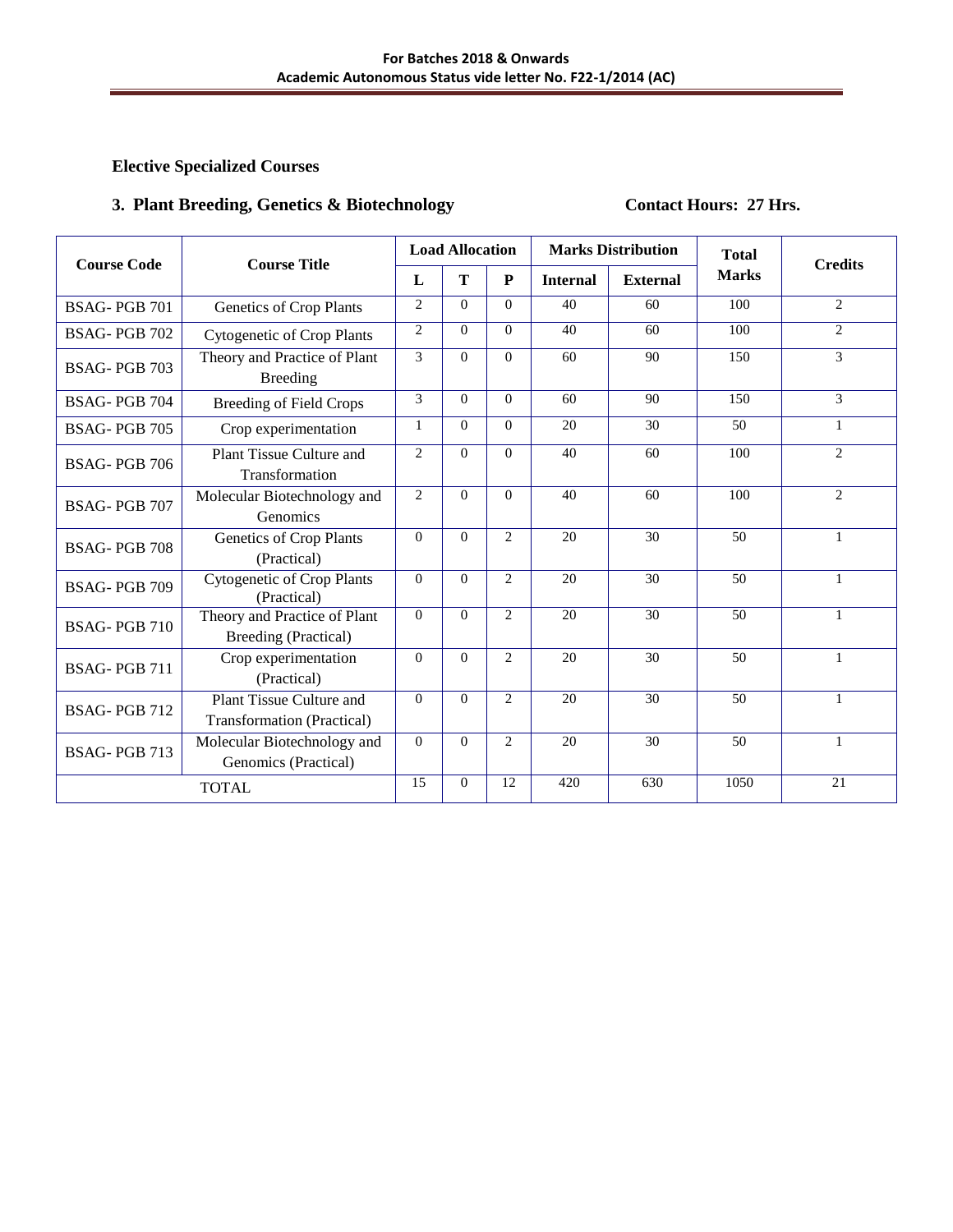## **4. Agri-extension, Economics & Business Management <b>Contact Hours: 25 Hrs.**

| <b>Course Code</b>  | <b>Course Title</b>                                               |                | <b>Load Allocation</b> |                |                 | <b>Marks Distribution</b> | <b>Total</b> | <b>Credits</b> |
|---------------------|-------------------------------------------------------------------|----------------|------------------------|----------------|-----------------|---------------------------|--------------|----------------|
|                     |                                                                   | L              | T                      | ${\bf P}$      | <b>Internal</b> | <b>External</b>           | <b>Marks</b> |                |
| BSAG-AEB 701        | Visual and Graphic<br>Communication                               | $\mathbf{1}$   | $\Omega$               | $\Omega$       | 20              | 30                        | 50           | 1              |
| BSAG-AEB 702        | Communication and<br><b>Information Technology</b>                | $\overline{2}$ | $\Omega$               | $\Omega$       | 40              | 60                        | 100          | 2              |
| BSAG-AEB 703        | Behavioral Skills for Human<br><b>Resource Development</b>        | $\overline{2}$ | $\Omega$               | $\Omega$       | 40              | 60                        | 100          | $\mathcal{L}$  |
| BSAG-AEB 704        | Micro Economic Analysis                                           | 3              | $\Omega$               | $\Omega$       | 60              | 90                        | 150          | 3              |
| BSAG-AEB 705        | Macro Economic Analysis                                           | 3              | $\Omega$               | $\Omega$       | 60              | 90                        | 150          | 3              |
| BSAG-AEB 706        | Financial and Project<br>Management                               | 3              | $\Omega$               | $\Omega$       | 60              | 90                        | 150          | $\mathcal{E}$  |
| <b>BSAG-AEB 707</b> | Retailing and Supply Chain<br>Management                          | 3              | $\Omega$               | $\Omega$       | 60              | 90                        | 150          | 3              |
| BSAG-AEB 708        | Visual and Graphic<br>Communication (Practical)                   | $\Omega$       | $\Omega$               | $\overline{2}$ | 20              | 30 <sub>2</sub>           | 50           | $\mathbf{1}$   |
| BSAG-AEB 709        | Communication and<br><b>Information Technology</b><br>(Practical) | $\theta$       | $\Omega$               | $\overline{2}$ | 20              | 30                        | 50           | $\mathbf{1}$   |
| BSAG-AEB 710        | Micro Economic Analysis<br>(Practical)                            | $\Omega$       | $\Omega$               | $\overline{2}$ | 20              | 30                        | 50           | $\mathbf{1}$   |
| BSAG-AEB 711        | Financial and Project<br>Management (Practical)                   | $\Omega$       | $\Omega$               | $\overline{2}$ | 20              | 30                        | 50           | $\mathbf{1}$   |
|                     | <b>TOTAL</b>                                                      | 17             | $\Omega$               | 8              | 420             | 630                       | 1050         | 21             |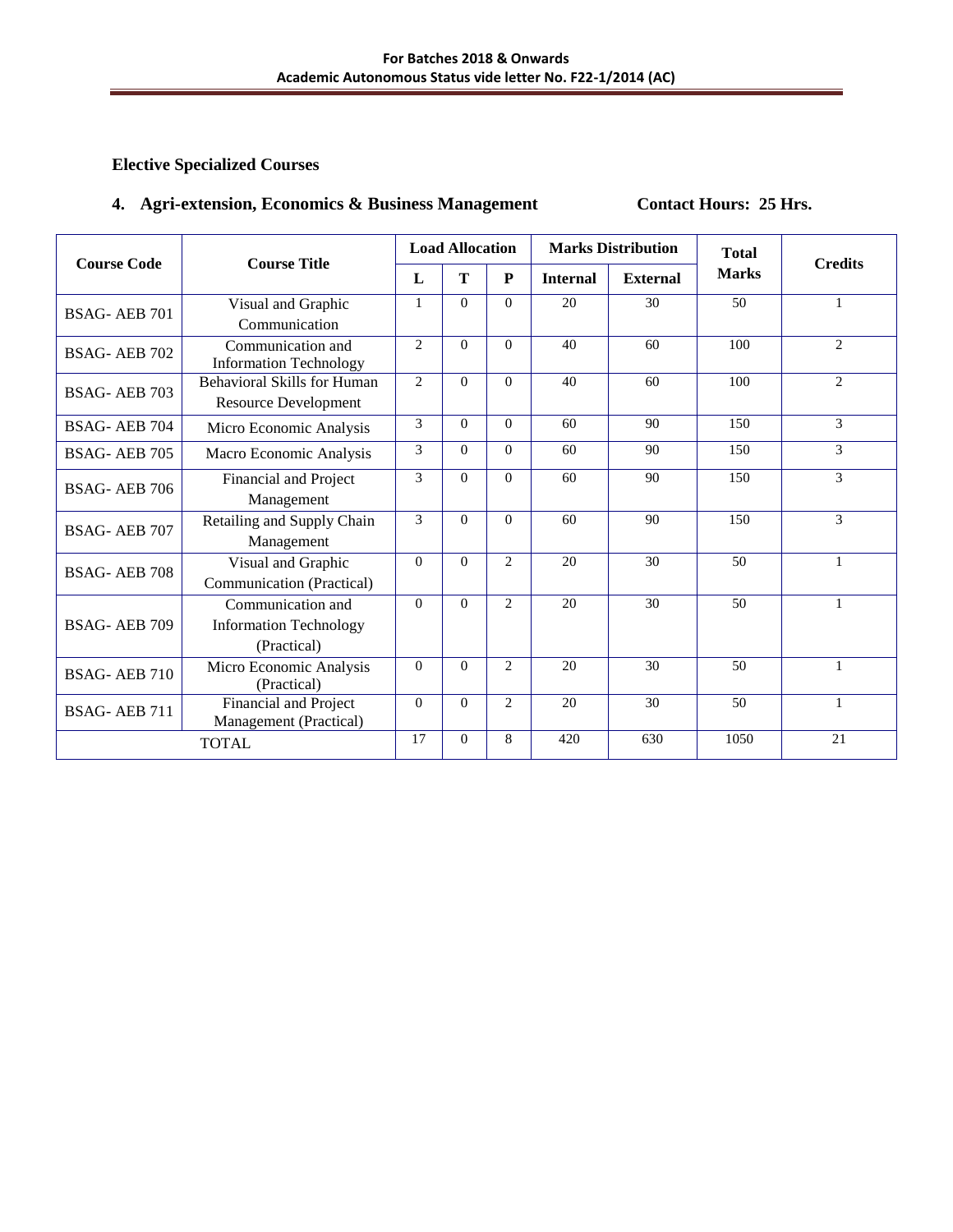#### **5. Plant Protection Contact Hours: 32 Hrs.**

| <b>Course Code</b> | <b>Course Title</b>                                            |                | <b>Load Allocation</b> |                | tribution       | <b>Marks</b> Dis | <b>Total</b> | <b>Credits</b> |
|--------------------|----------------------------------------------------------------|----------------|------------------------|----------------|-----------------|------------------|--------------|----------------|
|                    |                                                                | L              | T                      | ${\bf P}$      | <b>Internal</b> | <b>External</b>  | <b>Marks</b> |                |
| <b>BSAG-PP701</b>  | Apiculture                                                     | $\mathbf{1}$   | $\Omega$               | $\Omega$       | 20              | 30               | 50           | $\mathbf{1}$   |
| <b>BSAG-PP 702</b> | <b>Biocontrol and Integrated Pest</b><br>Management            | $\overline{2}$ | $\theta$               | $\Omega$       | 40              | 60               | 100          | 2              |
| <b>BSAG-PP703</b>  | Pesticides and Plant Protection<br>Equipment                   | $\overline{2}$ | $\Omega$               | $\Omega$       | 40              | 60               | 100          | $\overline{2}$ |
| <b>BSAG-PP704</b>  | Biocontrol and Integrated<br>Disease Management                | $\overline{c}$ | $\theta$               | $\Omega$       | 40              | 60               | 100          | $\overline{2}$ |
| <b>BSAG-PP 705</b> | Post Harvest Diseases and<br>Their Management                  | $\overline{2}$ | $\Omega$               | $\Omega$       | 40              | 60               | 100          | 2              |
| <b>BSAG-PP706</b>  | <b>Plant Nematology</b>                                        | 1              | $\theta$               | $\Omega$       | 20              | 30               | 50           | $\mathbf{1}$   |
| <b>BSAG-PP 707</b> | <b>Plant Disease Diagnosis</b><br>(Practical)                  | $\Omega$       | $\Omega$               | $\overline{4}$ | 40              | 60               | 100          | $\overline{2}$ |
| <b>BSAG-PP708</b>  | Apiculture (Practical)                                         | $\Omega$       | $\theta$               | $\overline{4}$ | 40              | 60               | 100          | 2              |
| <b>BSAG-PP709</b>  | Biocontrol and Integrated Pest<br>Management (Practical)       | $\Omega$       | $\theta$               | $\overline{4}$ | 40              | 60               | 100          | 2              |
| <b>BSAG-PP710</b>  | Pesticides and Plant Protection<br>Equipment (Practical)       | $\Omega$       | $\Omega$               | $\overline{2}$ | 20              | 30               | 50           | $\mathbf{1}$   |
| <b>BSAG-PP711</b>  | Biocontrol and Integrated<br>Disease Management<br>(Practical) | $\Omega$       | $\theta$               | $\overline{4}$ | 40              | 60               | 100          | 2              |
| <b>BSAG-PP712</b>  | Post Harvest Diseases and<br>Their Management (Practical)      | $\Omega$       | $\Omega$               | 2              | 20              | 30               | 50           | $\mathbf{1}$   |
| <b>BSAG-PP713</b>  | <b>Plant Nematology (Practical)</b>                            | $\Omega$       | $\theta$               | $\overline{2}$ | 20              | $\overline{30}$  | 50           | $\mathbf{1}$   |
|                    | <b>TOTAL</b>                                                   | 10             | $\theta$               | 22             | 420             | 630              | 1050         | 21             |

# **B. Sc. Agriculture (Honors) 8th Sem.**

| <b>Course</b>   | <b>Course Title</b>                          | <b>Load Allocation</b> |          |    |                 | <b>Marks Distribution</b> | <b>Total</b> | <b>Credits</b> |
|-----------------|----------------------------------------------|------------------------|----------|----|-----------------|---------------------------|--------------|----------------|
| Code            |                                              | L                      | Т        | D  | <b>Internal</b> | <b>External</b>           | <b>Marks</b> |                |
| <b>BSAG-801</b> | Rural Experience                             | $\boldsymbol{0}$       |          | 6  | 100             |                           | 100          |                |
| <b>BSAG-802</b> | On-campus Learning                           | $\theta$               |          | 12 | 300             |                           | 300          | 12             |
| <b>BSAG-803</b> | Industrial Attachment (Off campus)           | $\theta$               |          | 8  | 100             |                           | 100          | 4              |
| <b>BSAG-804</b> | Documentation, reporting and<br>Presentation | $\theta$               | $\theta$ | 2  | 100             | -                         | 100          |                |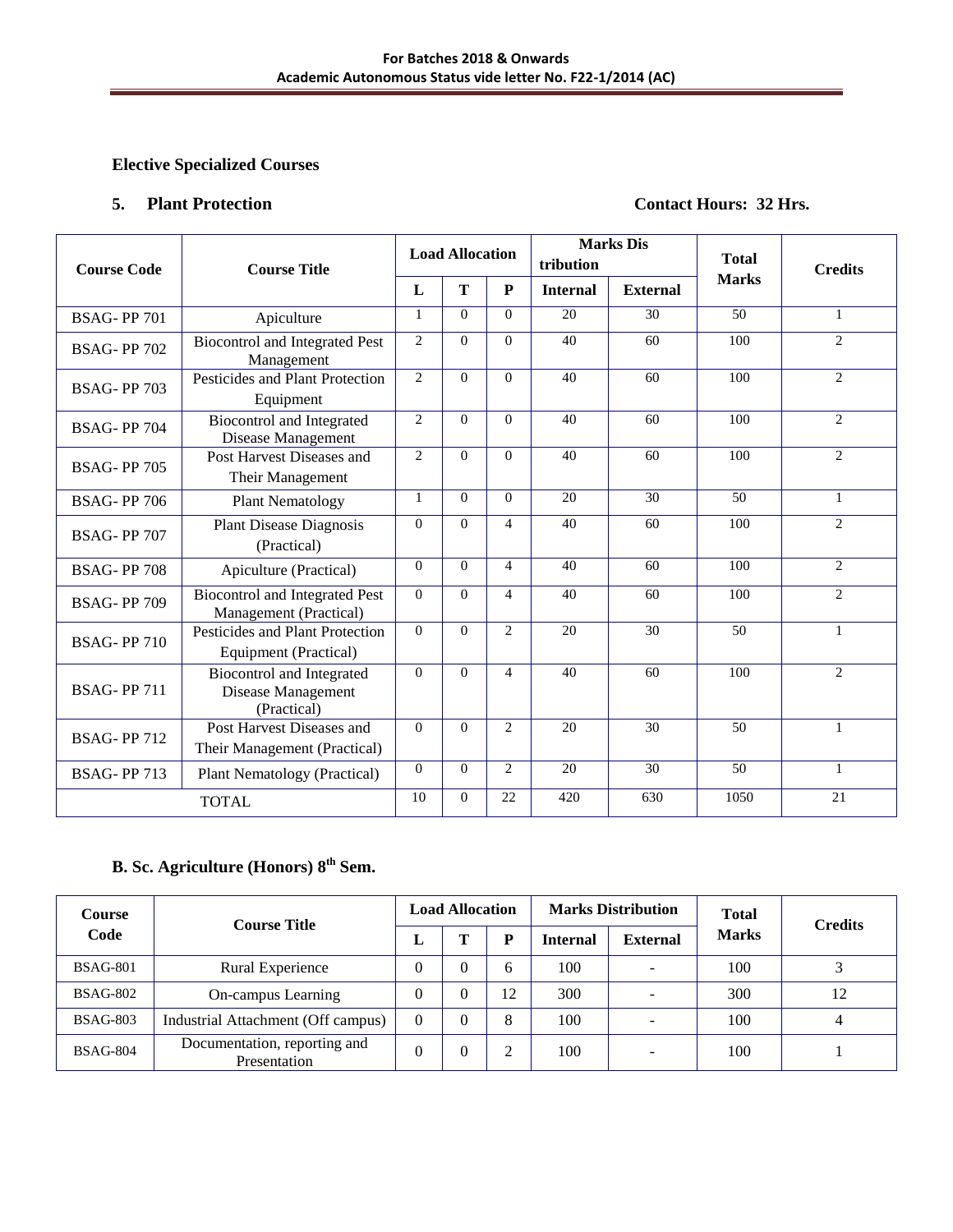## **BSAG-301 Principles of Agronomy-I**

 **L T P 2 0 0**

**Internal Marks: 40 External Marks: 60 Total Marks: 100** 

#### **Section-1**

Meaning and scope of Agronomy; tillage and crop stand establishment. Planting geometry and its effect on growth and yield; Cropping systems- origin, geographic distribution, economic importance, soil and climatic requirements of major crops

## **Section-2**

Varieties, cultural practices and yield of kharif cereal crops- rice, maize, sorghum, pearl millet

## **Section-3**

Varieties, cultural practices and yield of kharif pulses- pigeon pea, mungbean, urdbean and oilseeds - groundnut, sesame, soybean

#### **Section-4**

Varieties, cultural practices and yield of kharif fiber crops- cotton, jute, sun hemp and forage crops - sorghum, maize, cowpea, cluster bean and napier

- 1. Handbook of Agriculture-ICAR
- 2. Package of Practices for Kharif Crops, PAU
- 3. Text book of Field crops Production-Food grain crops by ICAR
- 4. Text book of Field Crops Production- Commercial Crops by ICAR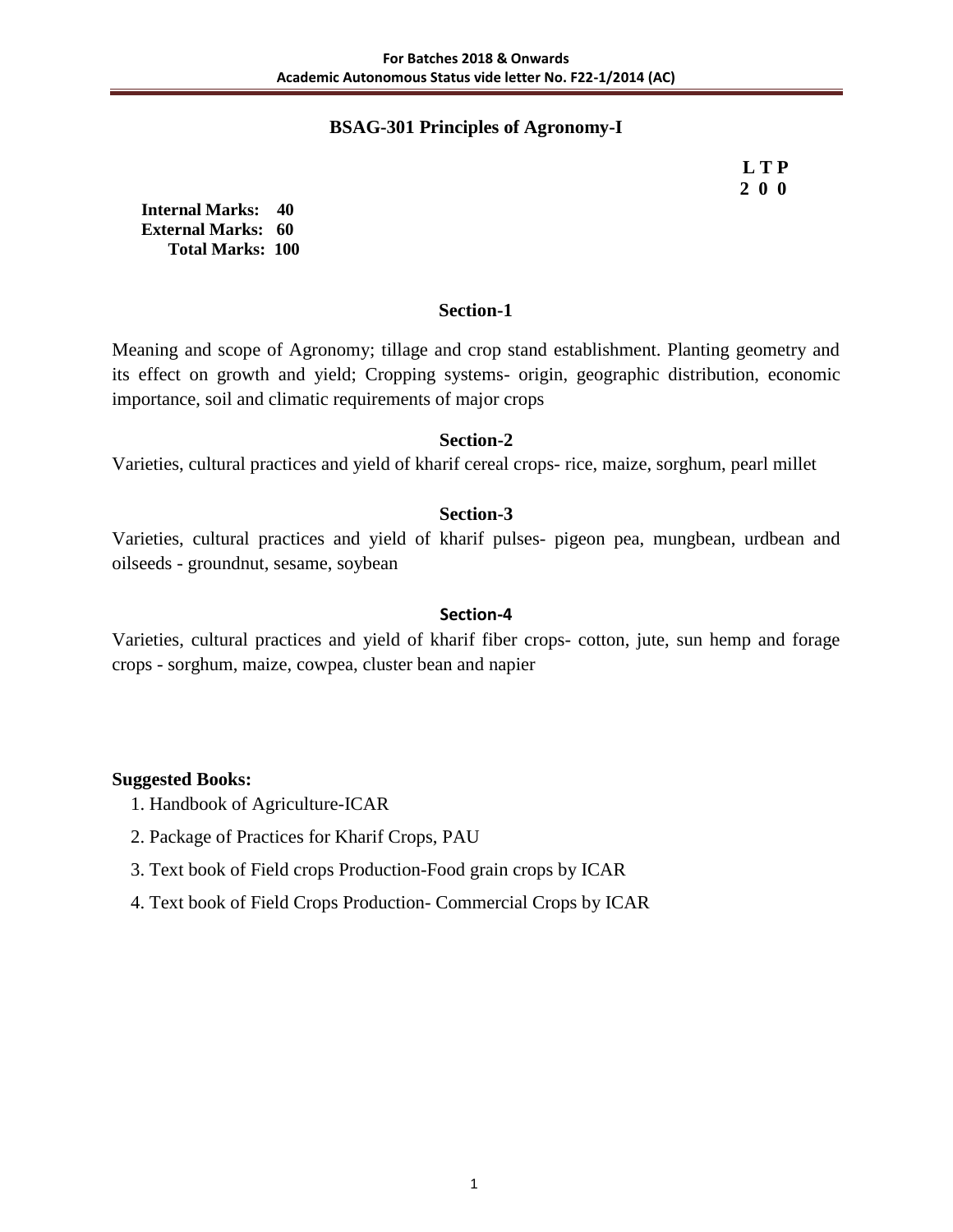## **BSAG-302 Plant Physiology**

 **L T P 2 0 0**

**Internal Marks: 40 External Marks: 60 Total Marks: 100** 

## **Section-1**

Introduction and importance of plant physiology in agriculture

## **Section-2**

Seed structure; Morpho-physiological and biochemical changes during seed development; Physiological and harvestable maturity; Seed germination and seed dormancy

## **Section-3**

Growth and development; Crop water relations; Transpiration and its significance in relation to crop productivity; Water use efficiency; Significance of C3, C4 and CAM pathways; Photorespiration; Photosynthesis and crop productivity; Translocation of assimilates. Sourcesink reletionship; its types and significance

### **Section-4**

Mineral nutrition; physiology of nutrient uptake, deficiency and toxicity symptoms and hydroponics; Photoperiodism and vernalization; Plant growth regulators- occurrence, biosynthesis, mode of action and commercial applications; Senescence and abscission; Fruit ripening and its hormonal regulation.

**Suggested Books:** 

1. Introduction to Plant Physiology by William G.Hopkins and Norman P.A. Huner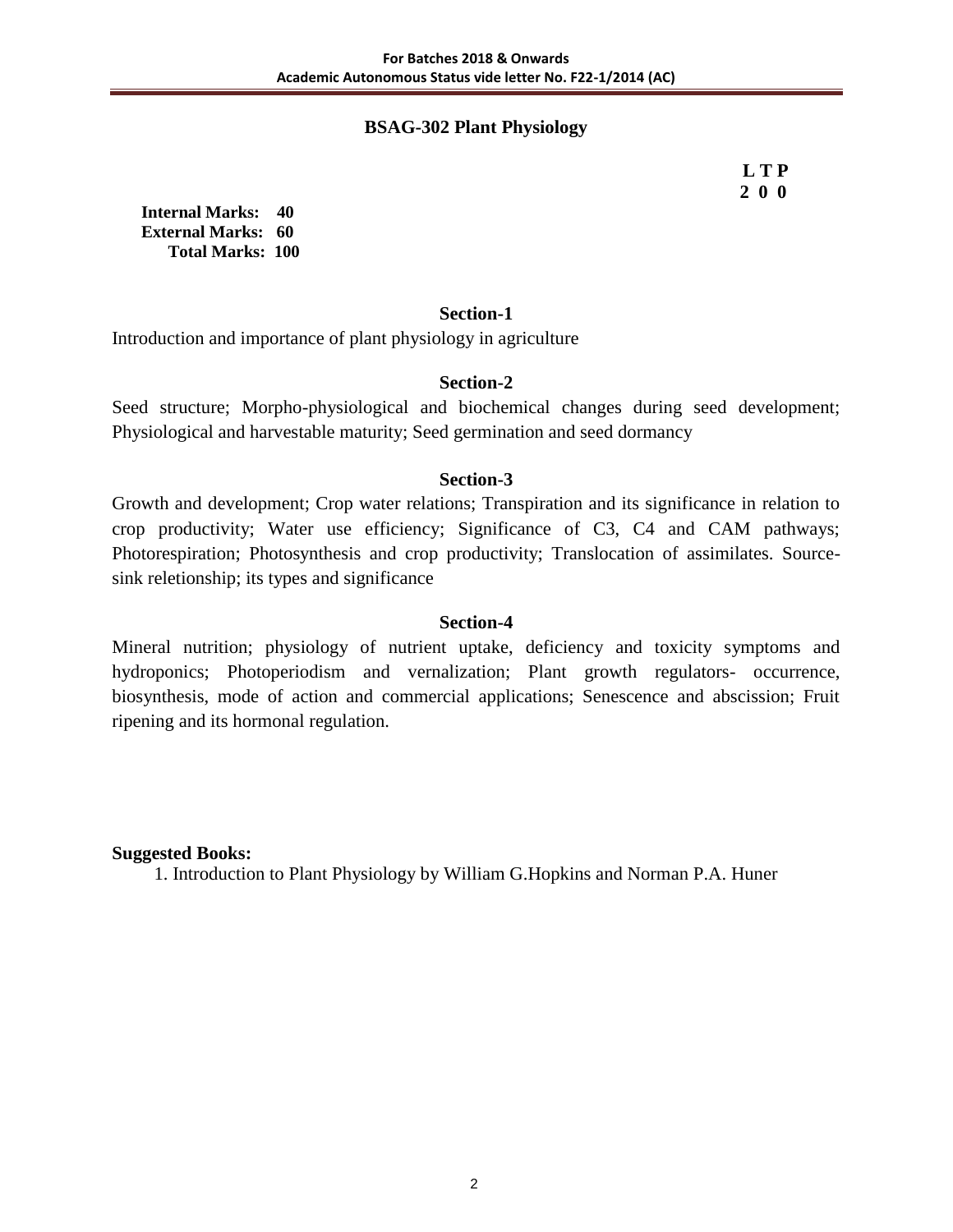## **BSAG-303 Fundamentals of Insect Morphology and Systematics**

 **L T P 2 0 0**

**Internal Marks: 40 External Marks: 60 Total Marks: 100** 

## **Section-1**

Entomology- definition and its history; importance and scope; Factors affecting insect abundance

### **Section-2**

Integument, body regions and segmentation; Modification and function of mouth parts, antennae, legs and wings; wing venation and wing coupling apparatus; Sense organs; metamorphosis and diapauses; Types of reproduction.

### **Section-3**

Morphology and anatomy of Grasshopper

## **Section-4**

Taxonomy- its importance, history, development and binomial nomenclature; Classification of class Insecta up to orders, suborders and important families with special emphasis on distinguishing morphological characters.

- 1. A General Text Book of Entomology by A.D. Imms
- 2. Principles of Insect Morphology by R.E. Snodgrass.
- 3. The Insects: Structure and Function by R.F. Chapman.
- 4. Text Book of Agricultural Entomology by H.S. Pruthi.
- 5. General Entomology by M.S. Mani
- 6. Text Book of Agricultural Entomology by P.M. Srivastava and Ashok Kumar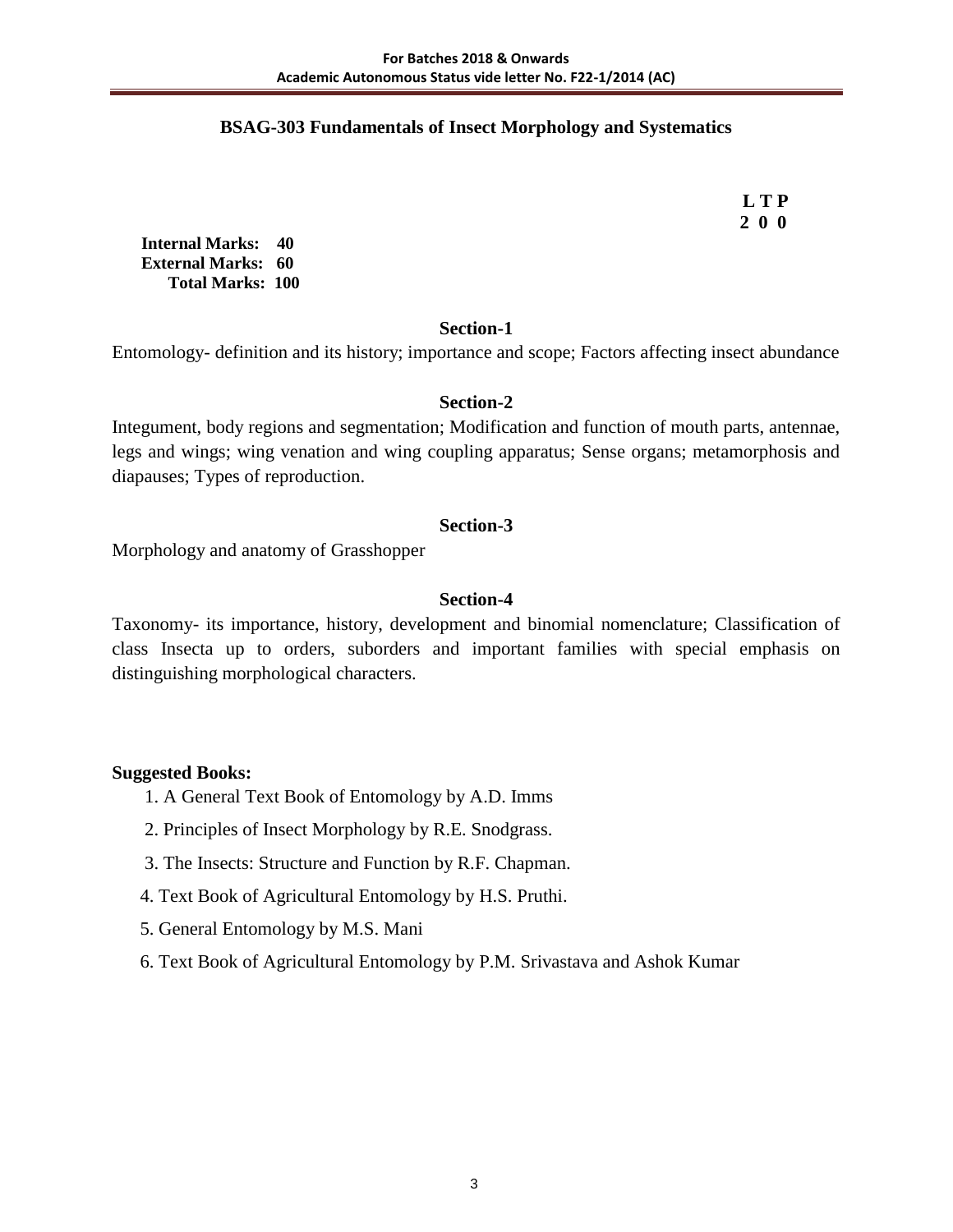## **BSAG-304 Introduction to Genetics**

 **L T P 2 0 0**

**Internal Marks: 40 External Marks: 60 Total Marks: 100** 

### **Section- 1**

Mitosis and meiosis, their significance and differences between them; Study of chromosome structure, morphology, number and types; Karyotype and idiogram; Mechanism of crossing over and cytological proof of crossing over; Numerical and structural chromosomal aberrations.

### **Section- 2**

Mendel's laws of inheritance and exceptions to the laws, Cytoplasmic inheritance, its characteristic features and difference between chromosomal and cytoplasmic inheritance; Types of gene action, Multiple alleles, Pleiotropism, Penetrance and expressivity; Qualitative traits, Quantitative traits and differences between them; Multiple factor hypothesis;

## **Section- 3**

DNA and its structure, function, types, modes of replication and repair. RNA and its structure, function and types; Transcription, Translation. Genetic code and outline of protein synthesis; Linkage, types of linkage and estimation of linkage; Mutation and its characteristic features; Methods of inducing mutations and detection of sex linked and autosomal mutations, (CLB technique).

#### **Section- 4**

Evolution of different crop species like cotton, wheat, gram, triticale and Brassicas.

- 1. Fundamentals of Genetics by B.D.Singh
- 2. Genetics by P.K. Gupta
- 3. Principles of Genetics by E.J. Gardner and M.J. Simmons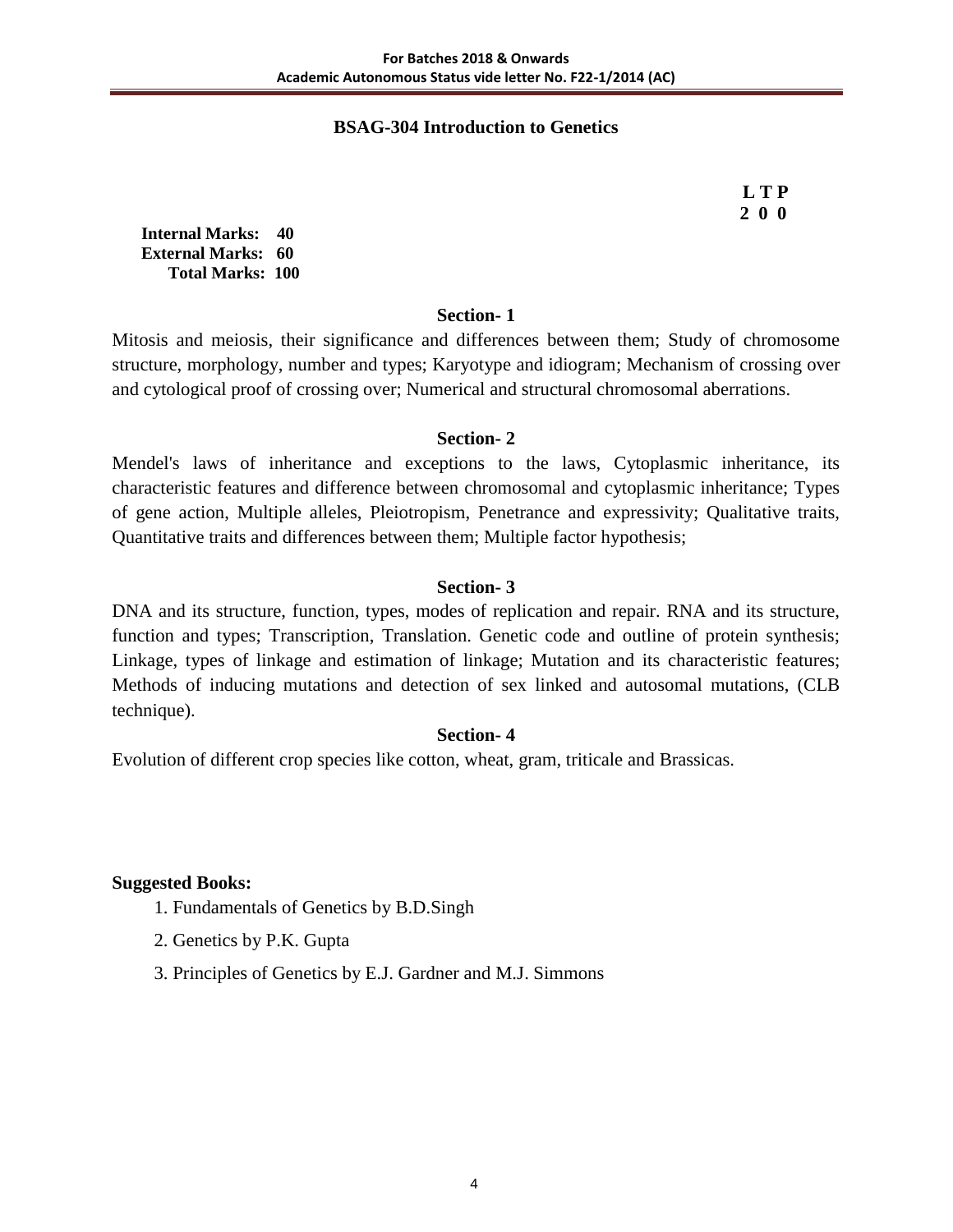## **BSAG-305 Dimensions of Agricultural Extension**

 **L T P 2 0 0**

**Internal Marks: 40 External Marks: 60 Total Marks: 100** 

### **Section-1**

Education-meaning and types; agricultural extension education - its meaning, objectives, principles, philosophy and emerging problems and challenges with reference to Human values

## **Section-2**

Introduction, importance and problems of rural development, Historical perspective of major agricultural and rural development programmes of pre and post independence era

## **Section- 3**

Panchayati Raj System – Brief history, objectives, Powers, functions and organizational set up of three-tier Panchayati Raj System, emerging problems of Panchayati Raj institutions

#### **Section-4**

New trends in agricultural extension education and privatization of extension; women development programmes, emergence of broad based extension in the context of international and national developments

- 1. Extension Education by A.K. Nayak Singh
- 2. Agricultural Extension by A.W. van den Ban and H. Staurt Hawkins
- 3. Panchayti Raj in India by Ravi Goel.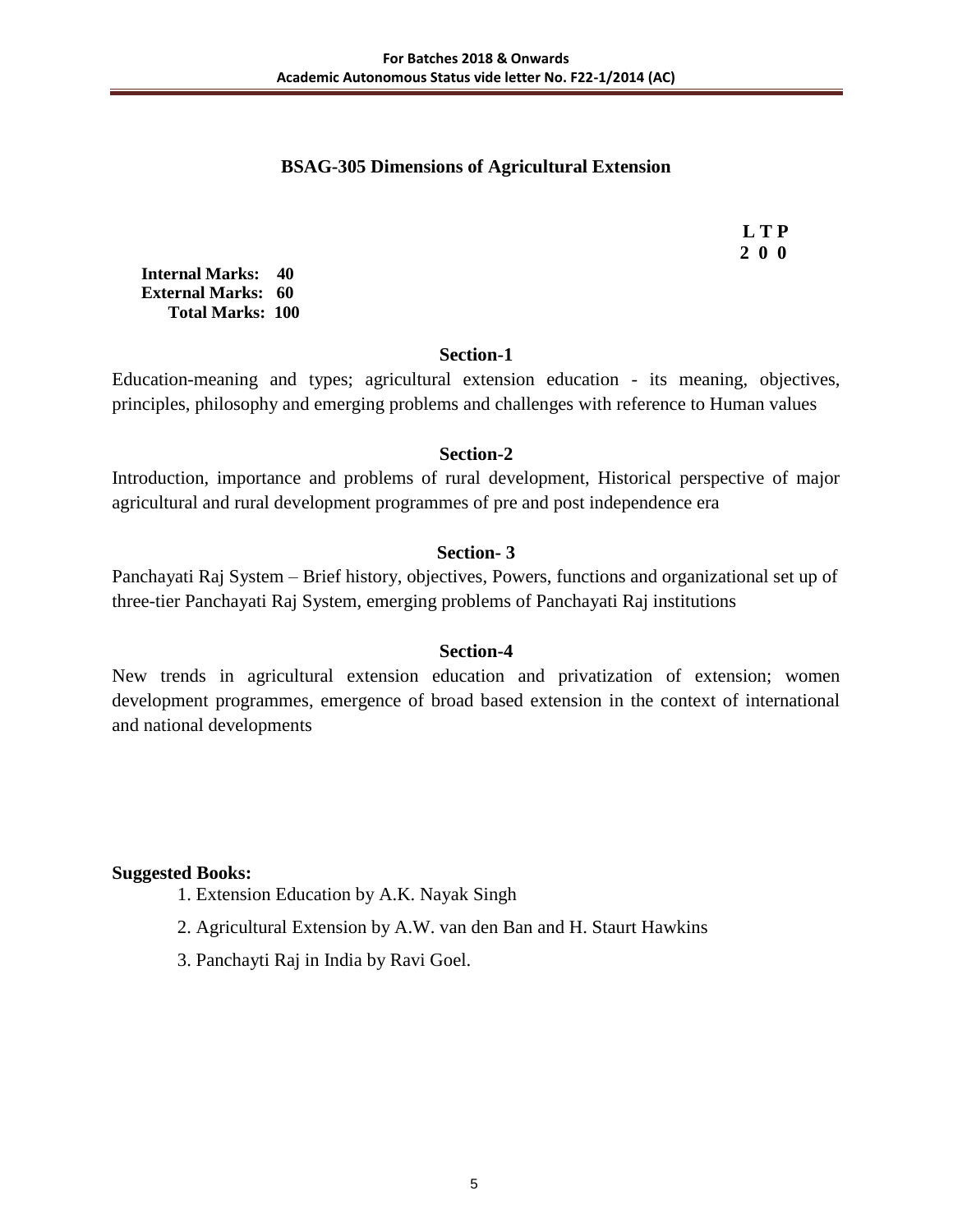## **BSAG-306 Principles of Plant Pathology**

 **L T P 2 0 0**

**Internal Marks: 40 External Marks: 60 Total Marks: 100** 

#### **Section-1**

Introduction, importance and general characters of fungi, bacteria, fastidious bacteria, nematodes, phytoplasmas, spiroplasmas, viruses, viroids, algae, protozoa and phanerogamic parasites . Definition, objectives, history, terms and concept of plant pathology.

#### **Section-2**

Study of genera Pythium, Phytophthora, Albugo, Sclerospora, Peronosclerospora, Pseudoperonospora, Peronospora, Plasmopara, Bremia, Mucor, Rhizopus, Oidium,Erysiphe, Phyllactinia, Uncinula, Podosphaera, Puccinia, Uromyces, Hemileia, Sphacelotheca, Ustilago, Tolyposporium, Agaricus, Pleurotus, Ganoderma, Septoria, Colletotrichum, Pestalotia, Pyricularia, Aspergillus, Penicillium, Trichoderma, Fusarium, Drechslera, Alternaria, Stemphyllium, Cercospora, Phaeoisariopsis, Rhizoctonia, Sclerotinia, Xanthomonas, Pseudomonas, Meloidogyne and Anguina.

#### **Section-3**

Survival and dispersal of plant pathogens, Phenomenon of infection; defence mechanisms in plants; Plant disease epidemiology and forecasting.

## **Section-4**

General principles of plant disease management. Plant quarantine and inspection. Genetic, cultural, biological, physical and chemical methods of plant disease management. Integrated plant disease management

- 1. Plant Pathology in India by S.S. Chahal
- 2. Introduction to Principles of Plant Pathology by R.S. Singh
- 3. Principles of Plant Pathology by M.K. Dasgupta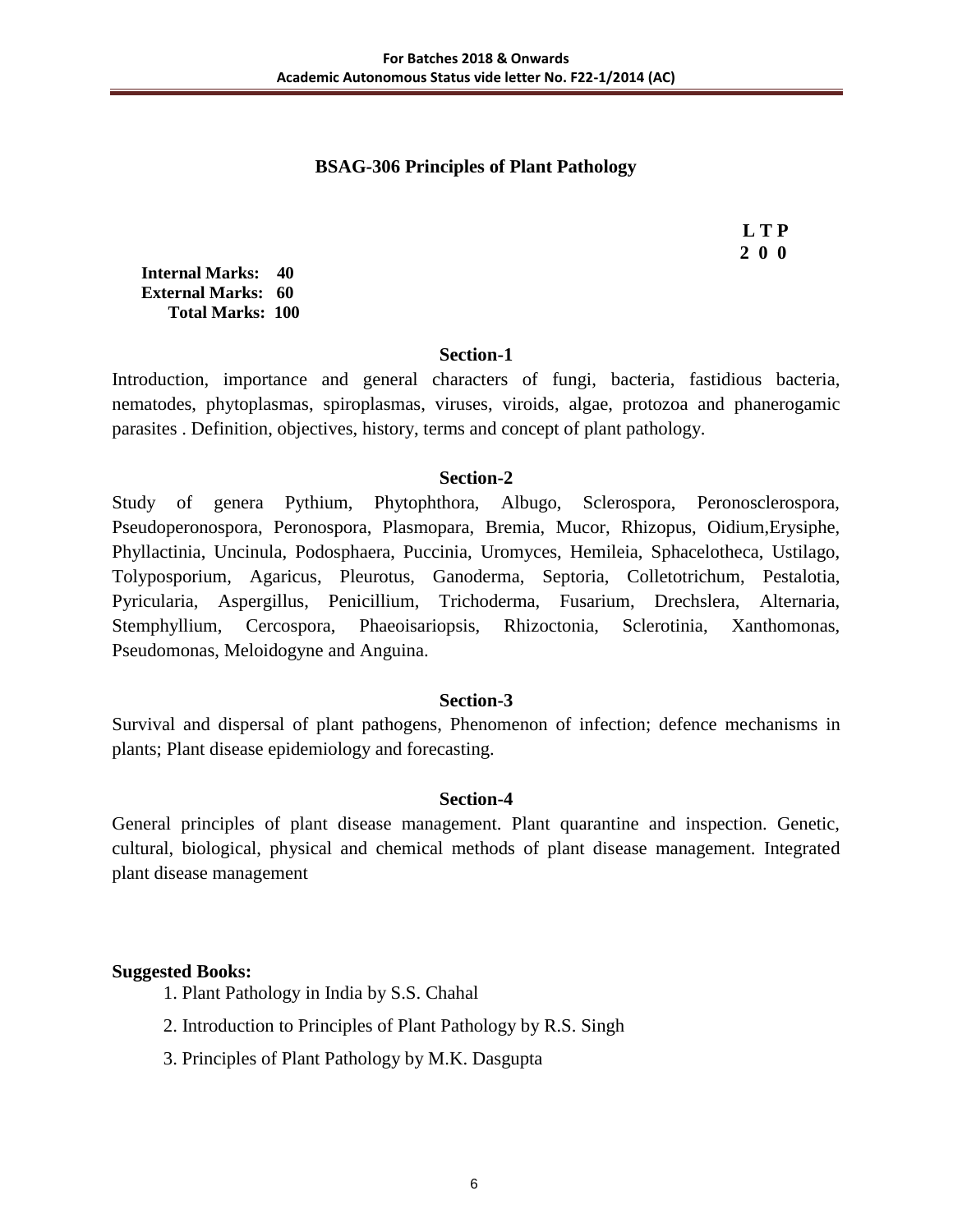## **BSAG-307 Soil Chemistry, Fertility and Nutrient Management**

 **L T P 2 0 0**

**Internal Marks: 40 External Marks: 60 Total Marks: 100** 

#### **Section-1**

Soil as a source of plant nutrients. Essential and beneficial elements- criteria of essentiality, forms of nutrients in soil, mechanisms of nutrient transport to plants. Factors affecting nutrient availability to plants.

#### **Section-2**

Measures to overcome deficiencies and toxicities. Problem soils- acid, salt affected and calcareous soils, characteristics, nutrient availabilities, Reclamation- mechanical, chemical and biological methods

#### **Section-3**

Fertilizer and insecticides and their effect on soil, water and air. Irrigation water- quality of irrigation water and its appraisal. Soil fertility- approaches for soil fertility evaluation. Methods of soil testing. Critical levels of different nutrients in soil. Plant analysis- DRIS approach, critical levels in plants. Rapid tissue tests.

#### **Section-4**

Indicator plants. Biological methods of soil fertility evaluation. Soil test based fertilizer recommendations to crops. Factors influencing nutrient use efficiency (NUE) in respect of N, P, K, S, Fe and Zn fertilizers. Source, method and scheduling of nutrients for different soils and crops grown under rainfed and irrigated conditions.

- 1. The Nature and Properties of Soils by N.C. Brady and Ray R. Well
- 2. Soil Fertility & Nutrient Management by S.S. Singh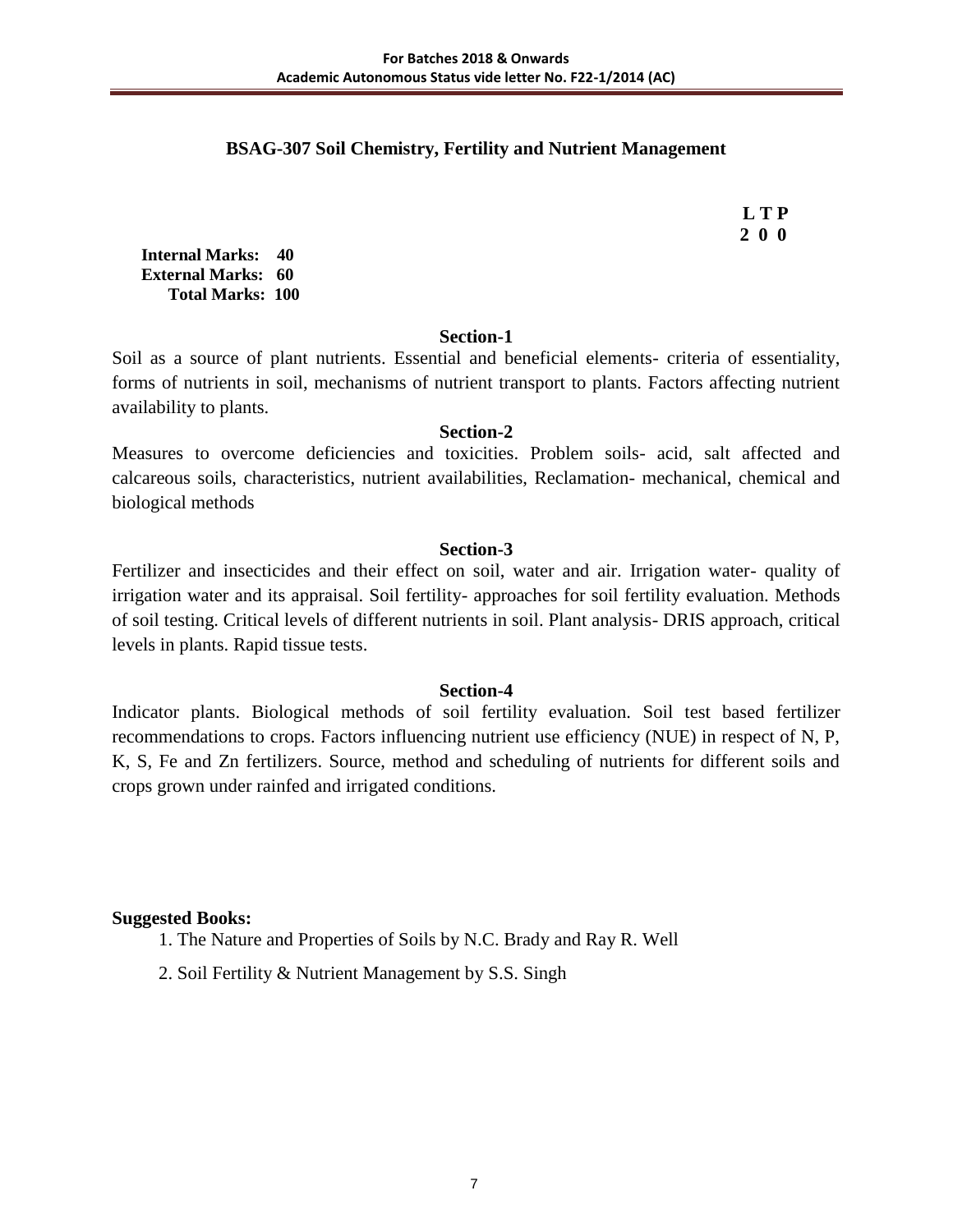#### **BSAG-308 Principles of Agronomy-I (Khairf Crops) Practical**

 **L T P 0 0 2**

**Internal Marks: 20 External Marks: 30 Total Marks: 50** 

Study of tillage implements. Practice of ploughing and puddling. Seed bed preparation, sowing, fertilizer application, nursery raising and transplanting of Kharif crops. Calculations of seed rate Effect of seed size and sowing depth on germination. Identification of weeds of Kharif crops; Study of yield components; Study of kharif crops and their important agronomic practices

#### **BSAG-309 Crop Physiology (Practical)**

 **L T P 0 0 2**

**Internal Marks: 20 External Marks: 30 Total Marks: 50** 

Seed structure, germination and seed dormancy. Growth analysis. Calculation of growth parameters. Methods of measuring water status in roots, stems and leaves. Measurement of water potential, Absorption spectrum of chloroplastic pigments. Transpiration. Photosynthesis and respiration. Stomatal frequency and index. Deficiency symptoms of nutrients. Leaf anatomy of C3 and C4 plants.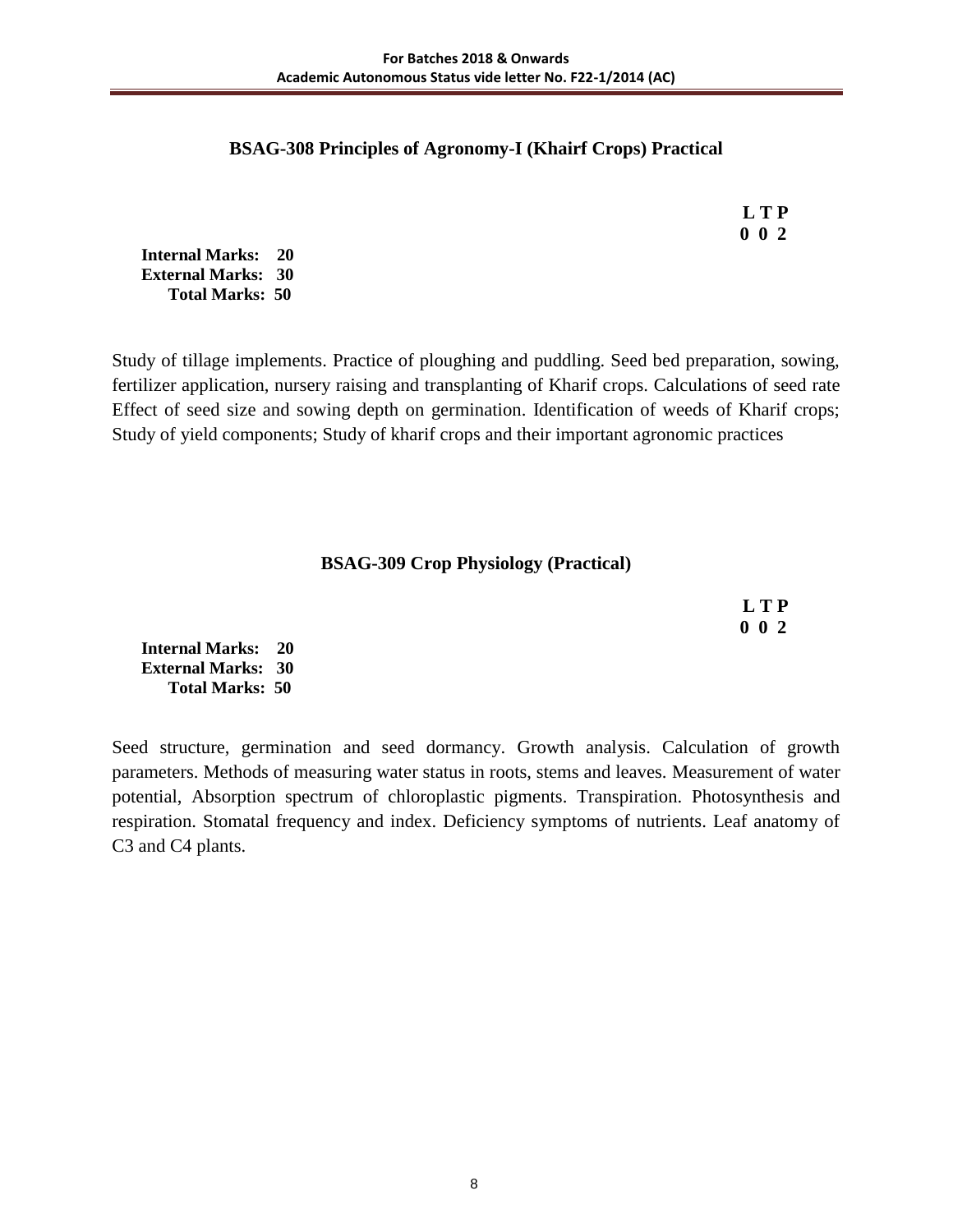#### **BSAG-310 Fundamentals of Insect Morphology and Systematics (Practical)**

| L T P       |
|-------------|
| $0\;\;0\;2$ |

**Internal Marks: 20 External Marks: 30 Total Marks: 50** 

Collection and preservation of insects including immature stages; Morphology and anatomy of grasshopper; different types of antennae, mouth parts, legs and wings; Wing venation and wing coupling apparatus; Types of larvae and pupae; Study of characters of orders - Odonata, Orthoptera, Dictyoptera, Isoptera, Thysanoptera, Hemiptera, Lepidoptera, Neuroptera, Coleoptera, Hymenoptera, Diptera and their families of agricultural importance.

### **BSAG-311 Introduction to Genetics (Practical)**

 **L T P 0 0 2**

**Internal Marks: 20 External Marks: 30 Total Marks: 50** 

Microscopy (Light microscopes and electron microscopes; Preparation and use of fixatives and stains for light microscopy; Preparation of micro slides and identification of mitosis and meiosis; Monohybrid, Dihybrid and Trihybrid ratios and their modifications; Chi- square analysis; Interaction of factors; Epistatic factors, Supplementary factors and Duplicate factors; Complementary factors, Additive factors and Inhibitory factors; Linkage - Two point test cross; Linkage - Three point test cross; Induction of polyploidy using colchicine; Induction of chromosomal aberrations using chemicals.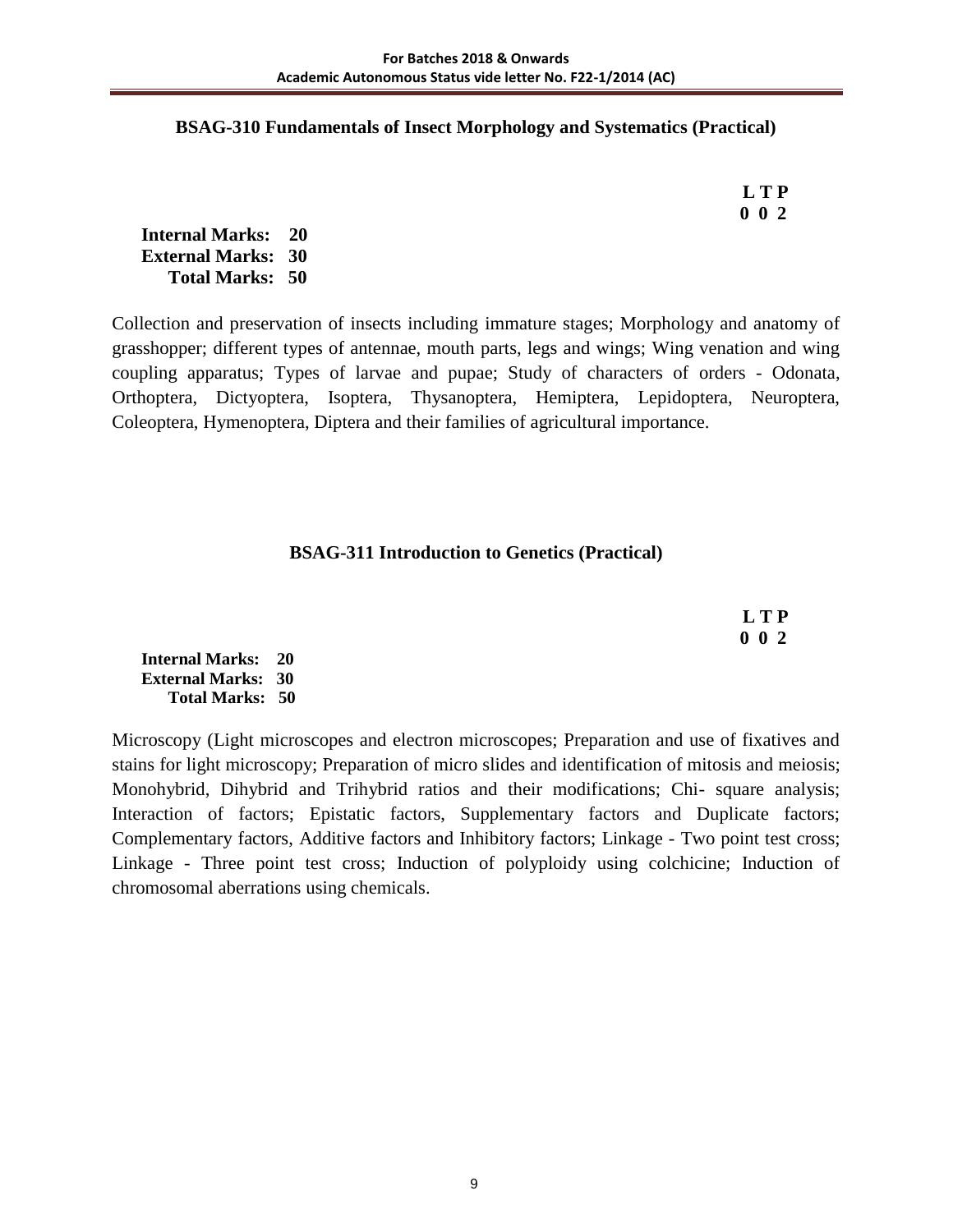## **BSAG-312 Principles of Plant Pathology (Practical)**

 **L T P 0 0 2**

**Internal Marks: 20 External Marks: 30 Total Marks: 50** 

Acquaintance to plant pathology laboratory equipments. Preparation of culture media for fungi and bacteria. Isolation techniques and preservation of plant disease samples. Study of important plant pathogenic genera. Demonstration of Koch's postulates. Study of different groups of fungicides and antibiotics. Bio-control of plant pathogens; Visit to remote sensing laboratory and experimental area.

### **BSAG-313 Soil Chemistry Fertility and Nutrient Management (Practical)**

| L T P       |
|-------------|
| $0 \t0 \t2$ |

**Internal Marks: 20 External Marks: 30 Total Marks: 50** 

Principles of analytical instruments and their calibration and applications, Colorimetry and flame photometry. Estimation of available N, P, K, S and Zn in soils. pH, Electrical Conductivity, carbonates, bicarbonates, Ca++ and Mg++ in soil and water. Lime requirement and gypsum requirement of problem soils. Estimation of N, P and K in plants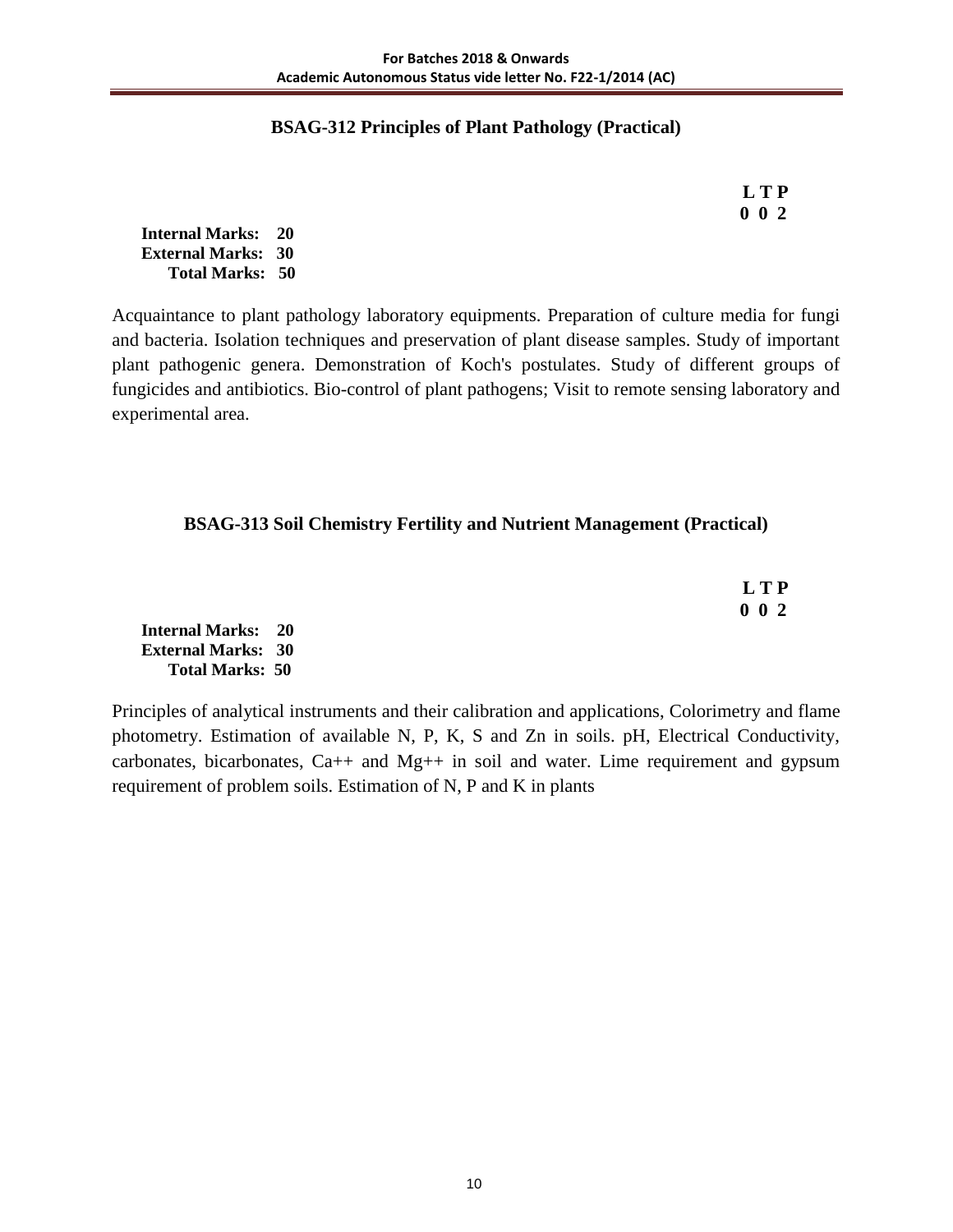## **BSAG-401: Principles of Agronomy -II (Rabi Crops)**

 **L T P 2 0 0**

**Internal Marks: 40 External Marks: 60 Total Marks: 100** 

#### **Section-1**

Origin, geographic distribution of crops, Area, yield and production of rabi crops in different states of India; Causes of variation in productivity; National and International Agricultural Research Institutes in India and their mandate.

#### **Section-2**

Economic importance, soil and climatic requirements, varieties, cultural practices and yield of rabi cereal crops

#### **Section-3**

Economic importance, soil and climatic requirements, varieties, cultural practices and yield of rabi pulse crops-chickpea, lentil, field pea, French bean and oilseed crops- rapeseed and mustard, sunflower, safflower, linseed

#### **Section-4**

Economic importance, soil and climatic requirements, varieties, cultural practices and yield of other rabi crops such as sugarcane, sugar beet, potato, tobacco and forage crops- berseem, Lucerne and oats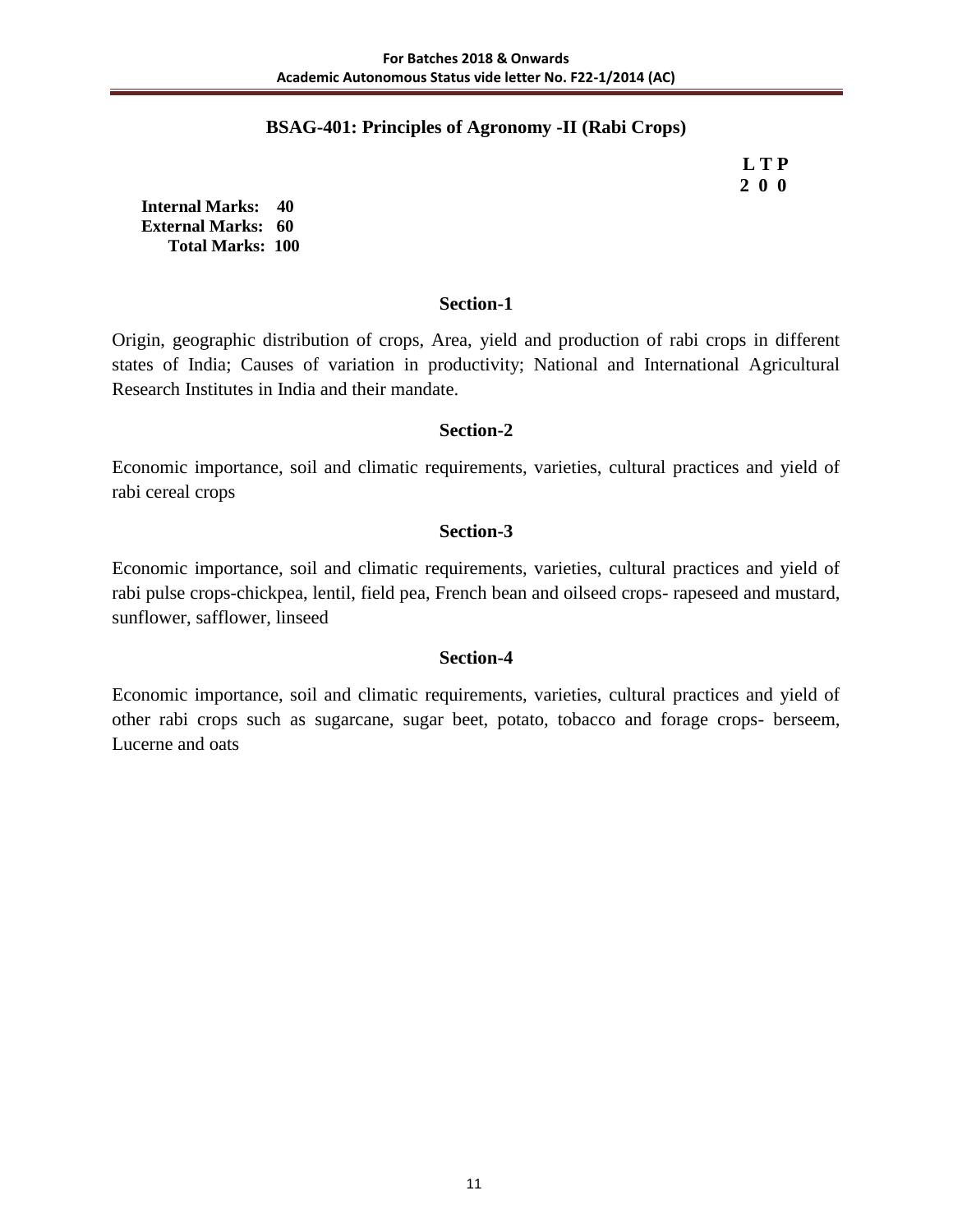## **BSAG-402 Organic Farming**

(In collaboration with Department of Soil Science, Entomology and Plant Pathology)

 **L T P 1 0 0**

**Internal Marks: 40 External Marks: 60 Total Marks: 100** 

## **Section-1**

Organic farming: introduction, concept, relevance in the present context; Organic production requirements; Biological intensive nutrient management.

## **Section-2**

Recycling of organic residues; Soil improvement and amendments; integrated diseases and pest management

## **Section-3**

Use of bio-control agents; bio-pesticides; pheromones, trap crops and bird perches

## **Section-4**

Weed management; Quality considerations- certification, labeling and accreditation processors, marketing and exports.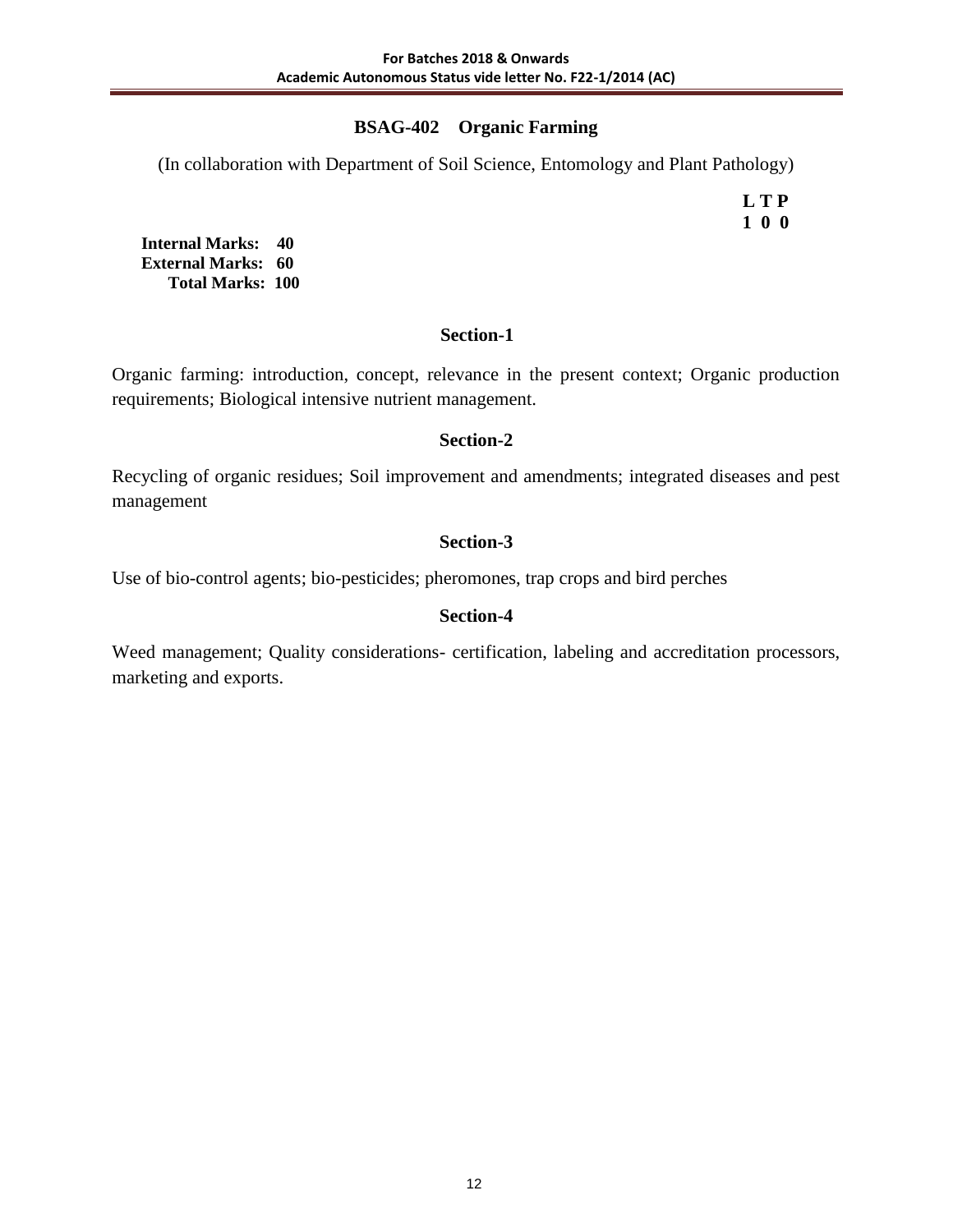## **BSAG-403 Farm Management and Agricultural Finance**

 **L T P 2 0 0**

**Internal Marks: 40 External Marks: 60 Total Marks: 100** 

## **Section-1**

Agricultural Production Economics: definition, nature and scope; Laws of returns; Factorproduct Relationships; determination of optimum input and output; Farm management: meaning, definition and Importance; Economic principles applicable to the organizations of farm business.

### **Section-2**

Types and systems of farming; Farm planning and budgeting; Risk and uncertainty

## **Section-3**

Agricultural finance: nature and scope, compounding and discounting. Agricultural credit: meaning, definition, need and classification; Credit appraisal; History of financing agriculture in India. Agricultural Financial Institutions

#### **Section-4**

Assessment of crop losses; Determination of compensation; Crop insurance; Agricultural Cooperation- philosophy and principles; History of Indian Cooperative Movement; Reorganization of cooperative credit structure and single window system

- 1. Farm Business Accounting-Joginder Singh
- 2. Agricultural Economics-Lekhi and Singh
- 3. Fundamental of Farm Management- Johl and Kapoor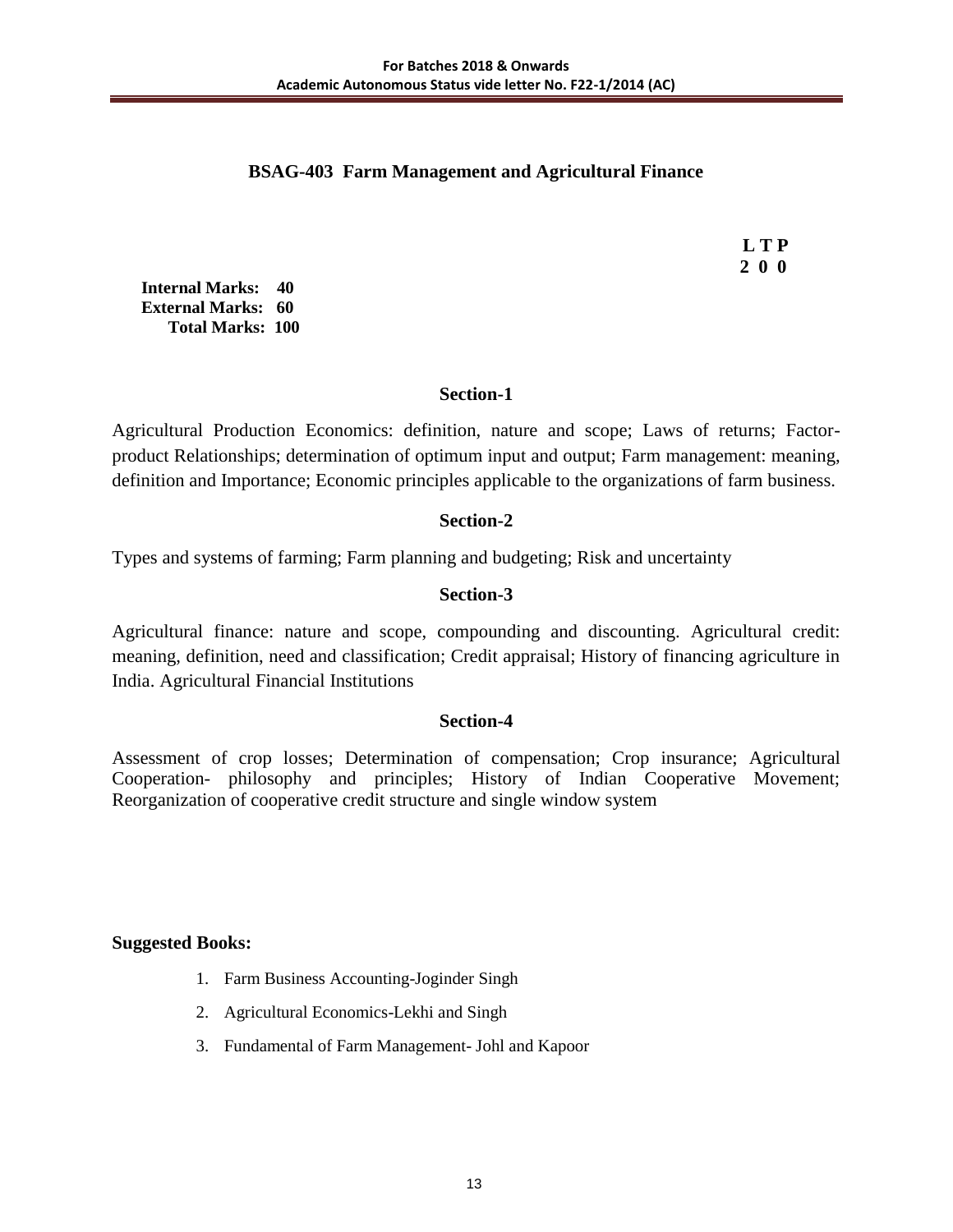### **BSAG-404 Insect Ecology and Pest Management**

 **L T P 2 0 0**

**Internal Marks: 40 External Marks: 60 Total Marks: 100** 

#### **Section-1**

Insect Ecology- Introduction, environment and its components, effect of abiotic and biotic factors. Biotic potential, environmental resistance and causes of pest outbreaks in agroecosystem. Categories of pests. Insects, Pests and Crop Losses; Present agriculture and pest problems. Beneficial insects: important pollinators, weed killers and scavangers; their importance. Important non-insect pests: mites, rodents and birds.

### **Section-2**

Chemical Control: importance, hazards and limitations. Integrated Pest Management(IPM): need; its tools and limitations. Natural Control. Host plant resistance. Physical, Mechanical and Cultural Control. Biological Control: parasitoids, predators and microbes. Legislative Control. Insecticide Act 1968.

## **Section-3**

Classification, toxicity and formulations of insecticides. Study of important insecticides: botanicals, organochlorines, organophosphates, carbamates, synthetic pyrethroids, neonicotinoids, oxydiazines, nereistoxin derivatives, phenyl pyrazoles, thiourea derivatives, pyridines, pyroles,etc., rodenticides,acaricides and fumigants. Biorational and other innovative approaches in pest management: insect growth regulators, semiochemicals, light-activated pesticides, propesticides, avermectins, antifeedants, chemosterilants, genetic control etc.

#### **Section-4**

Pest surveillance, monitoring and forecasting. Economic threshold and Economic injury levels.Integration of various control tactics. IPM in important vegetables.

#### **Suggested Books:**

1. Agricultural Pests of South Asia and Their Management. A. S. Atwal and G.S Dhaliwal. Kalyani Publishers, Ludhiana.

2. Principles of Insect Pest Management. G. S. Dhaliwal and Ramesh Arora. National Agricultural Technology Information Centre, Ludhiana.

3. Entomology At a Glance. R.C. Saxena and R. C. Srivastava. Agrotech Publishing Academy, Udaipur.

4. Applied Animal Ecology. S.S.Bains and A.S. Atwal.Kalyani Publishers, Ludhiana.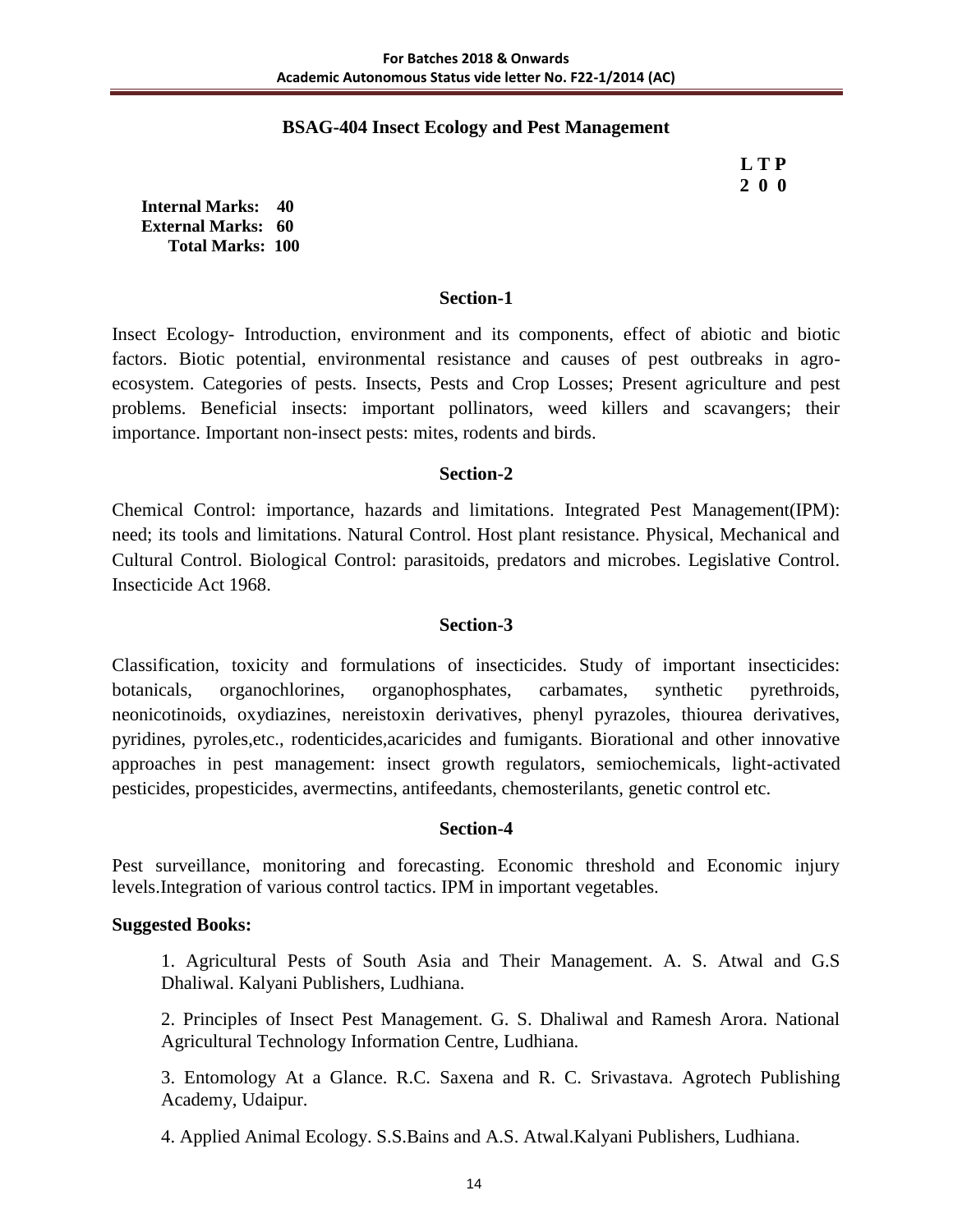## **BSAG-405 Extension Methodologies and Communication Skills for Transfer of Technology**

 **L T P 2 0 0**

**Internal Marks: 40 External Marks: 60 Total Marks: 100** 

.

## **Section-1**

Meaning, nature, importance, models and barriers in communication; Extension programme planning; Principles and steps in programme development process; Monitoring and evaluation of extension programmes

## **Section-2**

Extension teaching methods and factors influencing their selection and use; Combination (Media Mix) of teaching methods; Innovative information sources; Audio- visual aids; Meaning, scope and importance of agricultural journalism.

## **Section-3**

Diffusion and adoption of innovations; Models of adoption process. Factors influencing adoption process.

## **Section-4**

Capacity building of extension personnel and farmers; Communication skills for effective transfer of technology; Organizing Field days, exhibitions; seminars and conferences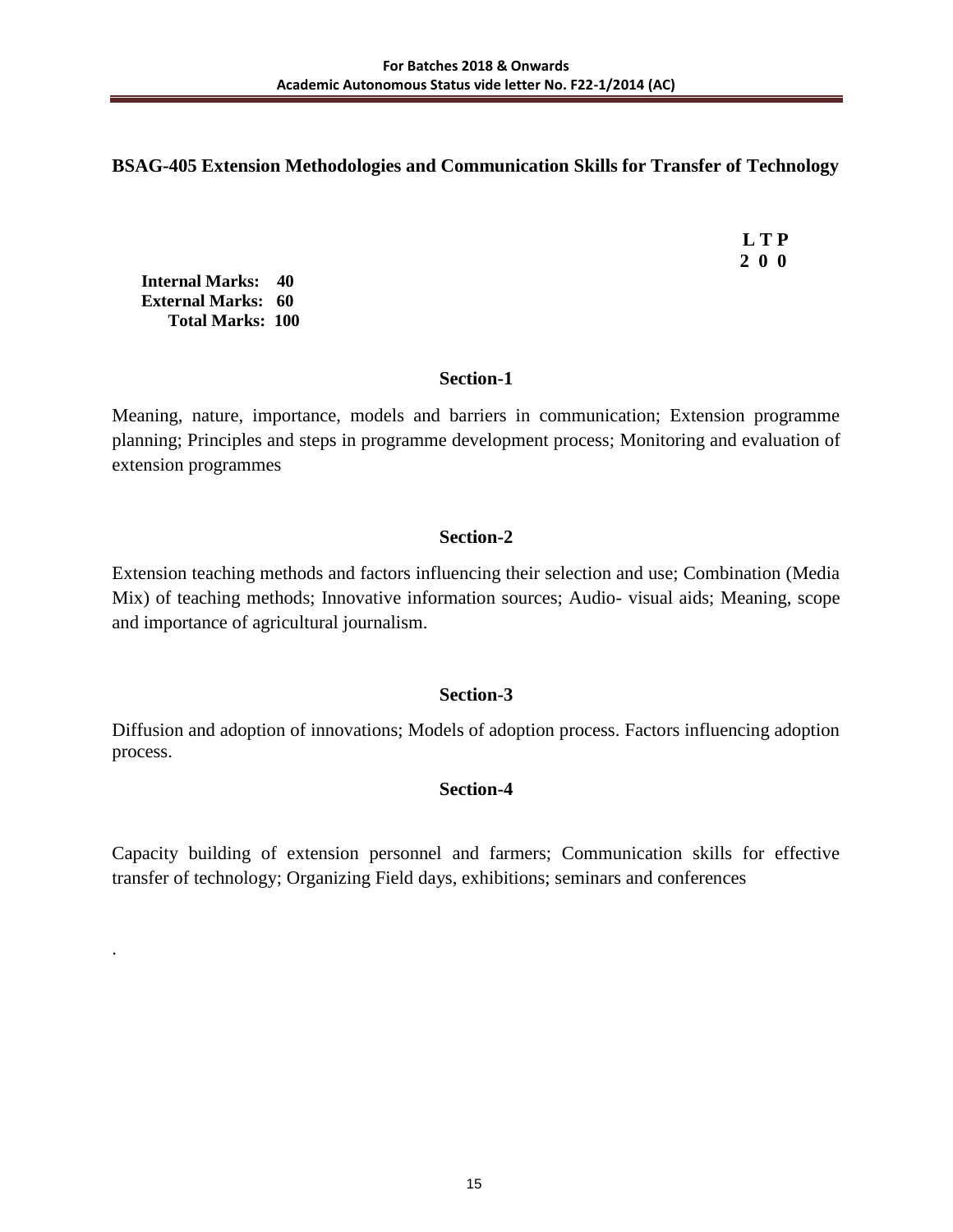## **BSAG 406: Principles of Seed Technology**

 **L T P 2 0 0**

**Internal Marks: 40 External Marks: 60 Total Marks: 100** 

### **Section -1**

Introduction to seed production; seed policy; deterioration of crop varieties; maintenance of genetic purity during seed production; seed quality

## **Section-2**

Different classes of seed; Nucleus, Breeder, Foundation and certified seed production of varieties and hybrids of field and vegetable crops

### **Section-3**

Seed certification, phases of certification, procedure for seed certification, field inspection and field counts etc.; central seed committee, central seed certification board, state seed certification agency, central and state seed testing laboratories; duties and powers of seed inspectors, offences and penalties; seed control order; Seed Act; other issues related to WTO, IPRs, Patenting, Plant Breeder's Rights; varietal identification through grow-out test and electrophoresis; seed drying; establishment of seed processing plant; establishing a seed testing laboratory

## **Section-4**

Seed testing procedures for quality assessment, seed treatment, importance of seed treatment, types of seed treatment, seed packing and seed storage, stages of seed storage, factors affecting seed longevity during storage and conditions required for good storage, general principles of seed storage, measures for pest and disease control, temperature control, seed marketing, factors affecting seed marketing.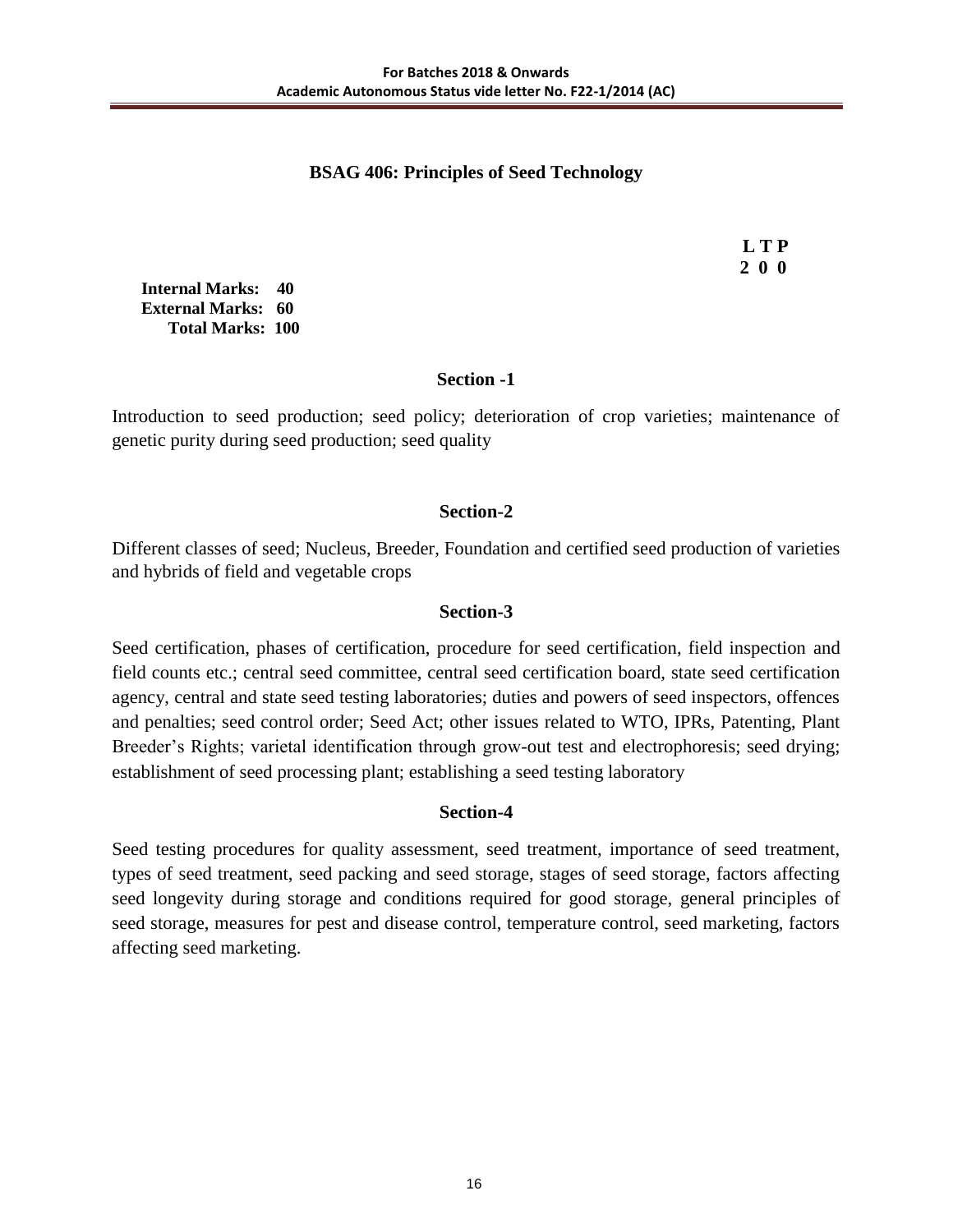## **BSAG-407 Manures and Fertilizers**

 **L T P 2 0 0**

**Internal Marks: 40 External Marks: 60 Total Marks: 100** 

### **Section-1**

Fertilizers- classification, manufacturing processes and properties of major nitrogenous (ammonium sulphate, urea, calcium ammonium nitrate, ammonium nitrate, ammonium sulphate nitrate), phosphatic (single super phosphate, enriched super phosphate, diammonium phosphate, ammonium poly phosphate), potassic and complex fertilizers

## **Section-2**

Fate and reactions of various types of fertilizers in the soil

## **Section-3**

Secondary and micronutrient fertilizers and amendments; Adulteration in fertilizers; Fertilizer Control Order; Fertilizer storage

#### **Section-4**

Bio-fertilizers and their advantages; Manures- bulky and concentrated, Farm Yard and poultry Manures; Composting – different methods, mechanical compost plants, vermin-composting, green manuring, oil cakes. Sewage and sludge-biogas plant slurry, plant and animal refuges.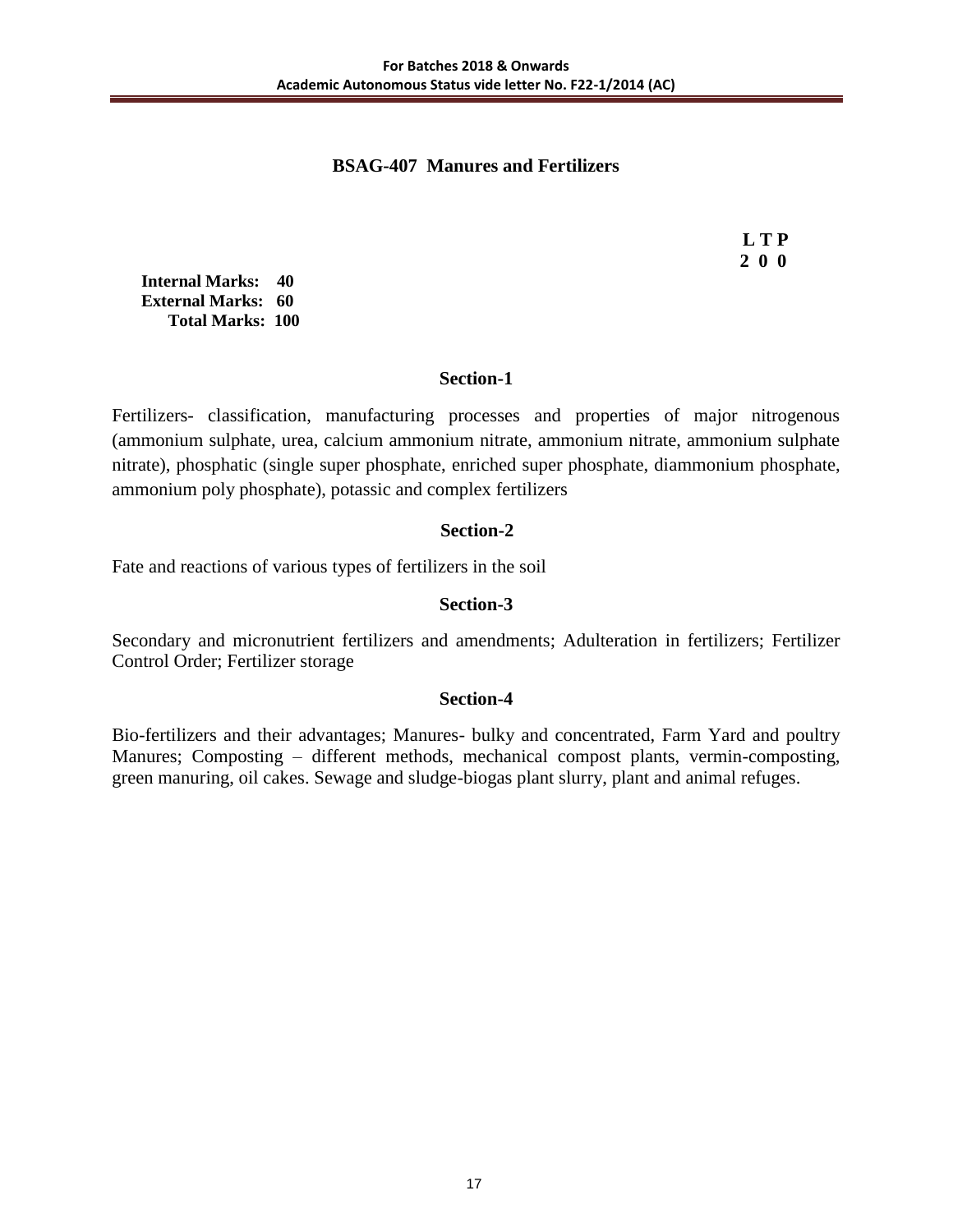## **BSAG-408 Farm Power & Machinery**

 **L T P 2 0 0**

**Internal Marks: 40 External Marks: 60 Total Marks: 100** 

## **Section-1**

Historical perspective of farm power development in India, socio-economic implications of farm mechanization in India, internal combustion (IC) engines and terminology; working principles of two stroke and four stroke engines

## **Section-2**

Different systems of tractors- types and selection

## **Section-3**

Primary and secondary tillage implements; implements for agricultural operations; seed drills, paddy translators- their calibrations

## **Section-4**

Plant protection equipments; harvesting and threshing equipments; cost of operation of tractor and other farm machinery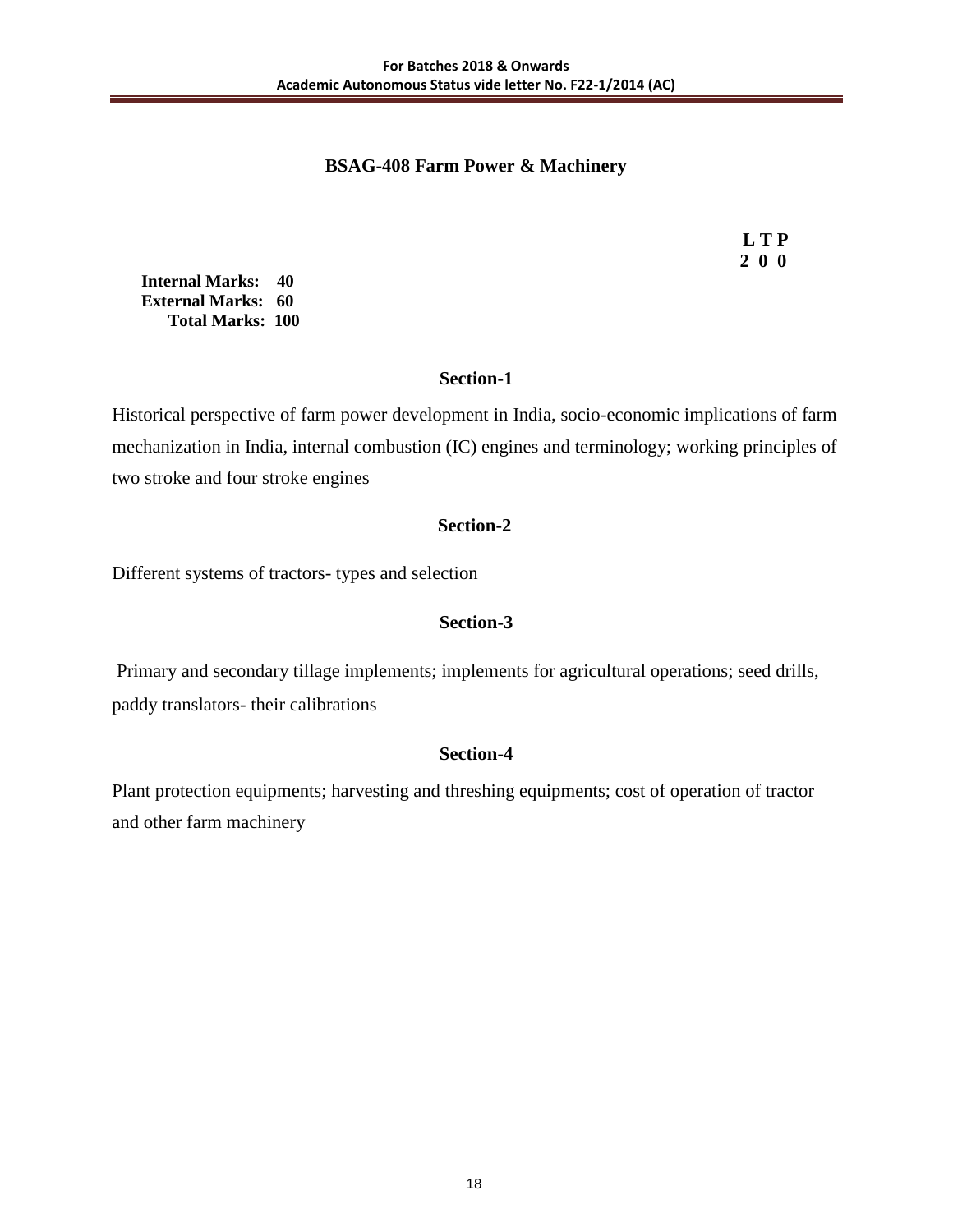### **BSAG 409: Basic Statistics**

 **L T P 2 0 0**

**Internal Marks: 40 External Marks: 60 Total Marks: 100** 

#### **Section-1**

Definition of statistics, its use and limitations; frequency distribution and frequency curves; Measures of central tendency- arithmetic mean, geometric mean, harmonic mean, median, mode, weighted mean; Measures of dispersion- mean de4viation, standard deviation, coefficient of variation; Basic applications of probability theory; Normal distribution and its properties

#### **Section-2**

Introduction to sampling; tests of significance, standard normal deviate test for means, student's t-test for single sample, two samples and paired t-test, F-test, Chi-square test in 2\*2 contingency tables; Yates correction for continuity

#### **Section-3**

Correlation; computation of correlation coefficient and its testing; linear regression of Y upon X and X upon Y; interrelation between correlation and regression coefficients

## **Section-4**

Experimental designs, layout and analysis of Completely Randomized Design; Randomized Block Design, Latin Square Design and Factorial Design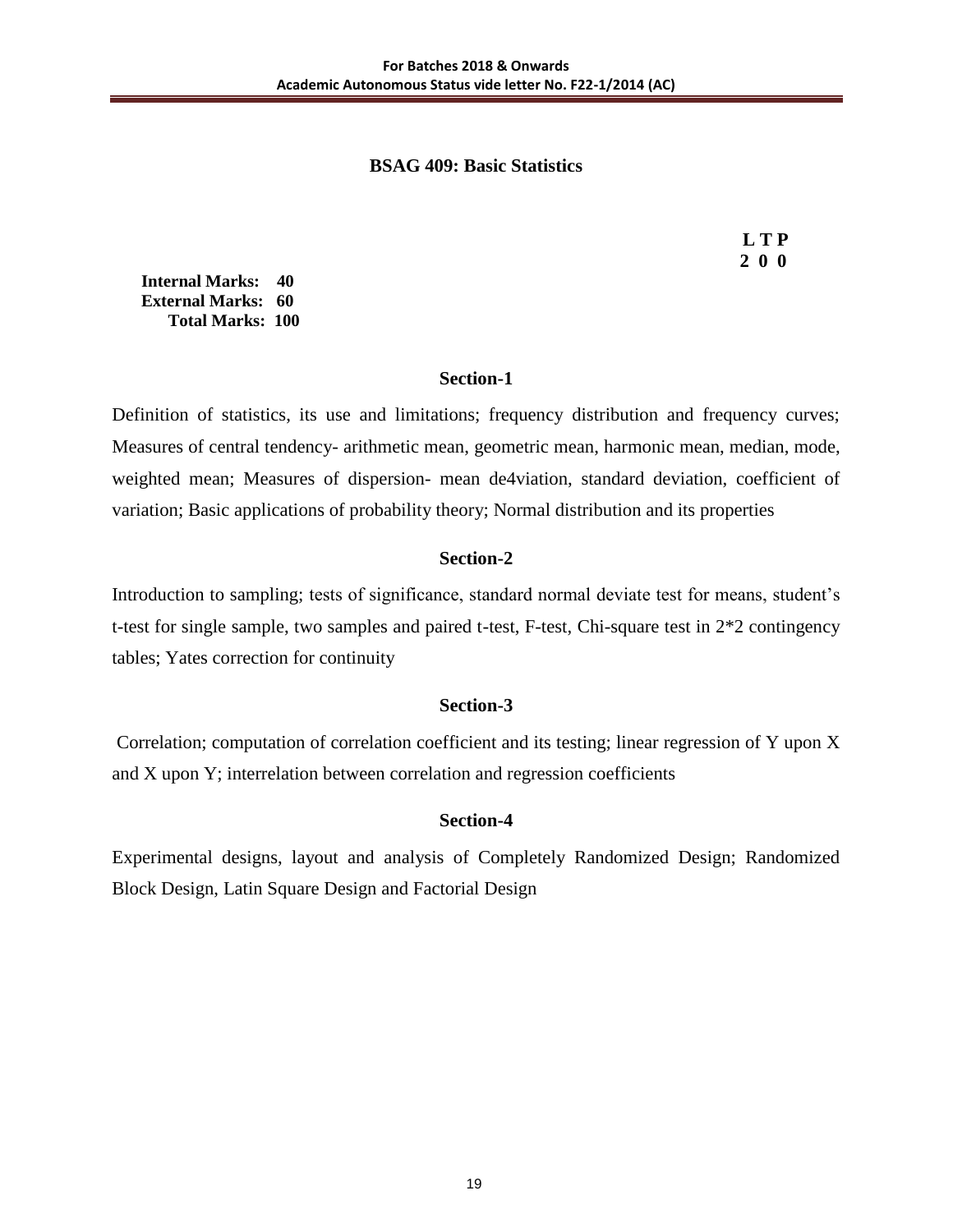## **BSAG 410: Principles of Agronomy -II (Rabi Crops) (Practical)**

 **L T P 0 0 2**

**Internal Marks: 20 External Marks: 30 Total Marks: 50** 

Study of manures, fertilizers and green manure crops; Study of interculture implements; Methods of fertilizer application; Seed bed preparation and sowing of wheat, sugarcane and sunflower; Calculations of seed rate; Identification of weeds in wheat and grain legumes; Morphological characteristics of wheat, sugarcane, chickpea and mustard; Yield components of wheat and sugarcane.

## **BSAG-411 Organic Farming (Practical)**

 **L T P 0 0 2**

**Internal Marks: 20 External Marks: 30 Total Marks: 50** 

Raising of vegetable crops through organic sources. Diseases and pest management; Vermicomposting; Vegetable and ornamental nursery raising; Macro quality analysis; Grading, packaging and post harvest management.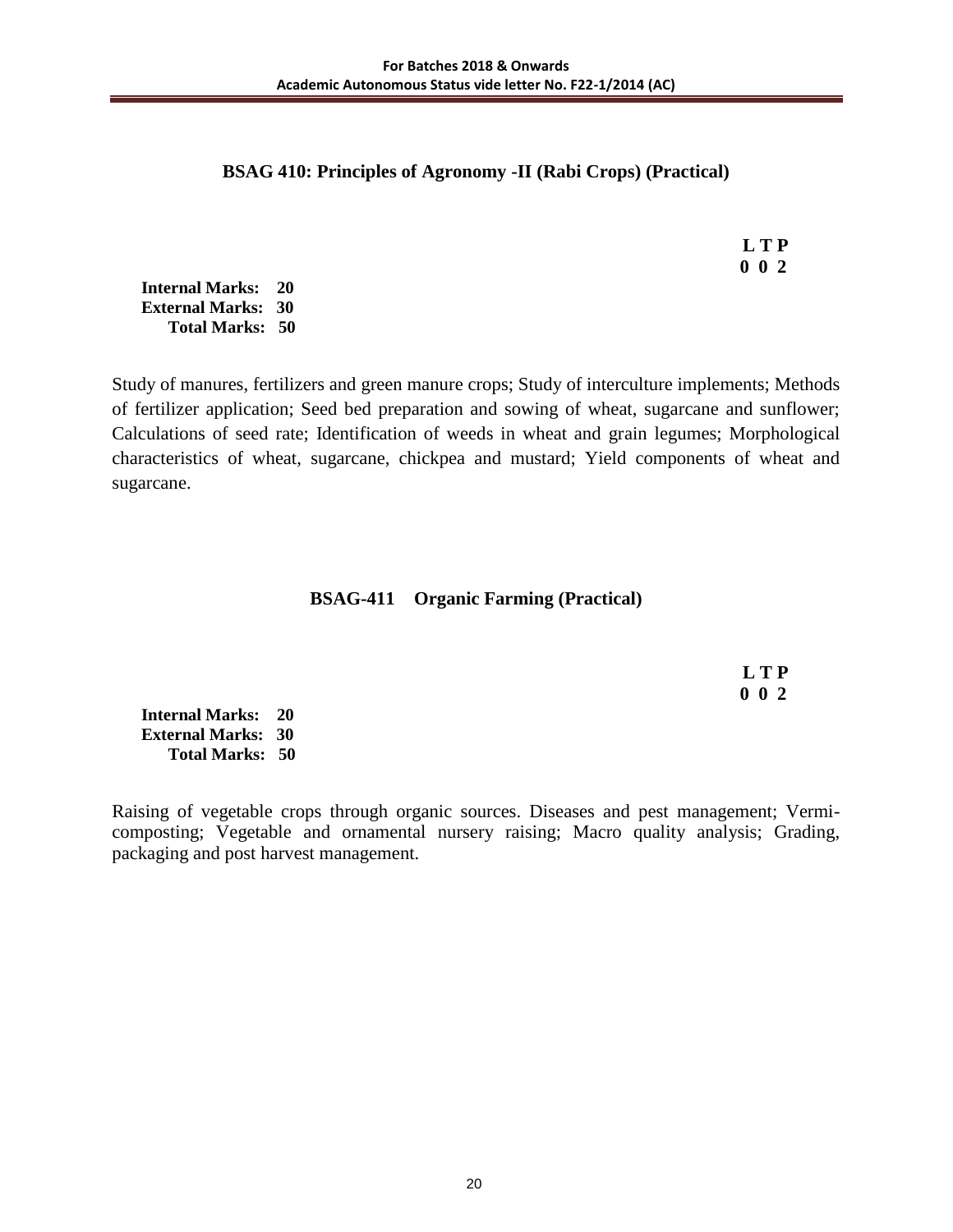#### **BSAG 412 Farm Management and Agricultural Finance (Practical)**

 **L T P 0 0 2**

**Internal Marks: 20 External Marks: 30 Total Marks: 50** 

Methods of depreciation. Analysis of net-worth statement. Farm inventory analysis: preparation of farm plans and budgets, profit and loss account. Break-even analysis. Economic analysis of different crop and livestock enterprises. Compounding and discounting. Preparation of balance sheet, income statement and cash flow analysis. Estimation of credit needs. Determination of unit costs. Preparations and analysis of loan proposals.

## **BSAG-413 Insect Ecology and Pest Management (Practical)**

 **L T P 0 0 2**

**Internal Marks: 20 External Marks: 30 Total Marks: 50** 

Study of terrestrial and pond ecosystem, behaviour, orientation, distribution patterns of insects. Sampling techniques for the estimation of insect poplulation and damage. Pest surveillance through light and pheromone traps. Practicable IPM practices. Insecticides and their formulations; calculation of doses of insecticides. Compatibility of pesticides. Identification of common insect-pests, phytophagous mites, rodent, bird pests and their damage, other beneficial insect-pollinators, weed killers and scavangers.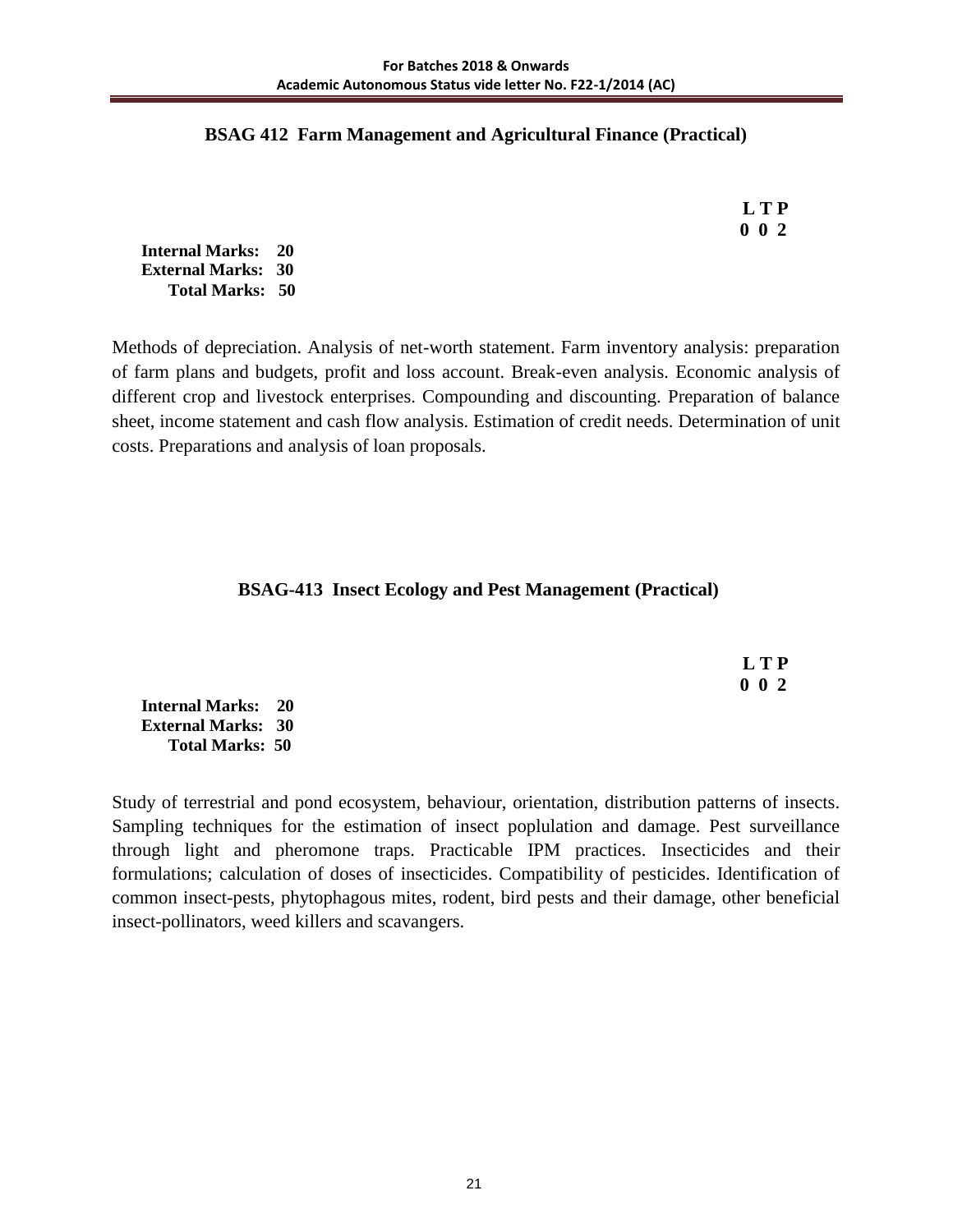## **BSAG-414 Principles of Seed Technology (Practical)**

 **L T P 0 0 2**

**Internal Marks: 20 External Marks: 30 Total Marks: 50** 

Seed sampling principles and procedures; physical purity analysis of field crops; germination analysis of field crops; moisture tests of field crops; viability test of field crops; seed health test of field crops; seed dormancy and breaking methods; grow out tests for varietal identification; visit to seed production plots; visit to seed processing plants; visit to seed testing laboratories; planting ratios, isolation distance and rouging, etc.

## **BSAG-415 Farm Power & Machinery (Practical)**

 **L T P 0 0 2**

**Internal Marks: 20 External Marks: 30 Total Marks: 50** 

Study of different IC engines; Working of two stroke and four stroke engines; various systems of tractor, disc plough, seed-cum-fertilizer drills, furrow openers, metering mechanism and calibration; study of different types of farm machinery and equipment, repair, adjustment and operation of sprayers and dusters; registration procedures.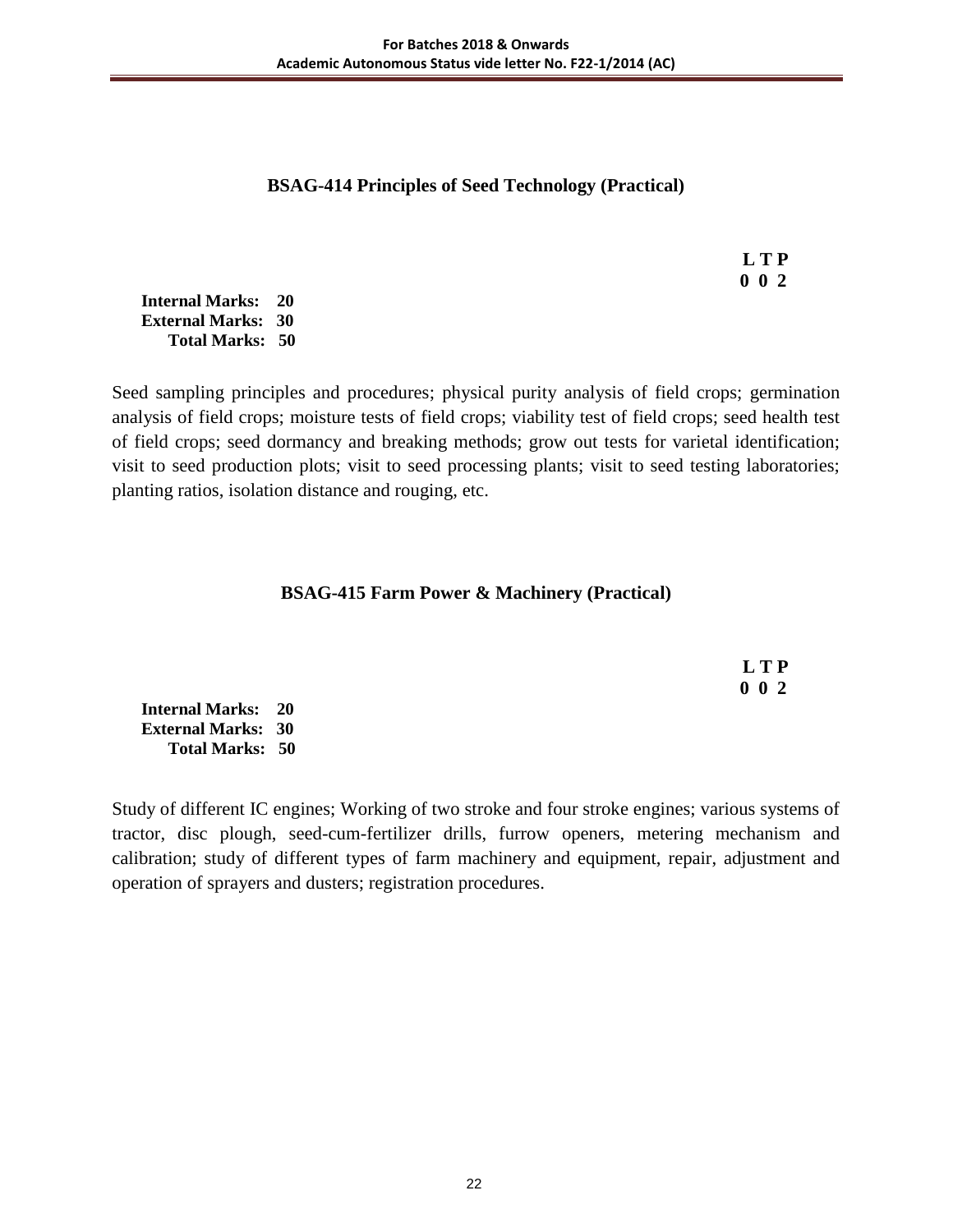#### **BSAG 501 Fundamentals of Soil and Water Conservation Engineering**

 **L T P 2 0 0**

**Internal Marks: 40 External Marks: 60 Total Marks: 100** 

#### **Unit I**

Surveying- survey equipments, chain survey. Plotting procedure. Calculations of area of regular and irregular fields. Levelling- terminology, equipments, methods of calculation; types of levelling and contouring.

### **Unit II**

Irrigation- classification of projects, flow irrigation and lift irrigation. Water sources. Water lifting devices; pumps, their capacity and power calculations.

### **Unit III**

Irrigation water measurement- weirs, flumes and orifices, Water conveyance systems- open channel and underground pipeline. Surface, drip and sprinkler irrigation methods.

#### **Unit IV**

Soil and water conservation, soil erosion, types and control measures.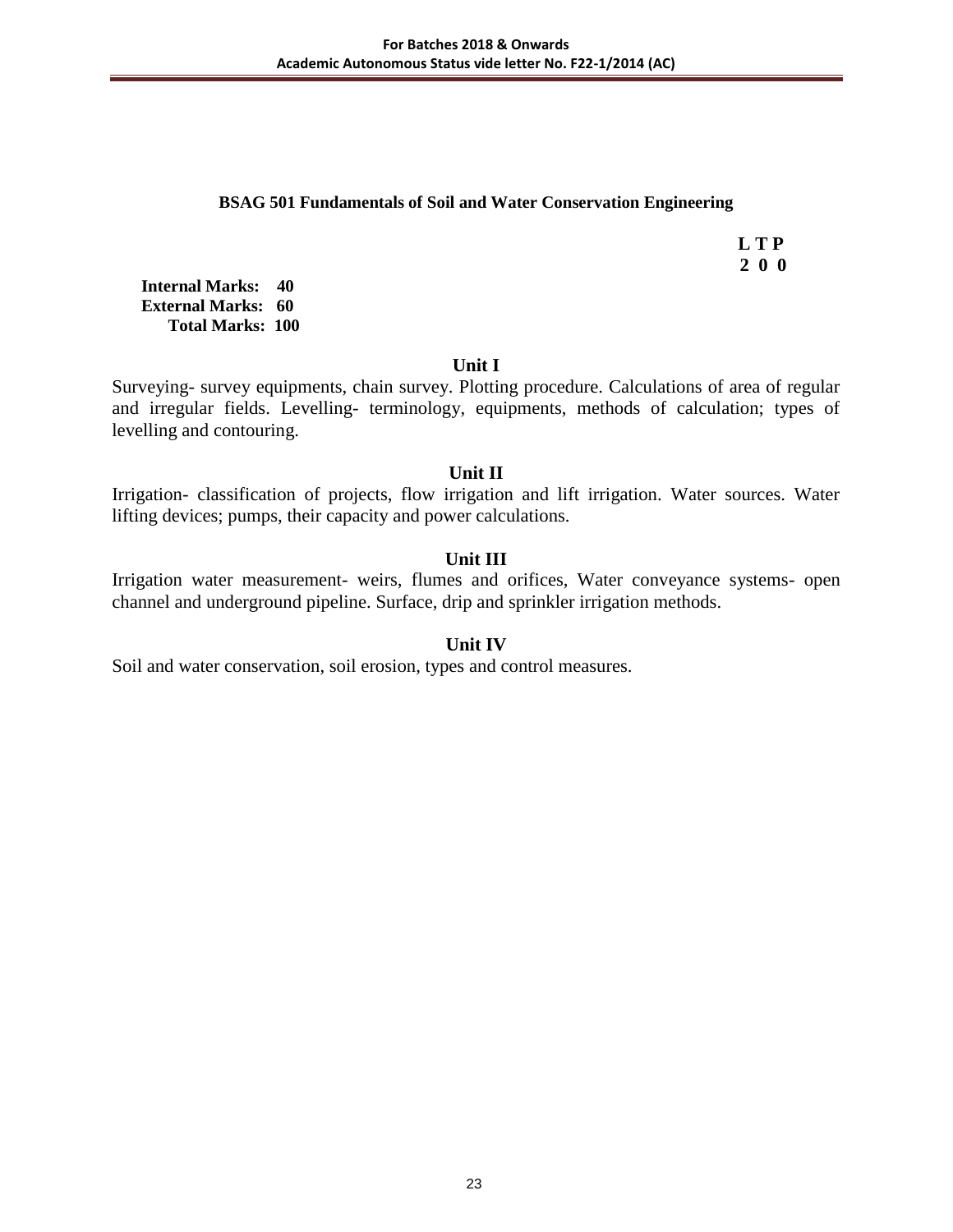#### **BSAG 502: Plant Tissue Culture and Genetic Transformation**

 **L T P 2 0 0**

**Internal Marks: 40 External Marks: 60 Total Marks: 100** 

**Unit I**

Tissue culture, Concepts and history; Various aspects of plant tissue culture. Somatic cell cultures. Somatic embryogenesis. Meristem culture. In vitro grafting. Micropropagation. Somaclonal variation.

**Unit II**

Anther and pollen culture. Embryo/ovule/ovary culture.. Production of secondary metabolites through tissue culture.

#### **Unit III**

Protoplast culture and somatic hybridization; Cryopreservation of germplasm.

#### **Unit IV**

Methods of Genetic Transformation, commercialization of transgenic crops.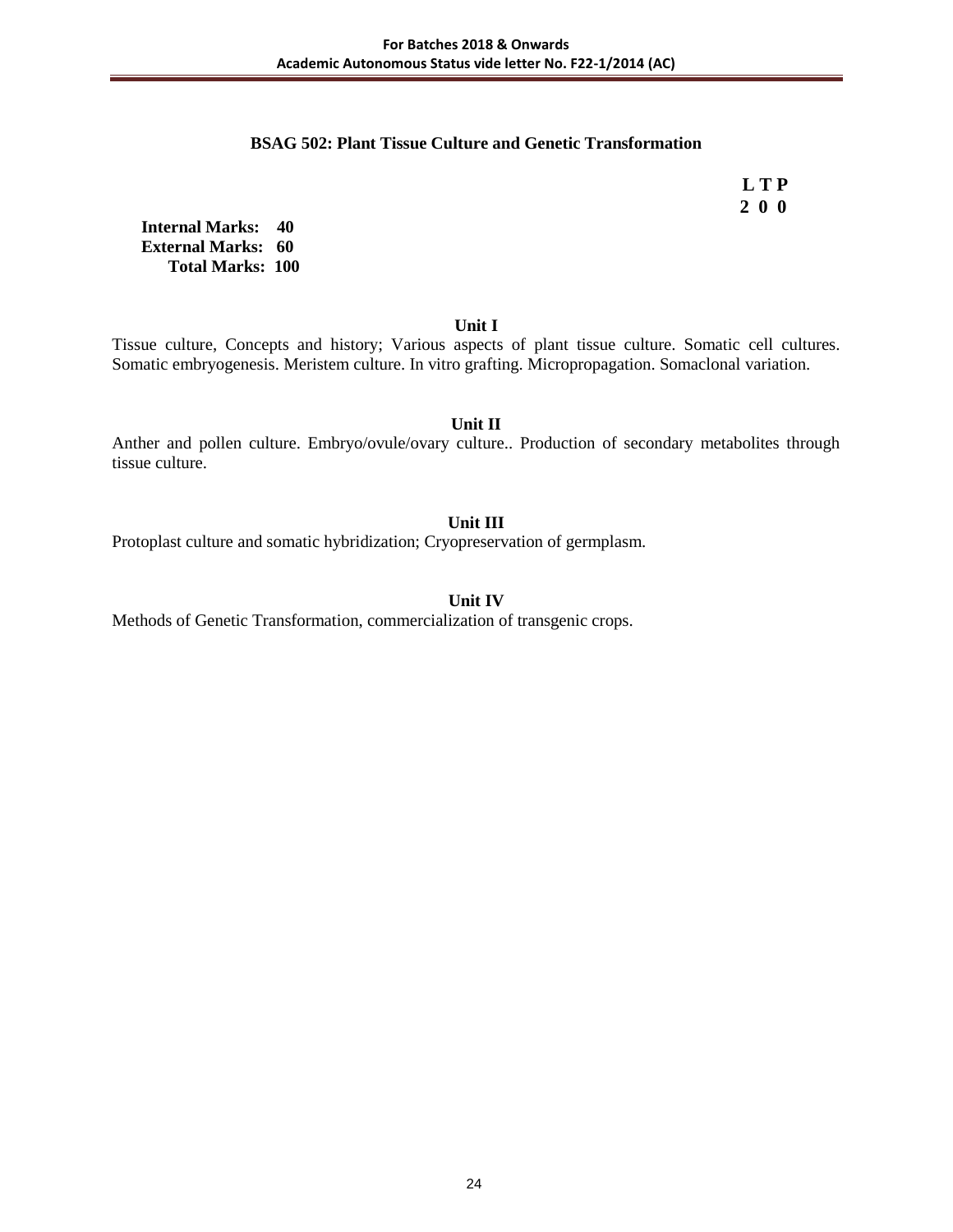#### **BSAG 503: Chemistry of Agrochemicals**

 **L T P 2 0 0**

**Internal Marks: 40 External Marks: 60 Total Marks: 100** 

#### **Unit I**

Organic chemistry as prelude to agrochemicals. Diverse types of agrochemicals.

#### **Unit II**

Synthetic organic insecticides, major classes, chemistry and use of some important insecticides under each class.

#### **Unit III**

Herbicides-major classes, chemistry and use of 2,4-D, atrazine, glyphosate, butachlor, benthiocarb. Fungicides - major classes, Chemistry and use of carbendazim, carboxin, captan, tridemorph and copper oxychloride.

#### **Unit IV**

Botanical insecticides (neem), pyrethrum and synthetic pyrethroids. Plant growth regulators.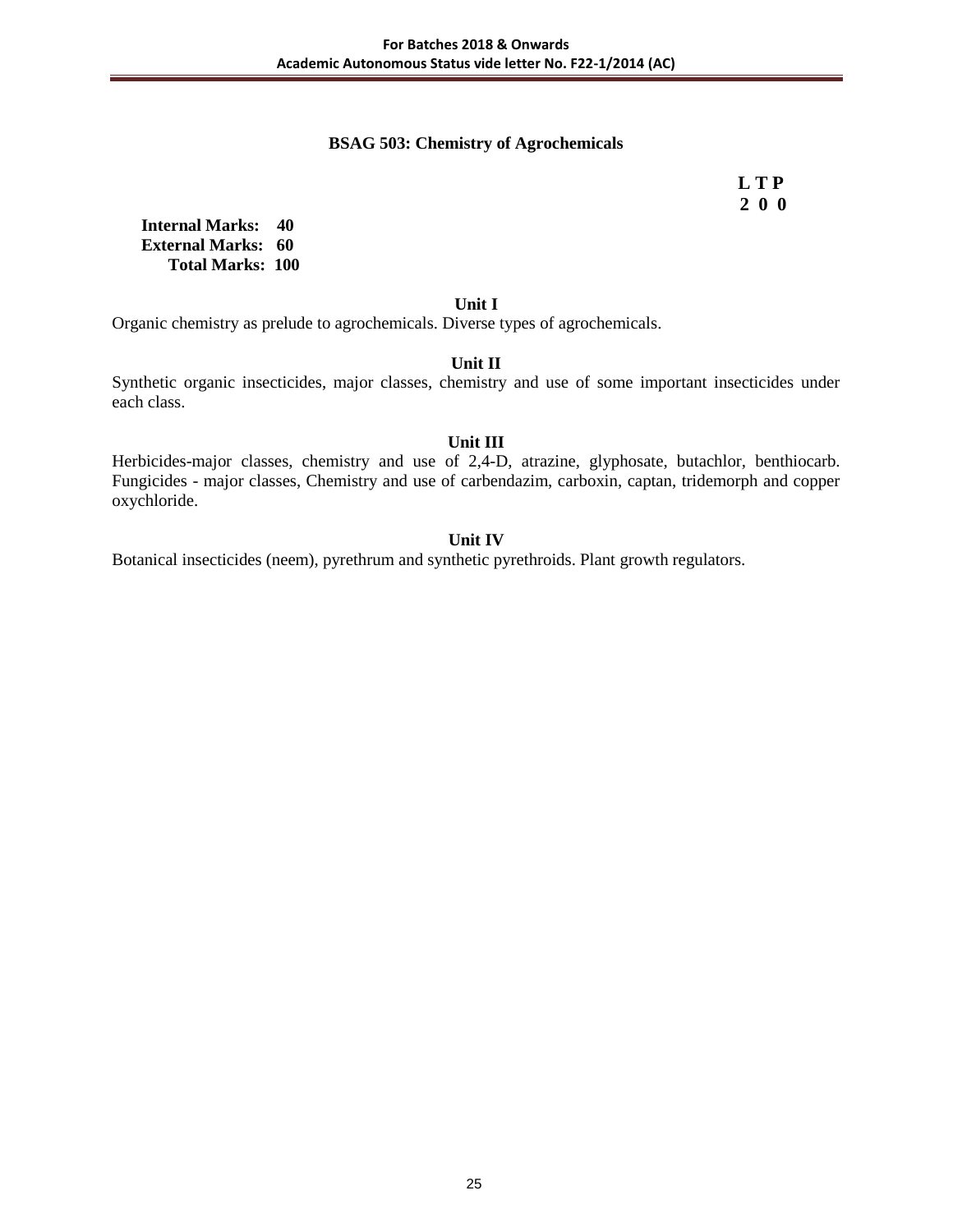#### **BSAG 504: Agricultural Marketing, Trade and Prices**

 **L T P 2 0 0**

**Internal Marks: 40 External Marks: 60 Total Marks: 100** 

#### **Unit I**

Agricultural marketing: concept, definition, scope, components, classification, market structure, conduct and performance; Market functionaries; Producer's surplus: meaning, types, marketable surplus, marketed surplus. Marketing efficiency: meaning, marketing costs, margins and price spreads.

#### **Unit II**

Trade: domestic trade, free trade, international trade, GATT, WTO, implications of AOA. Market access, domestic support, export subsidies, EXIM policy and Ministerial conferences.

#### **Unit III**

Market integration: definition, types; Cooperative marketing; State trading. Ware Housing Corporation: objectives, functions and advantages. Food Corporation of India: objectives and functions.

#### **Unit IV**

Quality Control: agricultural products, AGMARK, meaning and need for agricultural marketing policy. Risk in marketing: meaning, importance and types; Speculations and hedging. Futures trading, Contract farming.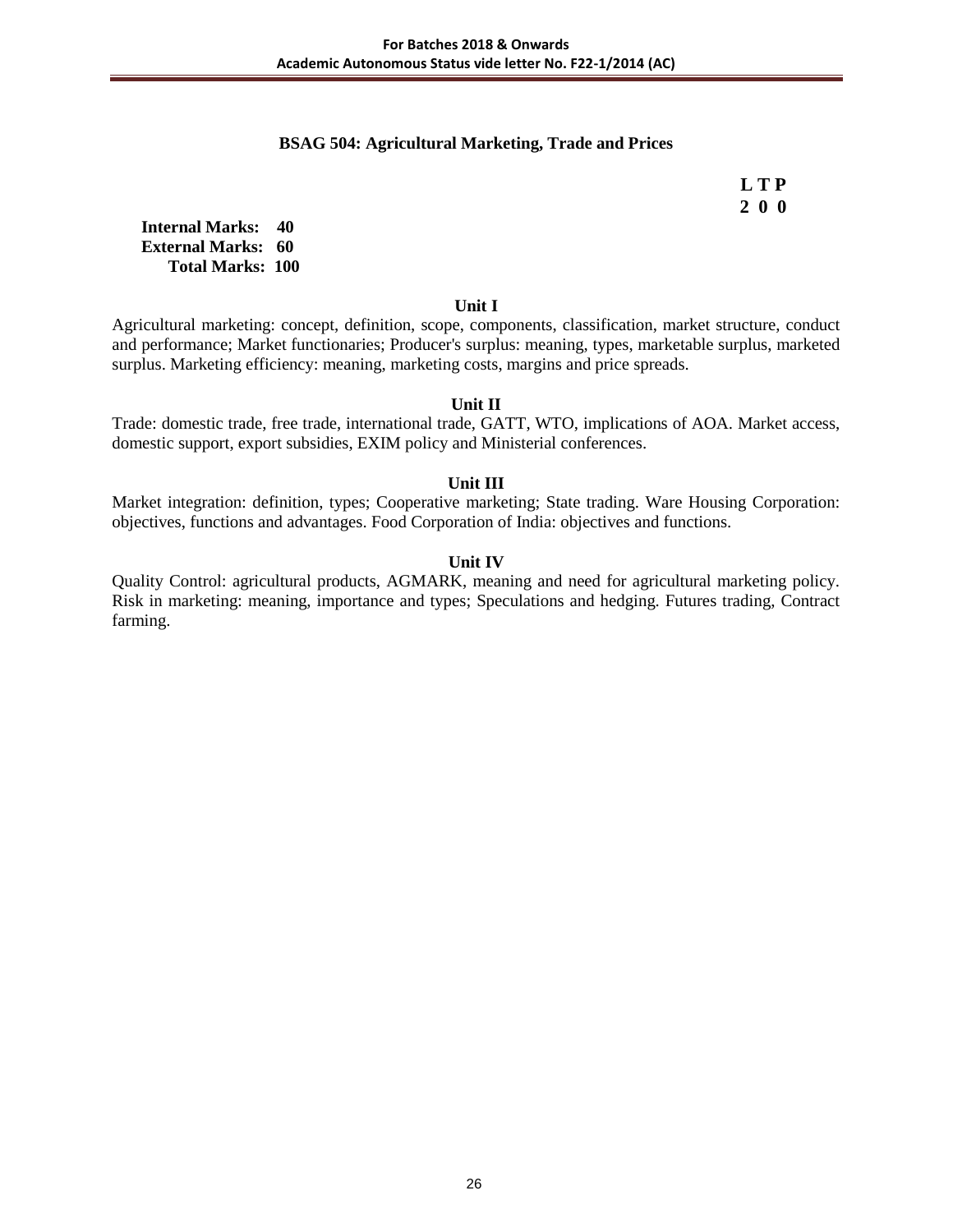### **BSAG505: Insect Pests of Crops and Stored Grains**

 **L T P 2 0 0**

**Internal Marks: 40 External Marks: 60 Total Marks: 100** 

#### **Unit I**

Distribution, biology, symptoms of damage and management strategies of insect pests of rice, sorghum, maize, cotton, groundnut, sugarcane, ragi (Eleucine coracana), wheat, sunhemp, pulses, castor, safflower, sunflower, mustard,

### **Unit II**

Distribution, biology, symptoms of damage and management strategies of insect pests of brinjal, bhindi, tomato, cruciferous and cucurbitaceous vegetables, potato, sweet potato, chillies, turmeric, onion, coriander, garlic, ginger

### **Unit III**

Distribution, biology, symptoms of damage and management strategies of insect pests of mango, citrus, grapevine, cashew, banana, pomegranate, guava, sapota, ber, apple, coconut

### **Unit IV**

Distribution, biology, symptoms of damage and management strategies of insect pests of tobacco, coffee, tea, ornamental plants and stored grain insect pests.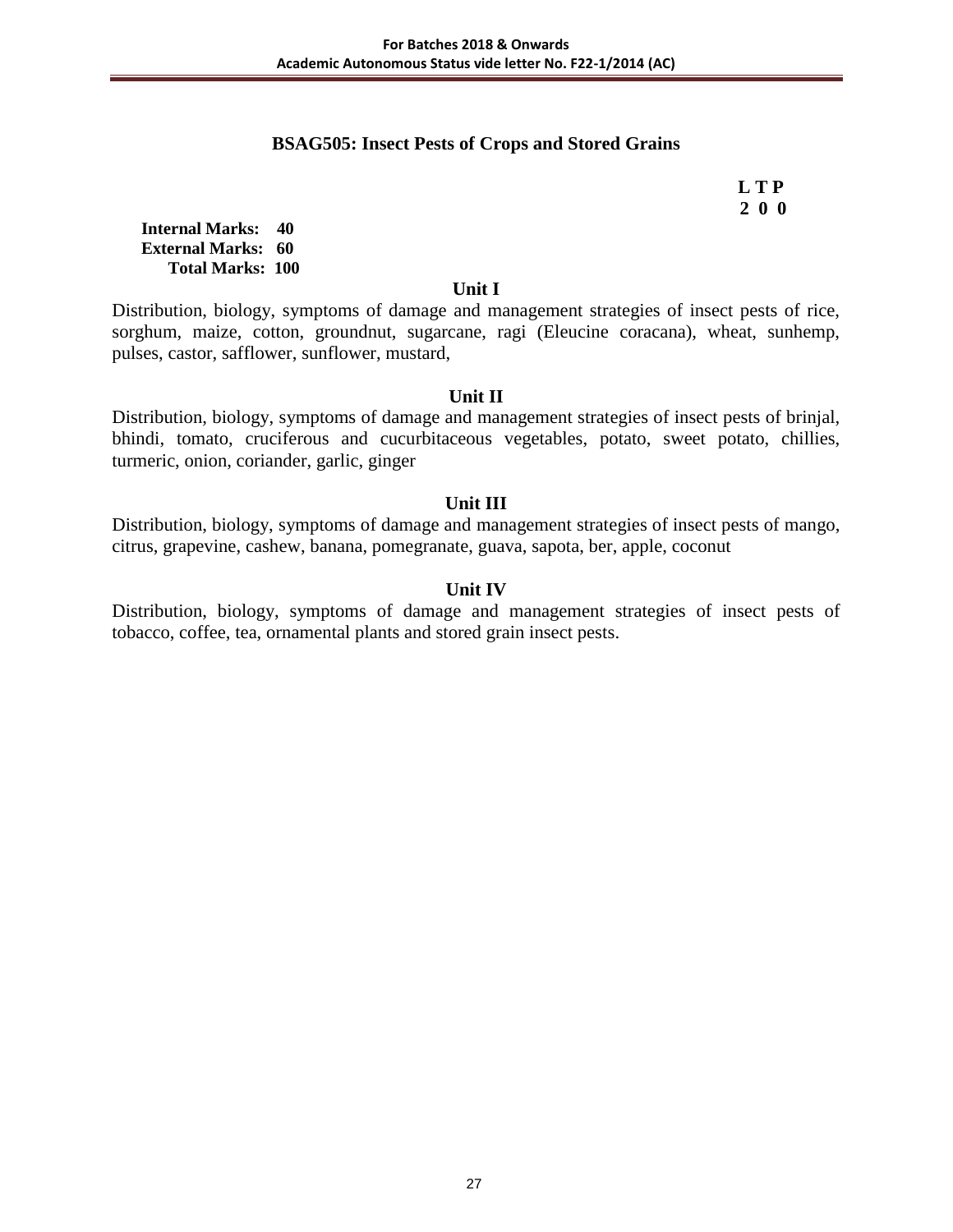### **BSAG 506: Introductory Forestry**

# **L T P 1 0 0**

**Internal Marks: 40 External Marks: 60 Total Marks: 100** 

#### **Unit I**

Forestry - definition, scope and important terminology. Status of forests in India and their role. History of forestry development in India. National and International Forestry Organizations. Distribution of forests and their classification.

### **Unit II**

Tending operations. Locality factors: climatic, edaphic, topographical and biotic. Agroforestry, farm forestry and social forestry - definition, objectives and need. Role of trees in rural economy.

### **Unit III**

Choice of species w.r.t. site/economic uses and constraints of tree growing. Tree propagation and planting methods.

### **Unit IV**

Deforestation - forms, causes and remedial measures. Forest management: growing stock, normal forest, sustained yield, increment and rotation. Forest utilizationmajor and minor forest products. Forest policy and laws.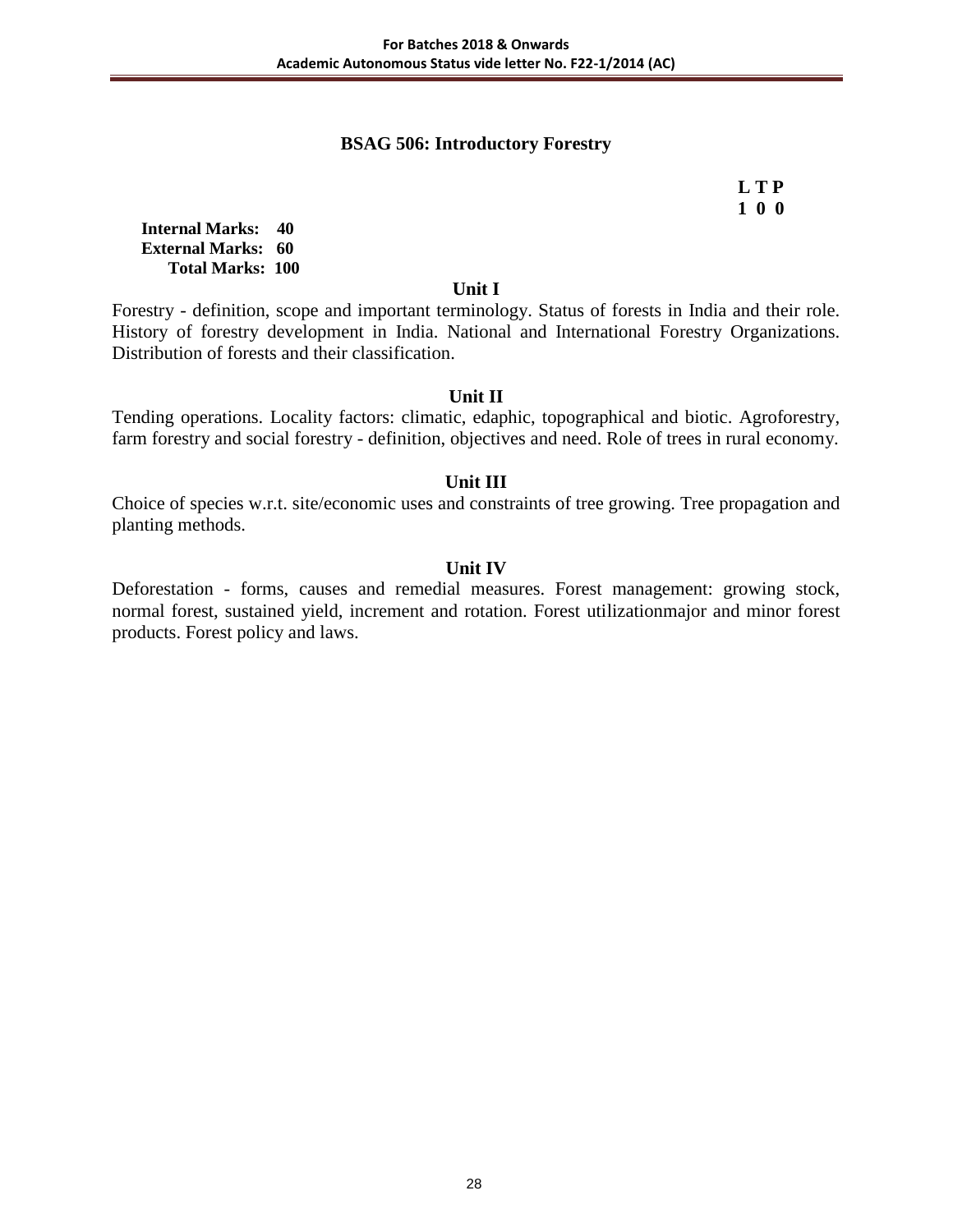## **BSAG 507: Introduction to Plant Breeding**

 **L T P 2 0 0**

**Internal Marks: 40 External Marks: 60 Total Marks: 100** 

#### **Unit I**

Floral biology, emasculation and pollination techniques in cereals, millets, pulses, oilseeds, fibers, plantation crops etc. Modes of reproduction- sexual and asexual

#### **Unit II**

Plant Breeding- Aims and objectives; Significance in plant breeding; Modes of pollination, genetic consequences, differences between self- and cross- pollinated crops; Methods of breeding - Introduction and Domestication; Johannsen's pure-line theory and its genetic basis; Selection: mass selection, pure-line selection; Hybridization, aims and objectives, types of hybridization; Methods of handling segregating generations, pedigree method, bulk method, back cross method

#### **Unit III**

Incompatibility and male sterility and their utilization in crop improvement; Heterosis, inbreeding depression, various theories of heterosis, exploitation of hybrid vigor, development of inbred lines, single-cross and doublecross hybrids; population improvement programmes, recurrent selection, synthetics and composites

#### **Unit IV**

Mutation breeding; Ploidy breeding; Apomixis- its types and significance; Wide hybridization and its role crop improvement.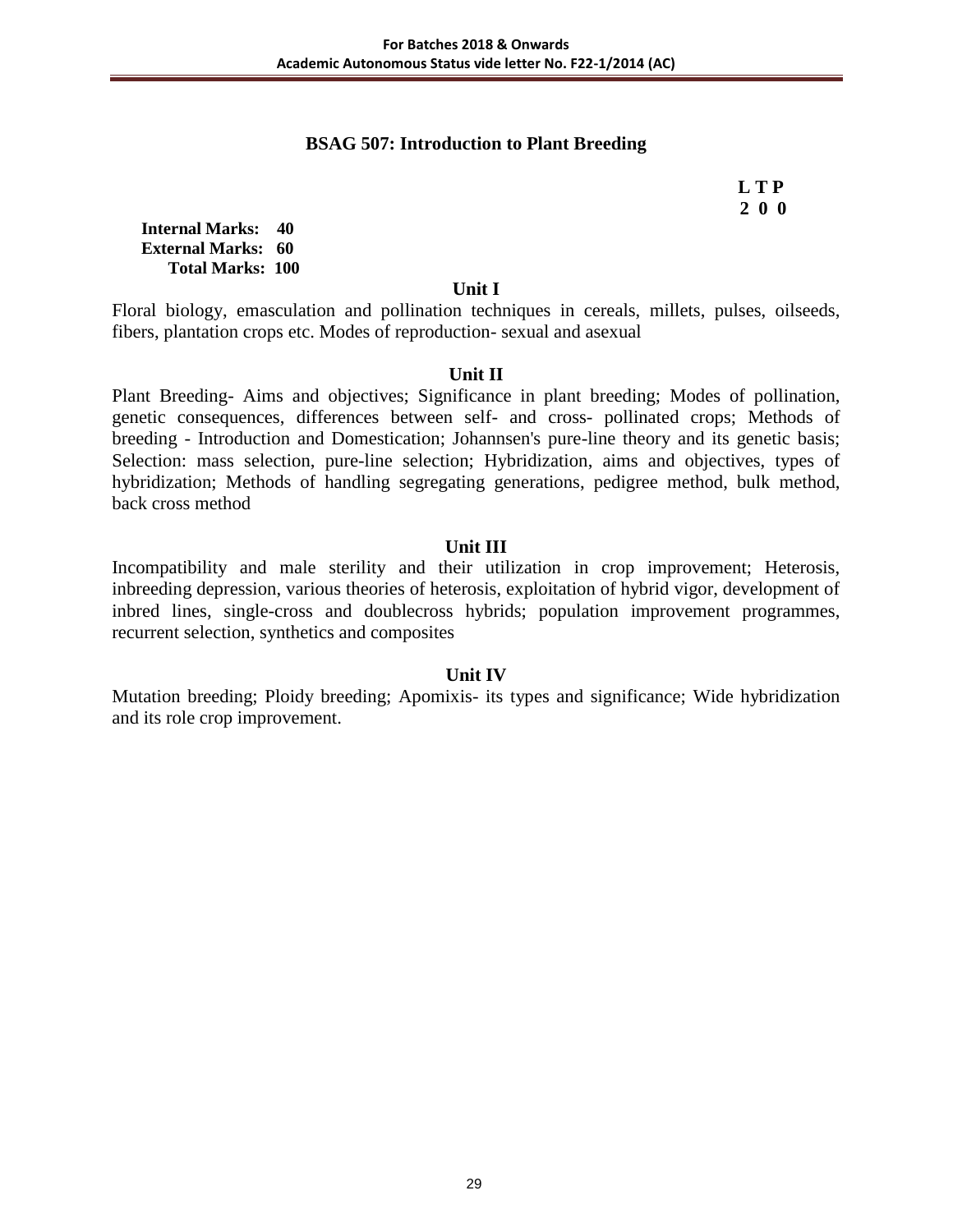#### **BSAG 508 Livestock Production and Management**

 **L T P 2 0 0**

**Internal Marks: 40 External Marks: 60 Total Marks: 100** 

#### **Unit I**

Place of livestock in the national economy. Livestock development programmes. Exotic and Indian breeds of cattle, buffalo, sheep, goat and swine. Reproductive behaviour; estrous cycle, Artificial Insemination, Pregnancy and parturition in various livestock species. Care of pregnant animal and new born young one. Measures and factors affecting fertility in livestock

#### **Unit II**

Physiology of milk secretion and different milking methods. Factors affecting milk yield and composition. Selection procedure and various systems of breeding in livestock.

#### **Unit III**

Feeding and management of calves, heifers, pregnant and milch anima sheep, goat and swine. Housing principles for livestock. Vaccination and prevention of important diseases of livestock and poultry.

#### **Unit IV**

Important breeds of poultry, egg formation, abnormal eggs and factors affecting egg size. Moulting, incubation, hatching and brooding. Housing, breeding, feeding and management of poultry. Biotechnological interventions in animal production and reproduction.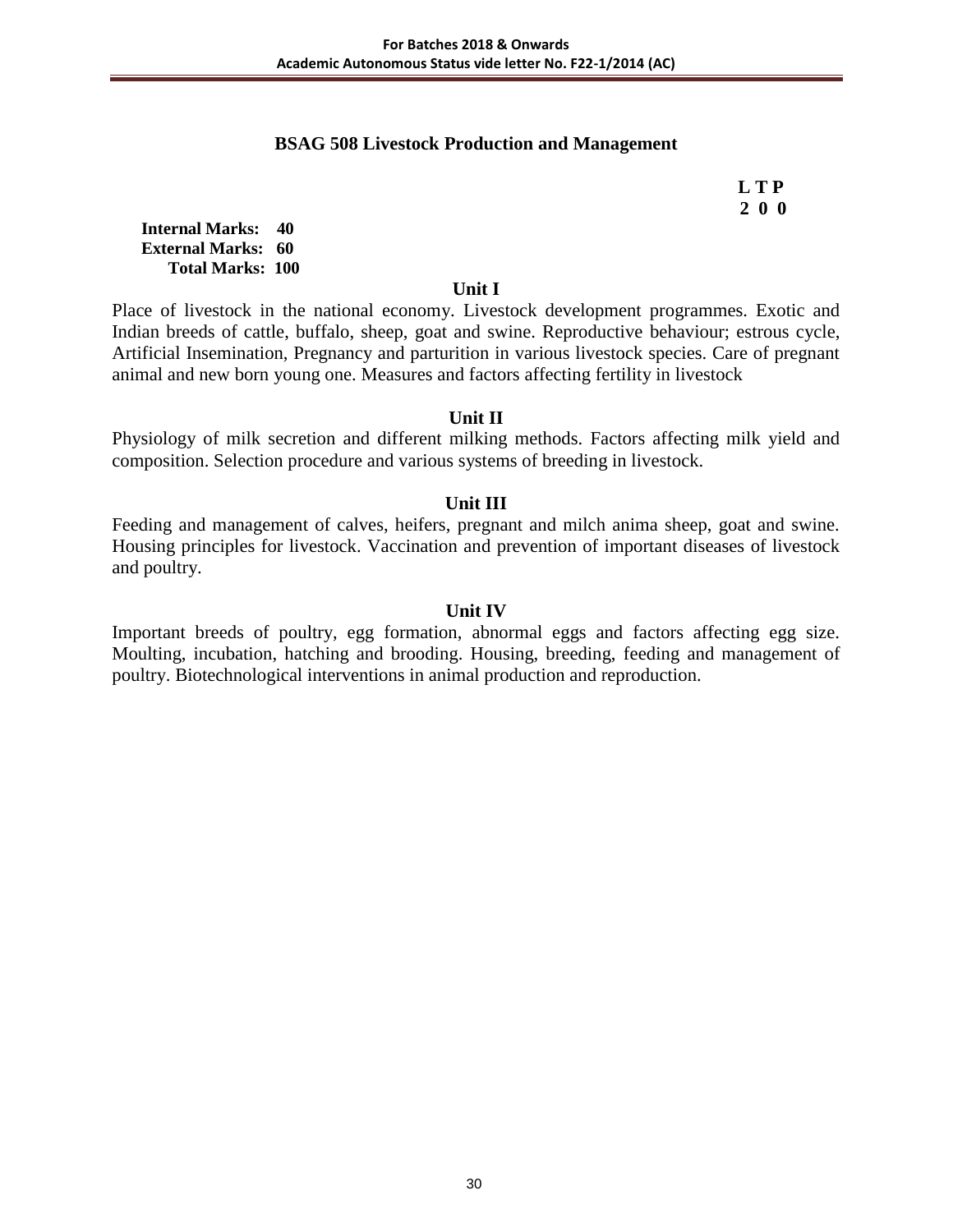#### **BSAG-509 Fundamentals of Soil and Water Conservation Engineering (Practical)**

 **L T P 0 0 2**

**Internal Marks: 20 External Marks: 30 Total Marks: 50** 

Acquaintance with chain survey equipment. Ranging and measurement of offsets. Chain triangulation and plotting. Levelling equipments. Differential levelling. Profile levelling. Contour survey and plotting. Study of centrifugal pumping system and irrigation water measuring devices. Surface irrigation methods. Study of different components of sprinkler and drip irrigation systems. Uniformity of water application in drip and sprinkler systems. Study of soil and water conservation measures.

#### **BSAG 510: Plant Tissue Culture and Genetic Transformation (Practical)**

|         |  |  | <b>LTP</b> |
|---------|--|--|------------|
| _______ |  |  | $0\ 0\ 2$  |

**Internal Marks: 20 External Marks: 30 Total Marks: 50** 

Medium preparation. Surface sterilization of explants. Establishment of callus/cell suspension cultures. Induction of plant regeneration. Hardening and transfer to soil. Micropropagtaion. Embryo culture. Anther and pollen culture. Particle Gun Bombardment.

#### **BSAG511: Insect Pests of Crops and Stored Grains (Practical)**

 **L T P 0 0 2**

**Internal Marks: 20 External Marks: 30 Total Marks: 50** 

Identification of insect pests and their damage symptoms of rice, sorghum, maize, wheat, sugarcane, cotton, pulses, oil seeds crops and store gains ; important vegetables and fruits crops in the Punjab .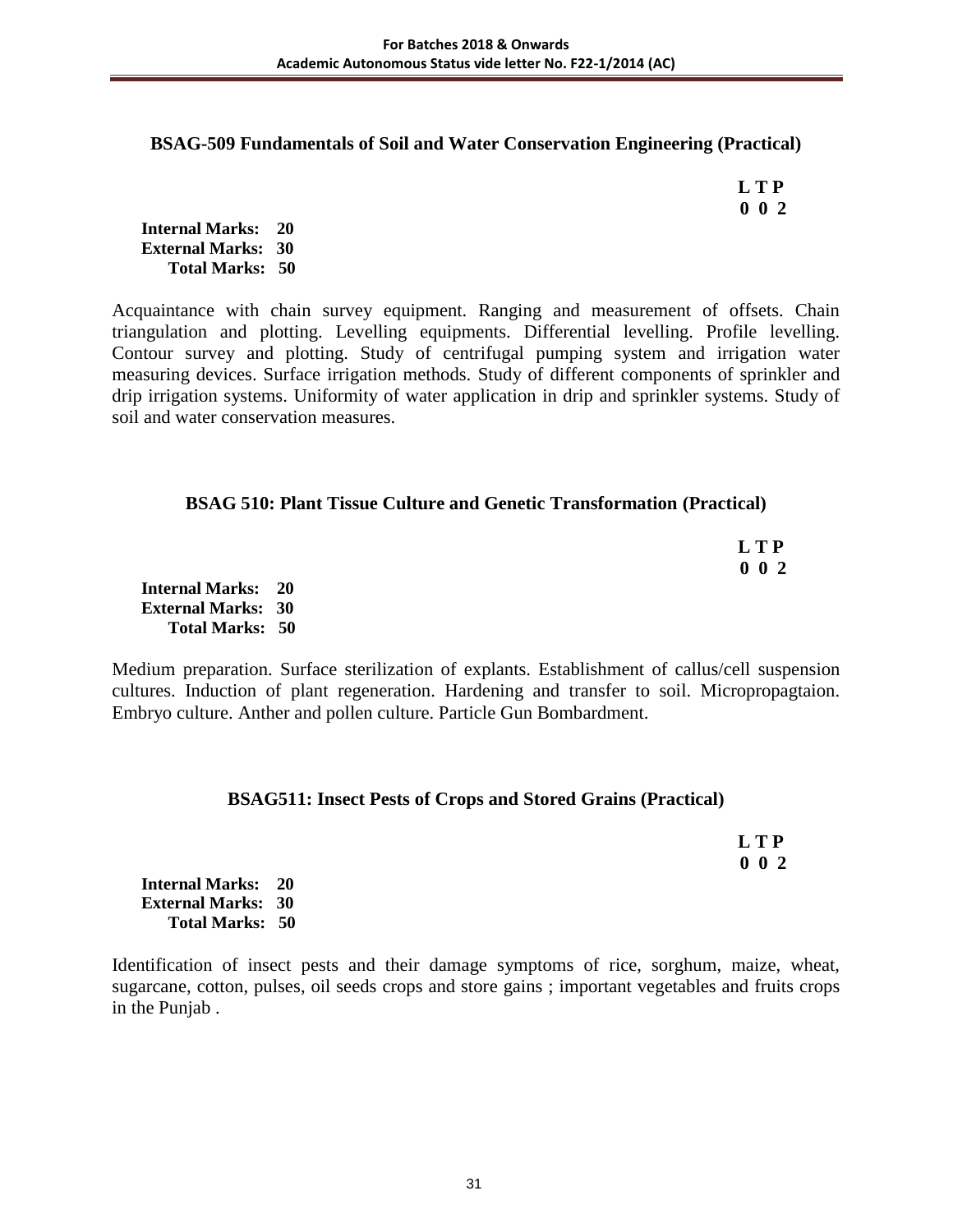### **BSAG 512: Introductory Forestry (Practical)**

| LTP         |
|-------------|
| $0 \t0 \t2$ |

**Internal Marks: 20 External Marks: 30 Total Marks: 50** 

Identification of trees. Measurement of tree height, diameter, girth, bark thickness, increment, age and volume. Nursery raising and silvicultural practices of some economic forest trees viz., safeda, poplar, shisham, mulberry, kikar, sagwan, dek, bamboo and subabul.

#### **BSAG 513: Introduction to Plant Breeding (Practical)**

|                           | L T P       |
|---------------------------|-------------|
|                           | $0\;\;0\;2$ |
| <b>Internal Marks: 20</b> |             |
| <b>External Marks: 30</b> |             |
| <b>Total Marks: 50</b>    |             |

Botanical description and floral biology; Study of megasporogenesis and microsporogenesis. Fertilization and life cycle of an angiospermic plant; Plant Breeder's kit: Hybridization techniques and precautions to be taken while attempting crosses; Floral morphology, selfing, emasculation and crossing techniques in different self and cross pollinated species; Study of male sterility and incompatibility.

#### **BSAG 514 Livestock Production and Management (Practical)**

|                           | <b>LTP</b>  |
|---------------------------|-------------|
|                           | $0\;\;0\;2$ |
| <b>Internal Marks: 20</b> |             |
| <b>External Marks: 30</b> |             |
| <b>Total Marks: 50</b>    |             |

Visit to livestock farms and breed identification. Study of external body parts. Handling and restraining of animals. Judging of animals. Milking methods. Feeding and ration formulation. Record keeping. Study of reproductive organs, artificial insemination and physiological norms in cattle and buffaloes. Hatching, housing and management of poultry.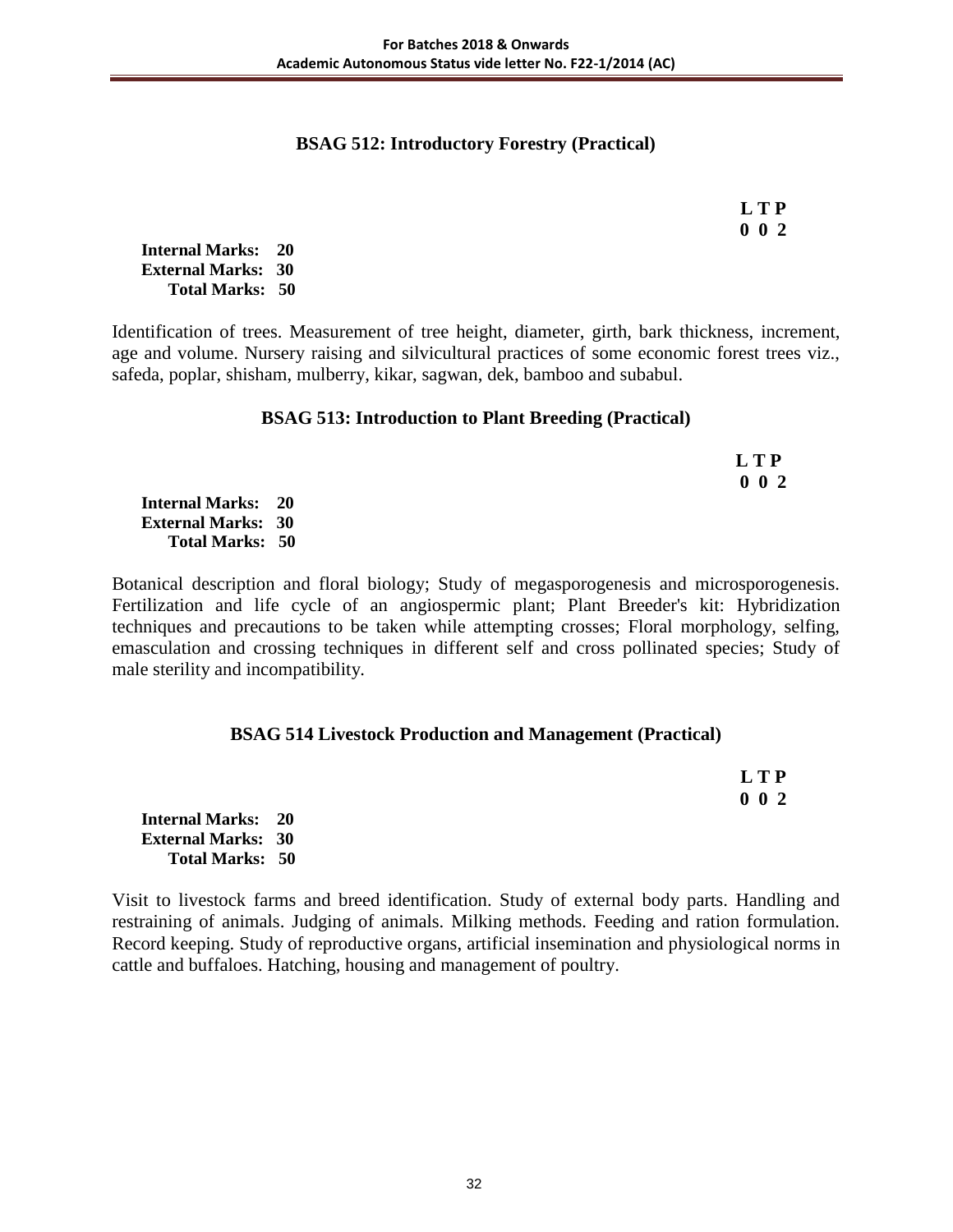### **BSAG 515 Practical Crops Production (***Kharif Crops)*

 **L T P 0 0 2**

**Internal Marks: 20 External Marks: 30 Total Marks: 50** 

Crop planning, Raising filed corps in multiple cropping systems using improved agronomic practices. Field preparation, seed treatment, sowing, fertigation, water management and weed management. Disease and insect pest management in the crop. Harvesting, threshing, drying, winnowing, storage and marketing of the produce. Preparation of balance sheet including cost of cultivation.

(Above mentioned operation shall be conducted by students themselves under the supervision of teacher).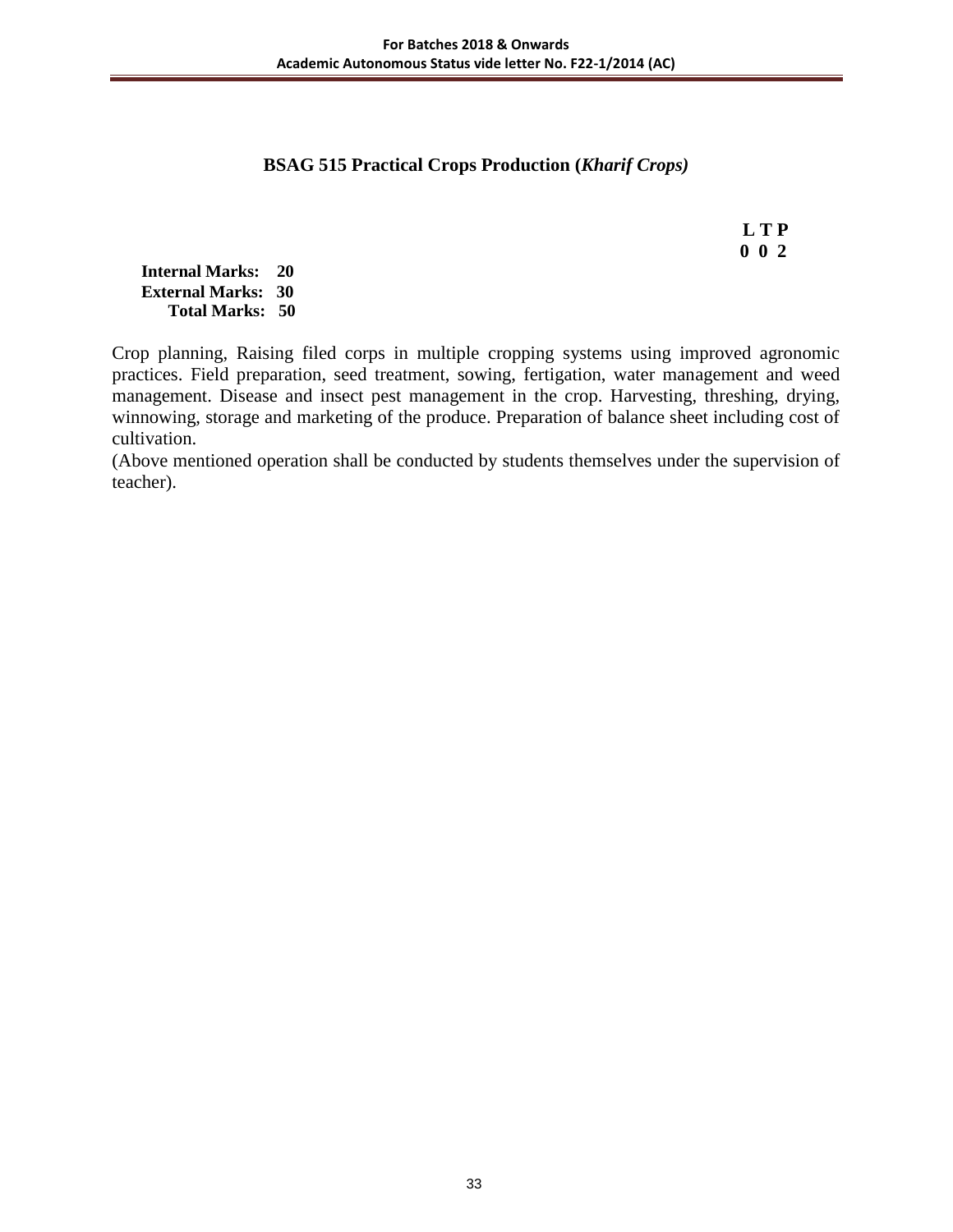## **BSAG-601 Crop Residue Management**

 **L T P 2 0 0**

**Internal Marks: 40 External Marks: 60 Total Marks: 100** 

#### **Unit-I**

Significance of crop residue management. Challenges for diversified use of crop residue in high cropping intensity areas.

### **Unit-II**

Crop residue in relation to agricultural ecosystems and conservation agriculture. On-site and offsite management of crop residues and soil health indicators.

### **Unit-III**

Beneficial effects of crop residue on soil health crop yields, social and environmental concerns

## **Unit-IV**

Recent technologies for conservation agriculture. Policy options for efficient residue management in Punjab

#### **Books**

- 1. Crop residue management in Rice-wheat cropping system by M.L. Dotaniya. Published by Lambard Academic Publishing.
- 2. Crop residue management for conservation by Verlon K Vrana.
- 3. Crop residue management by J.L.Hatfield & A.Stewart.
- 4. Managing Agricultural Residues by Paul W. Unger.
- 5. Crop residue management: for Soil Health, crop productivity, & Environmental Quality by S.K. Sharma.
- 6. Residue Management Devices for No- till Drills by Rashad Hegazy.
- 7. Agricultural Residue management In developing Countries by lea Kai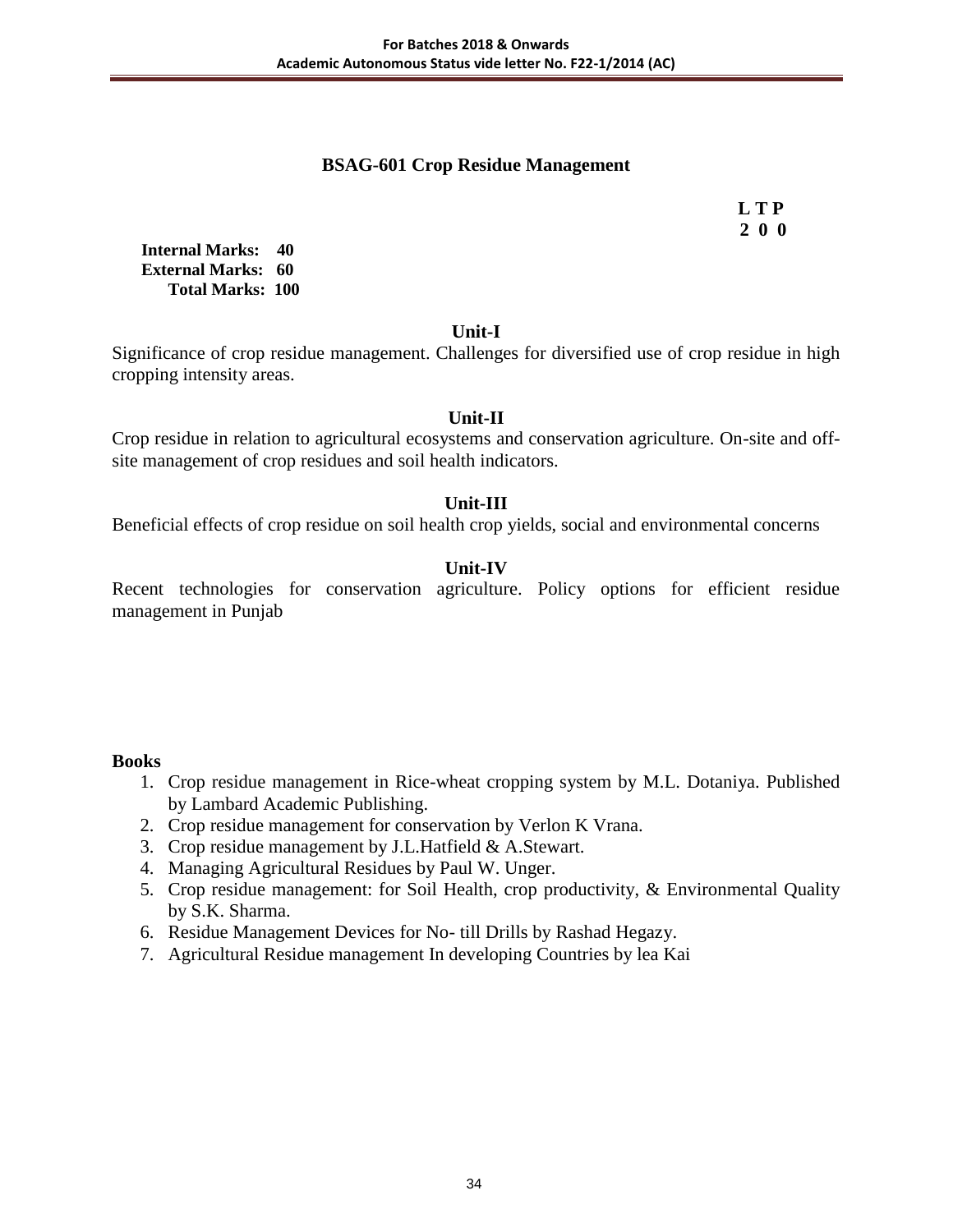## **BSAG-602 Diseases of Horticultural Crops and their Management**

 **L T P 2 0 0**

**Internal Marks: 40 External Marks: 60 Total Marks: 100** 

#### **Unit-I**

Economic importance, symptoms, causal organism, epidemiology, disease cycle and integrated management of diseases of citrus, mango, banana, grapevine, pomegranate and papaya

#### **Unit-II**

Economic importance, symptoms, causal organism, epidemiology, disease cycle and integrated management of diseases of guava, sapota, ber, apple, pear, peach and plum

## **Unit-III**

Economic importance, symptoms, causal organism, epidemiology, disease cycle and integrated management of diseases of chilli, brinjal, okra, potato, crucifers, cucurbits, tomato, pea, beans, onion and garlic

## **Unit-IV**

Economic importance, symptoms, causal organism, epidemiology, disease cycle and integrated management of diseases of rose, chrysanthemum, gladiolus, marigold and jasmine

- 1. Diseases of Horticulture crops & their management by GP Jagtap.
- 2. Fungal diseases & Their Management In Horticulture crops By P. Parvatha Reddy.
- 3. Field Problems of Crops By Pau Ludhiana
- 4. Introductory Plant Pathology by Tripathi DP.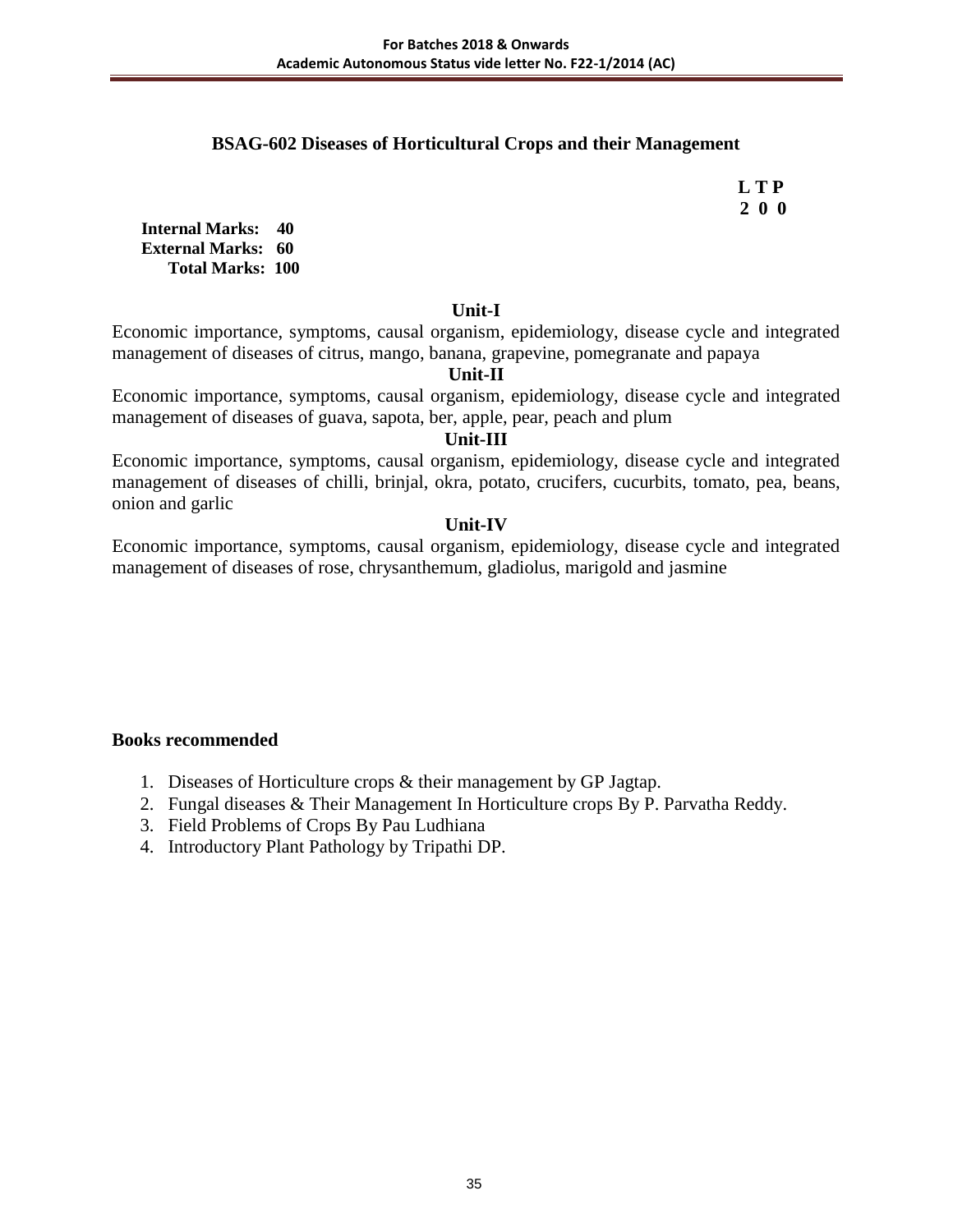### **BSAG-603 Flower Cultivation and Landscape Gardening**

 **L T P 2 0 0**

**Internal Marks: 40 External Marks: 60 Total Marks: 100** 

**Unit-I**

Introduction to floriculture and landscaping. Package of practices for rose, jasmine, chrysanthemum, gladiolus, marigold and tuberose.

### **Unit-II**

Planning of gardens. Landscape-art principles, Formal and informal gardens.

### **Unit-III**

Use of trees, shrubs, climbers, palms and houseplants

### **Unit-IV**

Seasonal flowers and their use in the gardens, Making and maintenance of lawns.

#### **Books recommended**

1. Introductory Ornamental Horticulture by JS Arora.

- 2. Garden Flowers by Swarup, S.
- 3. Flowers Cultivation & Landscaping By PAU Ludhiana
- 4. Flouriculture at a Glance by Desh Raj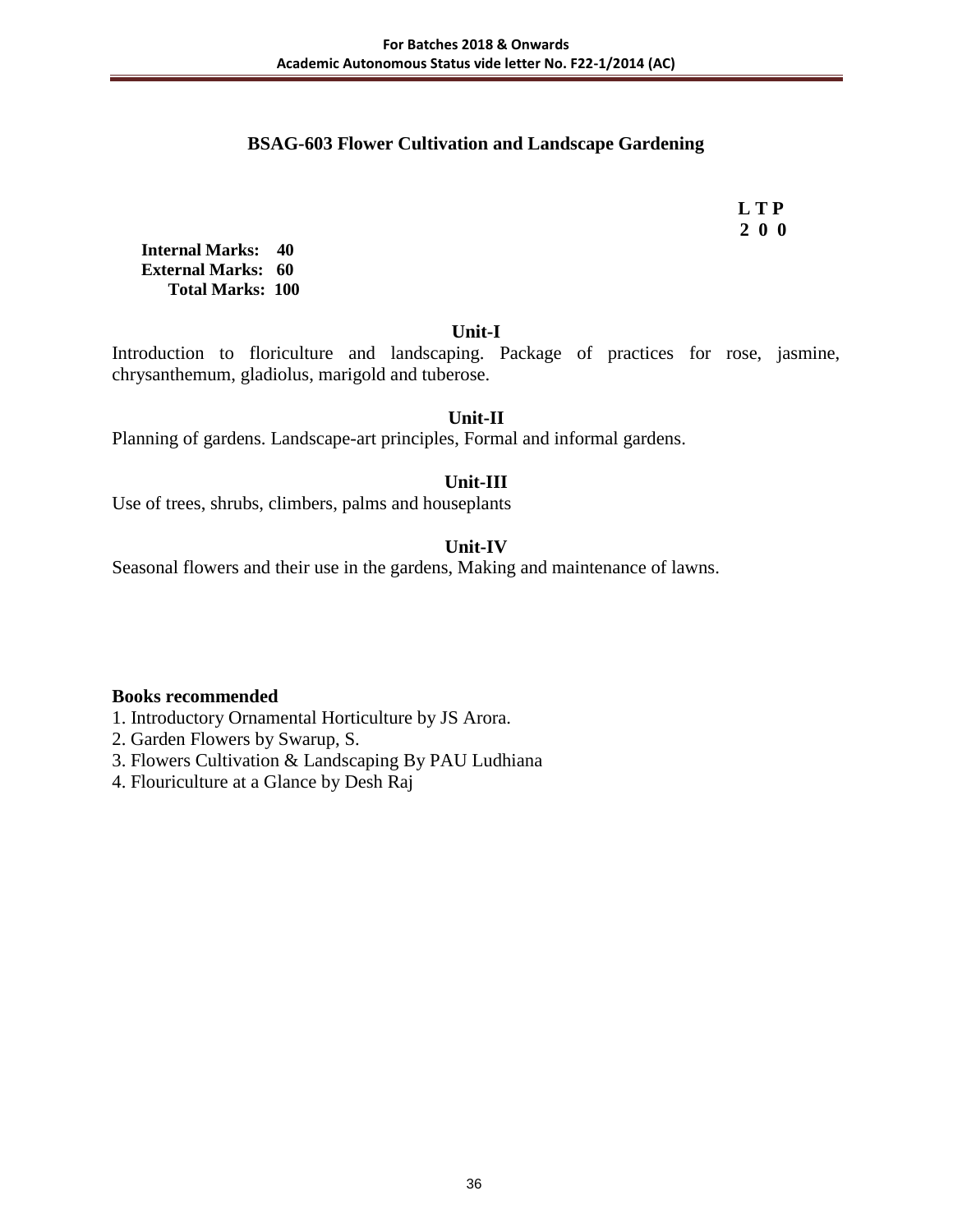### **BSAG-604 Breeding of Field and Horticultural Crops**

 **L T P 2 0 0**

**Internal Marks: 40 External Marks: 60 Total Marks: 100** 

#### **Unit-I**

Breeding objectives and concepts of breeding self-pollinated, cross-pollinated and vegetative propagated crops; Hardy-Weinberg Law; Origin of crops and distribution of species, wild relatives and forms, Cereals, (rice, wheat, maize and millets); Pulses (red gram, green gram, black gram, soybean); Oilseeds (groundnut, sesame, sunflower, brassicas) etc, Fibres (Cotton) etc, Vegetables (tomato, potato, onion, okra); Flower crops (chrysanthemum, rose, gaillardia and marigold); Fruits (citrus, amla, guava, mango, papaya)

#### **Unit II**

Breeding methods for development of varieties/hybrids in various crops; Ideotype concept in crop improvement; Plant genetic resources their conservation and utilization in crop improvement; IPR and its related issues.

#### **Unit III**

Variability in pathogen and pests; Mechanisms of resistance in plants to pathogens and pests; Genetic basis of adaptability to unfavourable environments; Breeding for resistance to biotic and abiotic stresses.

### **Unit IV**

Biometrical genetics- definition and concept; Variability types & method of assessment, gene effects i.e. additive, dominance and epistasis; Genotype x Environment interaction and its significance in crop improvement

- 1. Principles and procedures of Plant Breeding by G.S. Chahal and S.S. Gosal
- 2. Principles of Cultivar Development: Theory and Technique (Vol. 1) by Walter R. Fehr.
- 3. Plant Breeding Principles and methods by B.D. Singh
- 4. Handbook of Agriculture Compiled by S.S. Singh, Kalyani Publishers, New Delhi
- 5. Vegetable Breeding-Principles and Practices –Hari Har Ram
- 6. Breeding Tropical and Subtropical Fruits-P. K. Ray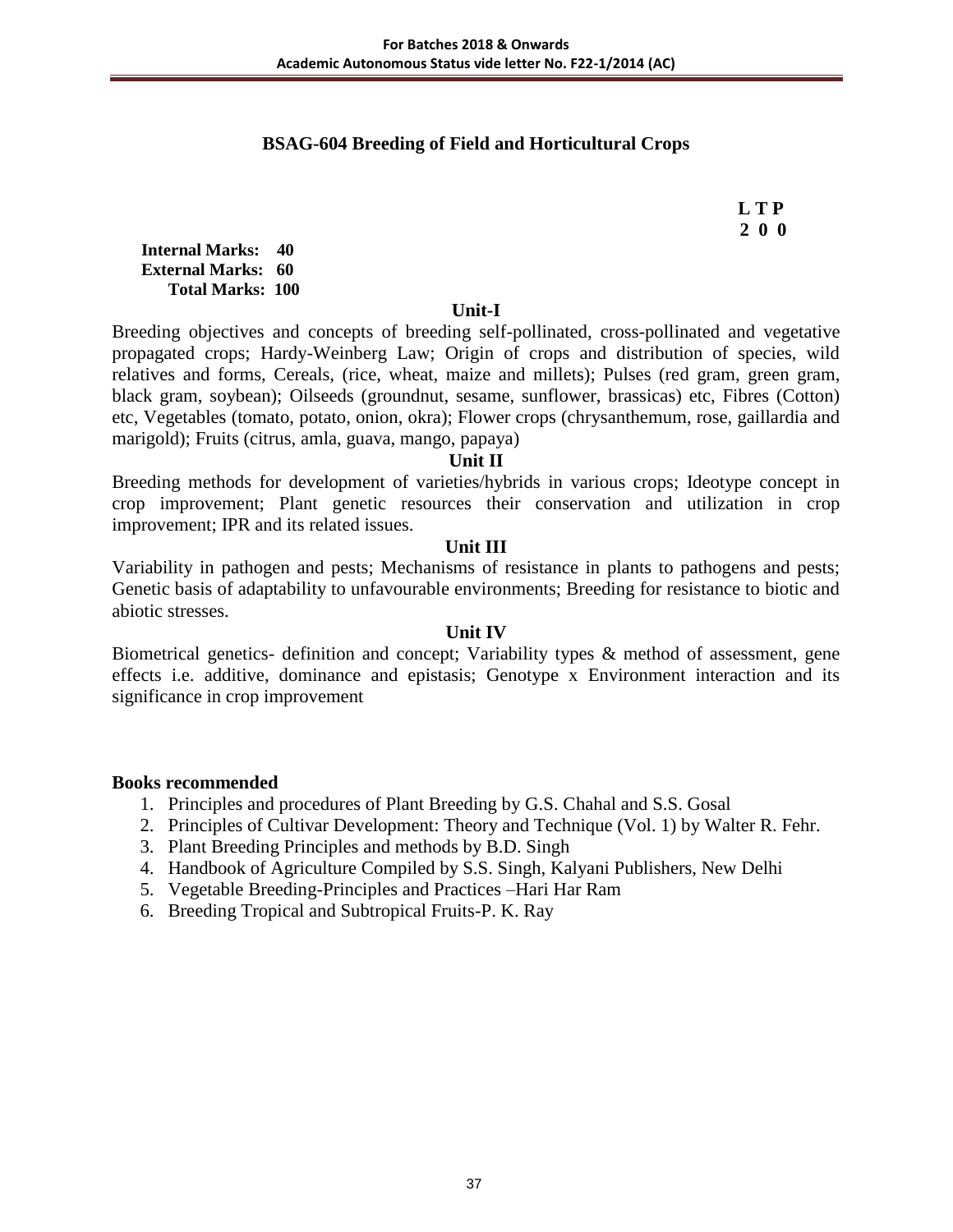### **BSAG-605 Environmental Science and Disaster Management**

 **L T P 2 0 0**

**Internal Marks: 40 External Marks: 60 Total Marks: 100** 

#### **Unit-I**

Environment - basic concepts scope and importance. Natural Resources - renewable and nonrenewable resources and their sustainable utilization. Ecosystem concepts - types, structure and functions of ecosystem. Pollution of water, air, soil, noise, thermal and nuclear hazard. Types, causes, methods of measurement, standards and management

#### **Unit-II**

Solid and liquid waste management - treatment and disposal. Vulnerability, adaptability and sustainable development; International conventions and treaties. Biodiversity and conservation value, utilization and threats

#### **Unit-III**

Threatened/endangered species and hotspots. Human population and environment - environment and human health. Environment management laws and conservation projects of Government of India. Climate change - history and future projections, greenhouse gases, effects and mitigation strategies

### **Unit-IV**

Natural Disasters - causes, phenomenon and impacts; Global and national events for disaster management; Agricultural Disaster phenomenon, events and their management; Acts and policies in India.

- 1. Environmental Studies by MenakashiVerma
- 2. Text book of Environmental Studies by D.K.Asthana, Meena Asthana (S.Chand)
- 3. Disaster Management by Mukesh Kapoor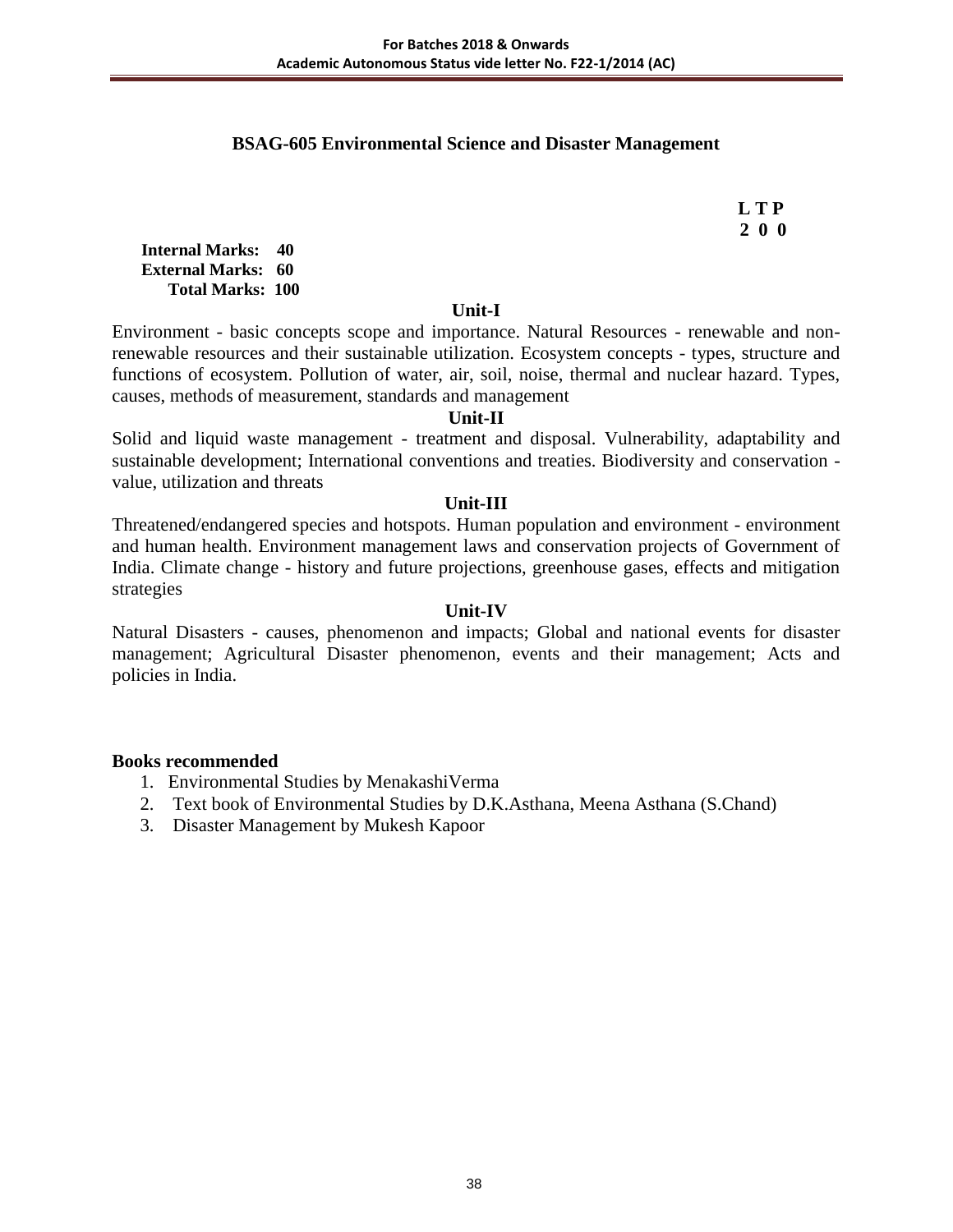### **BSAG-606 Fundamentals of Agri-business Management**

 **L T P 2 0 0**

**Internal Marks: 40 External Marks: 60 Total Marks: 100** 

#### **Unit I**

Entrepreneurship Development Agri-business- meaning, definition, features and structure of agri-business (input, farm and processing sectors); Importance of agri-business in the Indian economy; Management- definitions, importance and functions.

#### **Unit II**

Planning- meaning, definition and process; Types of plans and characteristics of a sound plan; Introduction to organising, staffing, directing and controlling. Introduction to marketing management components of marketing mix.

### **Unit III**

Project definitions; Project cycle- identification, formulation, appraisal, implementation, monitoring and evaluation. Entrepreneurship development- concept of entrepreneurship, entrepreneurial and managerial characteristics.

#### **Unit IV**

Overview of Indian social, political and economic systems and their implications for decision making by individual entrepreneurs; Procedure and constraints in setting up agro-based industries.

- 1. Objective Agribusiness management by S.R Panigrahy AMAZON INDIA
- 2. Fundamentals of Agribusiness management by Shoji Lal Bairwa, Kalyani Publishers
- 3. Agribusiness management by Jay T. Akridge, Freddie Barnard, Frank J. Dooley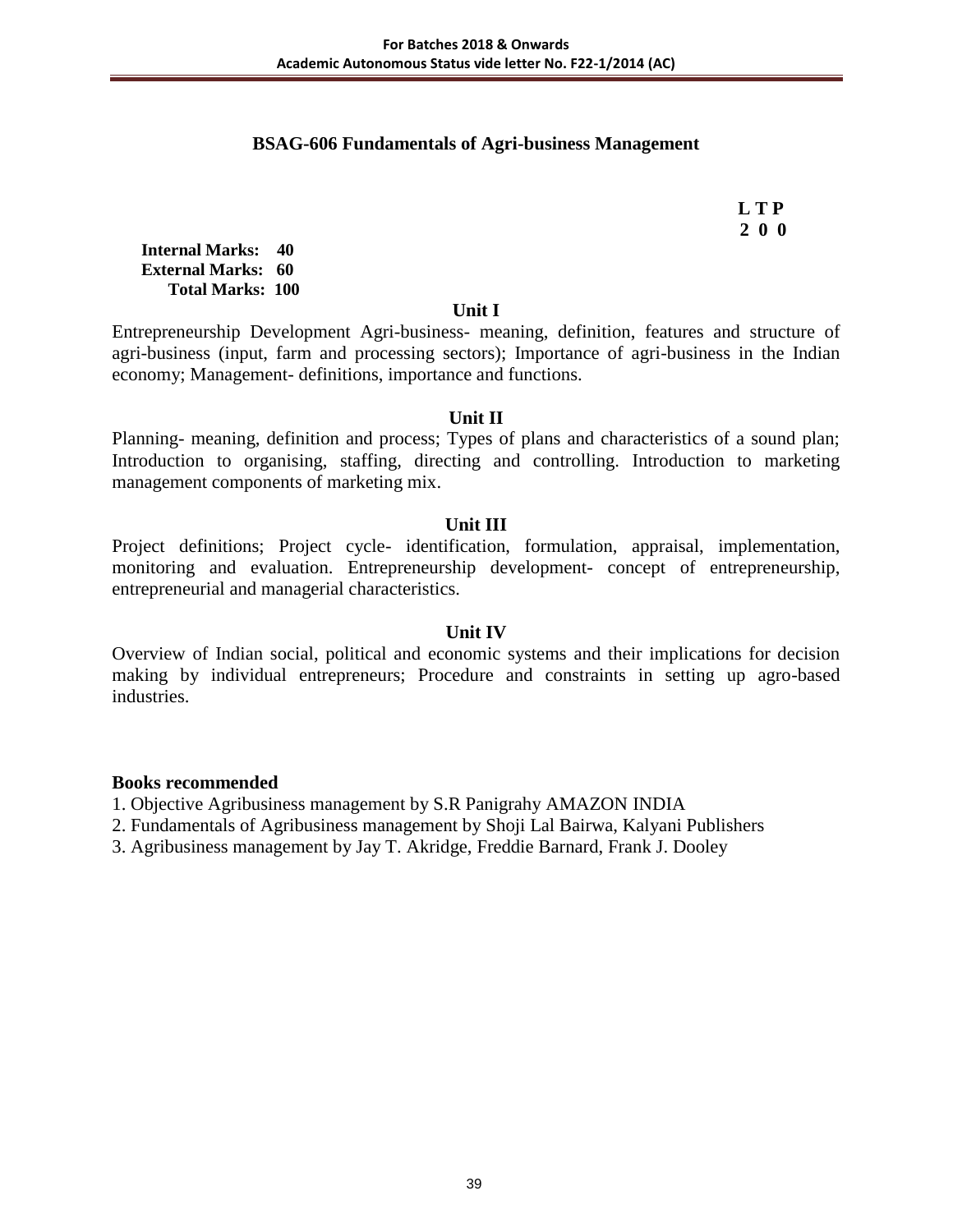## **BSAG-607 Protected Cultivation and Post-Harvest Technology**

 **L T P 2 0 0**

**Internal Marks: 40 External Marks: 60 Total Marks: 100** 

#### **Unit-I**

Introduction, planning, design and application of green houses; Plant response to greenhouse environment; Green house equipment.

#### **Unit-II**

Materials of construction for traditional and low cost green houses; Irrigation systems used in greenhouses; Cost estimation and economic analysis; Winnowing; Groundnut decorticators. Maize and castor shellers.

#### **Unit-III**

Drying- grain drying, types of drying, types of dryers. Storage grain storage, types of storage structures; Cleaning and grading equipment for fruits and vegetables; Size reduction equipment; Evaporation- principle and types; Quality standards.

#### **Unit-IV**

Crops selection and constraints of greenhouse cultivation; Growing media, drainage, flooding and leaching, soil pasteurization, nutrient film technique (NFT) / hydroponics.

#### **Books recommended**

1. Protected cultivation by Adikant Pardan

2. Advances in protected cultivation by Brahma Singh & Balraj Singh

3. Protected Cultivation of Horticultural Crops by D K Singh

4. Protected Cultivation of Vegetables by Balraj Singh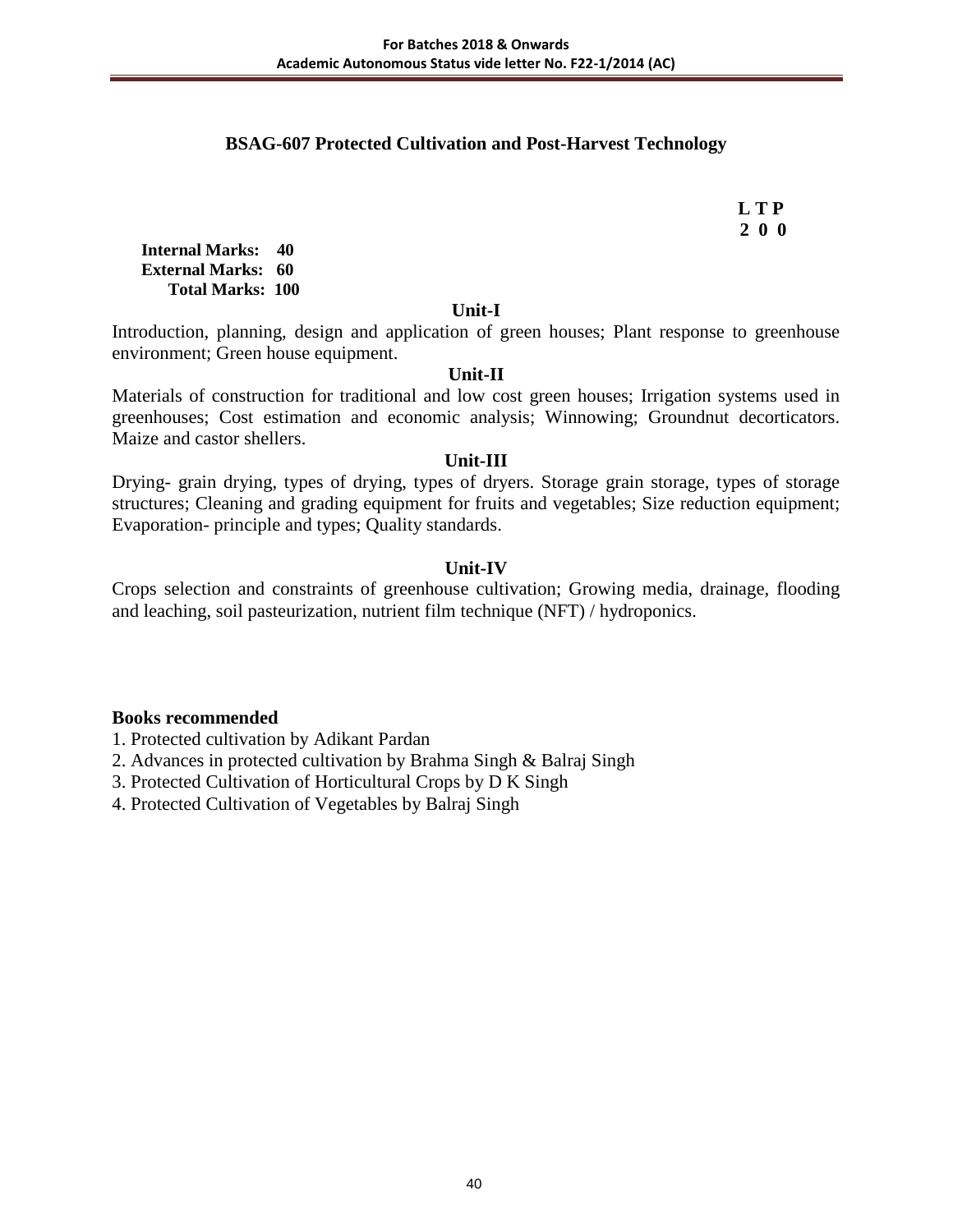### **BSAG-608 Renewable Energy**

 **L T P 1 0 0**

**Internal Marks: 40 External Marks: 60 Total Marks: 100** 

#### **UNIT-I**

Energy sources- Introduction and classification. Types of biogas plants and utilization of biogas. Agricultural wastes.

#### **UNIT-II**

Principles of combustion, pyrolysis and gasification. Types of gasifiers. Producer gas and its utilization. Briquettes- briquetting machine, uses of briquettes.

#### **UNIT-III**

Solar energy- solar flat plate and focusing plate collectors. Introduction to solar air heaters, cookers, water heating systems, grain dryers, refrigeration system, ponds, lantern, street lights, fencing and pumping systems.

#### **UNIT-IV**

Wind energy- types and application of wind mills. Liquid bio fuels- biodiesel and ethanol from agricultural produce and its uses.

#### **Books recommended**

1. Renewable Energy sources & Emerging Technology by Kothari.

2. Renewable Energy Technologies- A practical Guide for Beginners by Solanki.

3. Renewable energy- Power for suitable future by Boyle

4. Fundamentals of Renewable energy.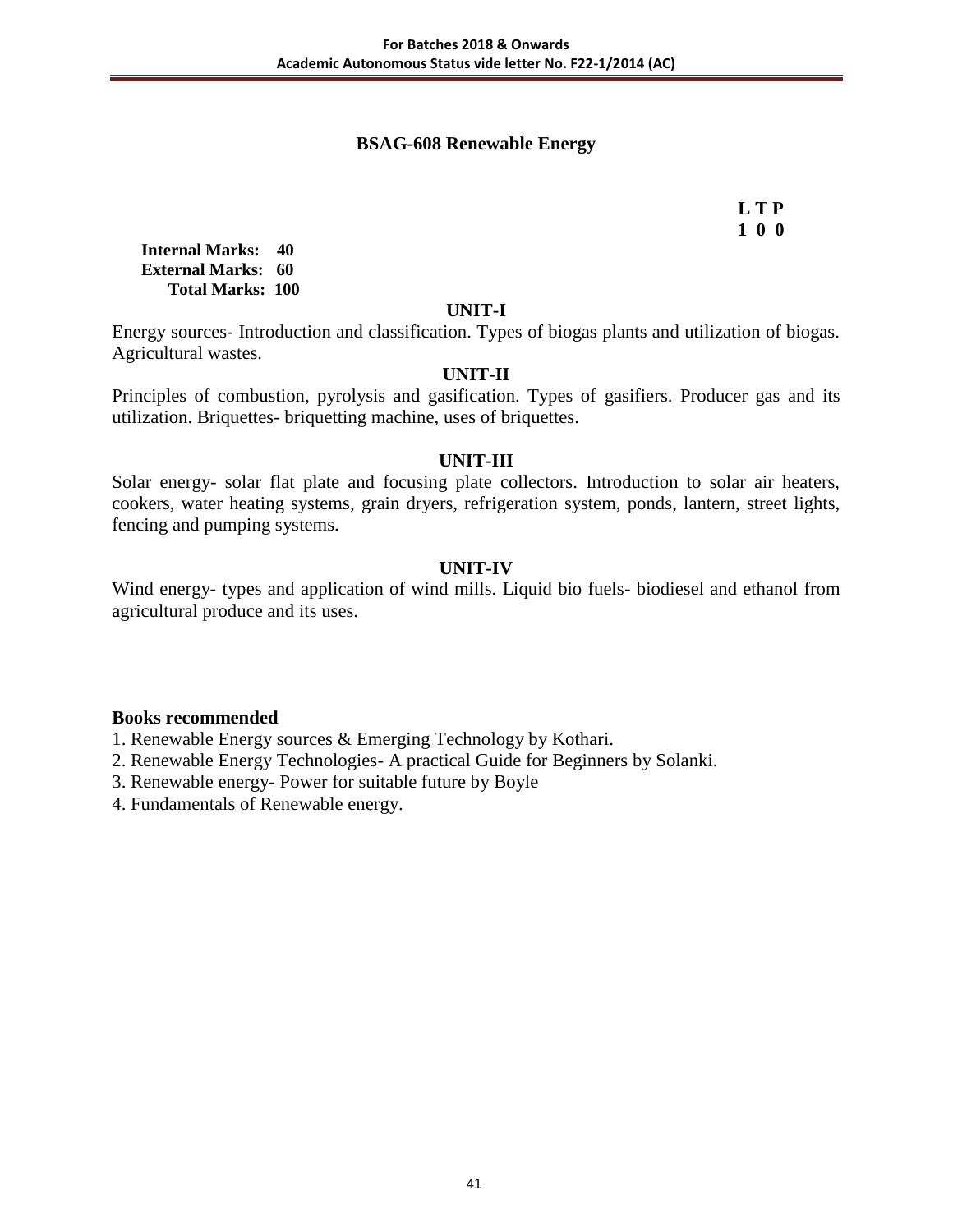### **BSAG-609 Post-harvest Management of Fruits and Vegetables**

 **L T P 2 0 0**

**Internal Marks: 40 External Marks: 60 Total Marks: 100** 

#### **Unit-I**

Importance. Maturity indices, harvesting and post-harvest handling of fruits and vegetables; Maturity and ripening process. Factors affecting ripening and deterioration of fruits and vegetables.

## **Unit-II**

Chemicals used for delaying and hastening ripening. Methods of storage and low cost storage structures.

### **Unit-III**

Methods of packing, packaging materials and transport; Types of containers, cushioning material, vacuum packing, shrink packing.

### **Unit-IV**

Specific packing for export of mango, banana, grapes, Kinnow, sweet orange, and mandarin etc. Unit layout - selection of site and precautions for hygienic conditions.

- 1. Post harvest management of Horticulture Crops by Dr. S Saraswathy
- 2. Post Harvest Technology Of Horticulture Crops by KP Sudeer.
- 3. Prevention of Post harvest losses , Fruits, Vegetables and Root crops by FAO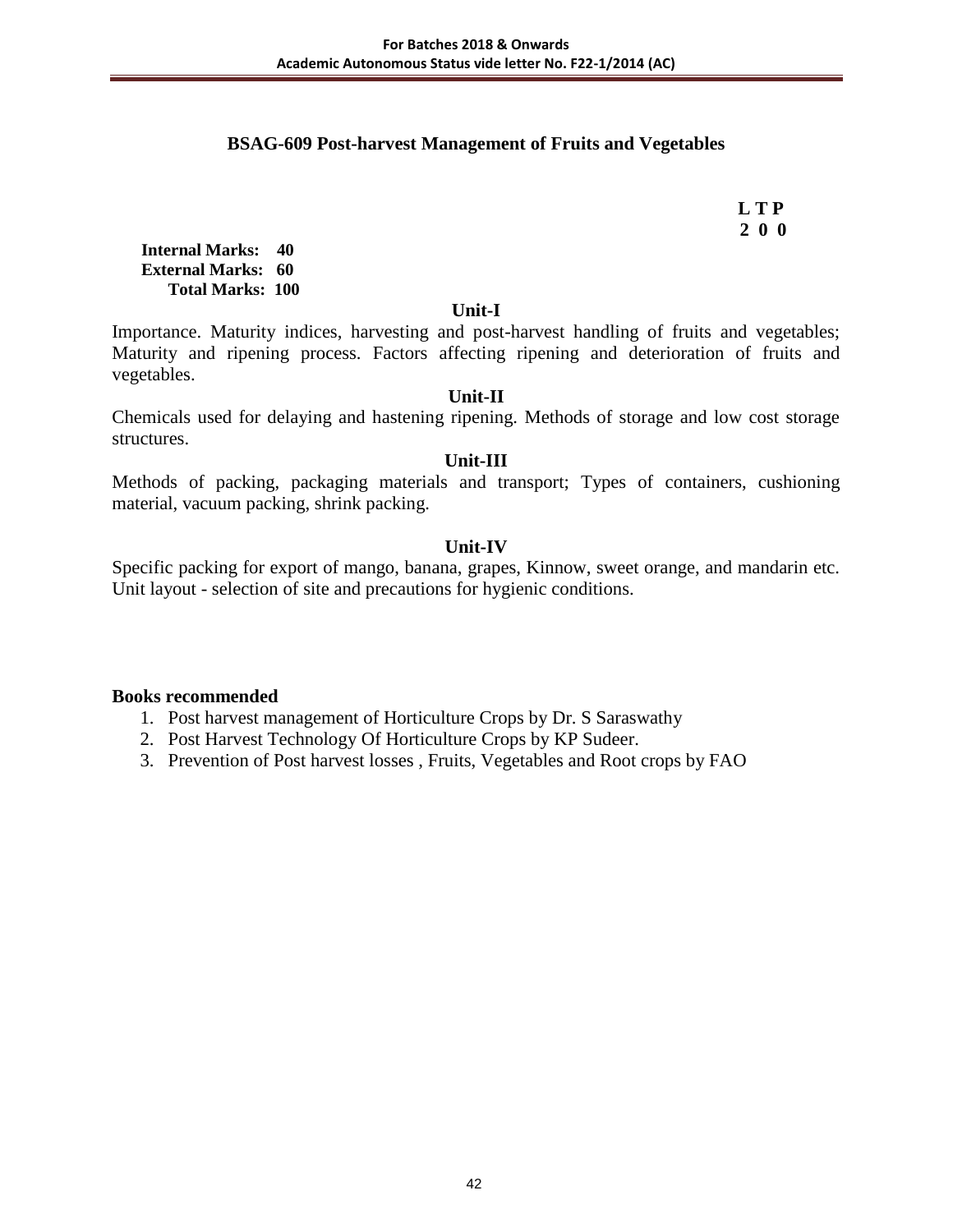### **BSAG-610 Crop Production-II (Rabi Crops) Practical**

 **L T P 0 0 1**

**Internal Marks: 30 External Marks: 20 Total Marks: 50** 

Crop planning; Raising field crops in multiple cropping systems using improved agronomic practices; Field preparation, seed treatment, nursery raising, sowing, nutrient management, water management, weed management and management of insect pests and diseases of crops. Harvesting, threshing, drying, winnowing, storage and marketing of produce; Preparation of balance sheet including cost of cultivation, net returns per student.

## **BSAG-611 Diseases of Horticultural Crops and their Management (Practical)**

|                           | <b>LTP</b>    |
|---------------------------|---------------|
|                           | $0\;\;0\;\;1$ |
| Internal Marks: 30        |               |
| <b>External Marks: 20</b> |               |
| <b>Total Marks: 50</b>    |               |

Study of symptoms and host-parasite relationships of important diseases of horticultural crops; Field visits at appropriate time during the semester

### **BSAG-612 Flower Cultivation and Landscape Gardening (Practical)**

|                           | <b>LTP</b>    |
|---------------------------|---------------|
|                           | $0\;\;0\;\;1$ |
| <b>Internal Marks: 30</b> |               |
| <b>External Marks: 20</b> |               |
| <b>Total Marks: 50</b>    |               |

Identification of trees, shrubs, climbers, houseplants, seasonal flowers; Layout of lawns and maintenance; Potting, repotting and maintenance of houseplants; Training and pruning of rose; Pinching and disbudding chrysanthemum; Planning of gardens and development of garden features; Post-harvest handling of cut flowers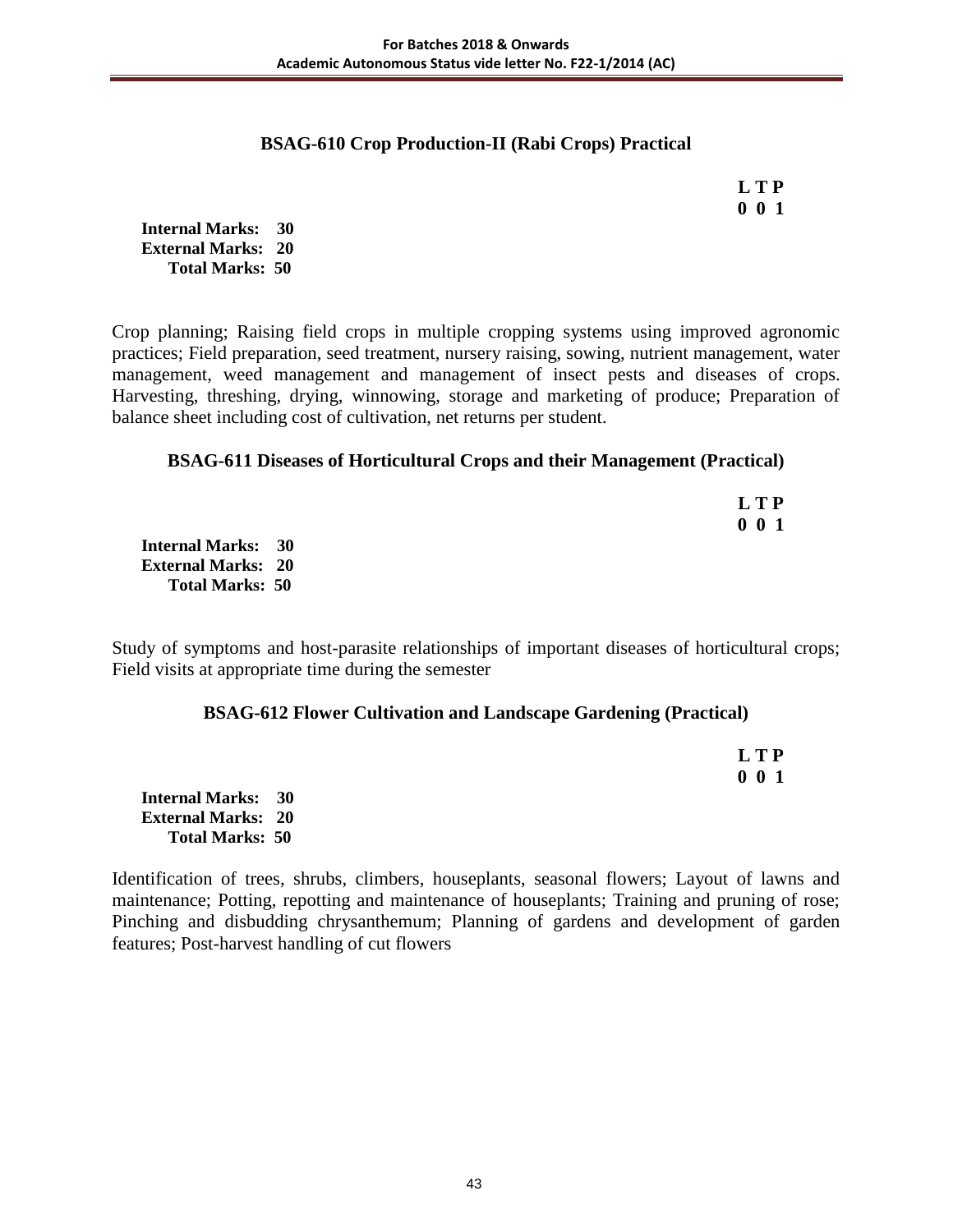### **BSAG-613 Breeding of Field and Horticultural Crops (Practical)**

 **L T P 0 0 1**

**Internal Marks: 30 External Marks: 20 Total Marks: 50** 

Handling of segregating generations-pedigree method, bulk method, back cross methods; Field layout of experiments; Field trials; Estimation of heterosis and inbreeding depression; Estimation of heritability; GCA and SCA; Estimation of variability parameters; Problems on Hardy-Weinberg Law; Study of quality characters; Sources of donors for different characters; Visit to research stations and seed production and certification plots

## **BSAG-614 Protected Cultivation and Post Harvest Technology (Practical)**

 **L T P 0 0 1**

**Internal Marks: 30 External Marks: 20 Total Marks: 50** 

Study of different types of green houses; Calculation of air rate exchange system; Estimation of drying rate of agricultural products; Testing of soil and water suitability and fertigation requirements for greenhouses; Study of threshers, Winnowers, groundnut decorticator and maize and castor shellers - their components, operation and adjustments; Improved grain storage structures; Study of dryers, cleaners and graders. Visit to commercial greenhouses. Growing media - their preparation and pasteurization/sterilization IKG PTU B.Sc. Agriculture Batch 2014 onwards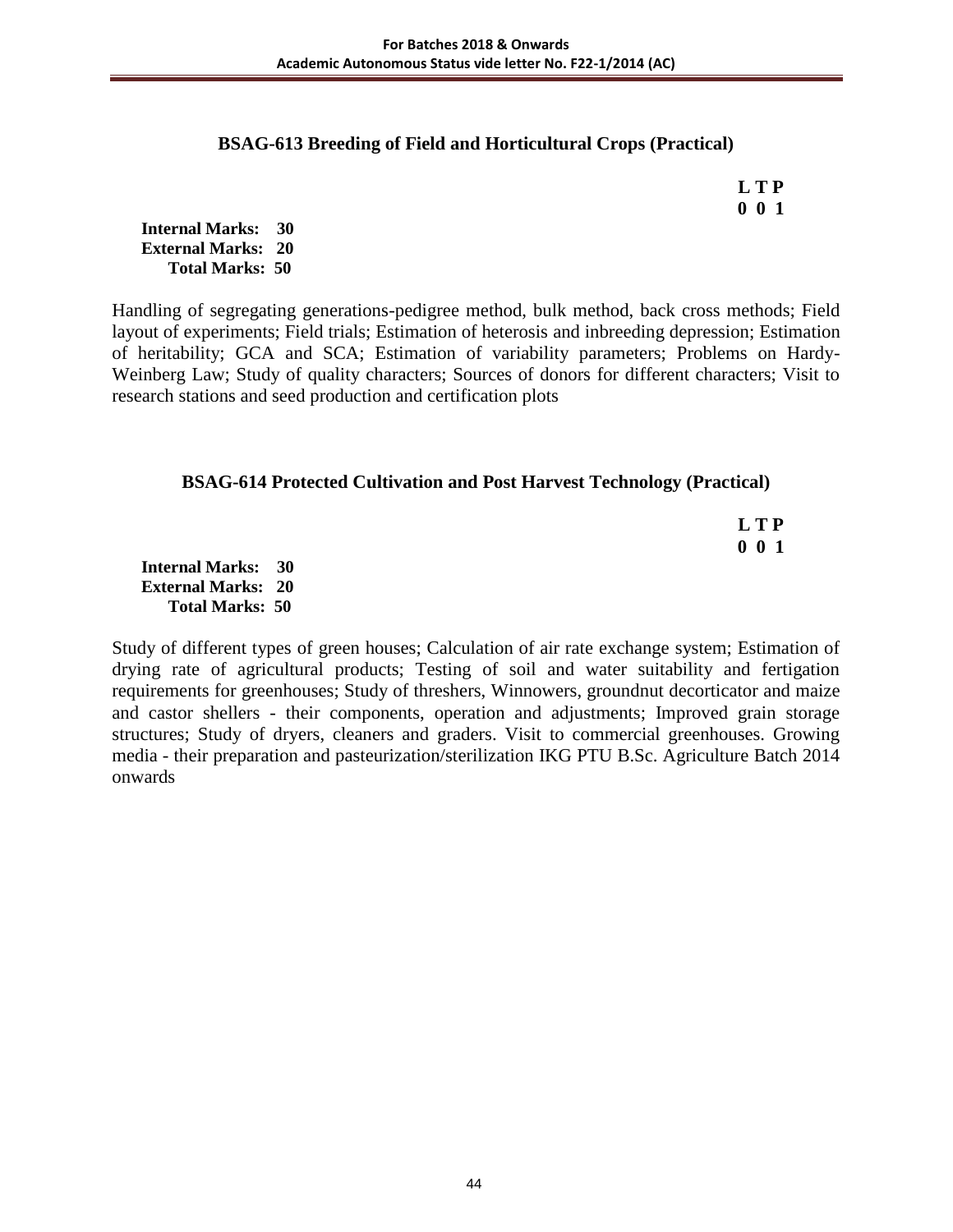### **BSAG-615 Renewable Energy (Practical)**

 **L T P 0 0 1**

**Internal Marks: 30 External Marks: 20 Total Marks: 50** 

Constructional details of biogas plants; Constructional details of different types of gasifiers; To study and find the efficiency of solar cooker, dryers, domestic water heater; Performance of wind mills; Field visit to biogas plants and wind mills; Bio-diesel preparation

## **BSAG-616 Post-harvest Management of Fruits and Vegetables(Practical)**

 **L T P 0 0 1**

**Internal Marks: 30 External Marks: 20 Total Marks: 50** 

Judging maturity of various fruits and vegetables;. Conservation of zero energy cool chambers for on farm storage; Determination of physiological loss in weight, total soluble solids, total sugars, acidity and ascorbic acid content in fruits and vegetables; Types of packing and importance of ventilation; Pre cooling of horticultural crops; Methods of prolonging storage life; Effect of ethylene on ripening of fruits; Identification of equipments and machinery used in preservation of fruits and vegetables; Preservation by drying and dehydration. Visit to local market yards, cold storage units and packing house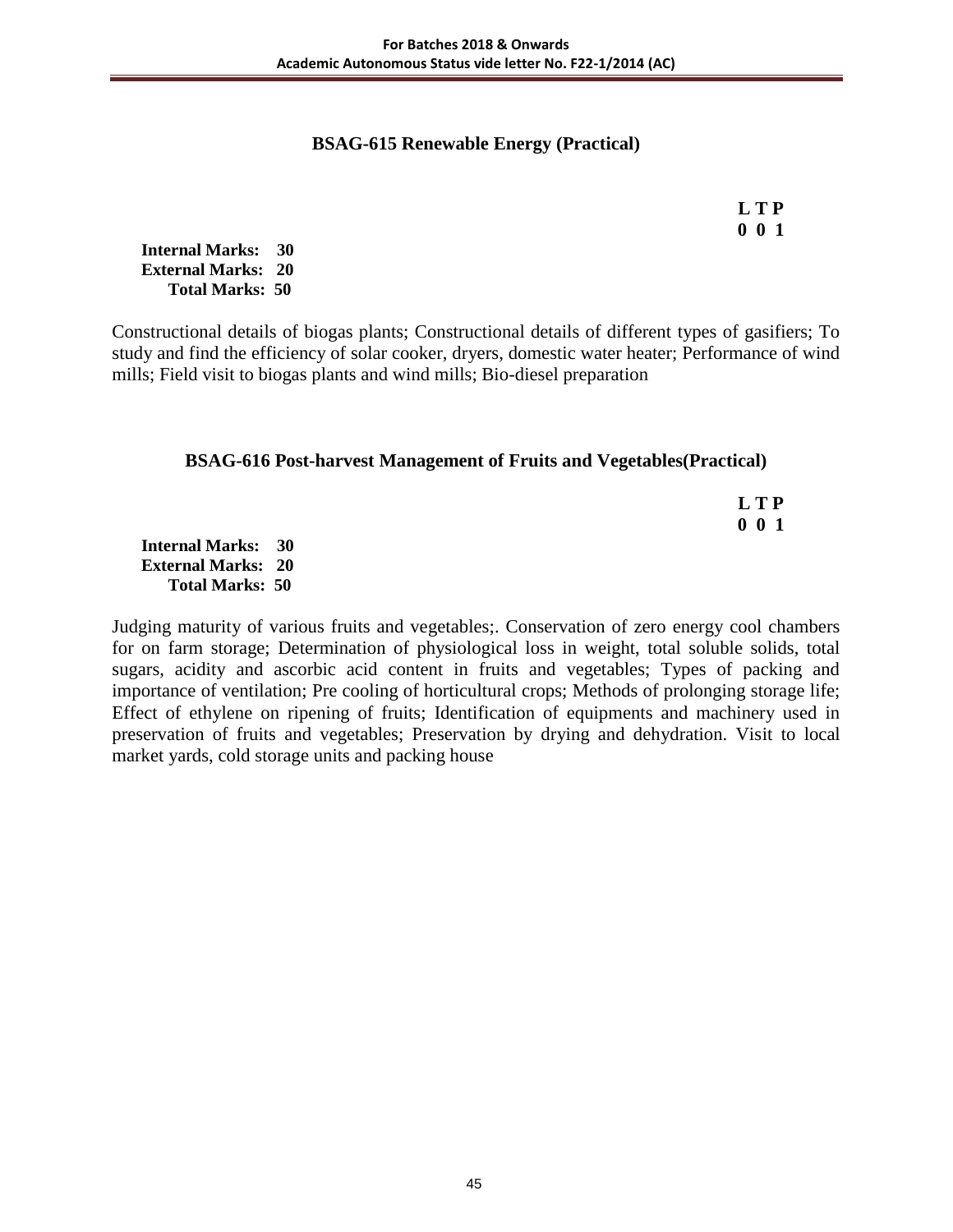**Compulsory Courses for all streams of 7th semester** 

#### **BSAG-701 Diseases of Field Crops & their Management**

 **L T P 2 0 0**

**Internal Marks: 40 External Marks: 60 Total Marks: 100** 

Economic importance, symptoms, causal organism, epidemiology, disease cycle and integrated management of diseases of rice, sorghum, bajra, maize, wheat, barley, sugarcane, turmeric, tobacco, groundnut, sesamum, castor, sunflower, rapeseed & mustard, cotton, pulses, mentha and berseem.

### **BSAG-702 Introduction to Molecular Biotechnology**

| <b>LTP</b> |
|------------|
| 200        |

**Internal Marks: 40 External Marks: 60 Total Marks: 100** 

Genome organization of prokaryotes and eukaryotes; Restriction endonucleases- classification, properties and uses in molecular biology; Recombinant DNA technology; Construction and uses of genomic and cDNA libraries; Southern, Northern and Western Hybridization; RFLPs; Polymerase Chain Reaction and its variants; PCR based markers like RAPDs, SSRs, AFLPs, SNPs and their variants; uses of molecular markers in generation of molecular linkage maps, gene mapping and marker assisted breeding; DNA sequencing; gene cloning approaches.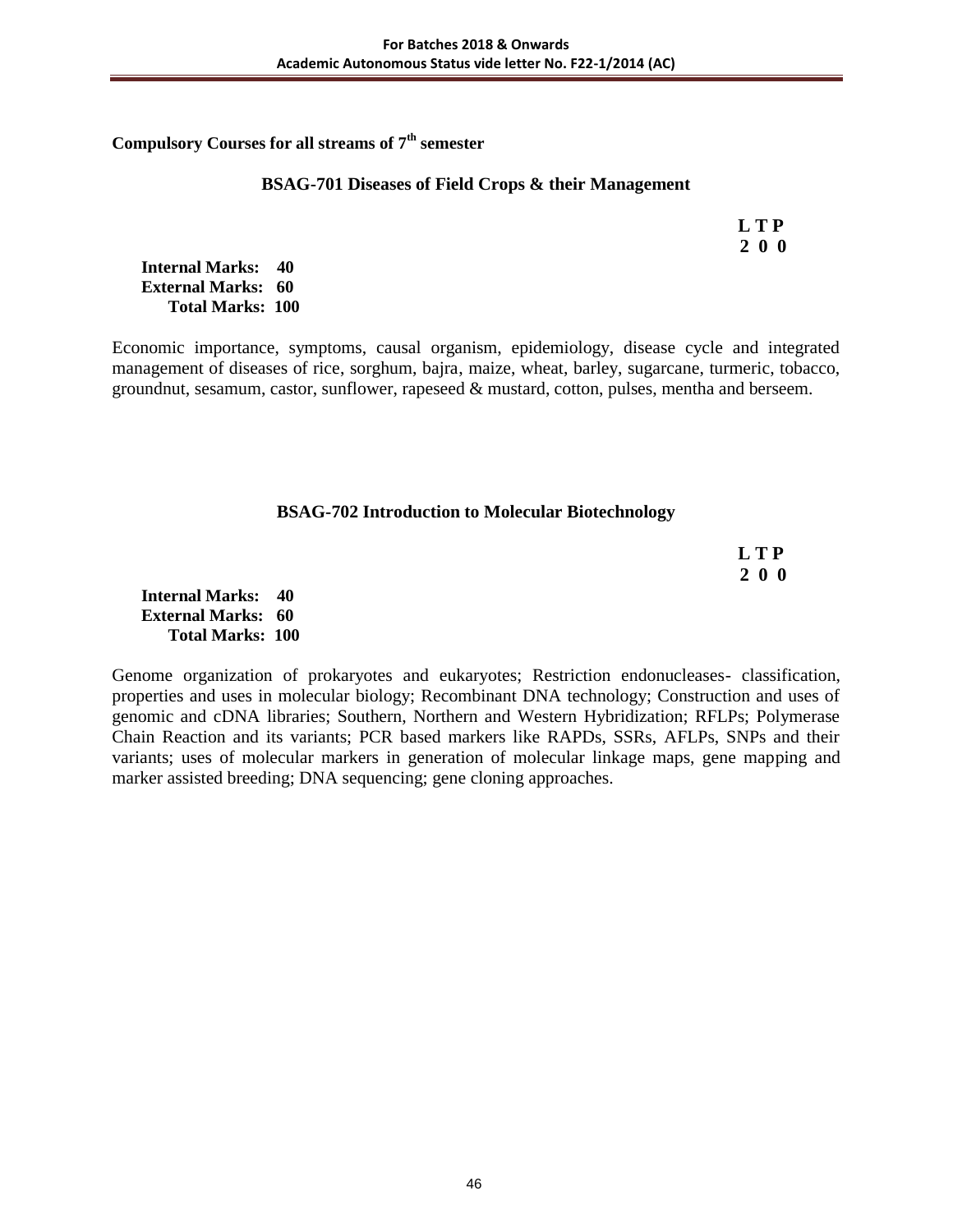### **BSAG-703 Diseases of Field Crops & their Management (Practical)**

 **L T P 0 0 2**

**Internal Marks: 20 External Marks: 30 Total Marks: 50** 

Study of symptoms and host-parasite relationships of important diseases of field crops. Field visits at appropriate time during the semester.

## **BSAG-704 Introduction to Molecular Biotechnology (Practical)**

| <b>LTP</b>  |
|-------------|
| $0 \t0 \t2$ |

**Internal Marks: 20 External Marks: 30 Total Marks: 50** 

Preparation of competent cells and Transformation. Isolation and purification of and fractionation of plant DNA. Agarose and PAGE Gel electrophoresis. Measurement of nucleic acids concentration using photospectometer and gel electrophoresis. DNA amplification using RAPD primers and its fractionation in agarose gel. DNA amplification using microsatellite primers and its fractionation using polyacrylamide gels. Estimation of genetic similarities and generation of dendrograms using NTSYS/DARwin software. Introduction to various databases.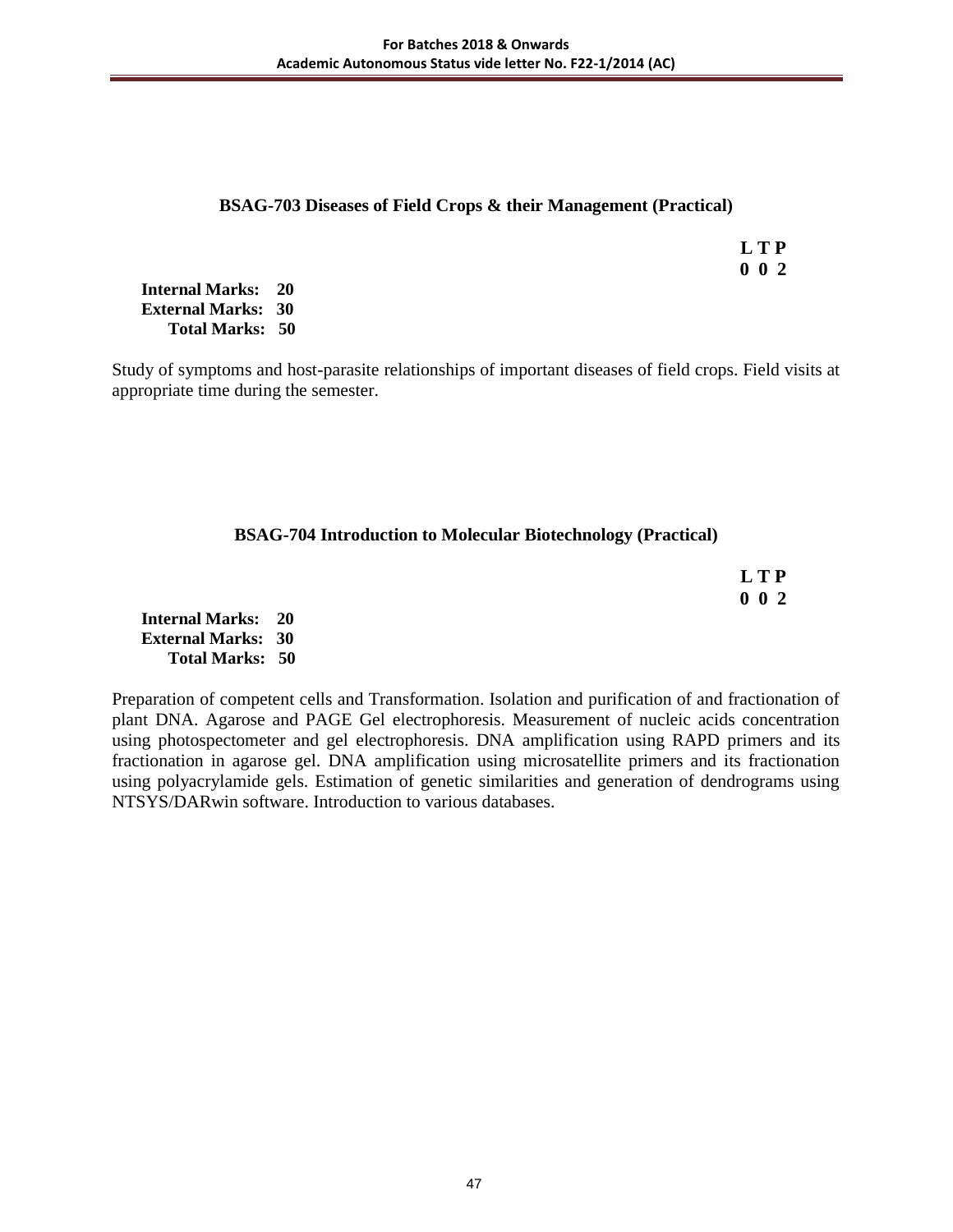### **Crop Science (Soil Science, Agronomy and Agro-Forestry)**

### **BSAG-CS701 Soil Physical & Biological Environment**

 **L T P 2 0 0**

#### **Internal Marks: 40 External Marks: 60 Total Marks: 100**

Soil physical properties in relation to crop production. Soil thermal regime and its management. Soil air - composition, renewal, characterization of soil aeration in relation to plant growth. Movement of water in soil. Infiltration and redistribution of water in soil. Evaporation from soils and its management. Runoff from the agricultural fields and factors affecting. Soil organisms and their distribution, ecology, classification and activities in soil. Microbiological transformations of C, N and S in soils.

## **BSAG-CS702 Analytical Techniques in Soils, Plants, Fertilizers and Water**

 **L T P 2 0 0**

**Internal Marks: 40 External Marks: 60 Total Marks: 100** 

Colorimetric and flame photometric methods. Atomic absorption spectrophotometry. Cation and anion exchange phenomenon and their importance. Ion adsorption, desorption and fixation in soils. Methods of soil fertility evaluation. Fertilizer control order. Acid, saline, sodic, calcareous soils and their amelioration. Planning and formulation of project on establishment of soil water and plant testing laboratory.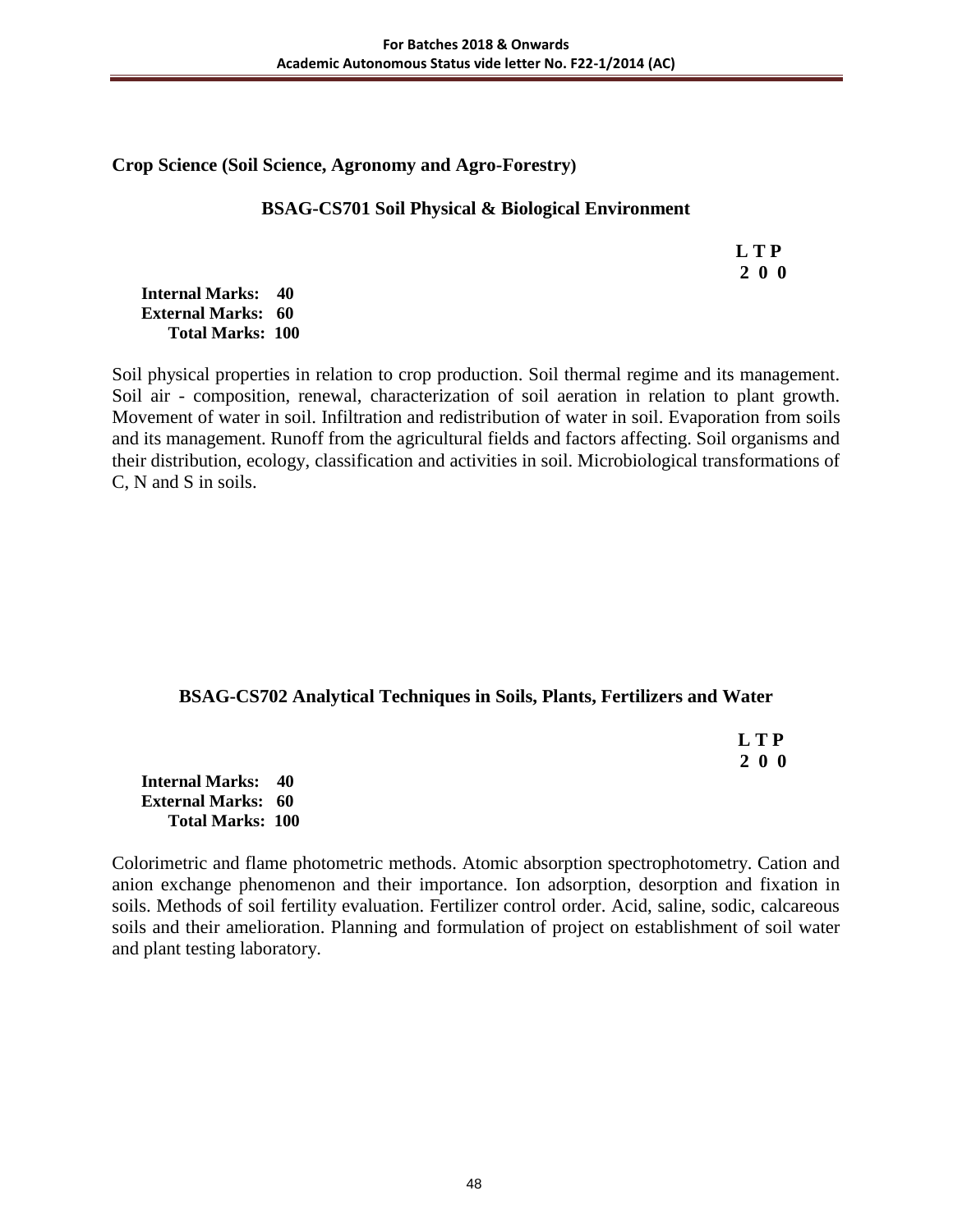### **BSAG-CS703 Weed Management**

 **L T P 2 0 0**

#### **Internal Marks: 40 External Marks: 60 Total Marks: 100**

Weeds- Introduction, harmful and beneficial effects, characteristics and classification. Weed biology and ecology. Crop weed association, competition and allelopathy. Concepts of weed prevention, control and eradication. Methods of weed control. Physical, cultural, chemical, biological and integrated weed management. Herbicides- classification, formulation, advantages, disadvantages and methods of application. Introduction to adjuvants and their use in herbicides. Introduction to selectivity of herbicides. Mode of action and fate of herbicides in soil. Compatibility of herbicides with other agrochemicals. Weed management in major field and horticultural crops and in non cropped areas. Shift in weed flora in cropping systems. Classification, useful and harmful aspects and control measures of aquatic weeds. Problematic weeds and their control.

### **BSAG-CS704 Farming System & Sustainable Agriculture**

 **L T P 2 0 0**

**Internal Marks: 40 External Marks: 60 Total Marks: 100** 

Farming systems, definition, principles and components. Farming System models for irrigated, dryland situations and modules for marginal, small and large farmers. Farming systems of the world-arable, 92 pastoral, lay farming, shifting cultivation, ranching and agro-forestry systems. Energy and fuel wood plantations. Specialized and diversified farming, family co-operative and collective farming: their occurrence, adaptations and weaknesses. Factors affecting choice of farming systems. Cropping systems, their characteristics and management. Cropping patterns. Agro-ecosystem and agro-ecological zones of India. Efficient food producing systems. Sustainable agriculture- Introduction, definition, goal and current concepts, factors affecting ecological balance and ameliorative measures, land degradation and conservation of natural resources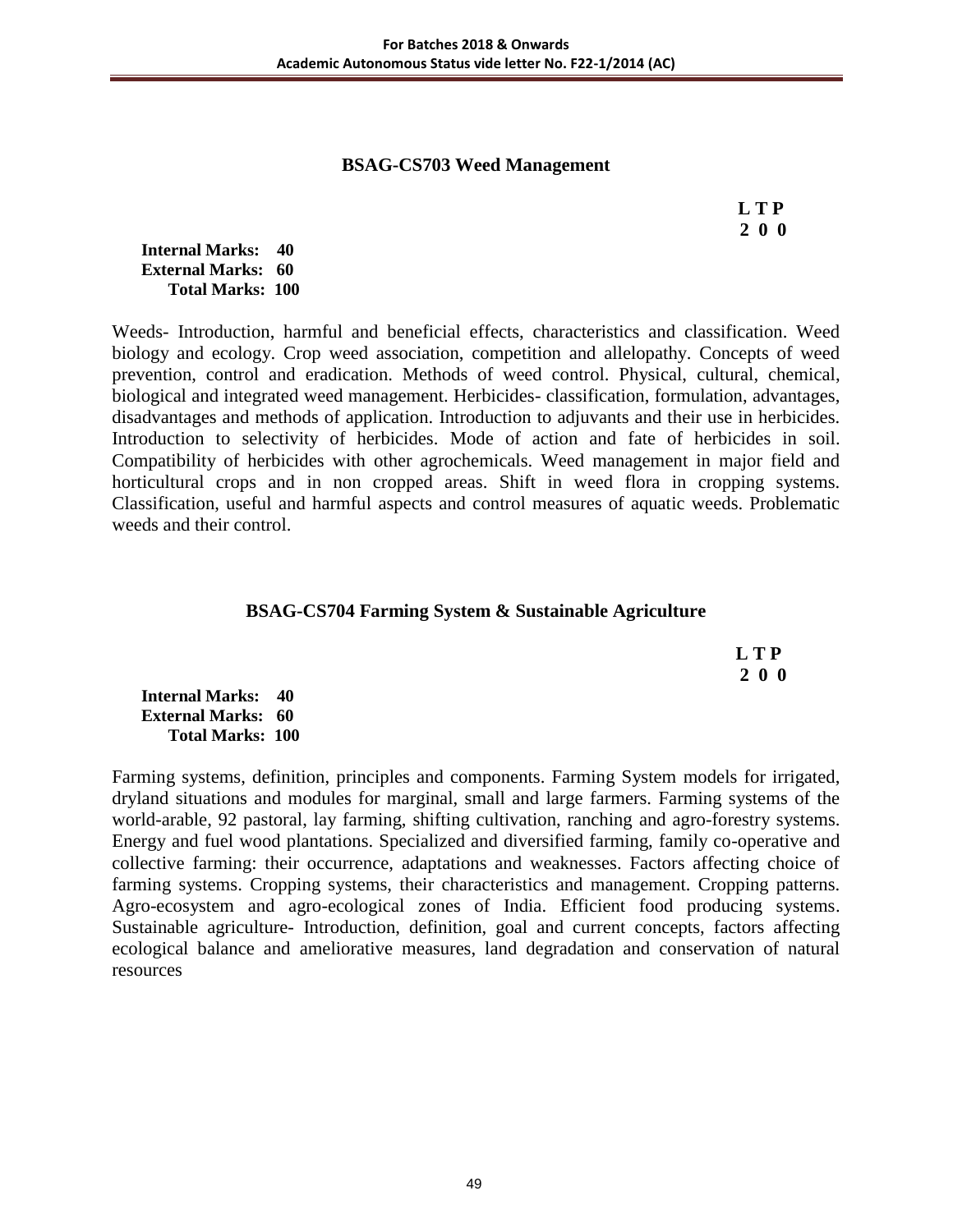## **BSAG-CS705 Production Technology of Spices, Aromatic, Medicinal and Plantation Crops**

 **L T P 2 0 0**

**Internal Marks: 40 External Marks: 60 Total Marks: 100** 

Important Spice crops- Ginger, Turmeric, Dill Seed, Pepper, Cardamom, Coriander, Cumin, Fennel, Celery and Fenugreek. Aromatic crops- Mentha, Lemongrass, Citronella, Palmarosa, Vetiver and Geranium. Medicinal plants- Dioscoria, Rauvolfia, Opium, Periwinkle, Guggal, Belladonna, Nuxvomica, Solanum nigrum, Senna, Amla, Isabgol, Coleus, Acorus and Pipli (mug); Plantation crops- Coconut, Arecanut, Betelvine, Cashew, Cocoa and Coffee with special reference to their origin and distribution, adaptation, classification, growth and development in relation to environment, climatic requirements, varieties, agronomic practices for sustained production, harvesting, processing marketing and quality aspects and uses.

## **BSAG-CS706 Production Technology of Economic Forest Trees**

 **L T P 2 0 0**

**Internal Marks: 40 External Marks: 60 Total Marks: 100** 

Plantation silviculture: native versus exotics; even-aged versus uneven-aged; monoculture versus mixed culture. Plantation technology and tending operations of economically important tree species. Agroforestry concept and suitable agroforestry systems/models for different regions. Economic and ecological aspects of agroforestry systems. Importance of superior phenotypes, their evaluation and use in plantations. Climate change and forests. Forest regeneration, productivity and rotation. Desertification and rehabilitation of waste lands. Short rotation intensive management of forest plantations. Trees 133 outside forests, energy/industrial plantation and dendro- remediation. Production and marketing of forestry produce. Forest fire and its management. Wood based industries and importance of nontimber forest produce. Framework for forestry extension: participatory rural appraisal and joint forest management.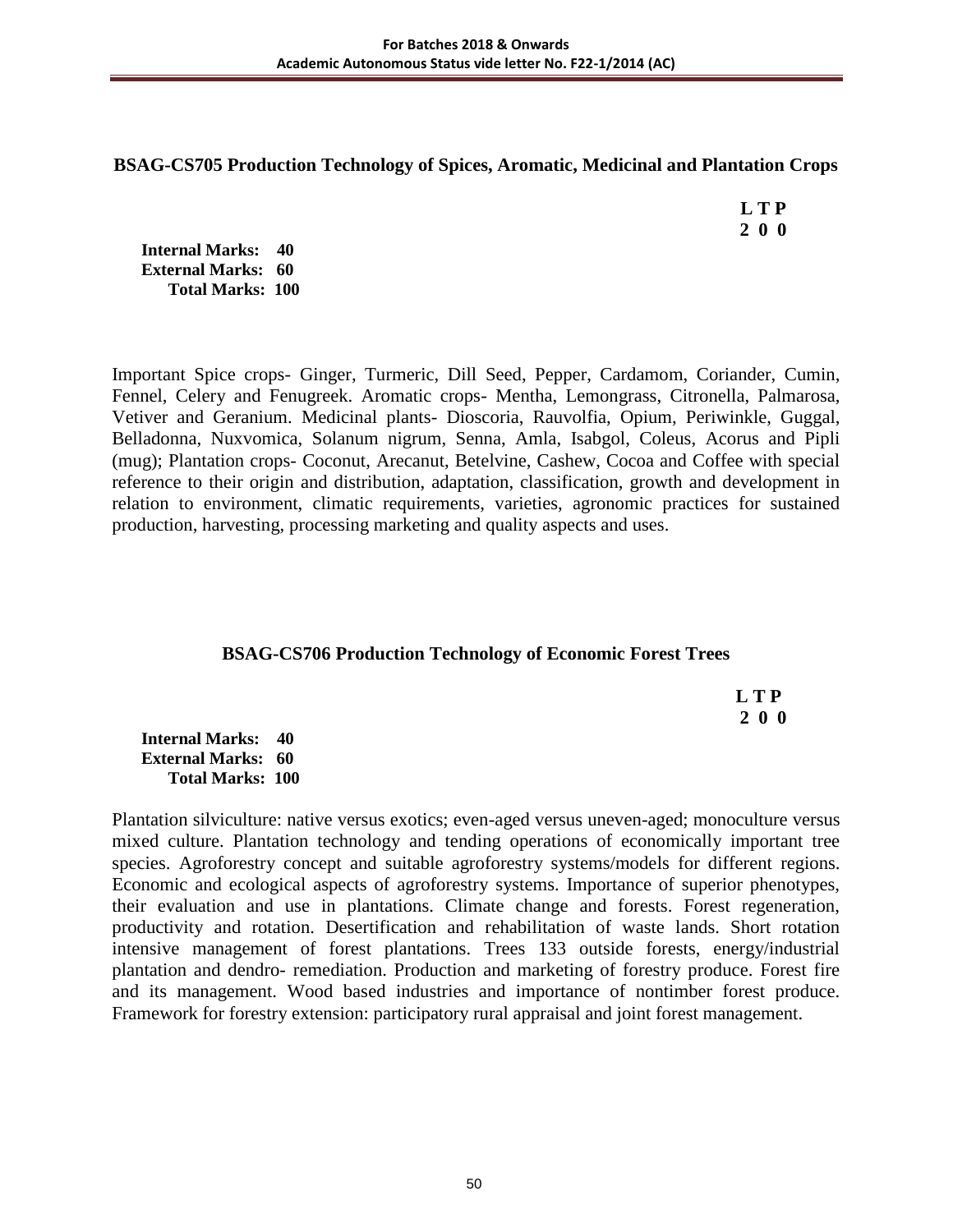## **BSAG-CS707 Soil Survey, Classification and Mapping (Practical)**

 **L T P 0 0 2**

**Internal Marks: 20 External Marks: 30 Total Marks: 50** 

Application and use of global positioning system for soil survey. Macro-morphological study of soils. Classification of soils developed on different landforms. Study of base maps-cadastral maps, toposheets, aerial photographs and satellite imageries. Soil survey of project areapreparation of base maps, analysis of soil characteristics, classification of surveyed soils, mapping and report writing. Interpretation of soil survey data for land capability and crop suitability classifications. Use of geographical information system for preparing thematic maps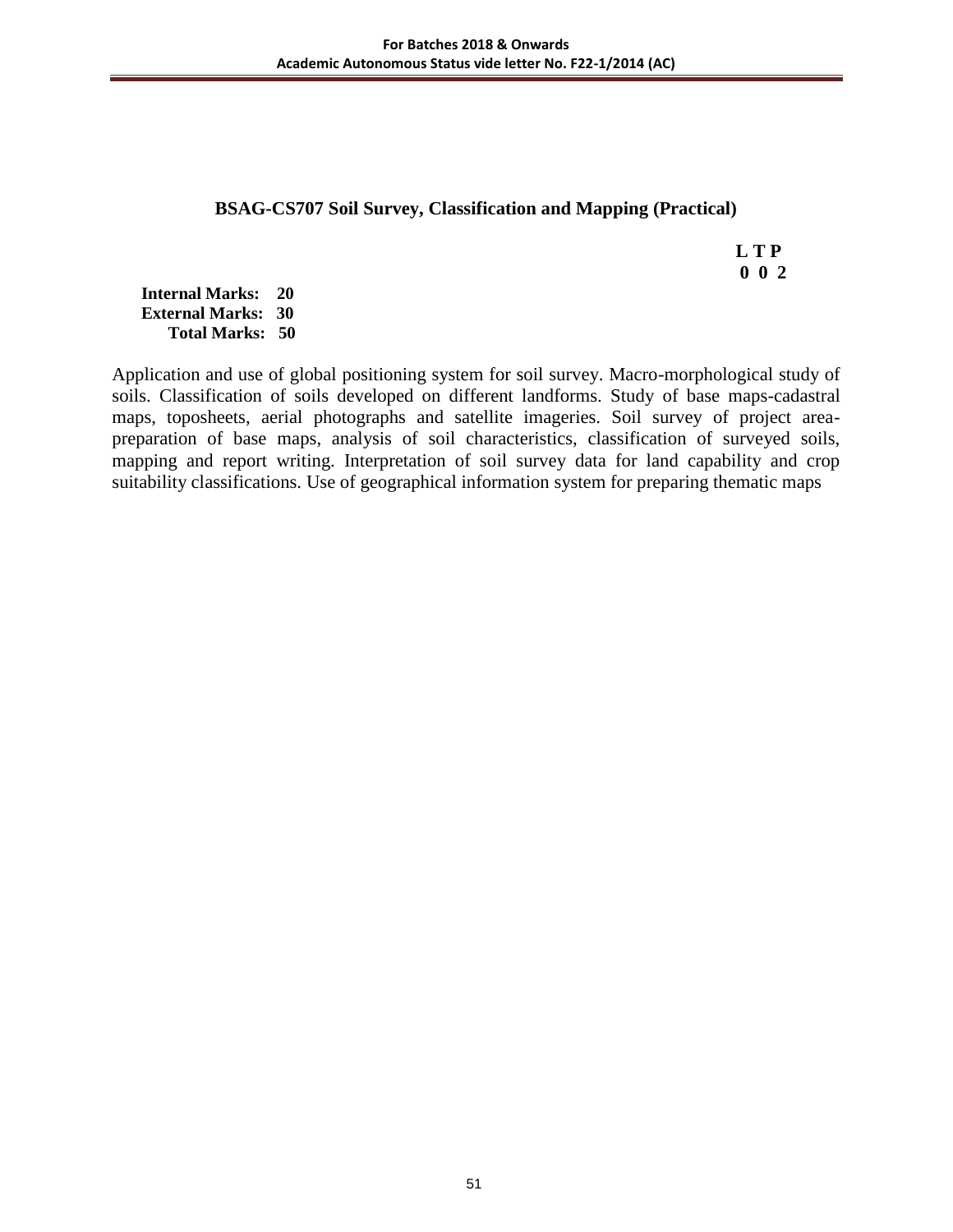### **BSAG-CS708 Soil Physical & Biological Environment (Practical)**

 **L T P 0 0 2**

**Internal Marks: 20 External Marks: 30 Total Marks: 50** 

Determination of dry and wet stability of aggregates. Measurement of in situ soil bulk density and filling of soil columns with a particular bulk density. Measurement of soil porosity. Determination of consistency limits of soils. Soil moisture characteristics. Measurement of soil temperature using thermocouples. Determination of infiltration rate under different surface conditions. In situ measurement of soil moisture by neutron probe and Time Domain Reflectrometry. In situ measurement of soil matric potential using tensiometers. Enumeration of soil bacteria, fungi and actinomycetes. Isolation of Rhizobium and Azotobacter and measurement of respiration rate.

### **BSAG-CS709 Analytical Techniques in Soils, Plants, Fertilizers and Water (Practical)**

 **L T P 0 0 6**

**Internal Marks: 60 External Marks: 90 Total Marks: 150** 

Preparation of standard solutions. Collection of soil, water, plant and fertilizer samples. Analysis of soil samples for fertility and quality evaluation for field crops and orchard plantations. Analysis of irrigation water for quality appraisal. Fertilizers analysis for quality control. Soil, water and fertilizer analysis reports for recommendation purposes. Analysis of forms of nitrogen , phosphorous, potassium and sulphur in soils. Determination of DTPA- extractable micronutrients. Plant analysis for total N, P, K and micro-nutrients. Determination of CEC and AEC of soils. Nutrient adsorption and fixation capacities of soils.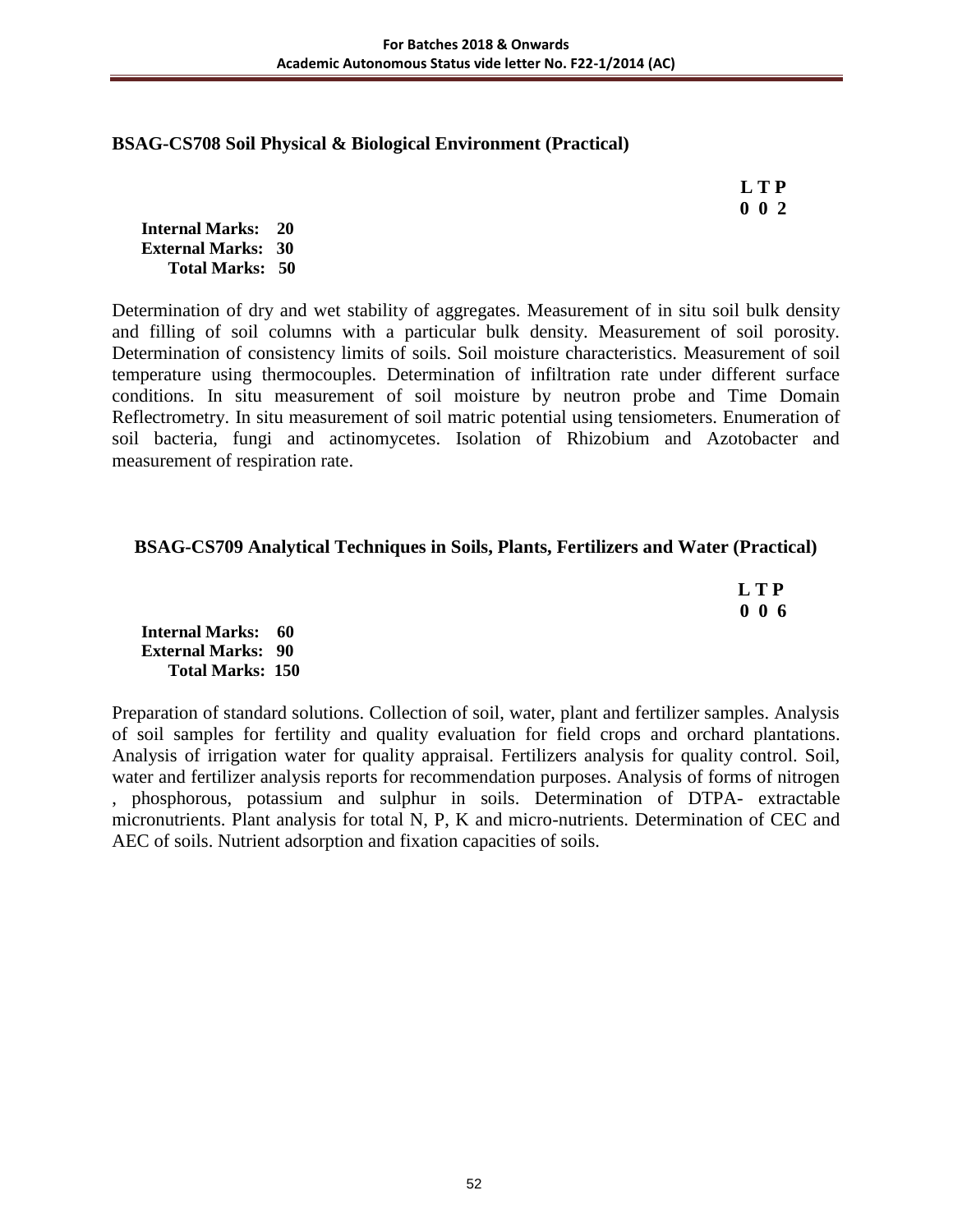## **BSAG-CS710 Weed Management (Practical)**

 **L T P 0 0 2**

**Internal Marks: 20 External Marks: 30 Total Marks: 50** 

Identification of weeds and weed seeds. Survey of weeds in crop fields and other habitats. Preparation of weed herbarium. Computation of herbicide doses, weed control efficiency and weed index. Methods of recording weed intensity under different situations. Herbicide label information of commonly available herbicides. Herbicide application equipments and their calibration. Diagnosis of herbicide toxicity symptoms in different crops and weeds. Visits to problem areas.

### **BSAG-CS711 Farming System & Sustainable Agriculture (Practical)**

 **L T P 0 0 2**

**Internal Marks: 20 External Marks: 30 Total Marks: 50** 

Preparation of cropping scheme and integrated farming system models for irrigated and dryland situations. Preparation of enriched Farm Yard Manure and Vermicompost. Visit to urban waste recycling unit, organic farm and model farmers' field. Preparation of farm lay out plans, different intensity crop rotations and cropping schemes. Estimating crop yields. Energy budgeting in different crops and cropping systems. Working out ecological optimum crop zones. Project making exercises for establishment of crop production farms under different situation.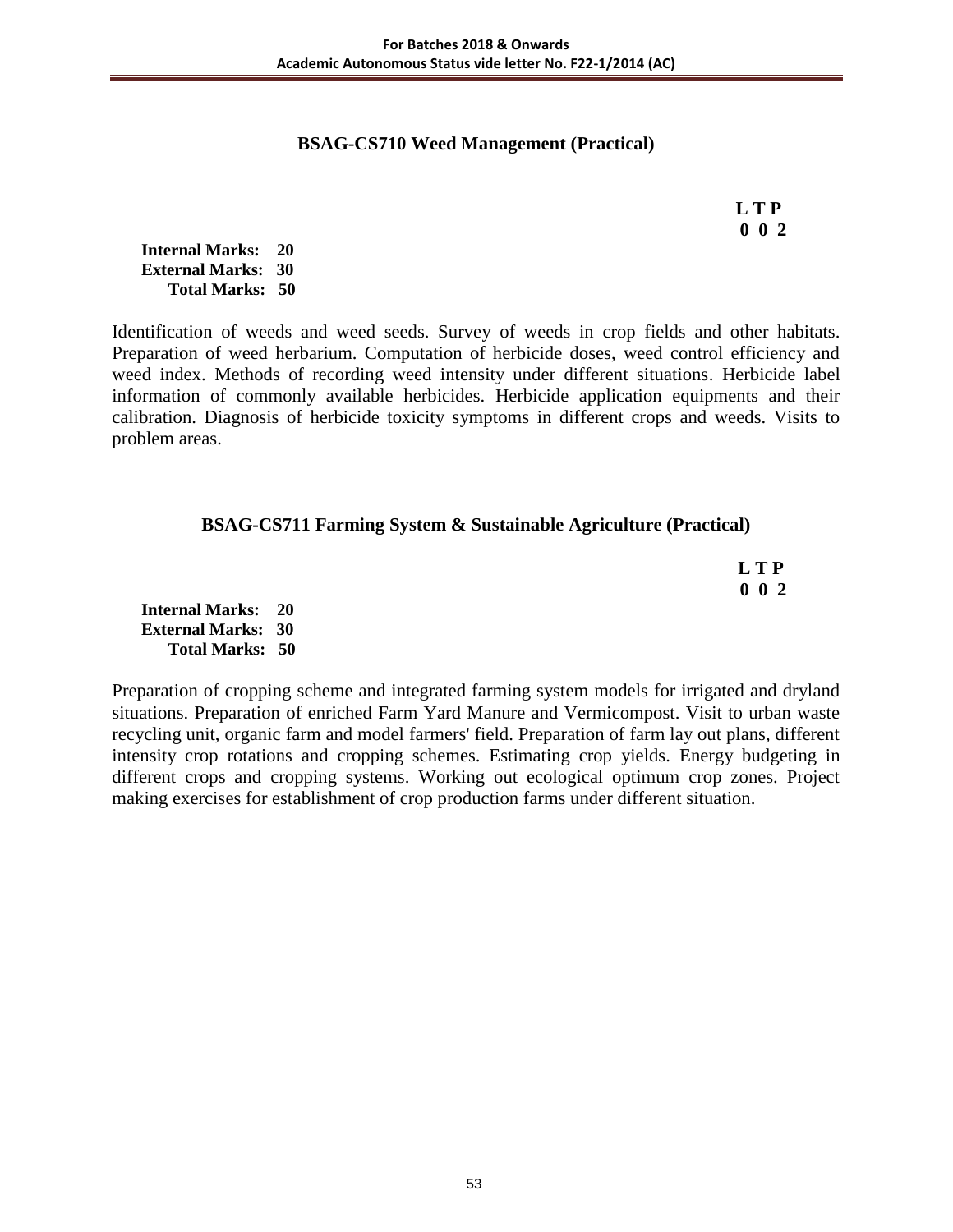### **BSAG-CS712 Production Technology of Spices, Aromatic, Medicinal and Plantation Crops (Practical)**

|  | L T P       |
|--|-------------|
|  | $0 \t0 \t2$ |

**Internal Marks: 20 External Marks: 30 Total Marks: 50** 

Identification of crops based on morphological and seed characteristics. Propagation, seed selection, seed treatment, processing and distillation techniques for different medicinal, aromatic and spice crops.

### **BSAG-CS713 Production Technology of Economic Forest Trees (Practical)**

 **L T P 0 0 2**

**Internal Marks: 20 External Marks: 30 Total Marks: 50** 

Nursery management: propagation methods, quality planting stock, preparation of nursery and plantation schedule. Layout and establishment of agroforestry models. Estimation of tree volume and biomass; enumeration and vegetation survey. Methods of vegetation analysis: measurement of biomass and productivity. Visit to commercial plantations, wood based industries and forestry institutes.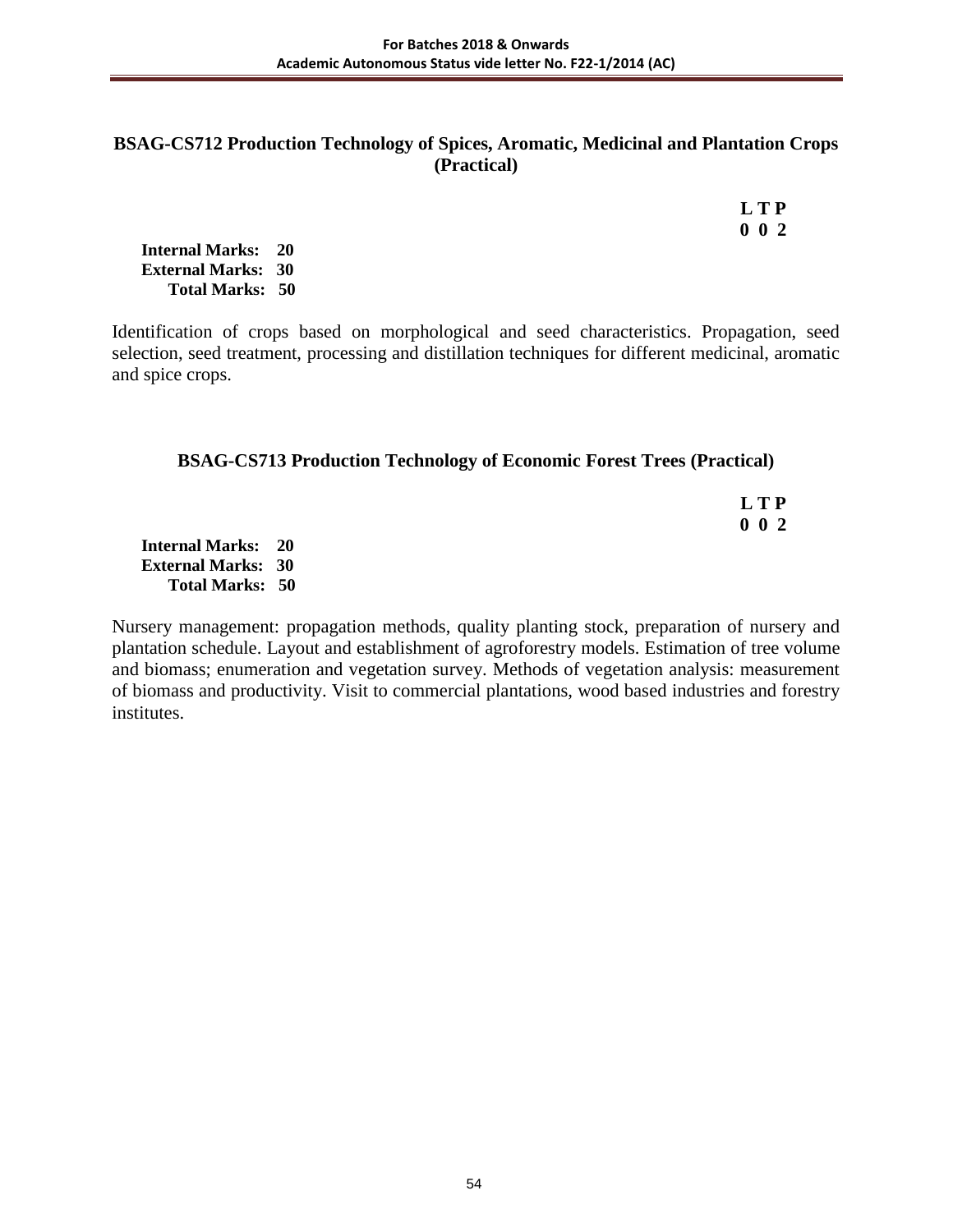**Horticulture (Pomology, Olericulture & Floriculture)**

### **BSAG-HC701 Nursery Management of Horticultural Crops**

 **L T P 2 0 0**

**Internal Marks: 40 External Marks: 60 Total Marks: 100** 

Principles of plant propagation. Seed dormancy and germination. Selection of rootstock and scion. Stock scion relationship. Factors affecting successful propagation. Physiology of dwarfing rootstock. Different methods of propagation like division, cutting, layering, budding and grafting, and tissue culture. Containers, media and mixtures. Propagation structures. Nursery act, quarantine and certification. Nutrient management and plant protection measures in nursery. Economics of raising fruit plant nursery.

## **BSAG-HC702 Commercial Fruit Production**

 **L T P 2 0 0**

**Internal Marks: 40 External Marks: 60 Total Marks: 100** 

Importance and uses, botany, flowering and fruiting, climate and soil, promising varieties, hortiagri techniques, production, plant protection measures and special problems in fruits such as citrus, mango, guava, apple, pear, peach, plum, ber, litchi, grapes, pomegranate, papaya, pineapple, phalsa, banana and sapota.

## **BSAG-HC703 Processing and Value Addition of Horticultural Crops**

| L T P |
|-------|
| 200   |

**Internal Marks: 40 External Marks: 60 Total Marks: 100** 

Scope of fruit preservation industry in India, present status, constraints and prospects. Importance, principles and practices of fruit processing. Maturity indices, harvesting, transportation and quality 138 parameters of fruits. Pre and post harvest factors affecting processing quality of fruits. Commercial processing technologies for fruits like mango, citrus, guava, grapes, ber, apple, pear, peach, plum, phalsa, litchi, pomegranate and papaya etc. Packing technology for export and value addition.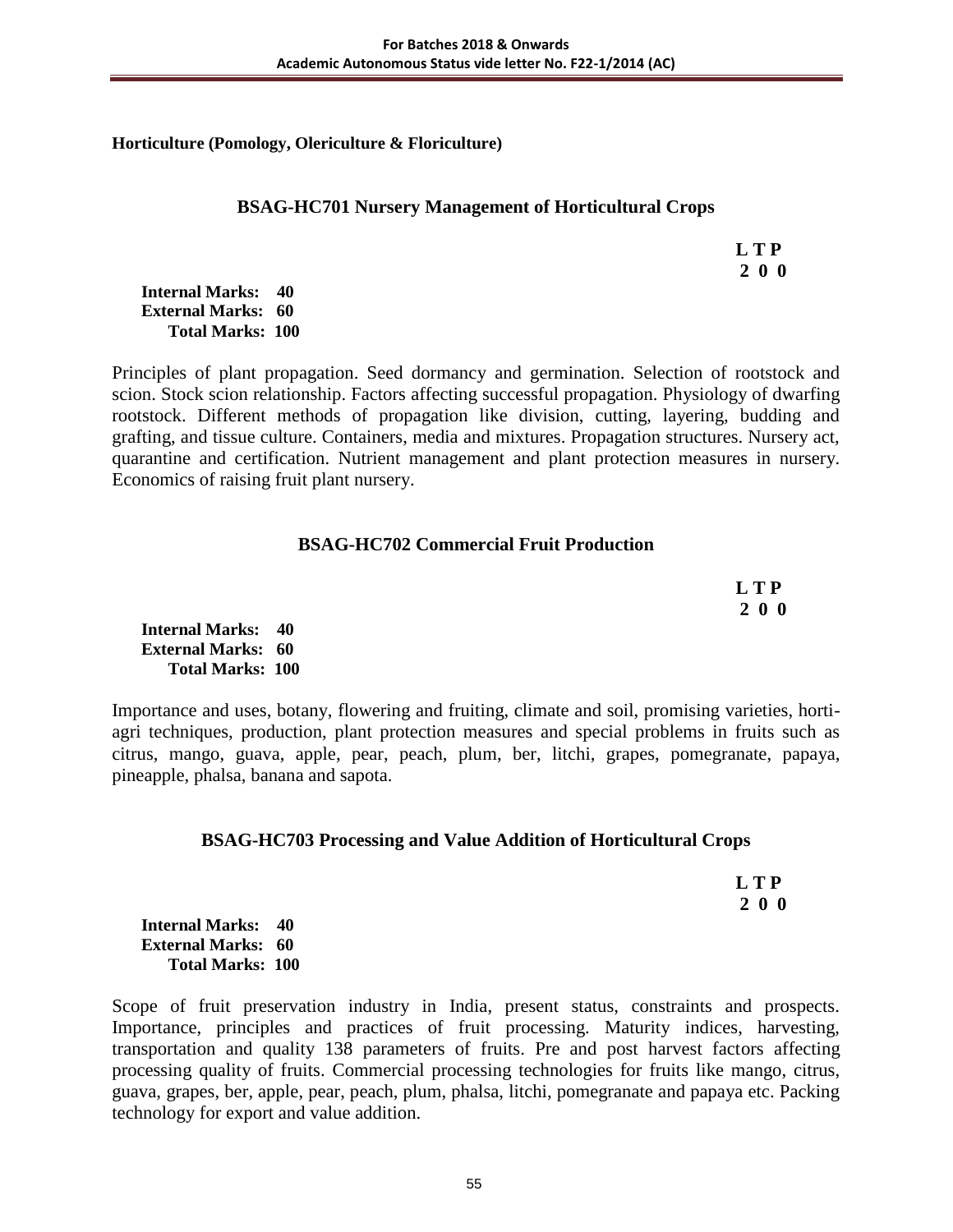### **BSAG-HC704 Commercial Vegetable Production**

 **L T P 2 0 0**

**Internal Marks: 40 External Marks: 60 Total Marks: 100** 

Role of soil, climatic and agronomic factors in vegetable production. Principles of cultivation including direct sowing, nursery management, transplanting, hardening of seedlings and vegetable forcing. Weeds and their control. Rotation and Intercropping in vegetable crops. Export potentiality, post harvest handling, processing, storage and marketing of vegetables.

### **BSAG-HC705 Vegetable Breeding and Seed Production**

| <b>LTP</b> |
|------------|
| 200        |

**Internal Marks: 40 External Marks: 60 Total Marks: 100** 

Scope of vegetable breeding and seed production. Origin, floral biology and breeding systems in vegetable crops. Germplasm resources. Principles and methods of breeding self-pollinated, often cross-pollinated and cross- pollinated vegetable crops. Plant introduction, selection, hybridization, population improvement, mutation and polyploidy. Seed production of conventional varieties. Production of F1 hybrids using male sterility, self-incompatibility, various sex-forms etc. Methods of production of nucleus, breeder, foundation and certified seeds isolation pollination, seed harvesting, processing and storage. Seed testing and certification. Seed Act. Vegetable seed industry and its problems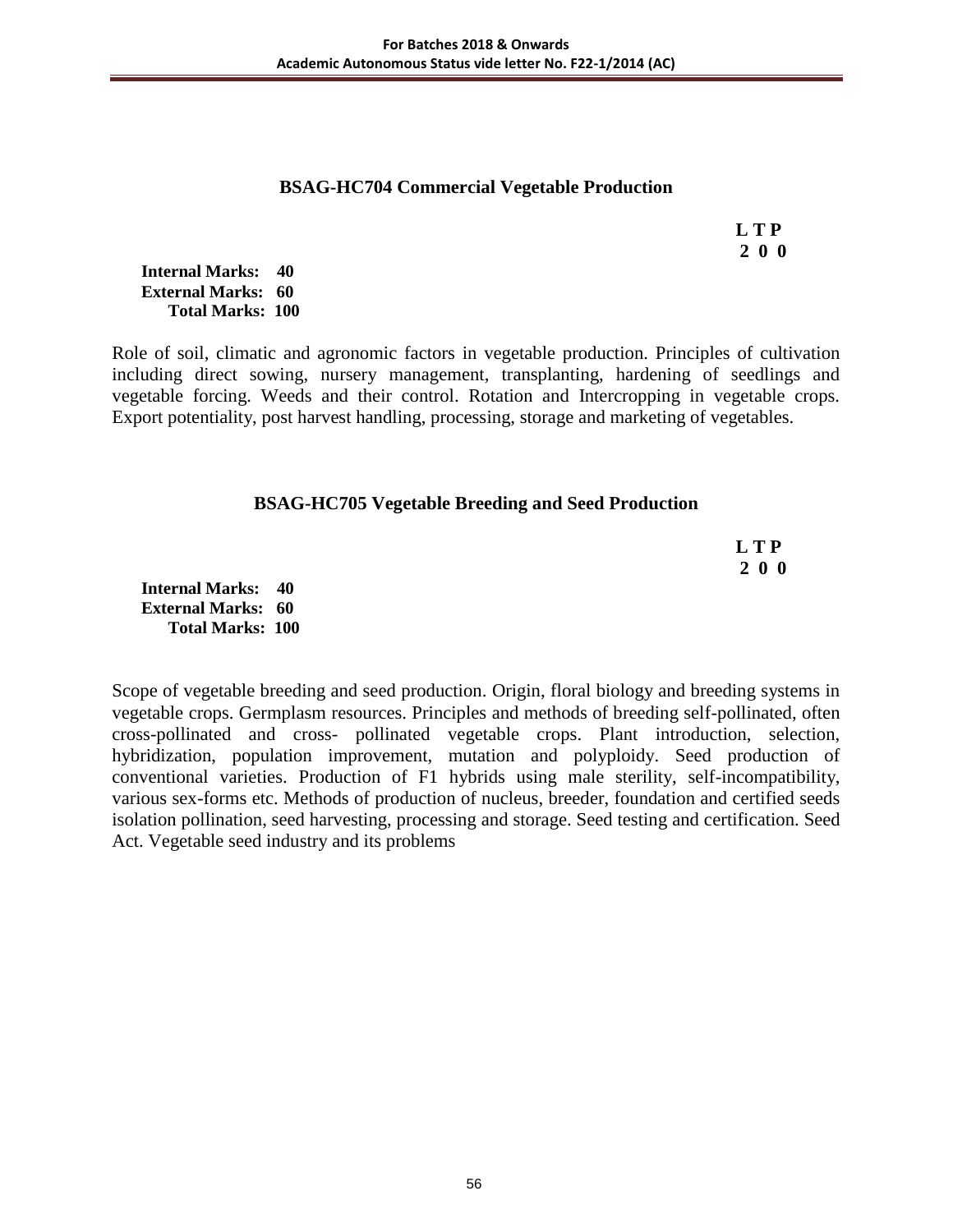### **BSAG-HC706 Forcing Techniques in Vegetable Production**

 **L T P 2 0 0**

**Internal Marks: 40 External Marks: 60 Total Marks: 100** 

.

Objectives, importance and scope of protected cultivation. Nursery raising techniques. Environmental factors. Vegetable growing media. Irrigation and fertigation. Sustainable land use systems. Maximising land use efficiency in protected structures. Problems of growing vegetables in protected structures,. Soil sterilization techniques. Hydroponics cultivation. . Pest management in green house/glass house. Crops and varieties suitable for protected cultivation. Specific technology for raising tomato, sweet pepper, cucumber and high value crops in off season. Cladding material for protected structures - use of mulches. Seed production of vegetables.

## **BSAG-HC707 Commercial Floriculture and Landscaping**

 **L T P 2 0 0**

**Internal Marks: 40 External Marks: 60 Total Marks: 100** 

Scope, importance and export potential of floriculture, environment factors influencing plant growth and flower production in cut flowers. Production technology including varieties, propagation, soil, nutrition, disease and pests of important cut flowers. Post harvest handling, grading and packing cut flowers, pot and bedding plants. Flower seed production. History of gardening, characteristics of Hindu, Mughal, Japanese and English gardens. Principle groups of plants like trees, shrubs, climbers, shade loving plants, ground covers, their analysis and use in landscape composition. Principles of art and landscaping. Preparation of landscape plans for homes, farm complexes, small parks and institutions. Development and maintenance of rock, water and terrace gardens. Bonsai and dish gardens, project formulation and evaluation.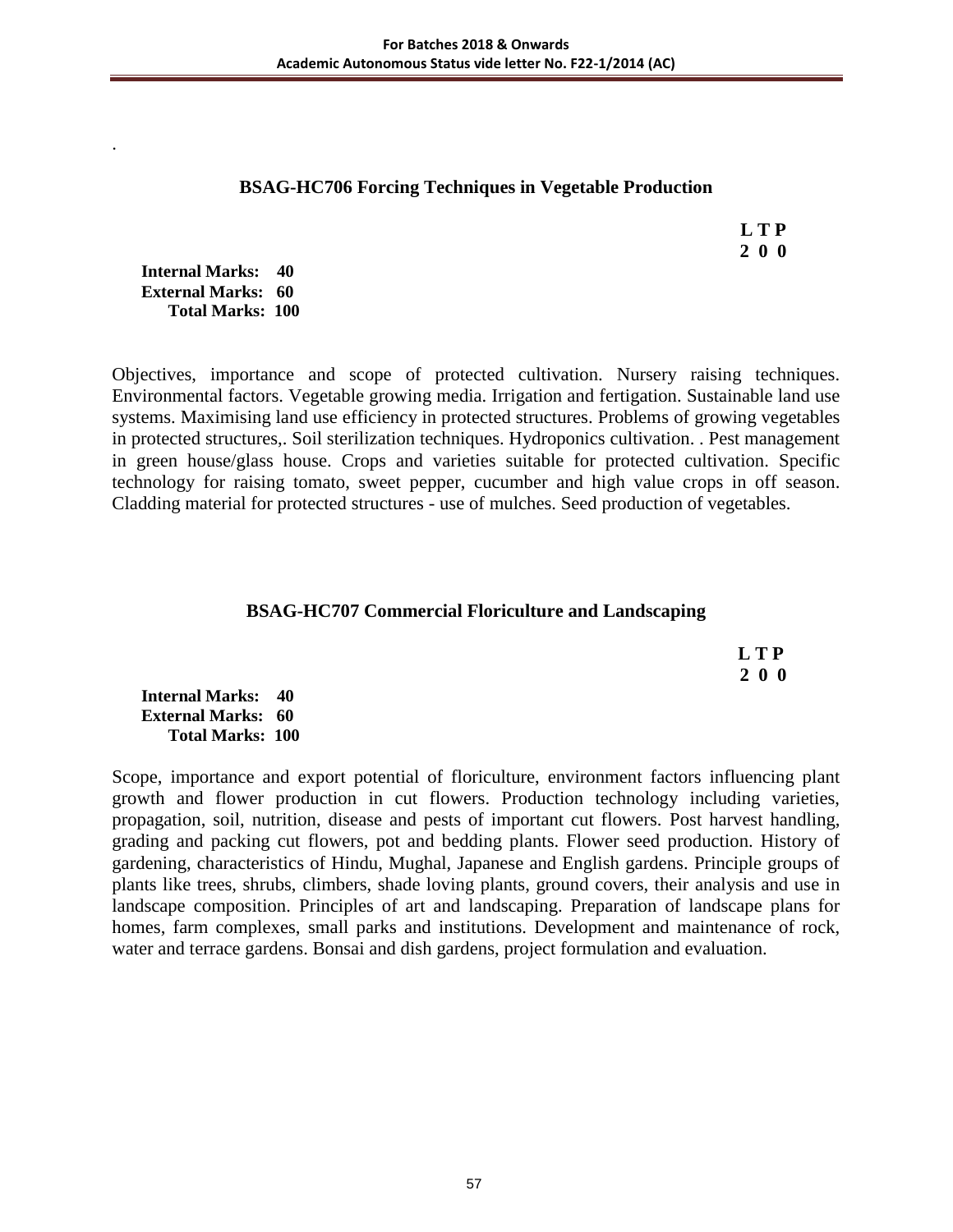### **BSAG-HC708 Nursery Management of Horticultural Crops (Practical)**

 **L T P 0 0 2**

**Internal Marks: 20 External Marks: 30 Total Marks: 50** 

Raising of rootstock. Methods to break seed dormancy. Propagation techniques. Training, lifting and packing of nursery plants. Preparation of media and mixtures, and raising nursery in poly bags. Project formulation and valuation of nursery raising.

### **BSAG-HC709 Commercial Fruit Production (Practical)**

 **L T P 0 0 2**

**Internal Marks: 20 External Marks: 30 Total Marks: 50** 

Identification of species and fruit varieties, training and pruning, maturity standards, harvesting, handling, grading and packing of fruits. Project formulation and valuation of orchard management.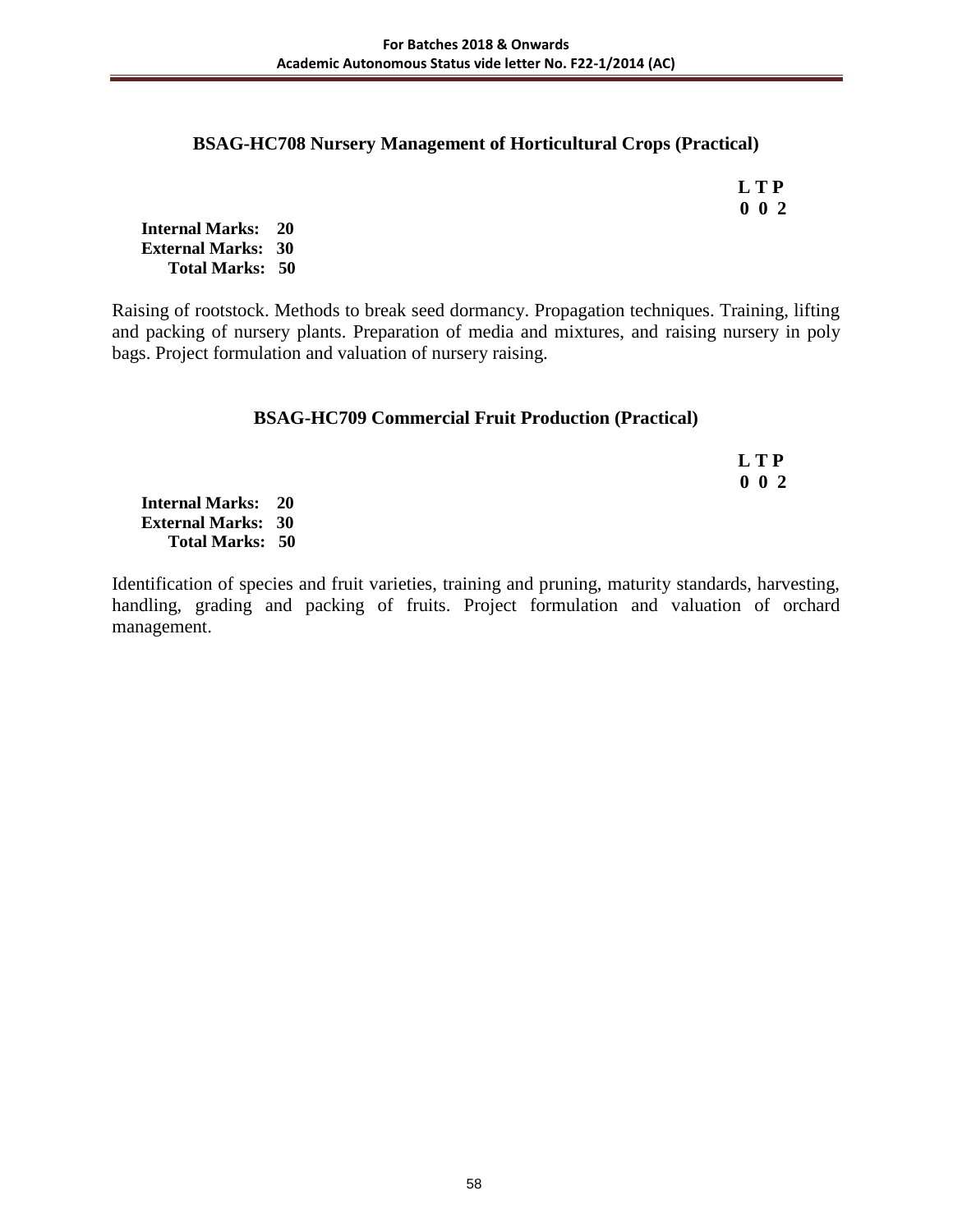### **BSAG-HC710 Processing and Value Addition of Horticultural Crops (Practical)**

 **L T P 0 0 2**

**Internal Marks: 20 External Marks: 30 Total Marks: 50** 

Judging of maturity of different fruits. Methods of preparation of jam, jelly, ready to serve, squash, nectar, canning, chutteny, pickle and marmalade etc. Packing technologies. Drying and dehydration of fruits. Visit to local processing unit.

### **BSAG-HC711 Commercial Vegetable Production (Practical)**

|                           | LTP         |
|---------------------------|-------------|
|                           | $0\;\;0\;2$ |
| <b>Internal Marks: 20</b> |             |
| <b>External Marks: 30</b> |             |
| <b>Total Marks: 50</b>    |             |

Sowing and transplanting of vegetable crops. Effect of soil conditions on seedling emergence and plant growth. Nutrient deficiency symptoms. Common weeds, their identification and control. Project formulation and evaluation for vegetable nursery production and vegetable forcing techniques.

## **BSAG-HC712 Vegetable Breeding and Seed Production (Practical)**

|                           | <b>LTP</b>  |
|---------------------------|-------------|
|                           | $0\;\;0\;2$ |
| <b>Internal Marks: 20</b> |             |
| <b>External Marks: 30</b> |             |
| <b>Total Marks: 50</b>    |             |

Study of inflorescence and flower structures. Practice in emasculation and artificial pollination. Inspection and rouging. Testing of seeds for purity and germination. Project formulation and evaluation for seed production of vegetable crops.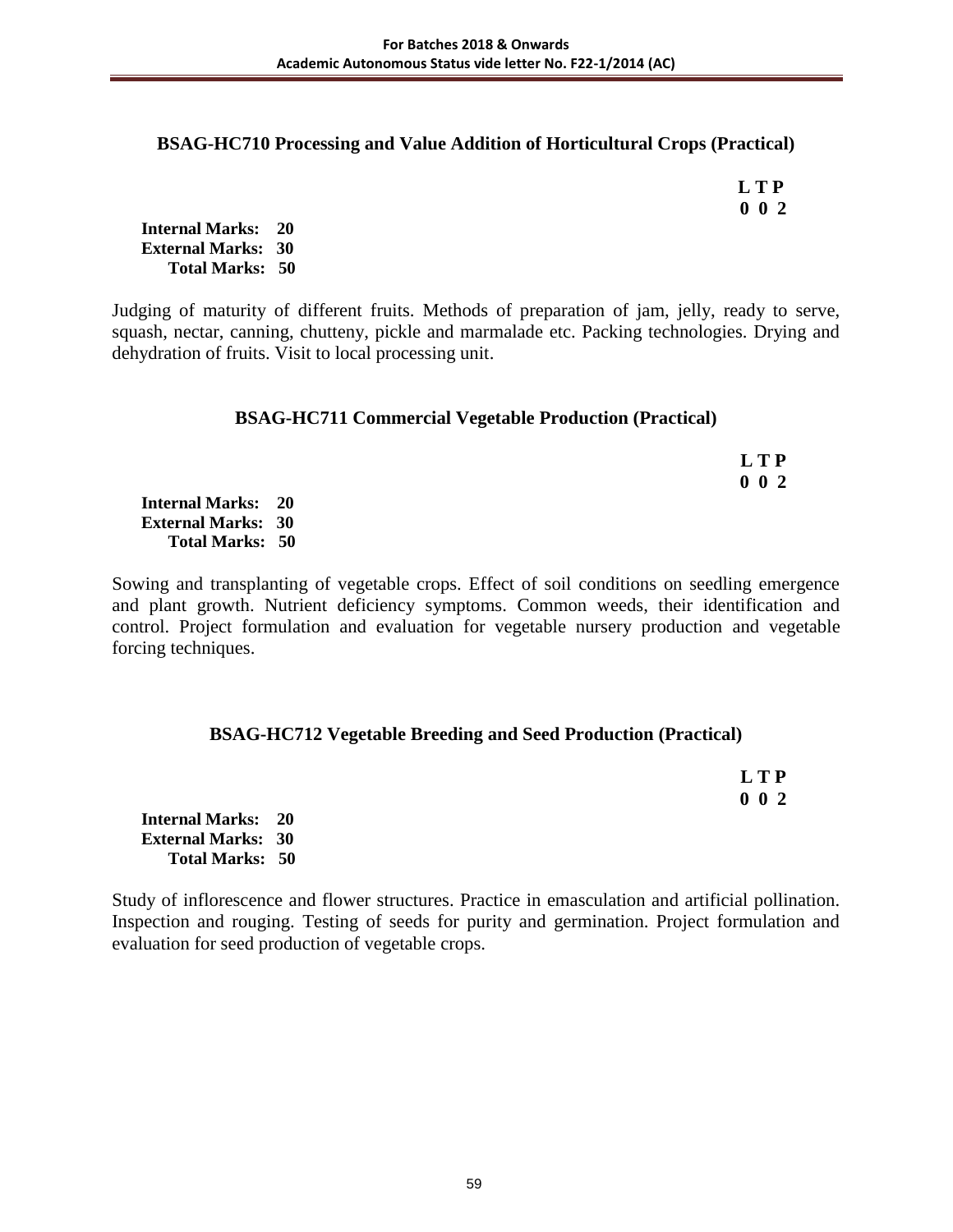### **BSAG-HC713 Forcing Techniques in Vegetable Production (Practical)**

| <b>LTP</b>  |
|-------------|
| $0 \t0 \t2$ |

**Internal Marks: 20 External Marks: 30 Total Marks: 50** 

Study of various types of structures. Methods to control temperature, CO2, light. Demonstration for sanitation measures. Hydroponics. Maintenance of parental lines and hybrid seed production in glasshouse. Fertigation and nutrient management. Control of diseases and insect pests in glasshouse. Visit to established greenhouses in the region.

## **BSAG-HC714 Commercial Floriculture and Landscaping (Practical)**

 **L T P 0 0 2**

**Internal Marks: 20 External Marks: 30 Total Marks: 50** 

Preparation of plans and laying out of gardens. Identification of planting material and commercial varieties of flowers. Seed collection, germination tests and storage. Harvesting and handling of cut flowers. Judging of flowers and pot plants. Visit to local nurseries and florist centers.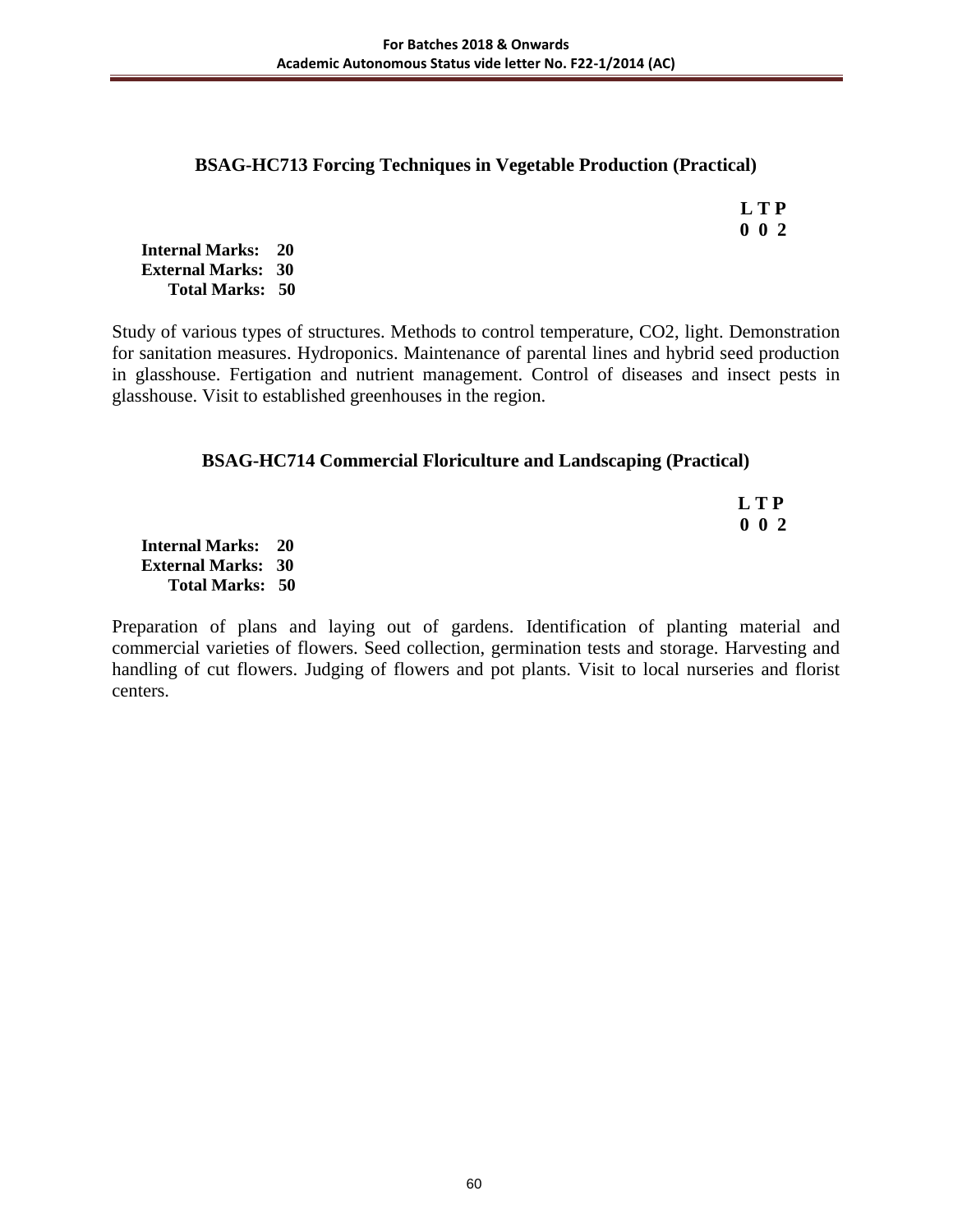**Plant Breeding, Genetics & Biotechnology** 

#### **BSAG-PGB 701 Genetics of Crop Plants**

 **L T P 2 0 0**

**Internal Marks: 40 External Marks: 60 Total Marks: 100** 

Genetic analysis in different systems. Genetic recombination in prokaryotes and eukaryotes. Detection and estimation of linkage from test cross and F2 data. Genetic material - organization, structure and replication. Extra nuclear inheritance. Genetic of quantitative traits. Genetic equilibrium and forces changing gene frequency. Induction, detection and uses of mutations. Gene function. Gene expression. Gene regulation. Environmental influence on gene expression. Gene cloning. Genetic transformation.

## **BSAG-PGB 702 Cytogenetics of Crop Plants**

| L T P |
|-------|
| 200   |

**Internal Marks: 40 External Marks: 60 Total Marks: 100** 

Structure and function of cell organelles. Chromosomal theory of inheritance. Morphology, ultra structure and differential staining of chromosomes. Unusual chromosomes. Cell cycle. Cytological, genetic and morphological effects of chromosomal aberrations. Classification, induction, characterization and utilization of haploids, euploids and aneuploids. In situ hybridization. Evolution of karyotype. Genome analysis in wheat, cotton, Brassica species.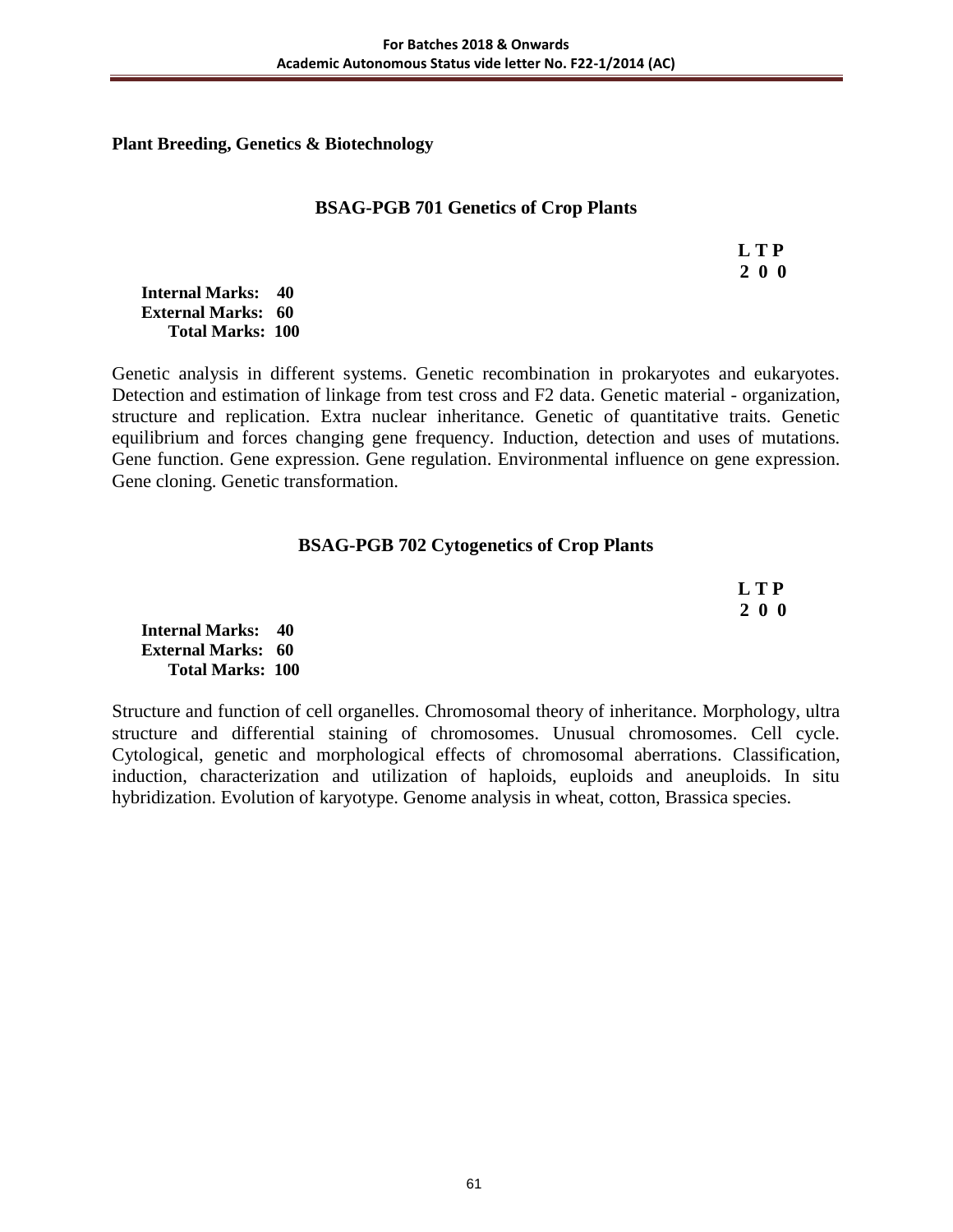#### **BSAG-PGB 703 Theory and Practice of Plant Breeding**

 **L T P 3 0 0**

**Internal Marks: 60 External Marks: 90 Total Marks: 150** 

Role of plant breeding. Centres of origin of crop plants. Plant genetic resources and their utilization. Breeding systems. Breeding methods in self-pollinated, cross-pollinated and vegetatively propagated crops and their genetic basis. Heterosis and its exploitation. Male sterility and self-incompatibility. Mutation and polyploidy. Breeding for quality traits. Breeding for abiotic and biotic stresses. Wide hybridization. Procedures for the release of new varieties. Plant breeding for sustainable agriculture. Plant Variety Protection and Breeders' Rights.

#### **BSAG-PGB 704 Breeding of Field Crops**

 **L T P 3 0 0**

**Internal Marks: 60 External Marks: 90 Total Marks: 150** 

Application of genetic, cytogenetic and biotechnological techniques in breeding of wheat, triticale, rice, maize, bajra, barley, sorghum, cotton, sugarcane, important pulses, oilseeds and forage crops including their origin and germplasm sources. Problems and present status of crop improvement in India with emphasis on the work done in Punjab. National and International centres of crop improvement.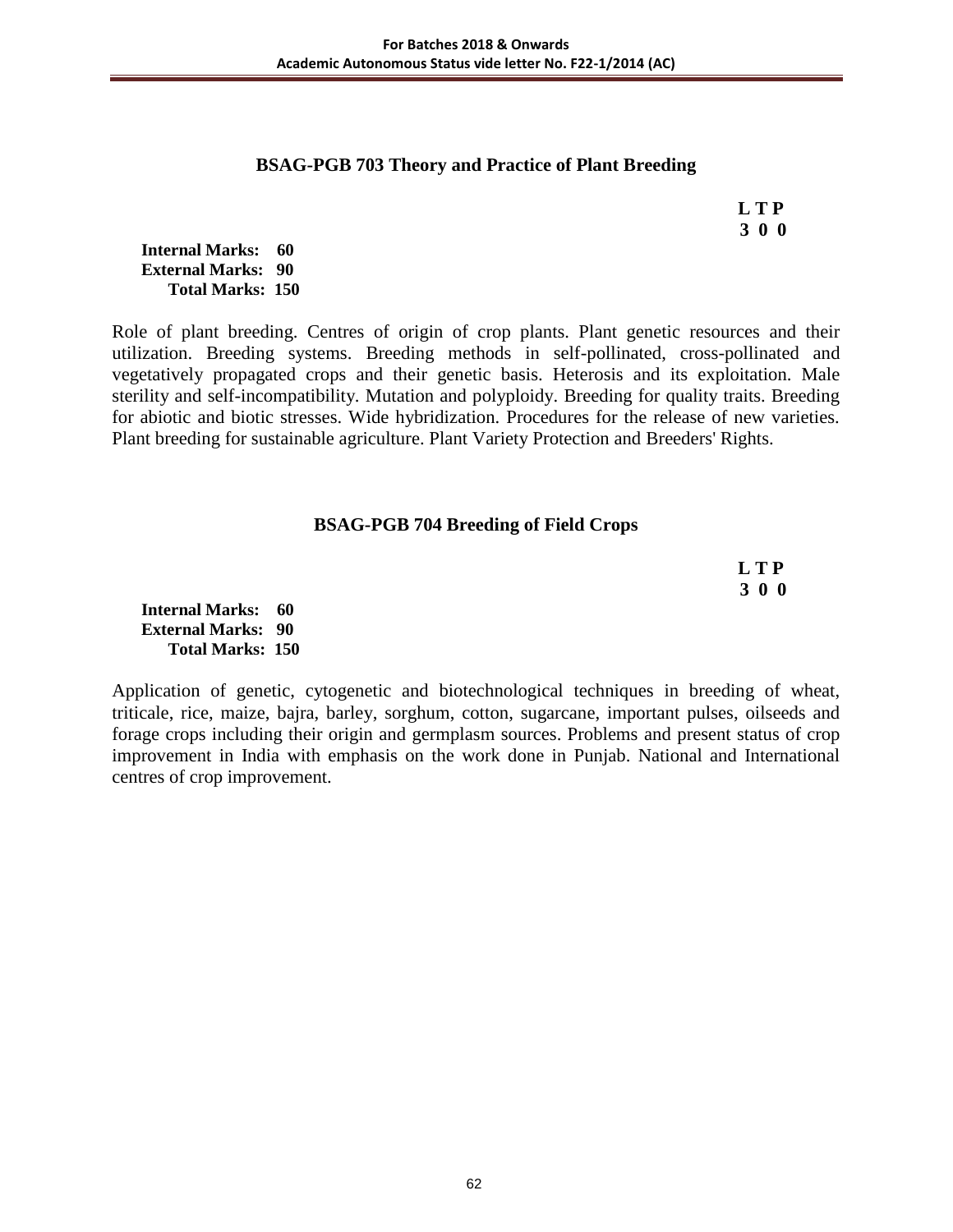## **BSAG-PGB 705 Crop Experimentation**

 **L T P 1 0 0**

**Internal Marks: 20 External Marks: 30 Total Marks: 50** 

Experiments in Plant Breeding - objectives, analysis and interpretation of results. Statistics in relation to crop experimentation. Principles of experimental designs. Uniformity trials, progeny rows trials, compact family block design, completely randomized block design, randomized block design, incomplete block 145 designs. Simple lattice. Augmented designs. Varietal trials over years and locations. G x E and estimation of genetic components. Analysis of co-variance. Determination of yield through its components.

# **BSAG-PGB 706 Plant Tissue Culture and Transformation**

| <b>LTP</b> |
|------------|
| 200        |

**Internal Marks: 40 External Marks: 60 Total Marks: 100** 

Concepts of plant tissue culture and transformation. Various aspects of plant tissue culture. GMO's / LMO's/ transgenics. Gene transfer methods. Agrobacterium mediated plant transformation. Particle gun mediated plant transformation. Molecular characterization of transgenic plants using PCR, Southern and Western analysis. Bioassays with transgenic plants. Genetic engineering of crop plants for useful traits. Foods for the future. Biosafety concerns and regulatory mechanisms. Commercialization of transgenic products.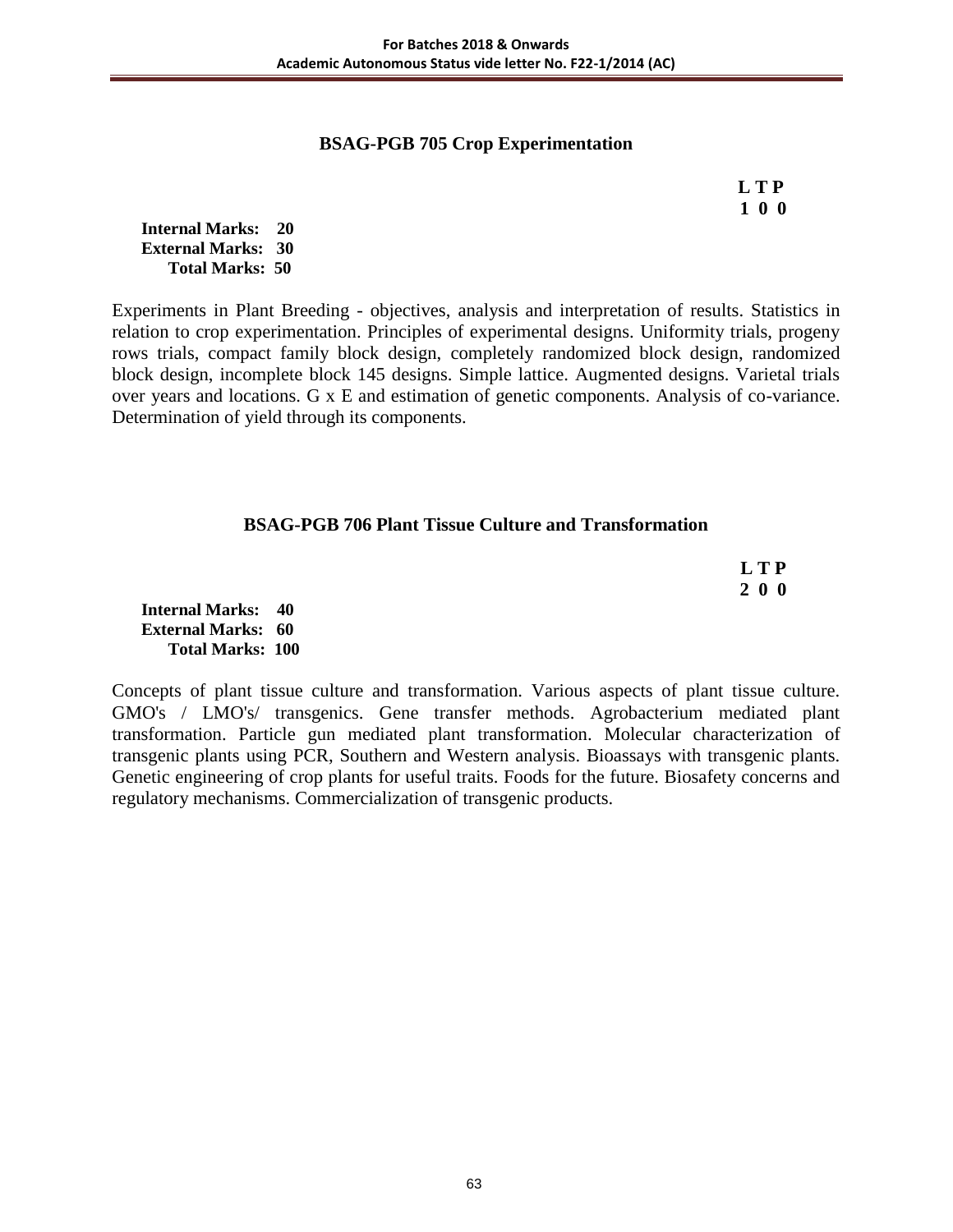#### **BSAG-PGB 707 Molecular Biotechnology and Genomics**

 **L T P 2 0 0**

**Internal Marks: 40 External Marks: 60 Total Marks: 100** 

Classification, properties and uses of restriction endonucleases. Characteristics and uses of plasmids in molecular biology. Recombinant DNA technology. Construction and uses of genomic and cDNA libraries. Genome organization of prokaryotes and eukaryotes. Southern, Northern and Western hybridization. RFLPs. Polymerase chain reaction. PCR-based markers like RAPDs, SSRs, ISSRs, STS, Scars. Generation of molecular maps. Applications of biotechnology in crop improvement. DNA sequencing. Gene cloning approaches. Functional genomics, proteomics and bioinformatics.

| <b>BSAG-PGB 708 Genetics of Crop Plants (Practical)</b> |  |  |
|---------------------------------------------------------|--|--|
|---------------------------------------------------------|--|--|

 **L T P 0 0 2**

**Internal Marks: 20 External Marks: 30 Total Marks: 50** 

Study of autosomal monogenic and digenic inheritance. Three point test cross and gene mapping. Detection and estimation of linkage using test cross and F2 data. Segregation in corn. Gene frequency analysis - autosomal, sex-linked and multiple allelic traits. Genetic equilibrium. Demonstration of quantitative inheritance.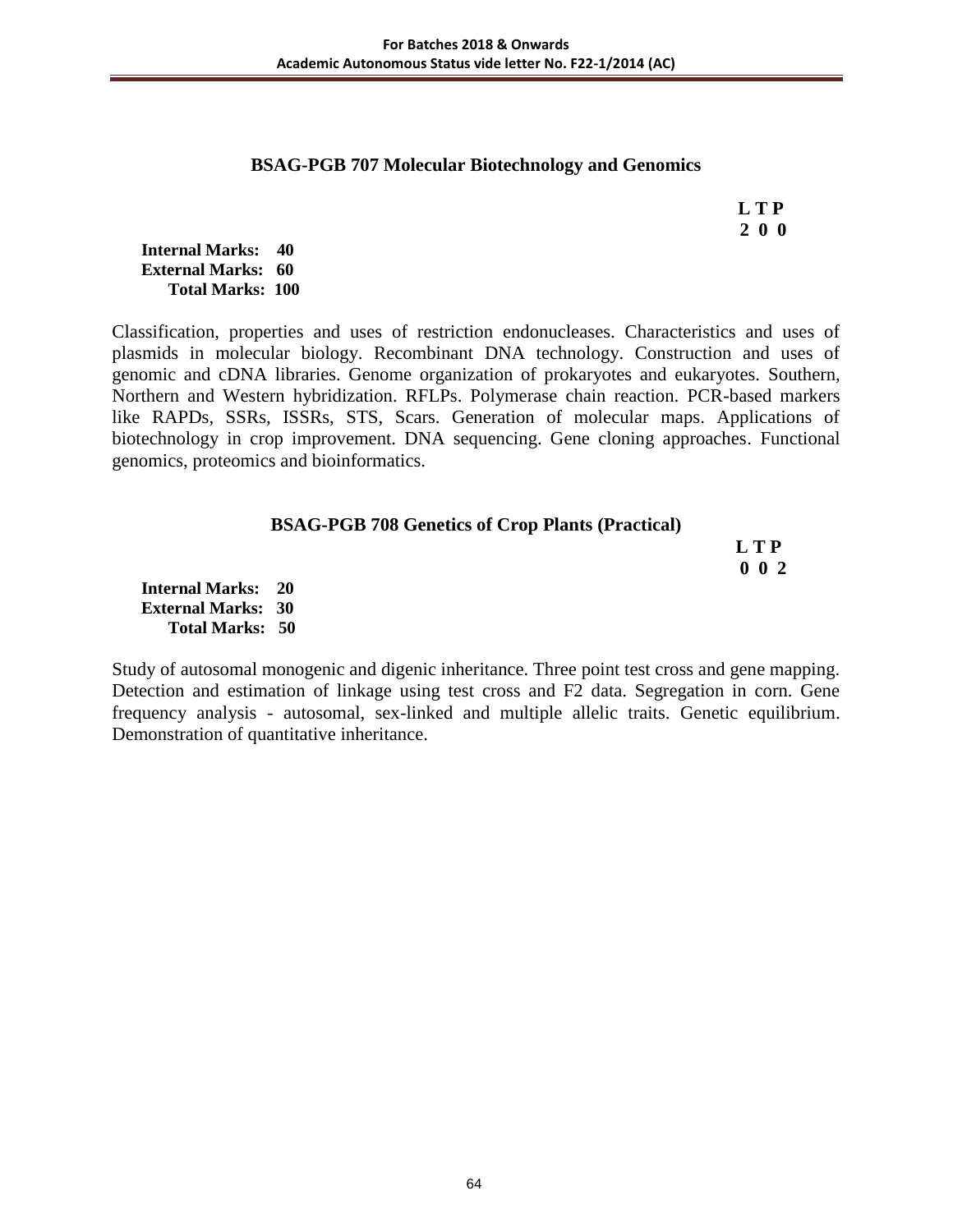# **BSAG-PGB 709 Cytogenetics of Crop Plants (Practical)**

 **L T P 0 0 2**

**Internal Marks: 20 External Marks: 30 Total Marks: 50** 

Microscopy. Techniques of cytological preparations. Fixation of material for mitosis and meiosis. Preparation of permanent slides of cell division. Karyotype analysis. Production and study of polyploids and haploids. Identification of aneuploids.

## **BSAG-PGB 710 Theory and Practice of Plant Breeding (Practical)**

|                           | LTP         |
|---------------------------|-------------|
|                           | $0\;\;0\;2$ |
| <b>Internal Marks: 20</b> |             |
| <b>External Marks: 30</b> |             |
| <b>Total Marks: 50</b>    |             |

Emasculation, crossing and selfing in various crops. Collection, viability and germination of pollen. Handling of breeding materials. Study of variability, male sterility and selfincompatibility. Quality testing in crop plants. Screening for disease resistance.

# **BSAG-PGB 711 Crop Experimentation (Practical)**

|                           | L T P       |
|---------------------------|-------------|
|                           | $0\;\;0\;2$ |
| <b>Internal Marks: 20</b> |             |
| <b>External Marks: 30</b> |             |
| <b>Total Marks: 50</b>    |             |

Statistical parameters and tests of significance. Use of computer packages for analysis. Layout of field experiments. Analysis of experimental designs. Character association. Analysis of varietal trials and G x E interactions.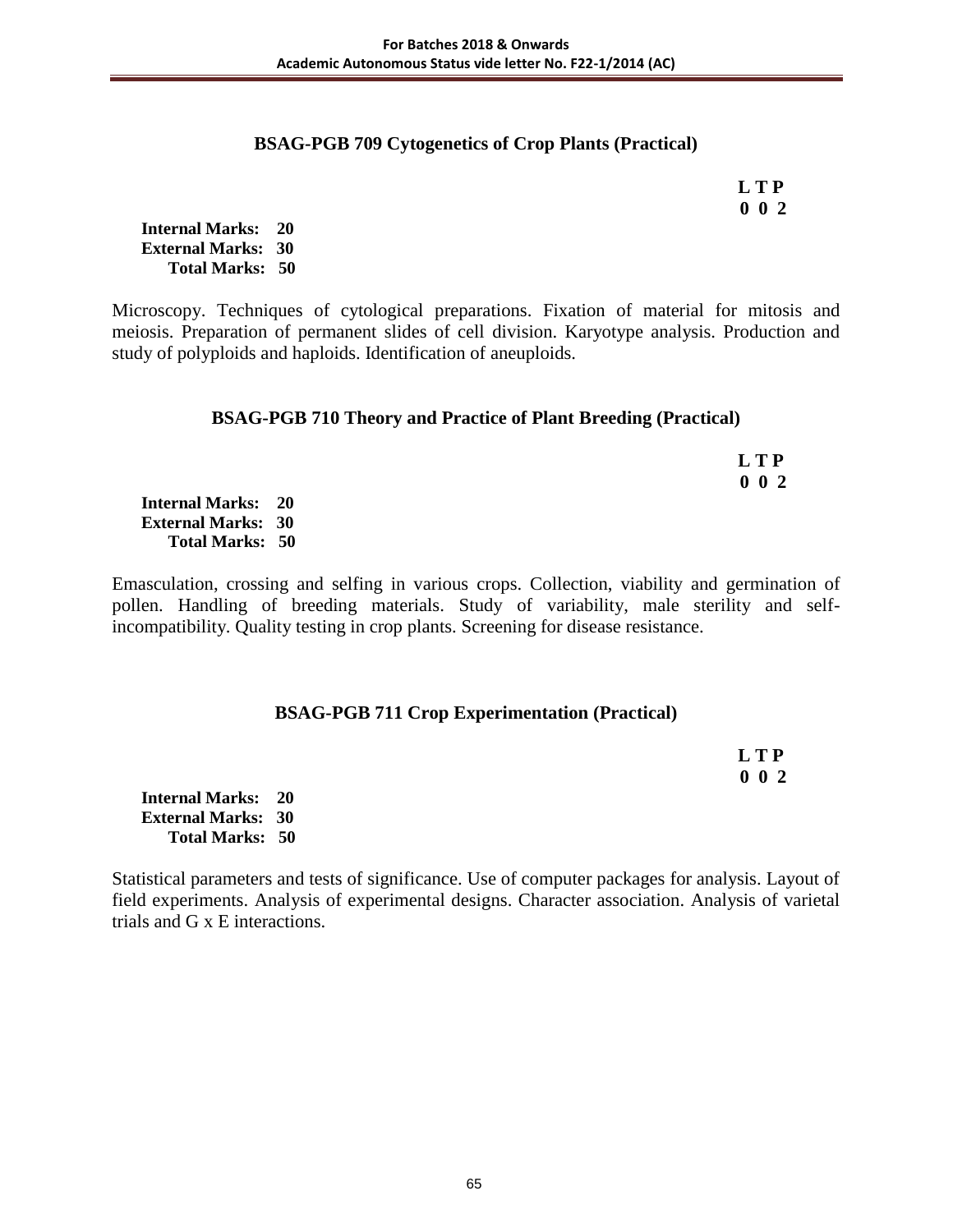#### **BSAG-PGB 712 Plant Tissue Culture and Transformation (Practical)**

 **L T P 0 0 2**

**Internal Marks: 20 External Marks: 30 Total Marks: 50** 

Establishment of direct and indirect in vitro plant regeneration methods for genetic transformation. Gene constructs and their maintenance. Agrobacterium mediated genetic transformation. Particle mediated genetic transformation. Histochemical GUS assays. PCR screening of putative transgenic plants. Raising transgenic plants under contained conditions.

# **BSAG-PGB 713 Molecular Biotechnology and Genomics (Practical)**

 **L T P 0 0 2**

**Internal Marks: 20 External Marks: 30 Total Marks: 50** 

Isolation, purification and fractionation of DNA and proteins. Isolation and purification of plasmids. Measurement of protein and nucleic acid concentration using photospectrometer. DNA amplification using RAPD/SSR primers and its fractionation in agarose gel. Generation of linkage maps and mapping of qualitative genes using important web sites on computer.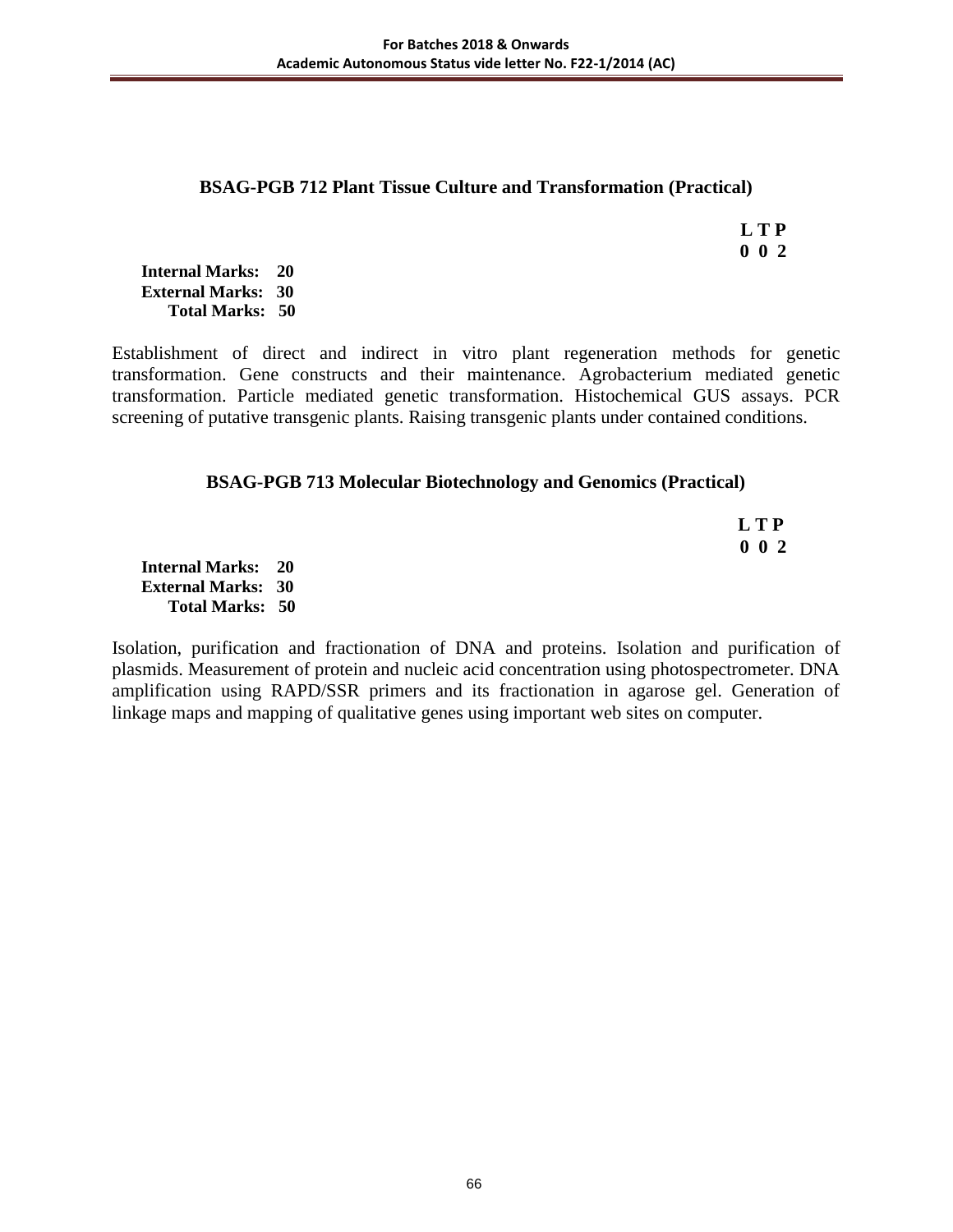#### **Agri-extension, Economics & Business Management**

#### **BSAG-AEB 701 Visual and Graphic Communication**

 **L T P 1 0 0**

**Internal Marks: 20 External Marks: 30 Total Marks: 50** 

Definition, characteristics, classification, principles and role of visuals in communication. Contribution of visual perception in learning process. Planning, preparation, presentation and evaluation of visual aids, low cost visuals, photographs and pictures. Computer based digitized visual materials. Use of drawing techniques for visuals. Selection and use of animation tools in transfer of technology. Preparation and use of resource map for extension work. Designing of visuals for print and electronic media. Scope and importance of journalism in agriculture.

## **BSAG-AEB 702 Communication & Information Technology**

 **L T P 2 0 0**

**Internal Marks: 40 External Marks: 60 Total Marks: 100** 

Introduction to communication. Problems in communication and feedback. Role of information and communication technology in agriculture and rural development. Extension teaching methods and their use. Trends in agriculture information management system. Need and scope of cyber extension. Importance of kiosks, agri- portal, internet café, community and FM radio in villages. Privatization of cyber extension. Public-private partnership. Development of Information Communication Technology (ICT) in changing the agricultural scenario.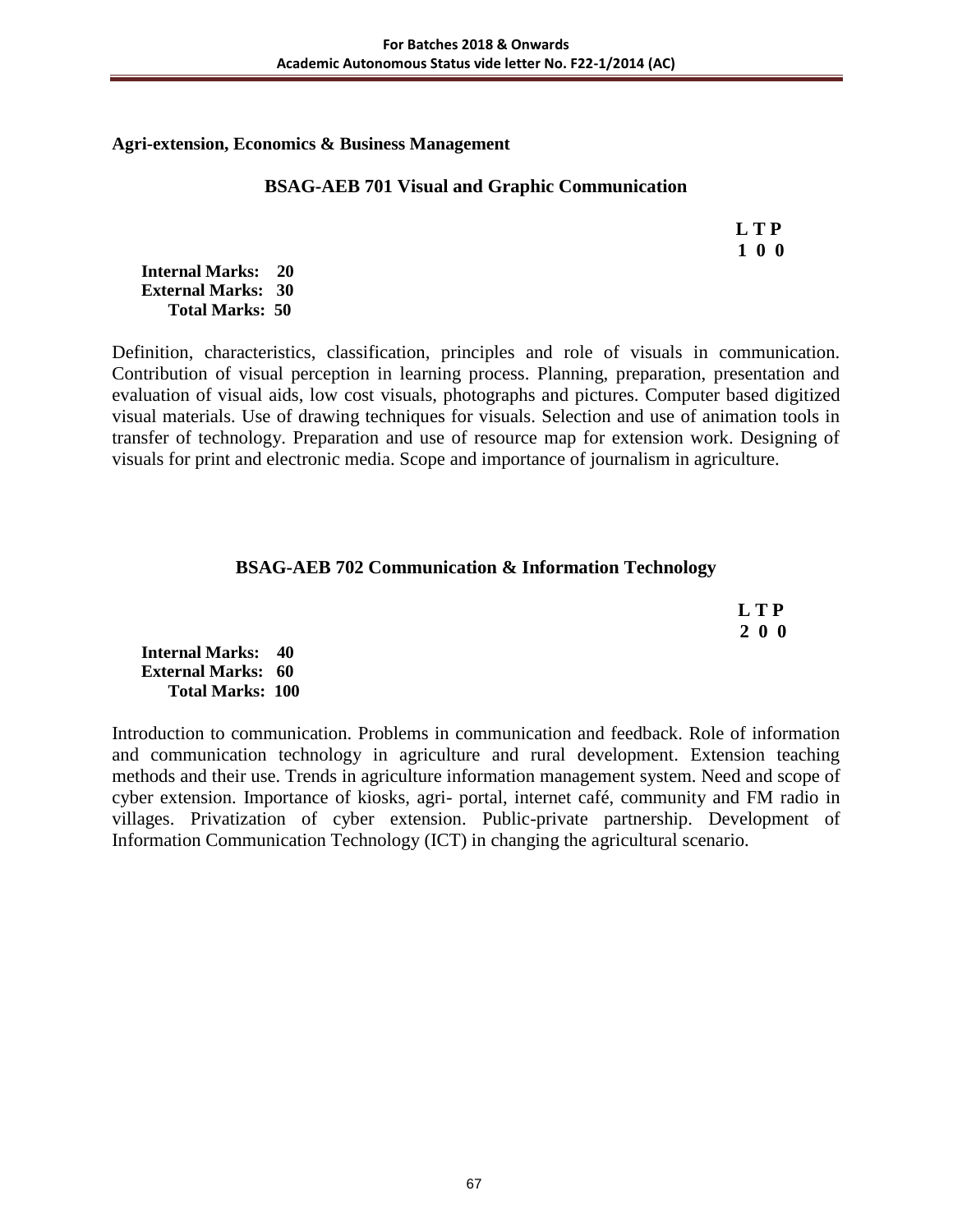#### **BSAG-AEB 703 Behavioural Skills for Human Resource Development**

 **L T P 2 0 0**

#### **Internal Marks: 40 External Marks: 60 Total Marks: 100**

Concept of human behaviour. Taxonomy of behavioural domains. Human needs and their hierarchy. Attitude, its characteristics and measurement. Perception and its principles, selectivity in perception. Motivational skills for attitudinal and perceptional changes. Problem-solving skills. Innovativeness in human behaviour, response and resistance to change. Concept of self, Johari's window model. Defence mechanism. Group dynamics. Group behaviour and conflict management. Decision-making process. Theories of leadership. Concept of human resource development and human relations. Human interaction, its importance and types. Interpersonal perception and social behaviour.

## **BSAG-AEB 704 Micro Economic Analysis**

 **L T P 3 0 0**

**Internal Marks: 60 External Marks: 90 Total Marks: 150** 

Micro Economics: meaning, definition, importance, nature and scope. Theory of consumer behavior: marginal utility analysis and indifference curve analysis. Demand analysis: meaning, definition, derivation of demand curve. Firm and industry: meaning, types, difference between firm and industry, equilibrium conditions, short-run and long-run analysis. Production: meaning, process and factors of production, relationship between production and different factors, production lags. Theory of producer behaviour: production function, costs, optimization of inputs use and product combinations, maximization of returns, specialization and diversification and supply analysis. Product market: meaning, types, assumptions, conditions of perfect and imperfect markets. Equilibrium of a firm and industry, determination of price and output of commodities under different market situations. Factor pricing: meaning, different theories for determination of rent, wages, interest and profit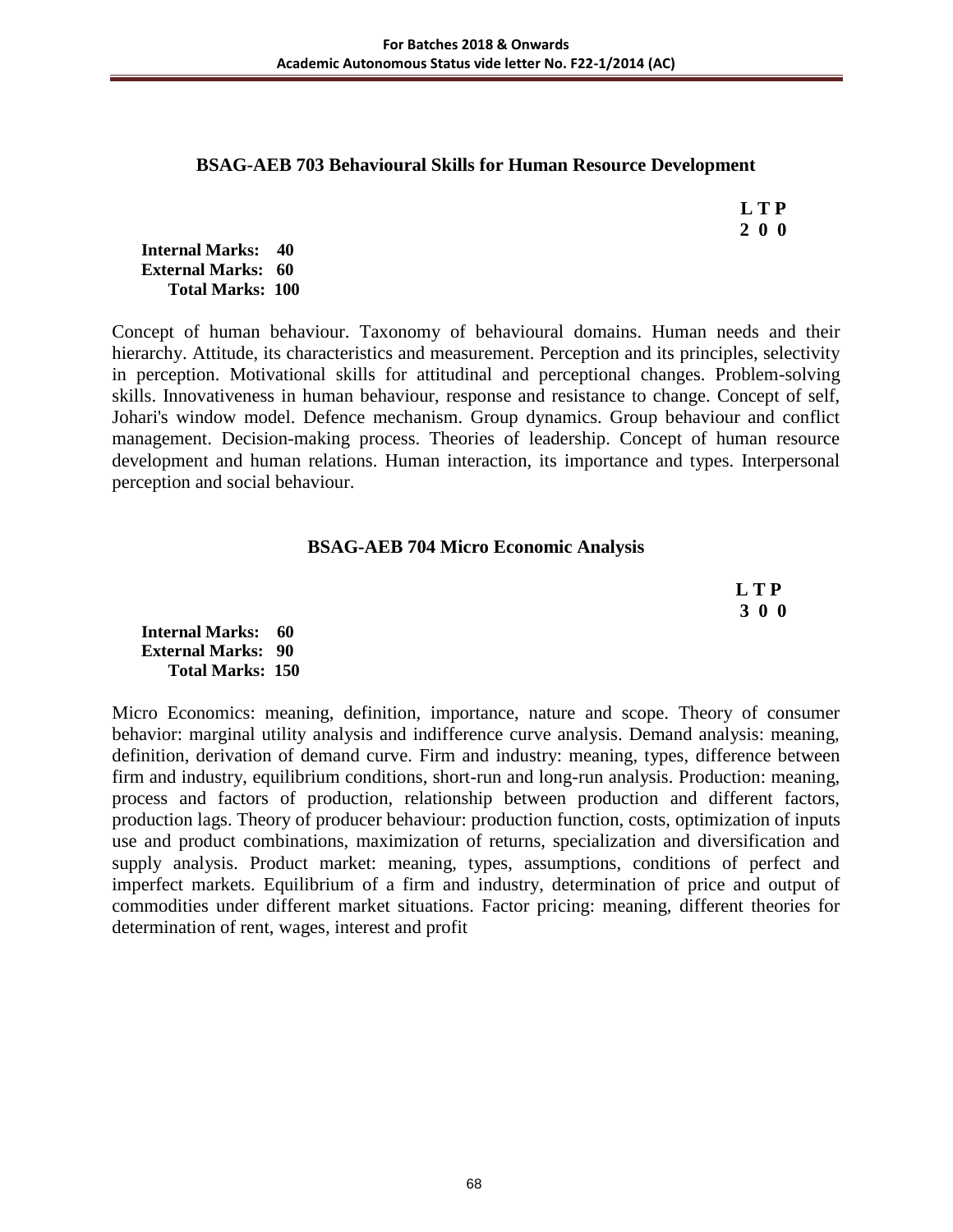#### **BSAG-AEB 705 Macro Economic Analysis**

 **L T P 3 0 0**

**Internal Marks: 60 External Marks: 90 Total Marks: 150** 

Macro Economics: meaning, definition, importance, limitations, scope and integration of micro and macro analysis. Basic macro economic concepts. National income: meaning, definition, types, measurement and social accounting. Circular flow of money. Simple Keynesian model of income determination, shifts in aggregate demand. Multiplier. Theories of consumption and investment. Income determination model including money and interest. Monetary policy: meaning, instruments, indicators, lags and effectiveness. Fiscal policy: meaning, definition, different tools and limitations. Wage and employment policies: meaning, need, demand and supply of labour, measures of full employment, relationship between level of employment and output. Inflation and recession: process, causes, types and remedies. Introduction to Indian economy and comparison with other related economies. Significant economic problems in Indian agriculture relating to agricultural production and productivity, credit, marketing, labour and environment.

#### **BSAG-AEB 706 Financial & Project Management**

|                              | L T P |
|------------------------------|-------|
|                              | 3 0 0 |
| <b>Internal Marks: 60</b>    |       |
| <b>External Marks:   90 </b> |       |
| <b>Total Marks: 150</b>      |       |

Importance, need, scope and functions of finance. Concept of time value of money. Capital budgetingconcept and steps in capital budgeting, appraisal criteria- pay back period, average rate of return, net present value, benefit cost ratio and internal rate of return. Working Capital Management- concept, determinants and need for working capital in agribusiness. Introduction, objectives and techniques of inventory management for agribusiness. Introduction to cost of capital and capital structure. Project management- concept, characteristics and types of projects. Project feasibility- market, technical, financial and economic feasibility. Project risk analysis. Estimating financial requirements of projects and sources of finance.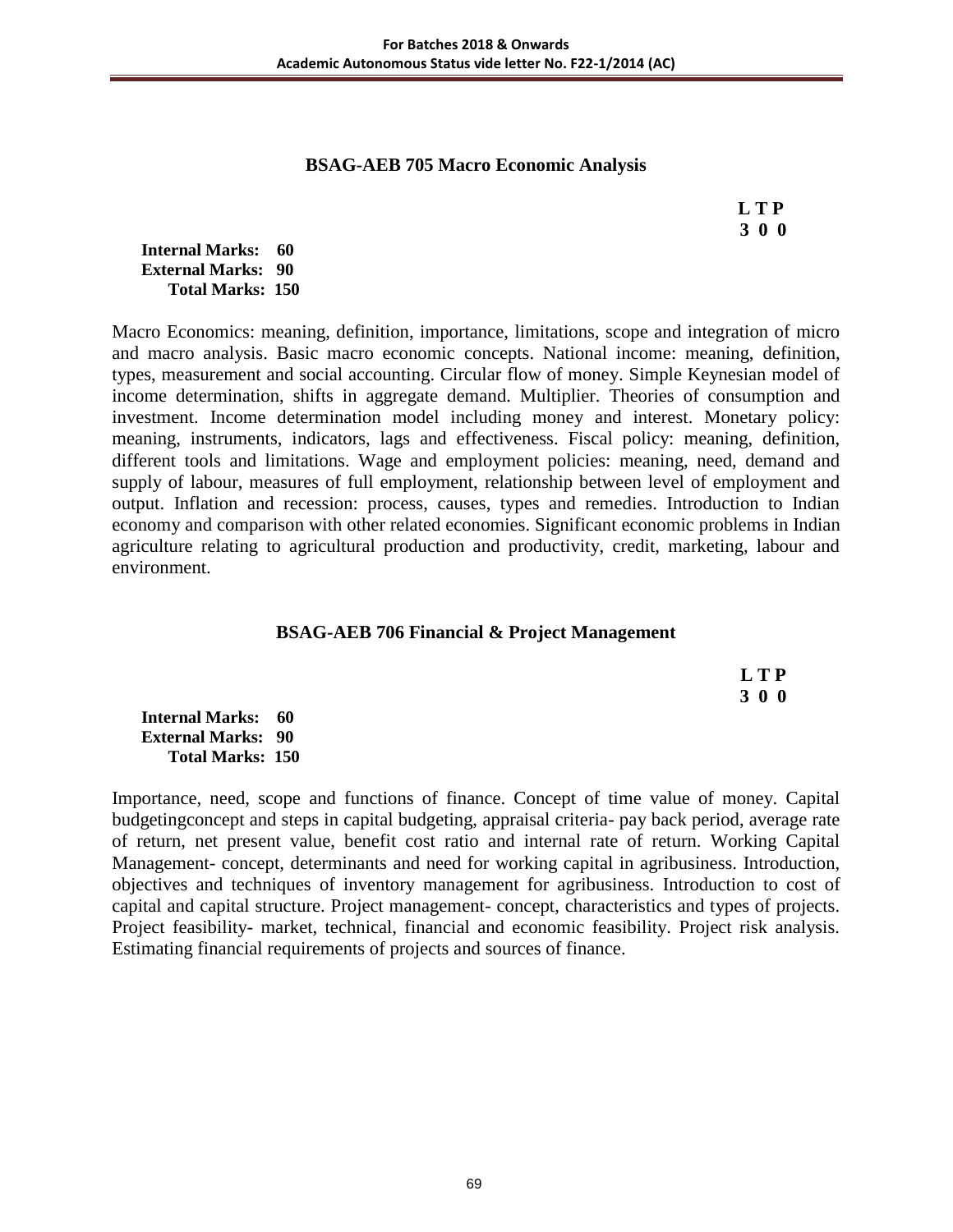#### **BSAG-AEB 707 Retailing and Supply Chain Management**

 **L T P 3 0 0**

**Internal Marks: 60 External Marks: 90 Total Marks: 150** 

Introduction to retailing- definition, concept and overview. Types of retail institutions related to agri- business. Changing food consumption patterns in India. Store location and site selection. Managing retail operationsprocurement and inventory management. Store design- the exterior, interior, layout and display. Promoting store. Introduction to customer relationship management in retail business. Supply chain managementconcept, definition and importance. Elements of physical distribution systems, building and operating supply chains in agribusiness. Role of IT in supply chain management.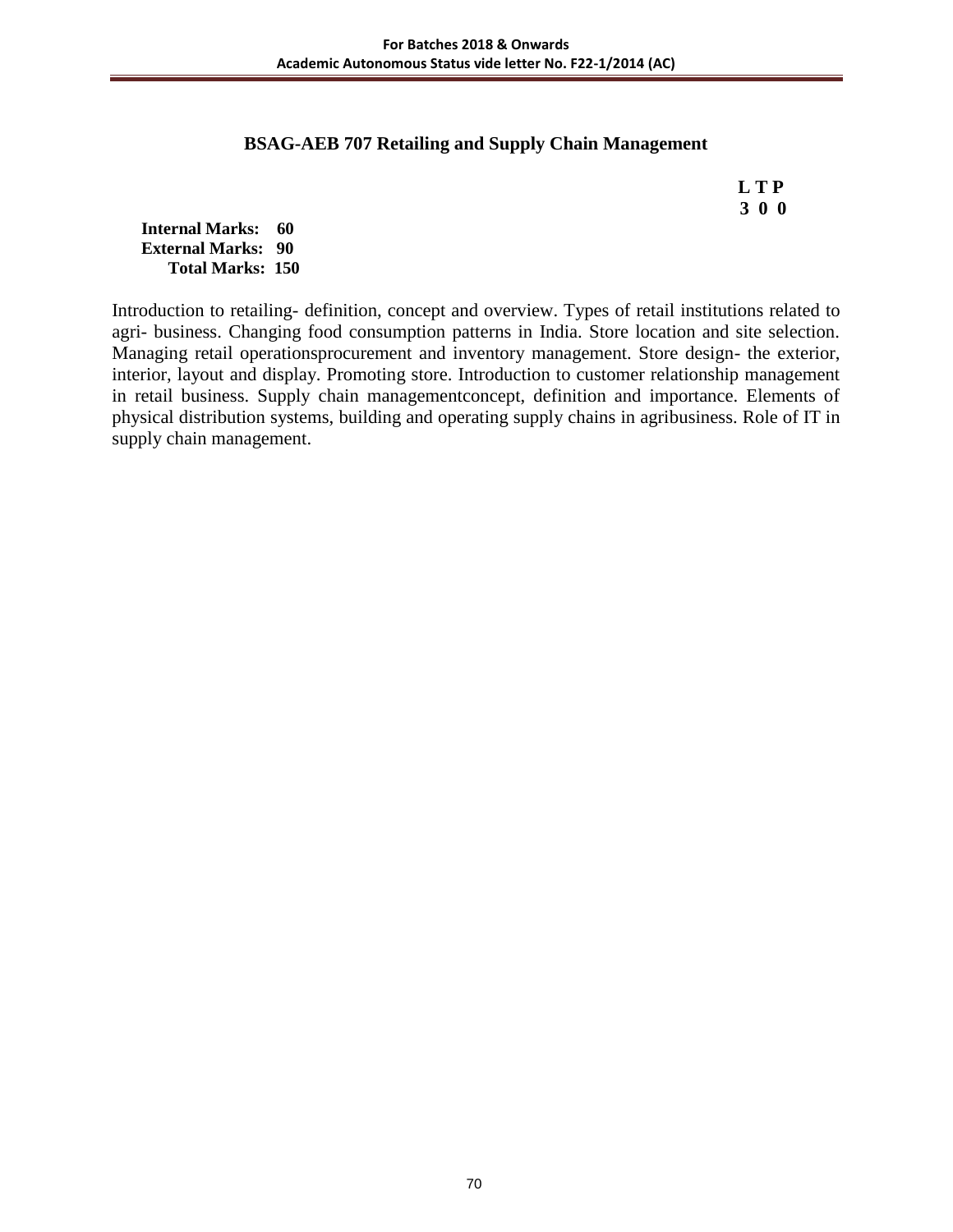## **BSAG-AEB 708 Visual and Graphic Communication (Practical)**

|  | L T P     |
|--|-----------|
|  | $0\ 0\ 2$ |

**Internal Marks: 20 External Marks: 30 Total Marks: 50** 

Preparation and use of visual aids. Generating computer aided presentation of graphics. Scanning of visuals, image editing and script writing for radio & TV. Developing agricultural video films. Visit to animation, print and electronic media centers. Writing of news items, articles, success stories etc. for print and electronic media. Presentation and evaluation of visuals.

# **BSAG-AEB 709 Communication & Information Technology (Practical)**

|                           | <b>LTP</b>  |
|---------------------------|-------------|
|                           | $0\;\;0\;2$ |
| Internal Marks: 20        |             |
| <b>External Marks: 30</b> |             |
| <b>Total Marks: 50</b>    |             |

Studying problems faced by farmers at Agri-clinic and analyzing communication problems of extension personnel. Use of different extension teaching methods in field and simulated conditions. Practice in planning and conducting video- conferencing. Visit to information kiosks. Identifying problems in agriculture information management system.

# **BSAG-AEB 710 Micro Economic Analysis (Practical)**

|                           | LTP         |
|---------------------------|-------------|
|                           | $0\;\;0\;2$ |
| <b>Internal Marks: 20</b> |             |
| <b>External Marks: 30</b> |             |
| <b>Total Marks: 50</b>    |             |

Practical training to study consumer behavior in relation to demand of various commodities, consumer survey. Economic analysis of a firm and industry. Working knowledge of relationship between production and different factors of production, production costs and optimum input use. Product market survey. Practical training of price determination in different types of markets.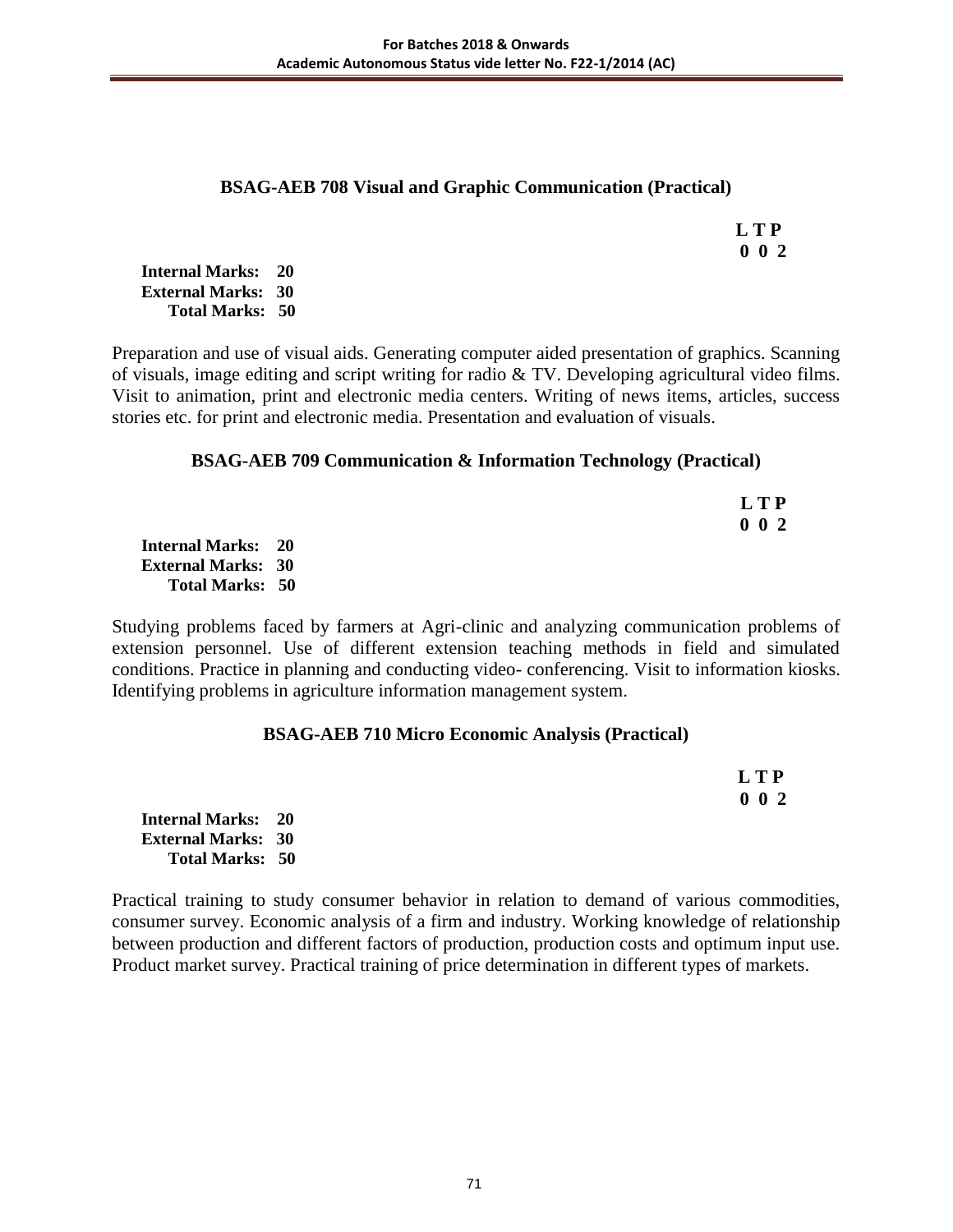# **BSAG-AEB 711 Financial & Project Management (Practical)**

 **L T P 0 0 2**

**Internal Marks: 20 External Marks: 30 Total Marks: 50** 

Case studies related to financial management and project management. Visits to agri-business industrial houses. Numerical problems based on capital budgeting. Preparation of project report for various agri-business ventures.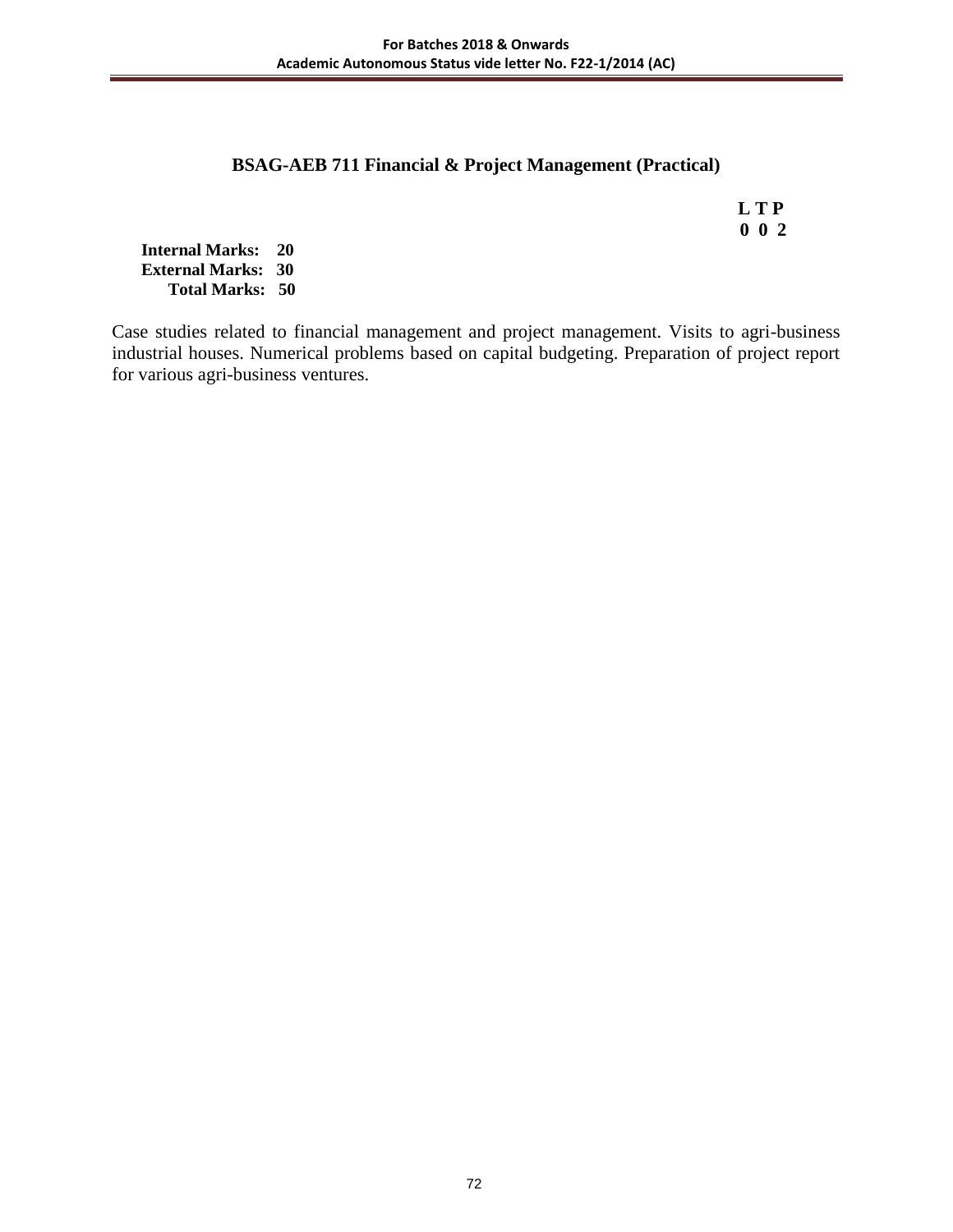**Plant Protection** 

# **BSAG-PP 701 Apiculture**

 **L T P 1 0 0**

**Internal Marks: 20 External Marks: 30 Total Marks: 50** 

Indian history of beekeeping. Species and races of honey bees. Morphology and anatomy of honey bee. Colony organization, life cycle and division of labour in Apis mellifera. Seasonal management of honey bee colonies; swarming, drifting and curbing drone population. Management of queenless and laying worker colonies. Colony multiplication. Bee enemies and diseases. Protection from pesticidal hazards. Maximizing honey production. Bee flora. Managed bee pollination of crops. Colony migration. Apicultural diversification. Honey and its quality. Economics of beekeeping.

# **BSAG-PP 702 Biocontrol and Integrated Pest Management**

| L T P |
|-------|
| 200   |

**Internal Marks: 40 External Marks: 60 Total Marks: 100** 

History and concept of biological control, different groups of biological control agents and biopesticidesmacrobials (parasitoids and predators), microbials (bacteria, viruses, fungi, protozoa and nematodes) and botanical- neem, pyrethrum, nicotine, rotenone and others, their use in pest management along with advantages and limitations. Methods of mass production for each of these groups. National and international agencies dealing with biological control. IPM-history, definition and concept. Concept of economic threshold. Pest monitoring and surveillance. Different tools of IPM including physical, mechanical, cultural, biological (parasite and predators, microbial agents), host plant resistance, botanical, chemical, biorationals and biotechnological approaches. Integration of different IPM tactics. Decision making systems. Potential of IPM, its implementation and constraints. Successful example in IPM.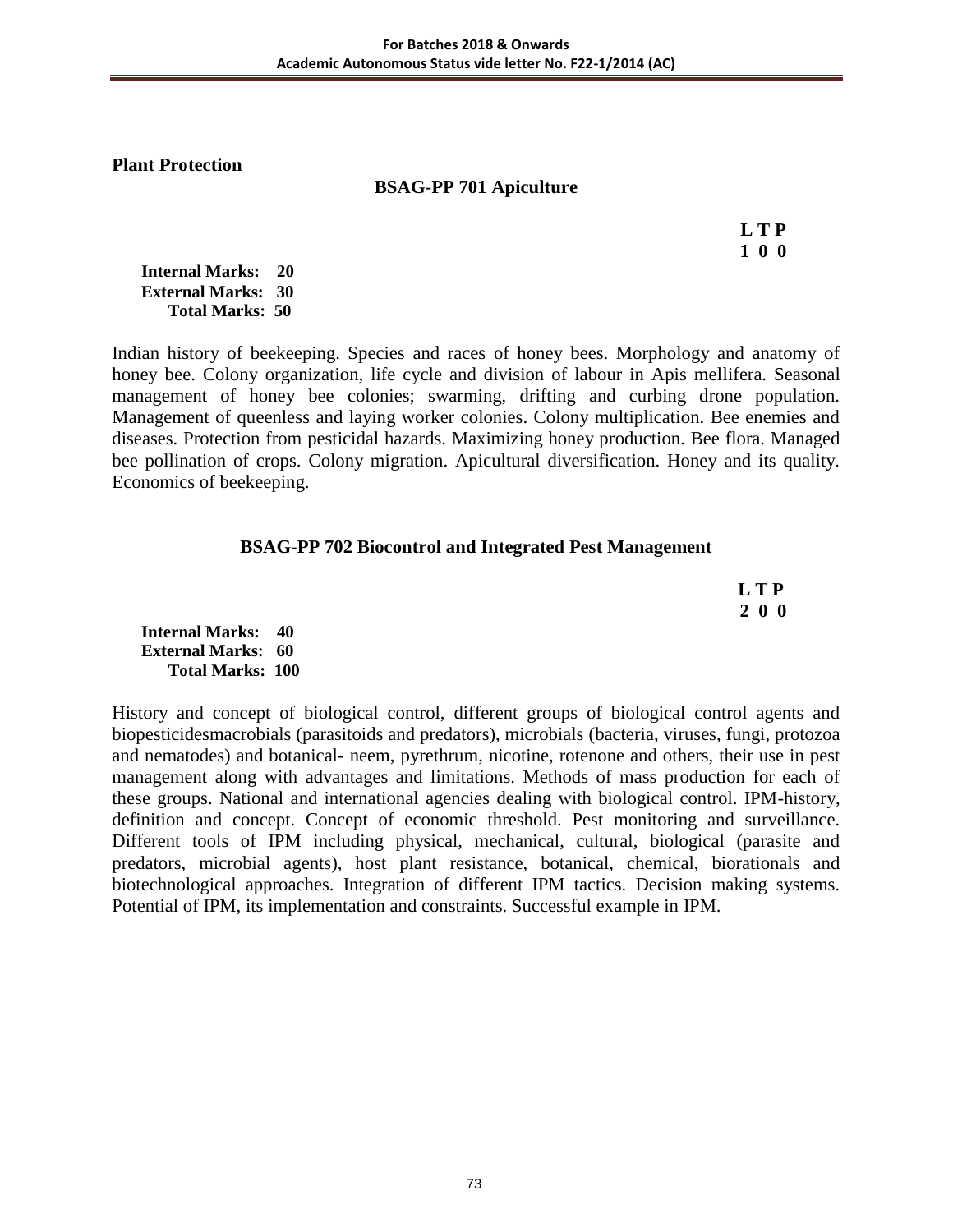#### **BSAG-PP 703 Pesticides and Plant Protection Equipment**

 **L T P 2 0 0**

**Internal Marks: 40 External Marks: 60 Total Marks: 100** 

Pesticides- classification, properties, entry and mode of action. Formulations and toxicity of pesticides. Factors affecting toxicity of pesticides.Compatibility and synergism. Antidotes. Problems associated with the use of pesticides. Role of repellents, attractants, pheromones, hormones, chemosterilants and antifeedants in pest control. Pest control equipment - history of development, classification, constructional features, principles of working, operation, maintenance and selection. Planning of pest control operations.

## **BSAG-PP 704 Biocontrol and Integrated Disease Management**

 **L T P 2 0 0**

**Internal Marks: 40 External Marks: 60 Total Marks: 100** 

History and principles underlying host resistance, chemical, physical, cultural, biological and legislative measures of plant disease management. Scope and factors affecting biological control. Mechanisms of bio-control. Characterization of bioagents and their commercial formulations. Limitations of biocontrol. Commercial production and distribution system. Integrated disease management. Historical developments and classification of fungicides and antibiotics. Mode of action, uptake , translocation, disease control and factors affecting their efficacy and field performance. Registration, commercial development and compatibility of fungicides with other chemicals. General account of plant protection appliances. Development of resistance in pathogens against fungicides .Non-target effects of fungicide use. Methods of screening for disease resistance. Seed certification standards and phytosanitory measures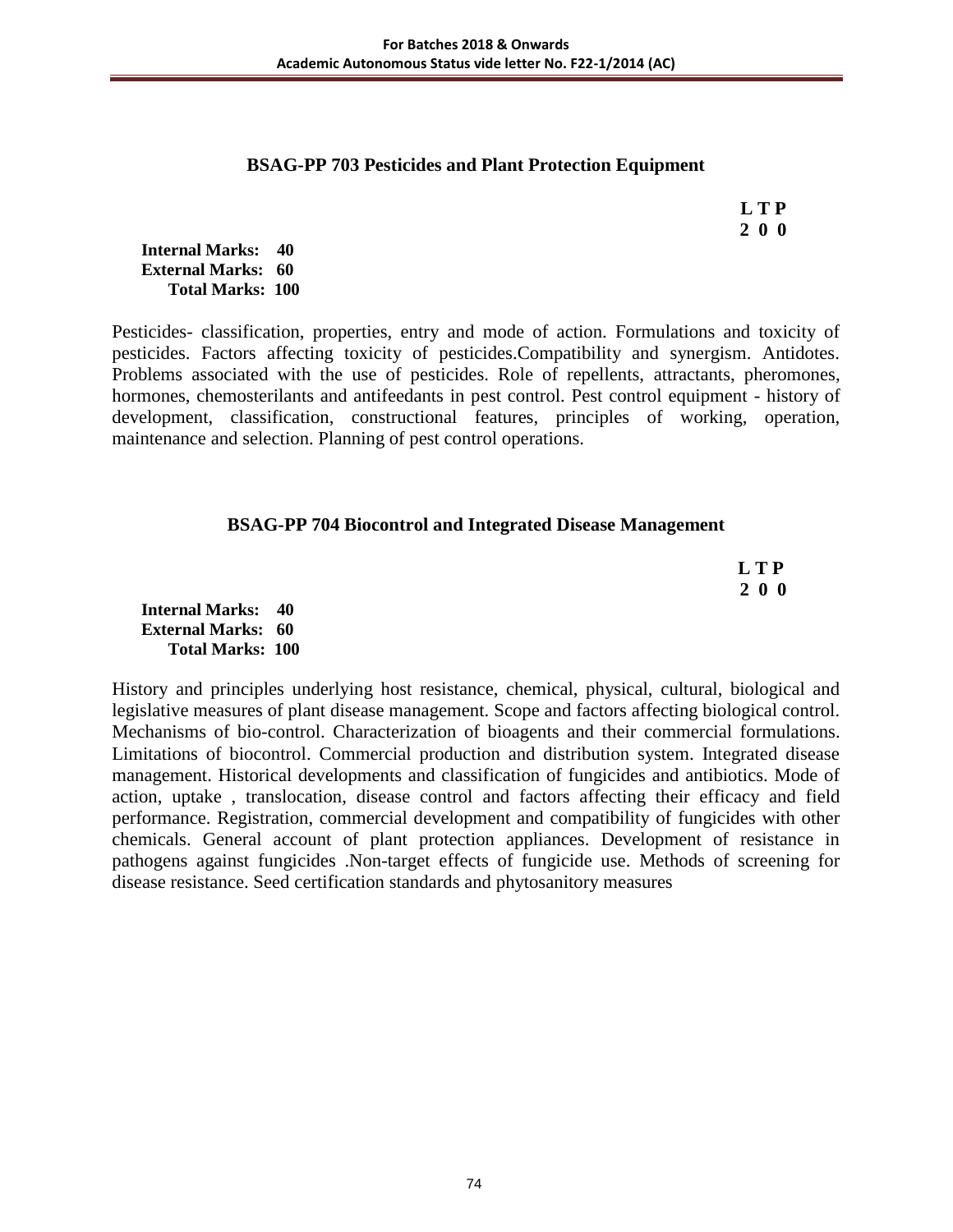#### **BSAG-PP 705 Post Harvest Diseases and their Management**

 **L T P 2 0 0**

**Internal Marks: 40 External Marks: 60 Total Marks: 100** 

Importance of post-harvest diseases. Important post-harvest diseases of fruits and vegetables. Factors affecting ripening of fruits and vegetables. Factors favoring development of post-harvest diseases. Effect of 154 handling and storage practices on the development of post-harvest diseases. Storage methods and conditions. Disease management strategies for post-harvest diseases.

#### **BSAG-PP 706 Plant Nematology**

| LTP |
|-----|
| 100 |

**Internal Marks: 20 External Marks: 30 Total Marks: 50** 

History and economic importance of plant parasitic nematodes. General characteristics, identification, their classification and relationship with other organisms. Morphology and biology of important genera, namely Meloidogyne, Heterodera, Globodera, Anguina, Rotylenchulus, Ditylenchus, Tylenchulus, Pratylenchus, Radopholus and virus vectors. Principles and methods of control.

#### **BSAG-PP 707 Plant Disease Diagnosis (Practical)**

 **L T P 0 0 4**

**Internal Marks: 40 External Marks: 60 Total Marks: 100** 

Field diagnosis of important diseases of Rabi and Kharif crops, vegetables, fruits , forest and ornamental plants. Estimation of losses and methods for assessing the intensity of diseases like angular leaf spot of cotton, Tikka disease of groundnut, yellow mosaic of beans , downy mildew of bajra, rusts and loose smut of wheat, Alternaria blight, downy mildew of mustard and powdery mildew of pea. Methods of soil sterilization for raising healthy nursery plants. Solarheat treatment. Methods of producing virus-free citrus and potato. Diagnosis and differentiation of disorders due to viruses, nutritional imbalances, genetic variations and toxaemias. Types of chemicals used for the control of plant diseases and methods of their application. Cultural and biological methods of plant disease control.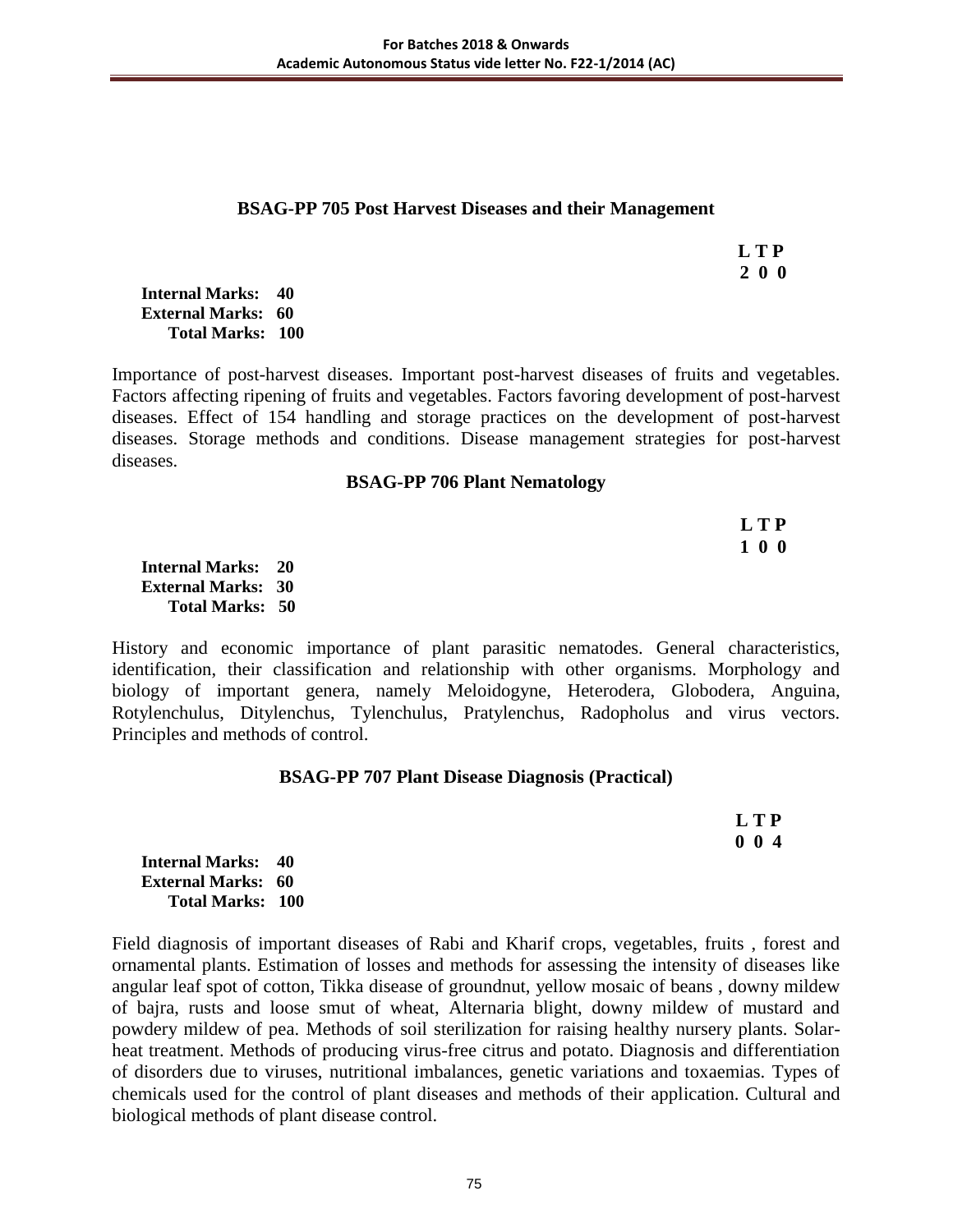# **BSAG-PP 708 Apiculture (Practical)**

# **L T P 0 0 4**

**Internal Marks: 40 External Marks: 60 Total Marks: 100** 

Important species of honey bees, castes differentiation and body structure. Handling of colonies. Colony organization and food storage pattern. Langstroth hive, apicultural equipment and machinery. Bee flora. Seasonal management practices. Colony division. Mass queen bee rearing techniques. Queen introduction, clipping and marking. Bee pollination of crops. Management of bacterial, viral and fungal diseases of honey bees. Identification and management of parasitic mites, wax moths, ants, wasps and predatory birds. Honey extraction. Pollen, propolis and bee venom collection. Processing of bees wax. Royal jelly production and collection. Honey processing and packaging. Honey testing. Visit to beekeeping industry (Hive manufacturing, equipment manufacturing, honey processing and exporting commercial units).

## **BSAG-PP 709 Biocontrol and Integrated Pest Management (Practical)**

| L T P       |
|-------------|
| $0 \t0 \t4$ |

**Internal Marks: 40 External Marks: 60 Total Marks: 100** 

Identification of important groups of parasitoids, predators and microbial control agents. Laboratory multiplication of parasitoids, predators and microbial control agents. Determination of economic threshold 100 levels. Demonstration of cultural and mechanical control measures of different pests. Use of pheromones, colour, sticky and light traps for monitoring and surveillance of pests. Study of IPM module in cotton, rice, sugarcane, maize, fruits and vegetables.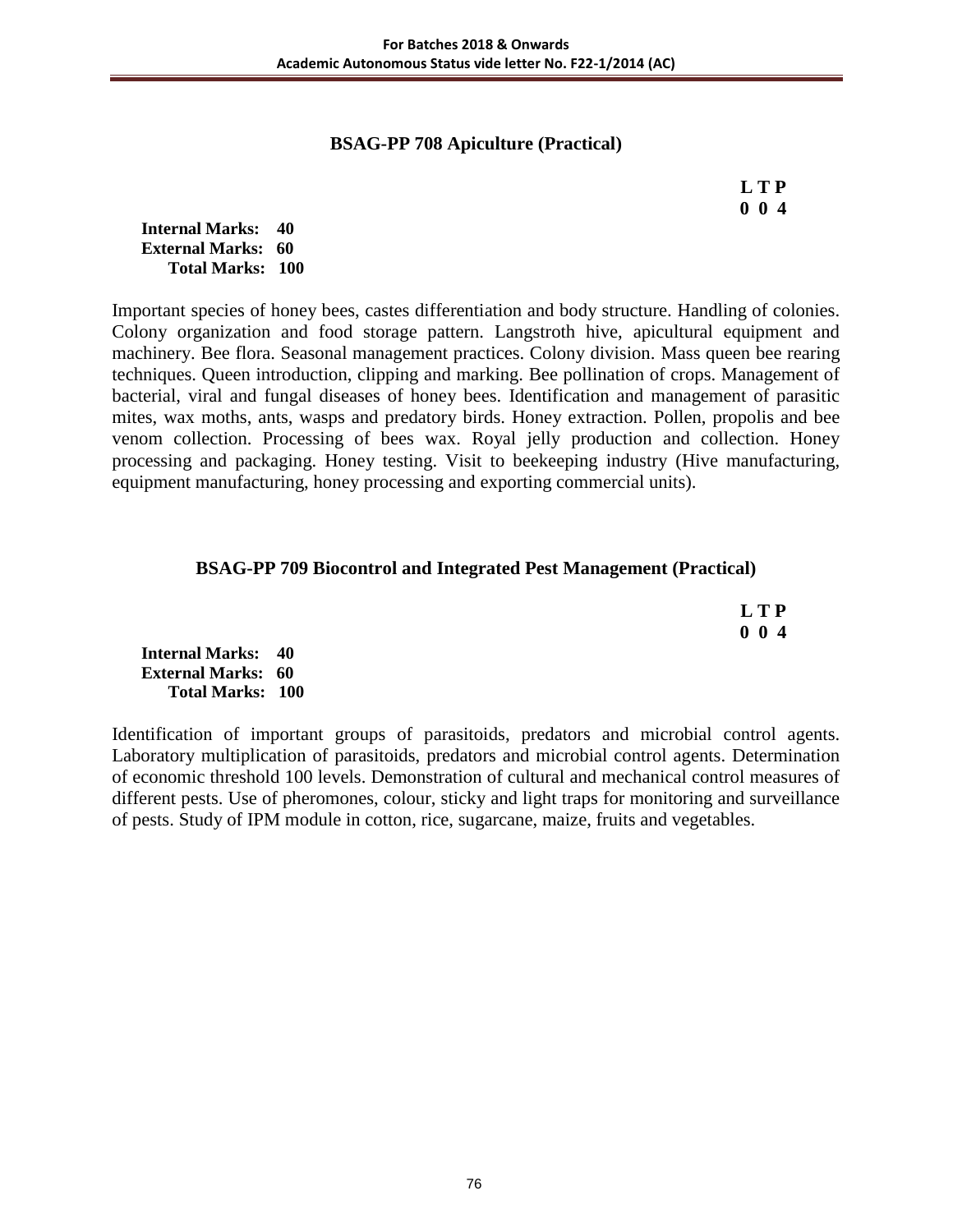# **BSAG-PP 710 Pesticides and Plant Protection Equipment (Practical)**

 **L T P 0 0 2**

**Internal Marks: 20 External Marks: 30 Total Marks: 50** 

Familiarization with different formulations of pesticides, their preparation and use. Toxicity to insects and plants. Calculation of dosages of pesticides and fumigants. Practice in the use of various types of pest-control equipments. Study of factors affecting efficacy of pesticide spray. Calibrations of plant protection equipments. Common troubles in the use of pest-control equipment and their remedies. Estimation of pesticide residue in food commodities.

## **BSAG-PP 711 Biocontrol and Integrated Disease Management (Practical)**

|                           | <b>LTP</b>  |
|---------------------------|-------------|
|                           | $0 \t0 \t4$ |
| <b>Internal Marks: 40</b> |             |
| <b>External Marks: 60</b> |             |
| <b>Total Marks: 100</b>   |             |

Isolation and Identification of bio-control agents. Evaluation of bio-control agents against plant pathogens in vitro and in vivo. Production and application procedures. Laboratory evaluation of fungicides and antibiotics by various methods against different groups of pathogens. Methods of application of fungitoxicants. Absorption, translocation and persistence of different fungitoxicants. Integration of bio-control agents with other methods of plant disease control.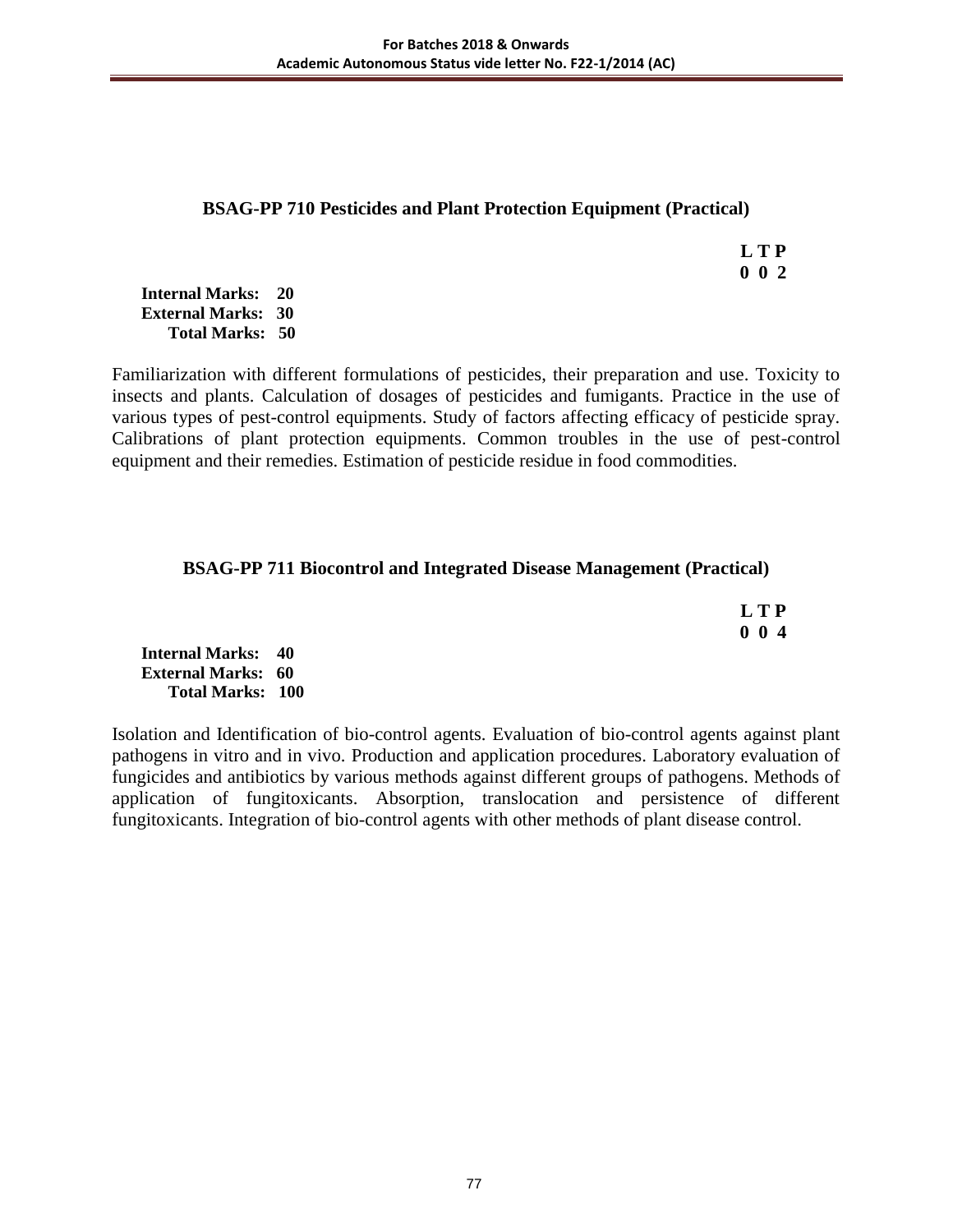## **BSAG-PP 712 Post Harvest Diseases and their Management (Practical)**

 **L T P 0 0 2**

**Internal Marks: 20 External Marks: 30 Total Marks: 50** 

Important post-harvest diseases of fruits and vegetables like mango, citrus, guava, grapes, pear, cucurbits, chilli, tomato and potato. Study of factors favouring development of post-harvest diseases. Disease development under different storage conditions. Demonstration of various methods of disease management. Visit to a packing house.

# **BSAG-PP 713 Plant Nematology (Practical)**

 **L T P 0 0 2**

**Internal Marks: 20 External Marks: 30 Total Marks: 50** 

Methods of survey, collection of soil and plant samples. Extraction of nematodes and population estimation. Preparation of temporary and permanent mounts. Study of morphological characteristics and disease symptoms. Application of nematicides.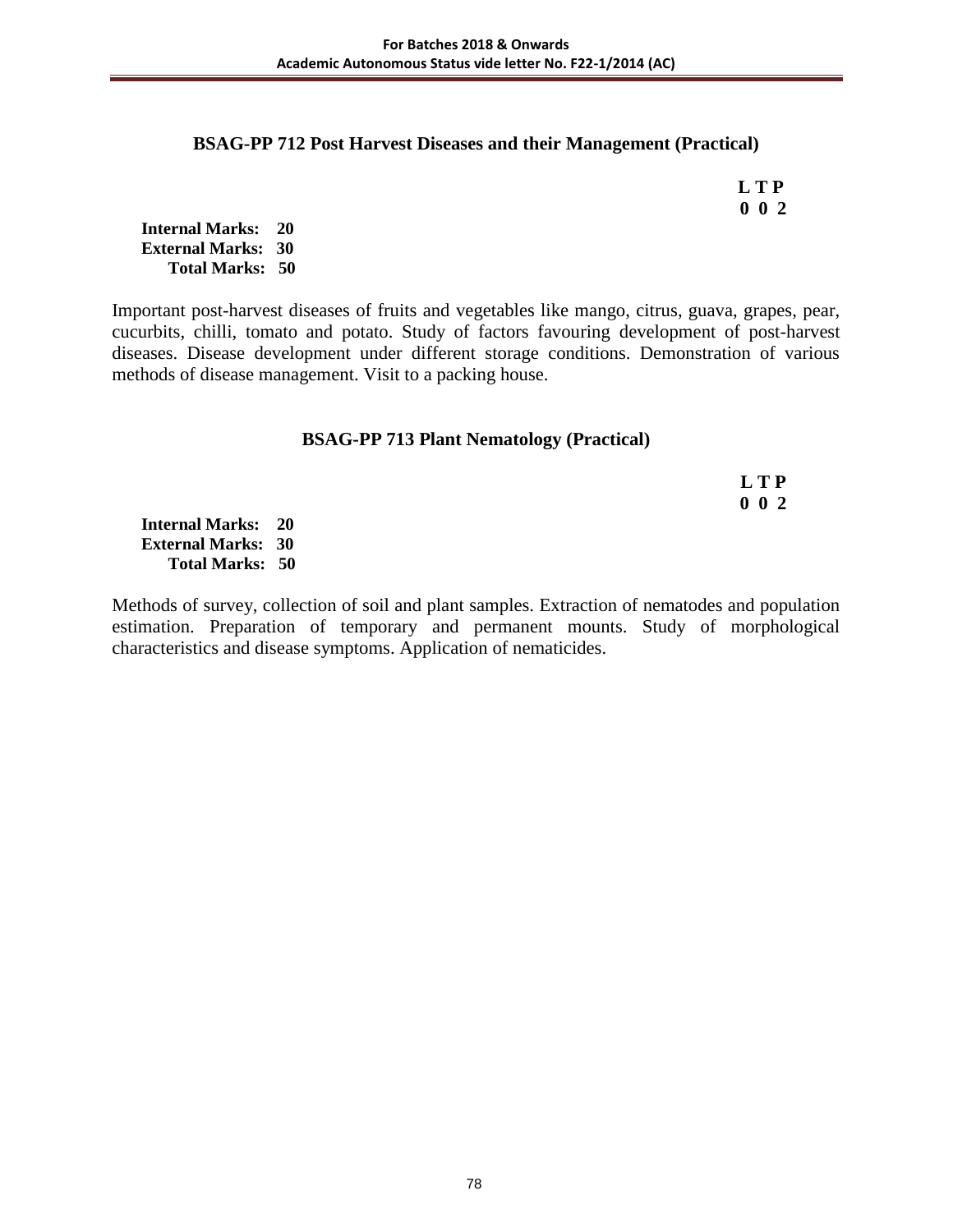#### **BSAG 801; Rural experience:**

A coordinator from the department of Extension Education will handle this course. For practically showing, he will take the students to an average village and make them aware the socio-economic structure of the villager such as sources of livelihood and occupational pattern, village infrastructure in terms of health, education, vet services, cooperative societies, banks, marketing facilities, farming conditions with reference to cropping pattern & livestock situation etc. The time allocated to this activity is three weeks in the beginning of semester.

#### **BSAG 802 On-campus learning**

After attaining the rural experience, for about 12 weeks, on-campus learning will be planned. Detailed Practical Field Learning Programme of each specialization is given below;

# **BSAG 803 Industrial attachment (Off-campus)**

Students from each stream will be divided into groups each having 5 to 10 students and each group will visit an agro-industrial (processing) unit with the help of extension agencies and prepare a report of the organizational set-up, operational working and performance of the unit with SWOT analysis. Next 4 weeks are to be devoted to this activity.

# **BSAG 804 Documentation, reporting and presentation**

Each group of students will write a detailed report of their rural and specialized practical training taken and give a Power Point Presentation in the presence of concerned teachers who will evaluate the performance of the students. It will be completed in one week.